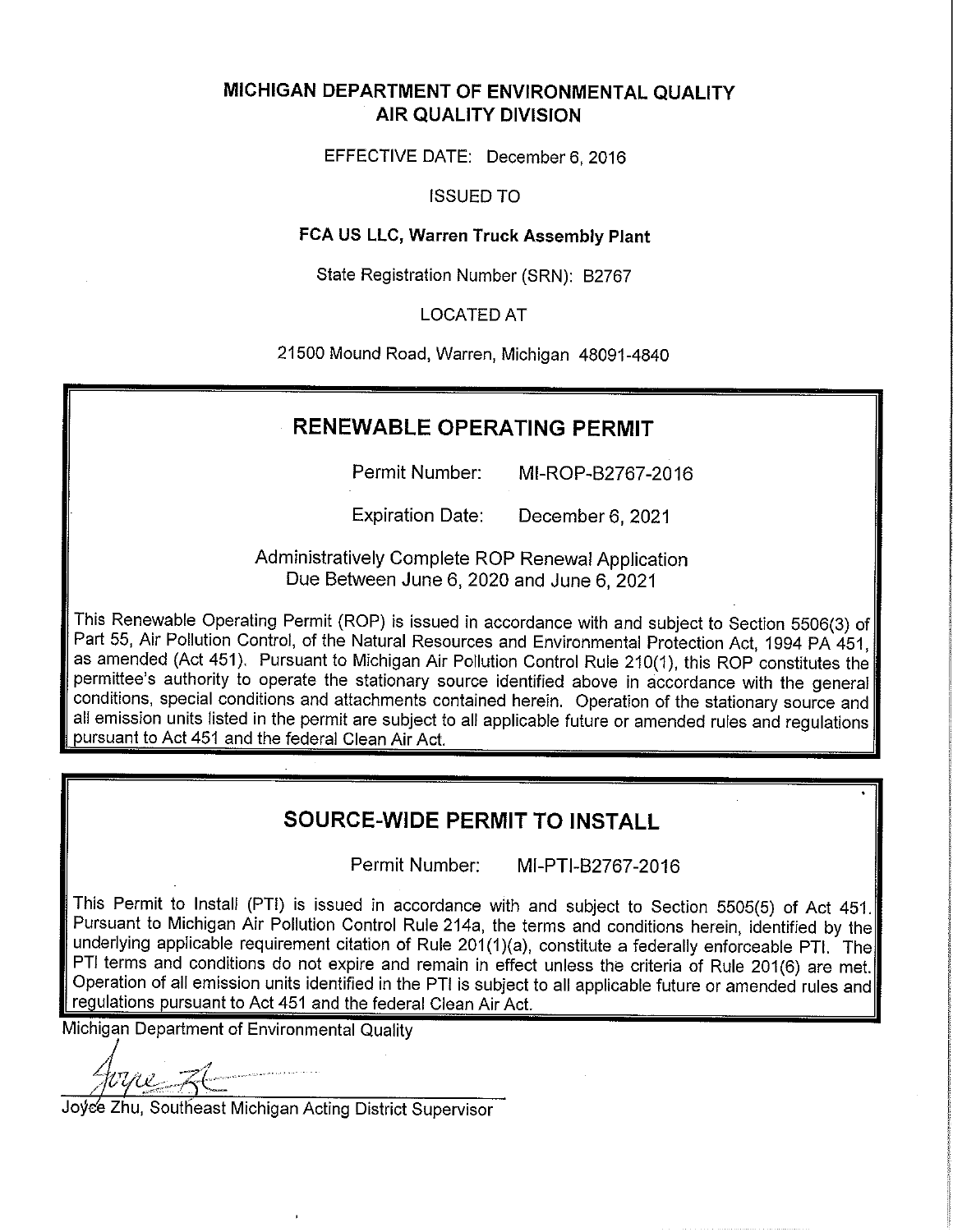# **TABLE OF CONTENTS**

| EU-UNIPRIME |    |
|-------------|----|
|             |    |
|             |    |
|             |    |
|             |    |
|             |    |
|             |    |
|             |    |
|             |    |
|             |    |
|             | 47 |
|             |    |
|             |    |
|             |    |
|             |    |
|             |    |
|             |    |
|             |    |
|             |    |
|             |    |
|             |    |
|             |    |
|             |    |
|             |    |
|             |    |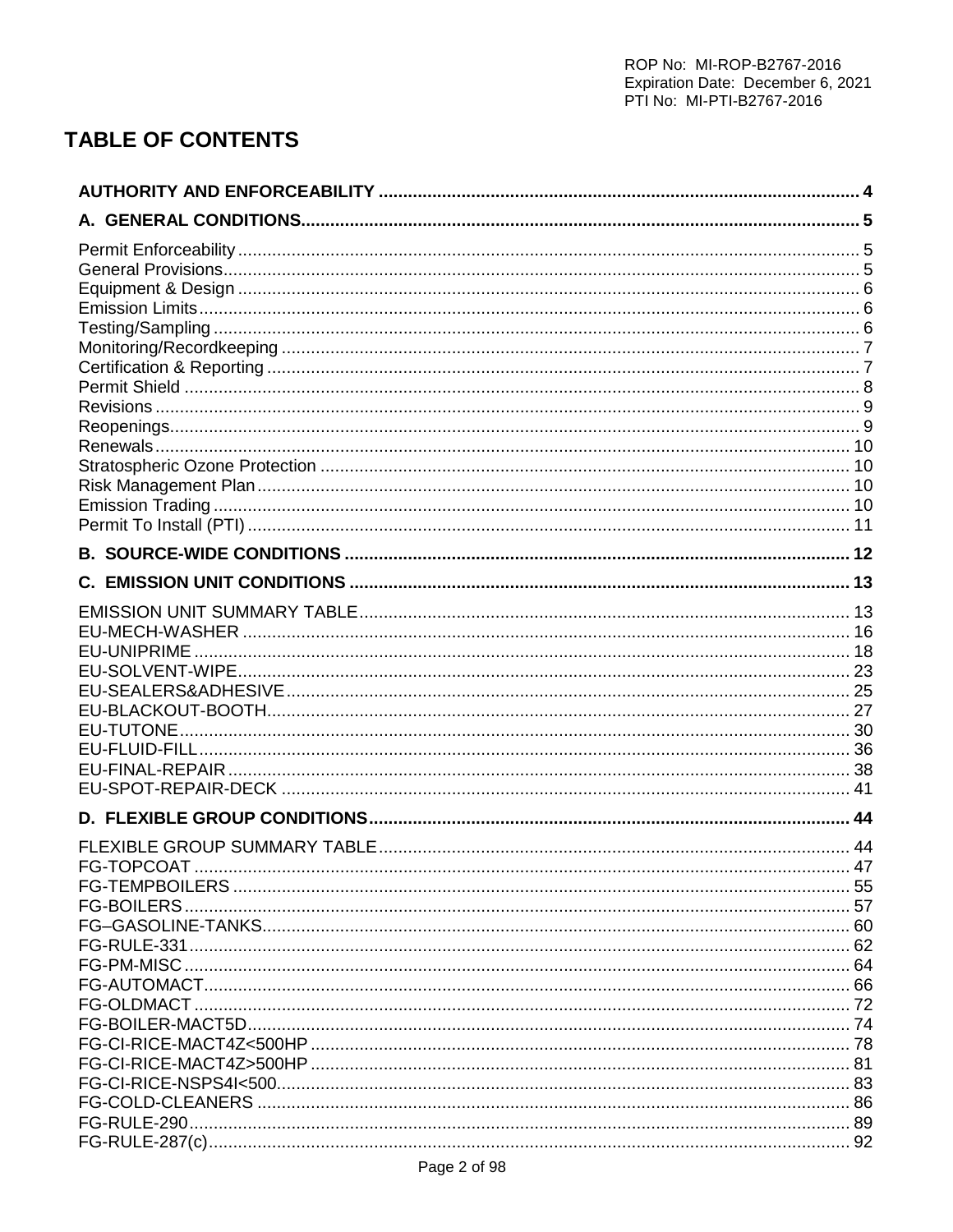# ROP No: MI-ROP-B2767-2016 Expiration Date: December 6, 2021<br>PTI No: MI-PTI-B2767-2016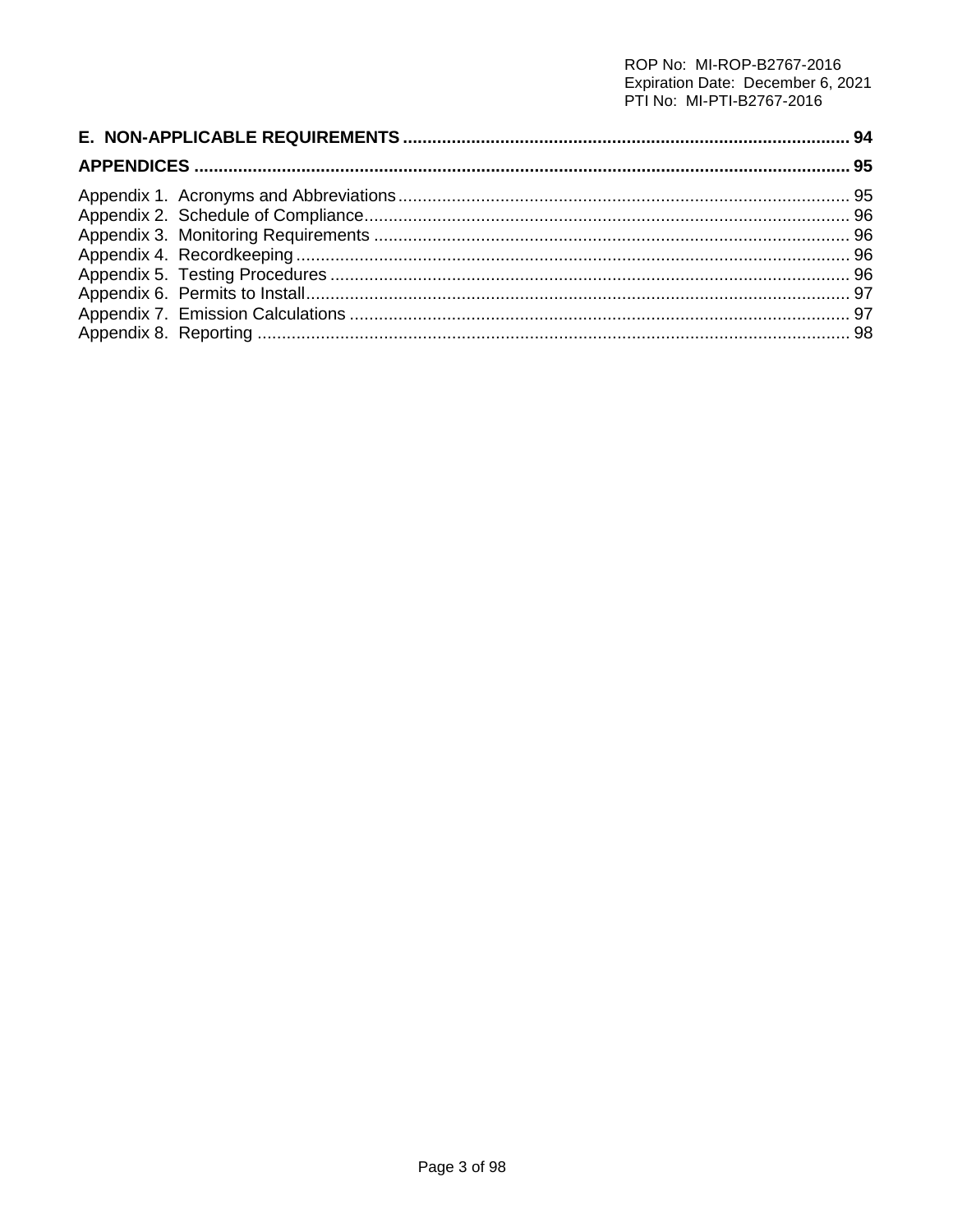## **AUTHORITY AND ENFORCEABILITY**

<span id="page-3-0"></span>For the purpose of this permit, the **permittee** is defined as any person who owns or operates an emission unit at a stationary source for which this permit has been issued. The **department** is defined in Rule 104(d) as the Director of the Michigan Department of Environmental Quality (MDEQ) or his or her designee.

The permittee shall comply with all specific details in the permit terms and conditions and the cited underlying applicable requirements. All terms and conditions in this ROP are both federally enforceable and state enforceable unless otherwise footnoted. Certain terms and conditions are applicable to most stationary sources for which an ROP has been issued. These general conditions are included in Part A of this ROP. Other terms and conditions may apply to a specific emission unit, several emission units which are represented as a flexible group, or the entire stationary source which is represented as a Source-Wide group. Special conditions are identified in Parts B, C, D and/or the appendices.

In accordance with Rule 213(2)(a), all underlying applicable requirements are identified for each ROP term or condition. All terms and conditions that are included in a PTI are streamlined, subsumed and/or are state-only enforceable will be noted as such.

In accordance with Section 5507 of Act 451, the permittee has included in the ROP application a compliance certification, a schedule of compliance, and a compliance plan. For applicable requirements with which the source is in compliance, the source will continue to comply with these requirements. For applicable requirements with which the source is not in compliance, the source will comply with the detailed schedule of compliance requirements that are incorporated as an appendix in this ROP. Furthermore, for any applicable requirements effective after the date of issuance of this ROP, the stationary source will meet the requirements on a timely basis, unless the underlying applicable requirement requires a more detailed schedule of compliance.

Issuance of this permit does not obviate the necessity of obtaining such permits or approvals from other units of government as required by law.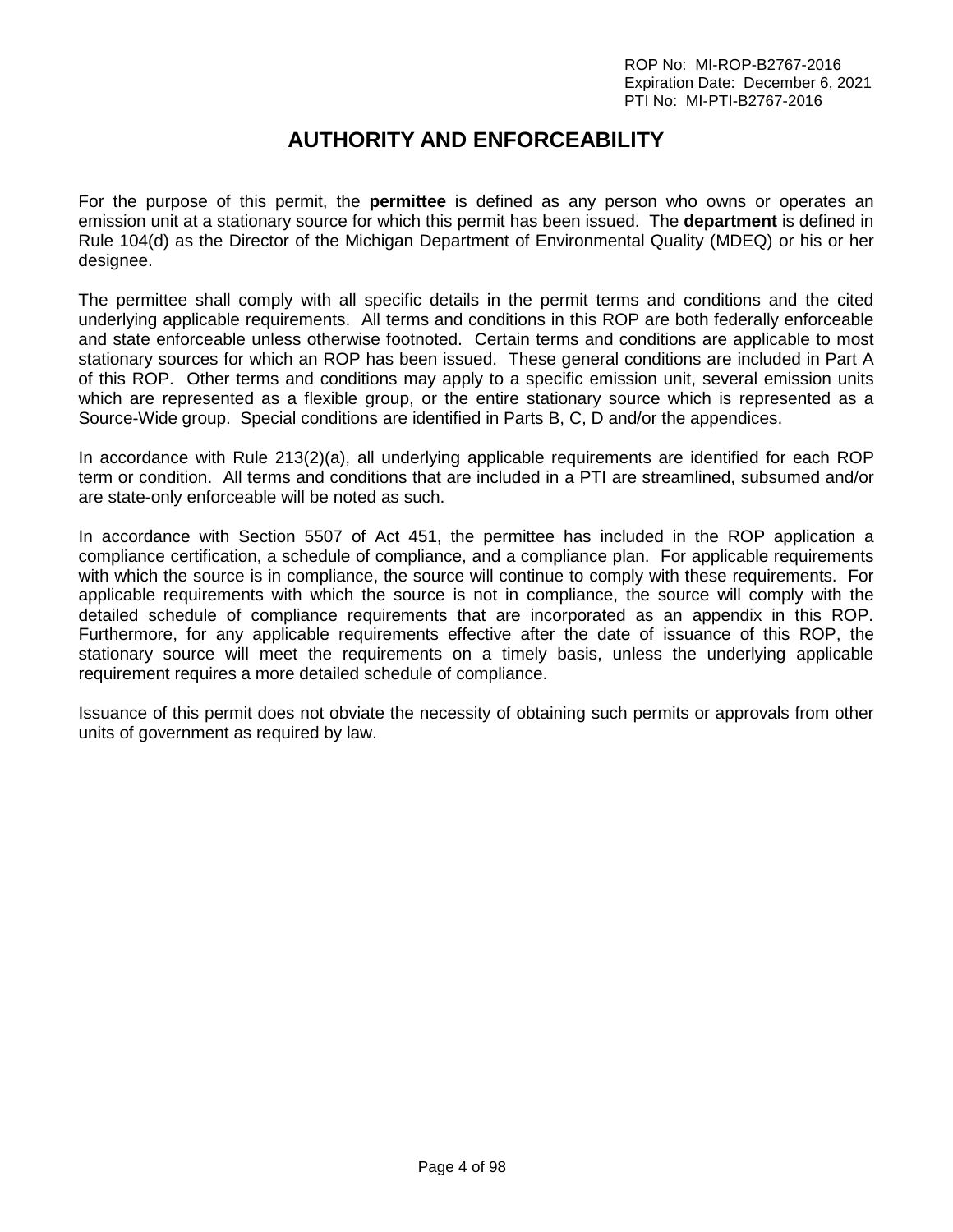# **A. GENERAL CONDITIONS**

## <span id="page-4-1"></span><span id="page-4-0"></span>**Permit Enforceability**

- All conditions in this permit are both federally enforceable and state enforceable unless otherwise noted. **(R 336.1213(5))**
- Those conditions that are hereby incorporated in a state-only enforceable Source-Wide PTI pursuant to Rule 201(2)(d) are designated by footnote one. **(R 336.1213(5)(a), R 336.1214a(5))**
- Those conditions that are hereby incorporated in a federally enforceable Source-Wide PTI pursuant to Rule 201(2)(c) are designated by footnote two. **(R 336.1213(5)(b), R 336.1214a(3))**

#### <span id="page-4-2"></span>**General Provisions**

- 1. The permittee shall comply with all conditions of this ROP. Any ROP noncompliance constitutes a violation of Act 451, and is grounds for enforcement action, for ROP revocation or revision, or for denial of the renewal of the ROP. All terms and conditions of this ROP that are designated as federally enforceable are enforceable by the Administrator of the United States Environmental Protection Agency (USEPA) and by citizens under the provisions of the federal Clean Air Act (CAA). Any terms and conditions based on applicable requirements which are designated as "state-only" are not enforceable by the USEPA or citizens pursuant to the CAA. **(R 336.1213(1)(a))**
- 2. It shall not be a defense for the permittee in an enforcement action that it would have been necessary to halt or reduce the permitted activity in order to maintain compliance with the conditions of this ROP. **(R 336.1213(1)(b))**
- 3. This ROP may be modified, revised, or revoked for cause. The filing of a request by the permittee for a permit modification, revision, or termination, or a notification of planned changes or anticipated noncompliance does not stay any ROP term or condition. This does not supersede or affect the ability of the permittee to make changes, at the permittee's own risk, pursuant to Rule 215 and Rule 216. **(R 336.1213(1)(c))**
- 4. The permittee shall allow the department, or an authorized representative of the department, upon presentation of credentials and other documents as may be required by law and upon stating the authority for and purpose of the investigation, to perform any of the following activities **(R 336.1213(1)(d))**:
	- a. Enter, at reasonable times, a stationary source or other premises where emissions-related activity is conducted or where records must be kept under the conditions of the ROP.
	- b. Have access to and copy, at reasonable times, any records that must be kept under the conditions of the ROP.
	- c. Inspect, at reasonable times, any of the following:
		- i. Any stationary source.
		- ii. Any emission unit.
		- iii. Any equipment, including monitoring and air pollution control equipment.
		- iv. Any work practices or operations regulated or required under the ROP.
	- d. As authorized by Section 5526 of Act 451, sample or monitor at reasonable times substances or parameters for the purpose of assuring compliance with the ROP or applicable requirements.
- 5. The permittee shall furnish to the department, within a reasonable time, any information the department may request, in writing, to determine whether cause exists for modifying, revising, or revoking the ROP or to determine compliance with this ROP. Upon request, the permittee shall also furnish to the department copies of any records that are required to be kept as a term or condition of this ROP. For information which is claimed by the permittee to be confidential, consistent with the requirements of the 1976 PA 442, MCL §15.231 et seq., and known as the Freedom of Information Act, the person may also be required to furnish the records directly to the USEPA together with a claim of confidentiality. **(R 336.1213(1)(e))**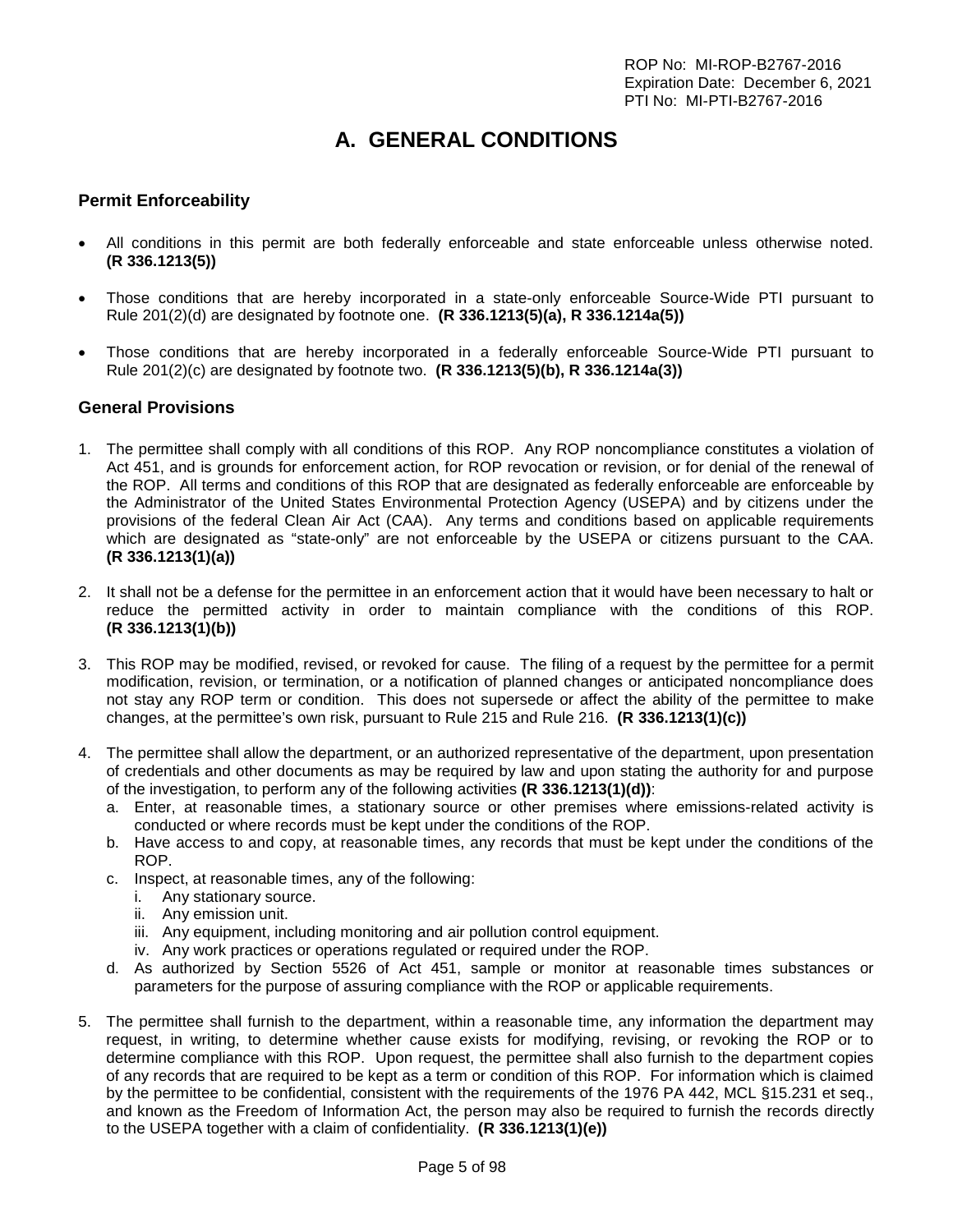- 6. A challenge by any person, the Administrator of the USEPA, or the department to a particular condition or a part of this ROP shall not set aside, delay, stay, or in any way affect the applicability or enforceability of any other condition or part of this ROP. **(R 336.1213(1)(f))**
- 7. The permittee shall pay fees consistent with the fee schedule and requirements pursuant to Section 5522 of Act 451. **(R 336.1213(1)(g))**
- 8. This ROP does not convey any property rights or any exclusive privilege. **(R 336.1213(1)(h))**

## <span id="page-5-0"></span>**Equipment & Design**

- 9. Any collected air contaminants shall be removed as necessary to maintain the equipment at the required operating efficiency. The collection and disposal of air contaminants shall be performed in a manner so as to minimize the introduction of contaminants to the outer air. Transport of collected air contaminants in Priority I and II areas requires the use of material handling methods specified in Rule 370(2).<sup>2</sup> (R 336.1370)
- 10. Any air cleaning device shall be installed, maintained, and operated in a satisfactory manner and in accordance with the Michigan Air Pollution Control rules and existing law. **(R 336.1910)**

#### <span id="page-5-1"></span>**Emission Limits**

- 11. Unless otherwise specified in this ROP, the permittee shall comply with Rule 301, which states, in part, "Except as provided in subrules 2, 3, and 4 of this rule, a person shall not cause or permit to be discharged into the outer air from a process or process equipment a visible emission of a density greater than the most stringent of the following:" <sup>2</sup> **(R 336.1301(1))**
	- a. A 6-minute average of 20% opacity, except for one 6-minute average per hour of not more than 27% opacity.
	- b. A limit specified by an applicable federal new source performance standard.

The grading of visible emissions shall be determined in accordance with Rule 303.

- 12. The permittee shall not cause or permit the emission of an air contaminant or water vapor in quantities that cause, alone or in reaction with other air contaminants, either of the following:
	- a. Injurious effects to human health or safety, animal life, plant life of significant economic value, or property.<sup>1</sup> **(R 336.1901(a))**
	- b. Unreasonable interference with the comfortable enjoyment of life and property. <sup>1</sup> **(R 336.1901(b))**

## <span id="page-5-2"></span>**Testing/Sampling**

- 13. The department may require the owner or operator of any source of an air contaminant to conduct acceptable performance tests, at the owner's or operator's expense, in accordance with Rule 1001 and Rule 1003, under any of the conditions listed in Rule 1001(1).<sup>2</sup> **(R 336.2001)**
- 14. Any required performance testing shall be conducted in accordance with Rule 1001(2), Rule 1001(3) and Rule 1003. **(R 336.2001(2), R 336.2001(3), R 336.2003(1))**
- 15. Any required test results shall be submitted to the Air Quality Division (AQD) in the format prescribed by the applicable reference test method within 60 days following the last date of the test. **(R 336.2001(5))**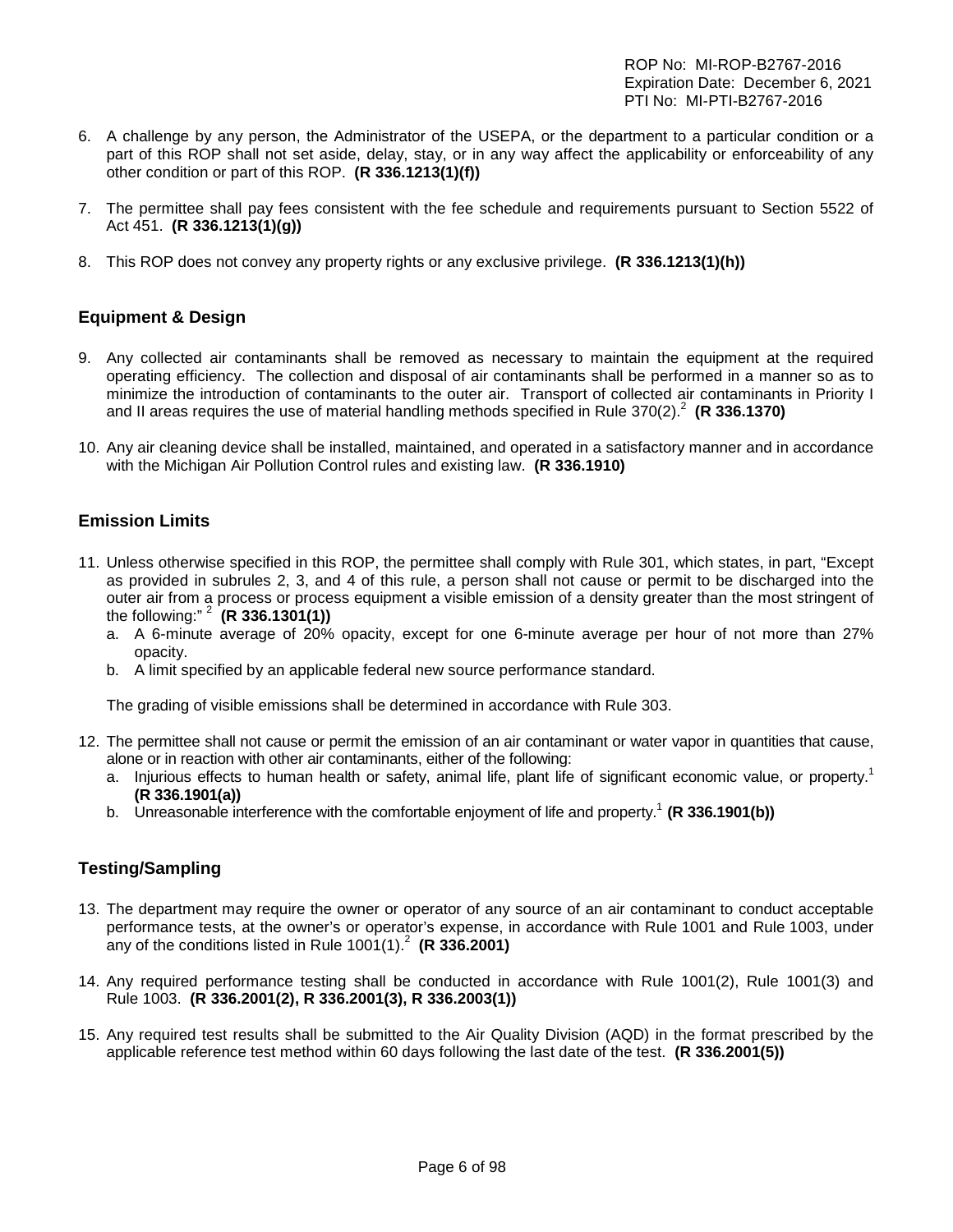## <span id="page-6-0"></span>**Monitoring/Recordkeeping**

- 16. Records of any periodic emission or parametric monitoring required in this ROP shall include the following information specified in Rule 213(3)(b)(i), where appropriate. **(R 336.1213(3)(b))**
	- a. The date, location, time, and method of sampling or measurements.
	- b. The dates the analyses of the samples were performed.
	- c. The company or entity that performed the analyses of the samples.
	- d. The analytical techniques or methods used.
	- e. The results of the analyses.
	- f. The related process operating conditions or parameters that existed at the time of sampling or measurement.
- 17. All required monitoring data, support information and all reports, including reports of all instances of deviation from permit requirements, shall be kept and furnished to the department upon request for a period of not less than 5 years from the date of the monitoring sample, measurement, report or application. Support information includes all calibration and maintenance records and all original strip-chart recordings, or other original data records, for continuous monitoring instrumentation and copies of all reports required by the ROP. **(R 336.1213(1)(e), R 336.1213(3)(b)(ii))**

## <span id="page-6-1"></span>**Certification & Reporting**

- 18. Except for the alternate certification schedule provided in Rule 213(3)(c)(iii)(B), any document required to be submitted to the department as a term or condition of this ROP shall contain an original certification by a Responsible Official which states that, based on information and belief formed after reasonable inquiry, the statements and information in the document are true, accurate, and complete. **(R 336.1213(3)(c))**
- 19. A Responsible Official shall certify to the appropriate AQD District Office and to the USEPA that the stationary source is and has been in compliance with all terms and conditions contained in the ROP except for deviations that have been or are being reported to the appropriate AQD District Office pursuant to Rule 213(3)(c). This certification shall include all the information specified in Rule 213(4)(c)(i) through (v) and shall state that, based on information and belief formed after reasonable inquiry, the statements and information in the certification are true, accurate, and complete. The USEPA address is: USEPA, Air Compliance Data - Michigan, Air and Radiation Division, 77 West Jackson Boulevard, Chicago, Illinois 60604. **(R 336.1213(4)(c))**
- 20. The certification of compliance shall be submitted annually for the term of this ROP as detailed in the special conditions, or more frequently if specified in an applicable requirement or in this ROP. **(R 336.1213(4)(c))**
- 21. The permittee shall promptly report any deviations from ROP requirements and certify the reports. The prompt reporting of deviations from ROP requirements is defined in Rule 213(3)(c)(ii) as follows, unless otherwise described in this ROP. **(R 336.1213(3)(c))**
	- a. For deviations that exceed the emissions allowed under the ROP, prompt reporting means reporting consistent with the requirements of Rule 912 as detailed in Condition 25. All reports submitted pursuant to this paragraph shall be promptly certified as specified in Rule 213(3)(c)(iii).
	- b. For deviations which exceed the emissions allowed under the ROP and which are not reported pursuant to Rule 912 due to the duration of the deviation, prompt reporting means the reporting of all deviations in the semiannual reports required by Rule 213(3)(c)(i). The report shall describe reasons for each deviation and the actions taken to minimize or correct each deviation.
	- c. For deviations that do not exceed the emissions allowed under the ROP, prompt reporting means the reporting of all deviations in the semiannual reports required by Rule 213(3)(c)(i). The report shall describe the reasons for each deviation and the actions taken to minimize or correct each deviation.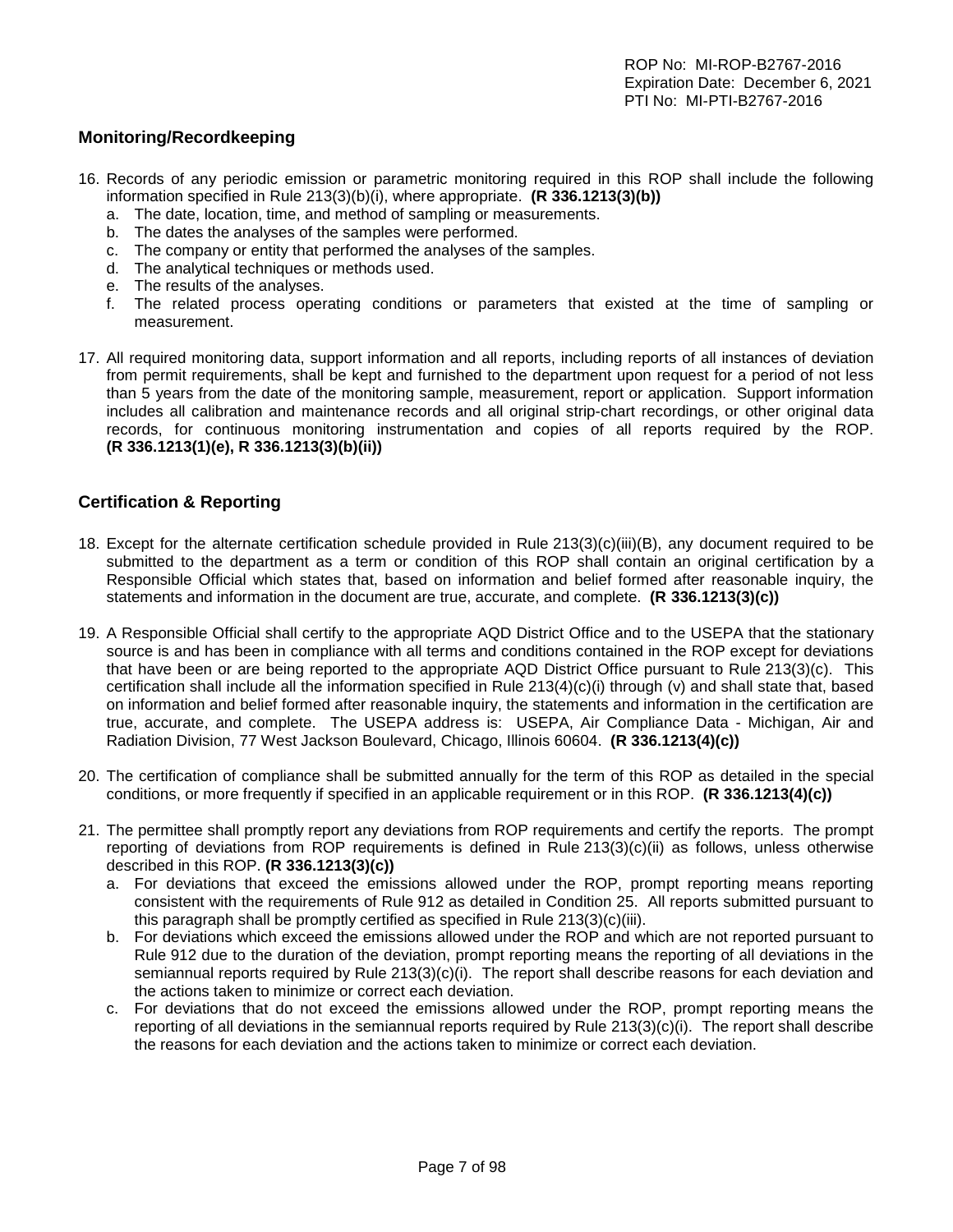- 22. For reports required pursuant to Rule 213(3)(c)(ii), prompt certification of the reports is described in Rule 213(3)(c)(iii) as either of the following **(R 336.1213(3)(c))**:
	- a. Submitting a certification by a Responsible Official with each report which states that, based on information and belief formed after reasonable inquiry, the statements and information in the report are true, accurate, and complete.
	- b. Submitting, within 30 days following the end of a calendar month during which one or more prompt reports of deviations from the emissions allowed under the ROP were submitted to the department pursuant to Rule 213(3)(c)(ii), a certification by a Responsible Official which states that, "based on information and belief formed after reasonable inquiry, the statements and information contained in each of the reports submitted during the previous month were true, accurate, and complete". The certification shall include a listing of the reports that are being certified. Any report submitted pursuant to Rule 213(3)(c)(ii) that will be certified on a monthly basis pursuant to this paragraph shall include a statement that certification of the report will be provided within 30 days following the end of the calendar month.
- 23. Semiannually for the term of the ROP as detailed in the special conditions, or more frequently if specified, the permittee shall submit certified reports of any required monitoring to the appropriate AQD District Office. All instances of deviations from ROP requirements during the reporting period shall be clearly identified in the reports. **(R 336.1213(3)(c)(i))**
- 24. On an annual basis, the permittee shall report the actual emissions, or the information necessary to determine the actual emissions, of each regulated air pollutant as defined in Rule 212(6) for each emission unit utilizing the emissions inventory forms provided by the department. **(R 336.1212(6))**
- 25. The permittee shall provide notice of an abnormal condition, start-up, shutdown, or malfunction that results in emissions of a hazardous or toxic air pollutant which continue for more than one hour in excess of any applicable standard or limitation, or emissions of any air contaminant continuing for more than two hours in excess of an applicable standard or limitation, as required in Rule 912, to the appropriate AQD District Office. The notice shall be provided not later than two business days after the start-up, shutdown, or discovery of the abnormal conditions or malfunction. Notice shall be by any reasonable means, including electronic, telephonic, or oral communication. Written reports, if required under Rule 912, must be submitted to the appropriate AQD District Supervisor within 10 days after the start-up or shutdown occurred, within 10 days after the abnormal conditions or malfunction has been corrected, or within 30 days of discovery of the abnormal conditions or malfunction, whichever is first. The written reports shall include all of the information required in Rule 912(5) and shall be certified by a Responsible Official in a manner consistent with the CAA.2 **(R 336.1912)**

## <span id="page-7-0"></span>**Permit Shield**

- 26. Compliance with the conditions of the ROP shall be considered compliance with any applicable requirements as of the date of ROP issuance, if either of the following provisions is satisfied. **(R 336.1213(6)(a)(i), R 336.1213(6)(a)(ii))**
	- a. The applicable requirements are included and are specifically identified in the ROP.
	- b. The permit includes a determination or concise summary of the determination by the department that other specifically identified requirements are not applicable to the stationary source.

Any requirements identified in Part E of this ROP have been identified as non-applicable to this ROP and are included in the permit shield.

- 27. Nothing in this ROP shall alter or affect any of the following:
	- a. The provisions of Section 303 of the CAA, emergency orders, including the authority of the USEPA under Section 303 of the CAA. **(R 336.1213(6)(b)(i))**
	- b. The liability of the owner or operator of this source for any violation of applicable requirements prior to or at the time of this ROP issuance. **(R 336.1213(6)(b)(ii))**
	- c. The applicable requirements of the acid rain program, consistent with Section 408(a) of the CAA. **(R 336.1213(6)(b)(iii))**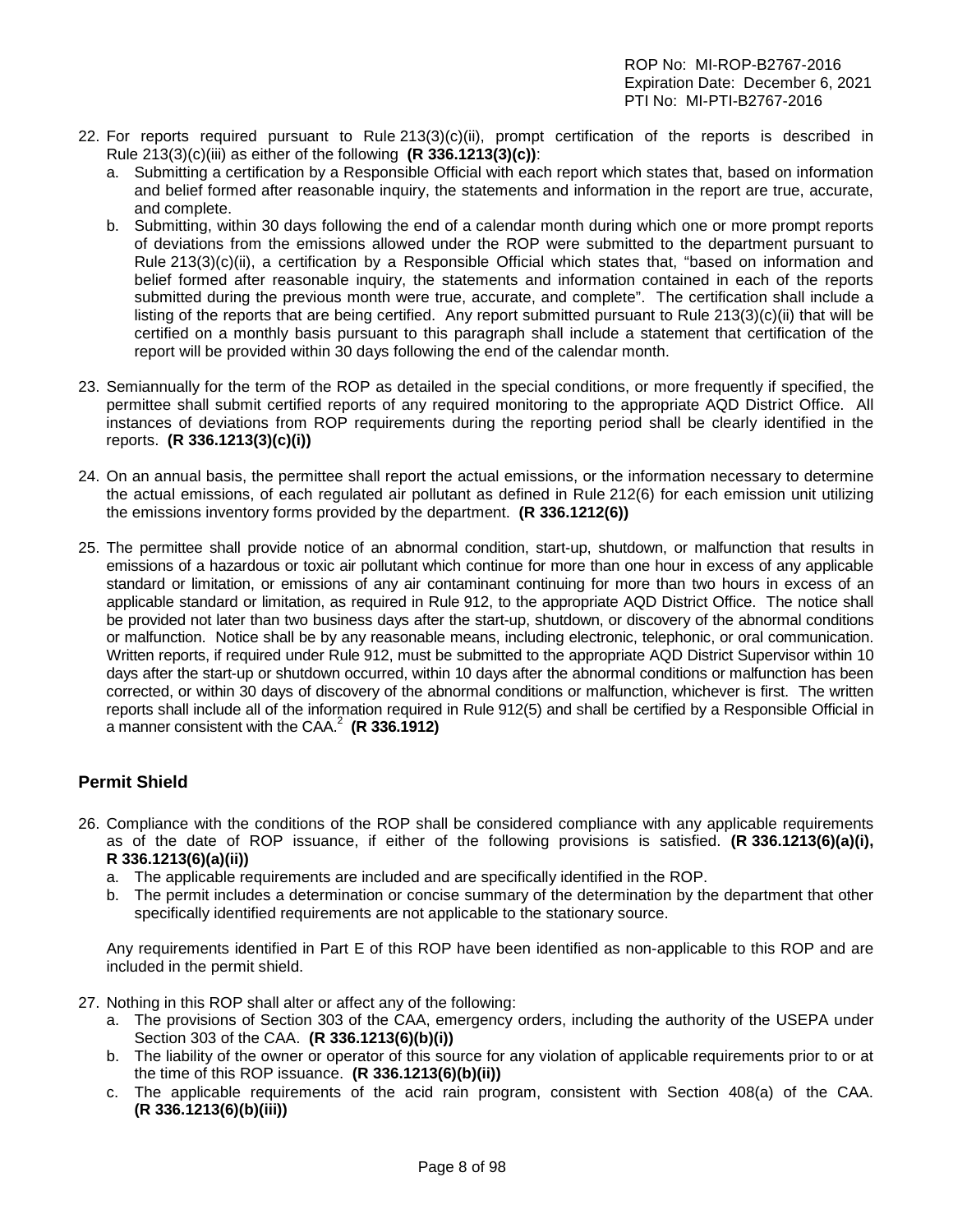- d. The ability of the USEPA to obtain information from a source pursuant to Section 114 of the CAA. **(R 336.1213(6)(b)(iv))**
- 28. The permit shield shall not apply to provisions incorporated into this ROP through procedures for any of the following:
	- a. Operational flexibility changes made pursuant to Rule 215. **(R 336.1215(5))**
	- b. Administrative Amendments made pursuant to Rule 216(1)(a)(i)-(iv). **(R 336.1216(1)(b)(iii))**
	- c. Administrative Amendments made pursuant to Rule  $216(1)(a)(v)$  until the amendment has been approved by the department. **(R 336.1216(1)(c)(iii))**
	- d. Minor Permit Modifications made pursuant to Rule 216(2). **(R 336.1216(2)(f))**
	- e. State-Only Modifications made pursuant to Rule 216(4) until the changes have been approved by the department. **(R 336.1216(4)(e))**
- 29. Expiration of this ROP results in the loss of the permit shield. If a timely and administratively complete application for renewal is submitted not more than 18 months, but not less than 6 months, before the expiration date of the ROP, but the department fails to take final action before the end of the ROP term, the existing ROP does not expire until the renewal is issued or denied, and the permit shield shall extend beyond the original ROP term until the department takes final action. **(R 336.1217(1)(c), R 336.1217(1)(a))**

#### <span id="page-8-0"></span>**Revisions**

- 30. For changes to any process or process equipment covered by this ROP that do not require a revision of the ROP pursuant to Rule 216, the permittee must comply with Rule 215. **(R 336.1215, R 336.1216)**
- 31. A change in ownership or operational control of a stationary source covered by this ROP shall be made pursuant to Rule 216(1). **(R 336.1219(2))**
- 32. For revisions to this ROP, an administratively complete application shall be considered timely if it is received by the department in accordance with the time frames specified in Rule 216. **(R 336.1210(10))**
- 33. Pursuant to Rule 216(1)(b)(iii), Rule 216(2)(d) and Rule 216(4)(d), after a change has been made, and until the department takes final action, the permittee shall comply with both the applicable requirements governing the change and the ROP terms and conditions proposed in the application for the modification. During this time period, the permittee may choose to not comply with the existing ROP terms and conditions that the application seeks to change. However, if the permittee fails to comply with the ROP terms and conditions proposed in the application during this time period, the terms and conditions in the ROP are enforceable. **(R 336.1216(1)(c)(iii), R 336.1216(2)(d), R 336.1216(4)(d))**

#### <span id="page-8-1"></span>**Reopenings**

- 34. A ROP shall be reopened by the department prior to the expiration date and revised by the department under any of the following circumstances:
	- a. If additional requirements become applicable to this stationary source with three or more years remaining in the term of the ROP, but not if the effective date of the new applicable requirement is later than the ROP expiration date. **(R 336.1217(2)(a)(i))**
	- b. If additional requirements pursuant to Title IV of the CAA become applicable to this stationary source. **(R 336.1217(2)(a)(ii))**
	- c. If the department determines that the ROP contains a material mistake, information required by any applicable requirement was omitted, or inaccurate statements were made in establishing emission limits or the terms or conditions of the ROP. **(R 336.1217(2)(a)(iii))**
	- d. If the department determines that the ROP must be revised to ensure compliance with the applicable requirements. **(R 336.1217(2)(a)(iv))**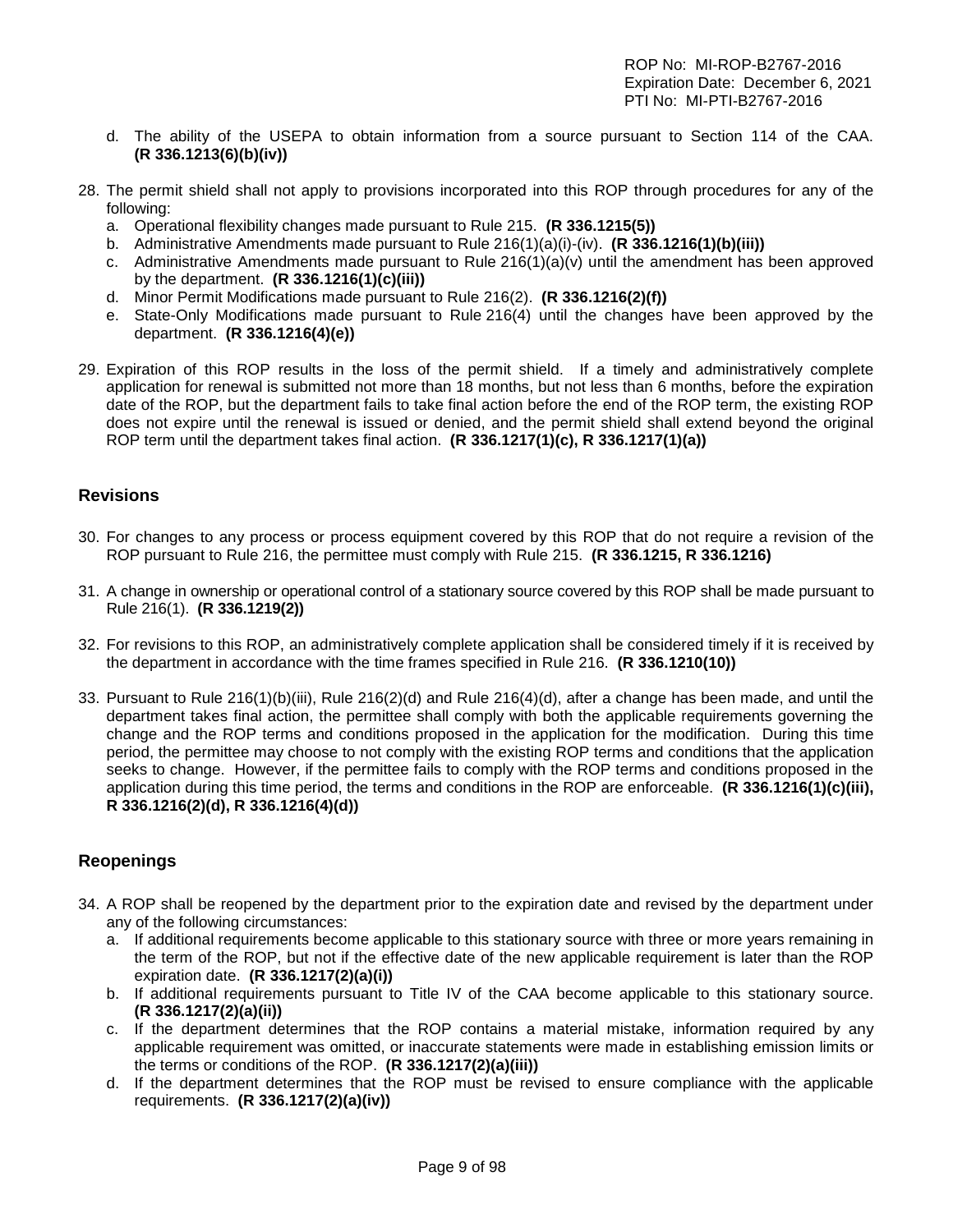## <span id="page-9-0"></span>**Renewals**

35. For renewal of this ROP, an administratively complete application shall be considered timely if it is received by the department not more than 18 months, but not less than 6 months, before the expiration date of the ROP. **(R 336.1210(8))**

#### <span id="page-9-1"></span>**Stratospheric Ozone Protection**

- 36. If the permittee is subject to Title 40 of the Code of Federal Regulations (CFR), Part 82 and services, maintains, or repairs appliances except for motor vehicle air conditioners (MVAC), or disposes of appliances containing refrigerant, including MVAC and small appliances, or if the permittee is a refrigerant reclaimer, appliance owner or a manufacturer of appliances or recycling and recovery equipment, the permittee shall comply with all applicable standards for recycling and emissions reduction pursuant to 40 CFR Part 82, Subpart F.
- 37. If the permittee is subject to 40 CFR Part 82, and performs a service on motor (fleet) vehicles when this service involves refrigerant in the MVAC, the permittee is subject to all the applicable requirements as specified in 40 CFR Part 82, Subpart B, Servicing of Motor Vehicle Air Conditioners. The term "motor vehicle" as used in Subpart B does not include a vehicle in which final assembly of the vehicle has not been completed by the original equipment manufacturer. The term MVAC as used in Subpart B does not include the air-tight sealed refrigeration system used for refrigerated cargo or an air conditioning system on passenger buses using Hydrochlorofluorocarbon-22 refrigerant.

#### <span id="page-9-2"></span>**Risk Management Plan**

- 38. If subject to Section 112(r) of the CAA and 40 CFR Part 68, the permittee shall register and submit to the USEPA the required data related to the risk management plan for reducing the probability of accidental releases of any regulated substances listed pursuant to Section 112(r)(3) of the CAA as amended in 40 CFR 68.130. The list of substances, threshold quantities, and accident prevention regulations promulgated under 40 CFR Part 68, do not limit in any way the general duty provisions under Section  $112(r)(1)$ .
- 39. If subject to Section 112(r) of the CAA and 40 CFR Part 68, the permittee shall comply with the requirements of 40 CFR Part 68, no later than the latest of the following dates as provided in 40 CFR 68.10(a):
	- a. June 21, 1999,
	- b. Three years after the date on which a regulated substance is first listed under 40 CFR 68.130, or
	- c. The date on which a regulated substance is first present above a threshold quantity in a process.
- 40. If subject to Section 112(r) of the CAA and 40 CFR Part 68, the permittee shall submit any additional relevant information requested by any regulatory agency necessary to ensure compliance with the requirements of 40 CFR Part 68.
- 41. If subject to Section 112(r) of the CAA and 40 CFR Part 68, the permittee shall annually certify compliance with all applicable requirements of Section 112(r) as detailed in Rule 213(4)(c)). **(40 CFR Part 68)**

### <span id="page-9-3"></span>**Emission Trading**

42. Emission averaging and emission reduction credit trading are allowed pursuant to any applicable interstate or regional emission trading program that has been approved by the Administrator of the USEPA as a part of Michigan's State Implementation Plan. Such activities must comply with Rule 215 and Rule 216. **(R 336.1213(12))**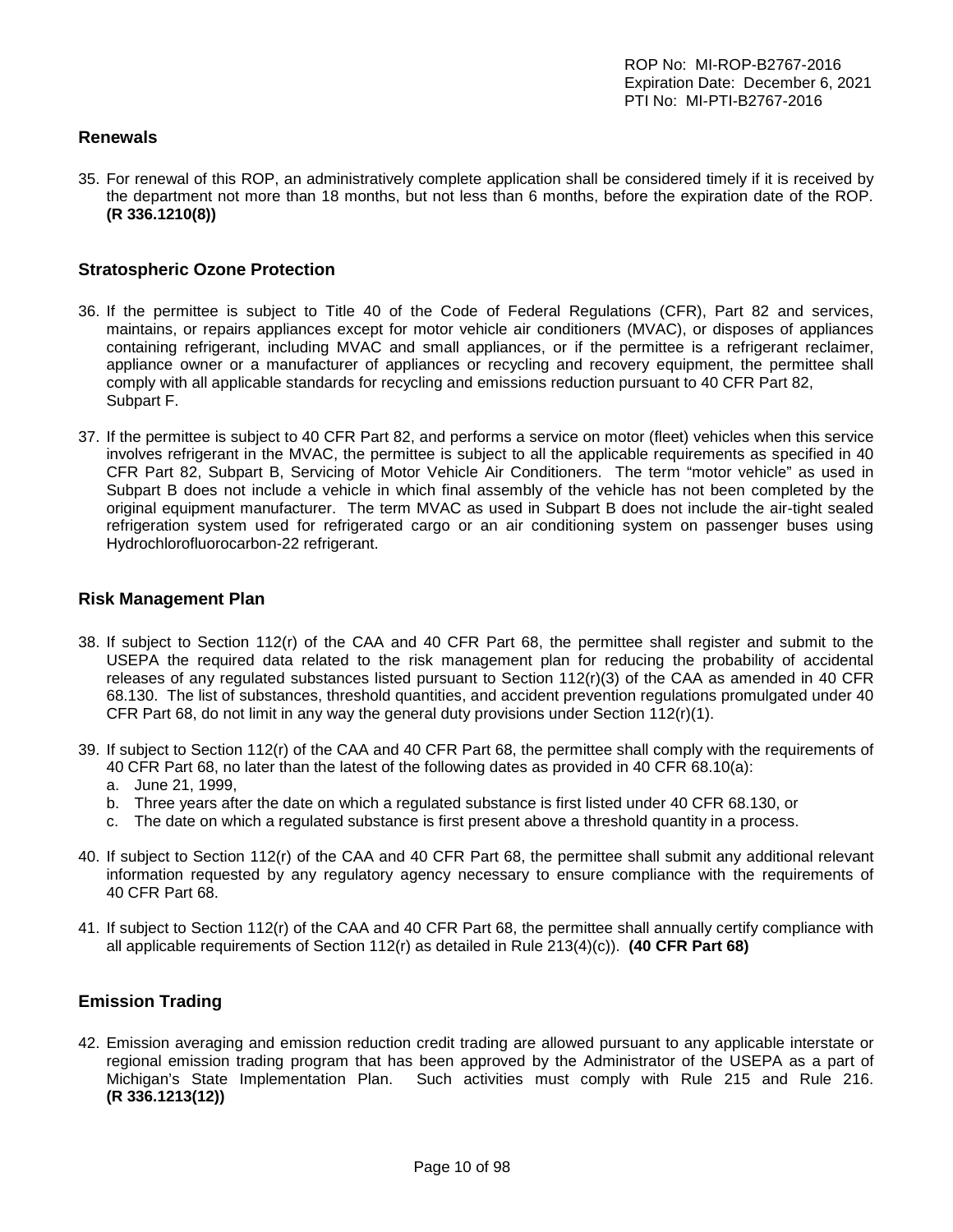## <span id="page-10-0"></span>**Permit To Install (PTI)**

- 43. The process or process equipment included in this permit shall not be reconstructed, relocated, or modified unless a PTI authorizing such action is issued by the department, except to the extent such action is exempt from the PTI requirements by any applicable rule.<sup>2</sup> (R  $336.1201(1)$ )
- 44. The department may, after notice and opportunity for a hearing, revoke PTI terms or conditions if evidence indicates the process or process equipment is not performing in accordance with the terms and conditions of the PTI or is violating the department's rules or the CAA.<sup>2</sup> (R 336.1201(8), Section 5510 of Act 451)
- 45. The terms and conditions of a PTI shall apply to any person or legal entity that now or hereafter owns or operates the process or process equipment at the location authorized by the PTI. If a new owner or operator submits a written request to the department pursuant to Rule 219 and the department approves the request, this PTI will be amended to reflect the change of ownership or operational control. The request must include all of the information required by Subrules (1)(a), (b) and (c) of Rule 219. The written request shall be sent to the appropriate AQD District Supervisor, MDEQ. <sup>2</sup> **(R 336.1219)**
- 46. If the installation, reconstruction, relocation, or modification of the equipment for which PTI terms and conditions have been approved has not commenced within 18 months of the original PTI issuance date, or has been interrupted for 18 months, the applicable terms and conditions from that PTI, as incorporated into the ROP, shall become void unless otherwise authorized by the department. Furthermore, the person to whom that PTI was issued, or the designated authorized agent, shall notify the department via the Supervisor, Permit Section, MDEQ, AQD, P. O. Box 30260, Lansing, Michigan 48909, if it is decided not to pursue the installation, reconstruction, relocation, or modification of the equipment allowed by the terms and conditions from that PTI.<sup>2</sup> **(R 336.1201(4))**

#### **Footnotes:**

<sup>1</sup>This condition is state-only enforceable and was established pursuant to Rule 201(1)(b).<br><sup>2</sup>This condition is foderally enforceable and was established pursuant to Rule 201(1)(o).

<sup>2</sup>This condition is federally enforceable and was established pursuant to Rule 201(1)(a).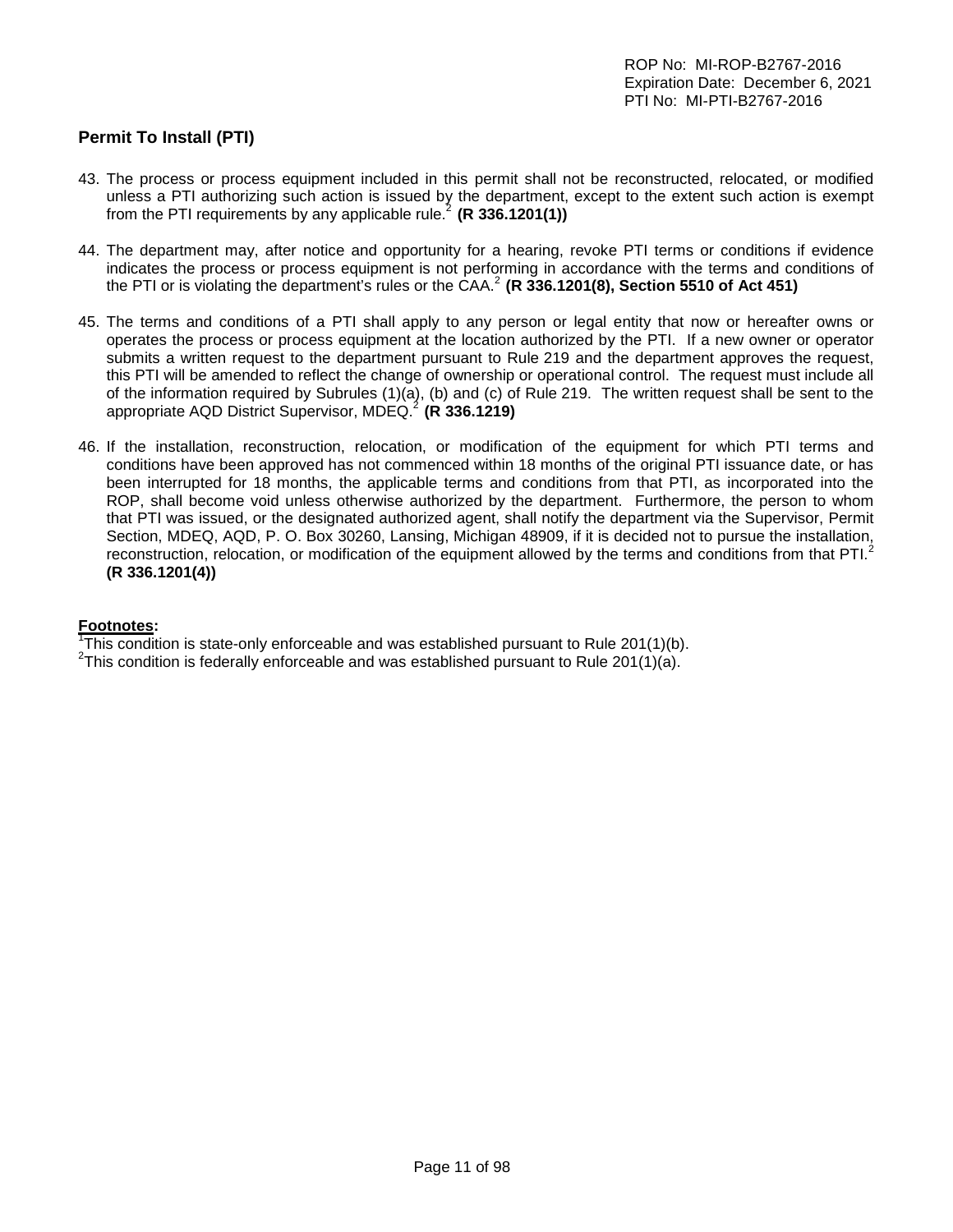## **B. SOURCE-WIDE CONDITIONS**

<span id="page-11-0"></span>Part B outlines the Source-Wide Terms and Conditions that apply to this stationary source. The permittee is subject to these special conditions for the stationary source in addition to the general conditions in Part A and any other terms and conditions contained in this ROP.

The permittee shall comply with all specific details in the special conditions and the underlying applicable requirements cited. If a specific condition type does not apply to this source, NA (not applicable) has been used in the table. If there are no Source-Wide Conditions, this section will be left blank.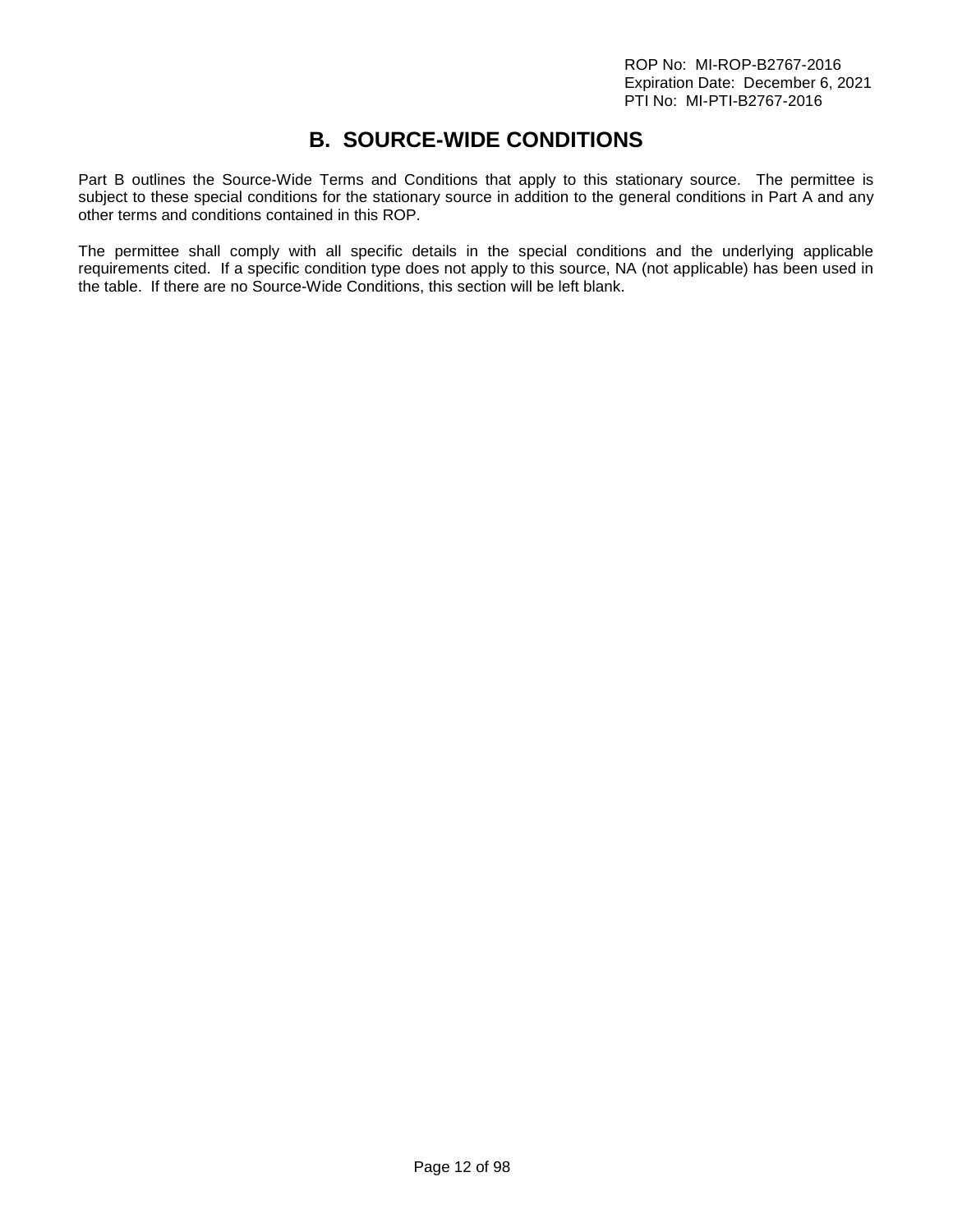# **C. EMISSION UNIT CONDITIONS**

<span id="page-12-0"></span>Part C outlines terms and conditions that are specific to individual emission units listed in the Emission Unit Summary Table. The permittee is subject to the special conditions for each emission unit in addition to the General Conditions in Part A and any other terms and conditions contained in this ROP.

The permittee shall comply with all specific details in the special conditions and the underlying applicable requirements cited. If a specific condition type does not apply, NA (not applicable) has been used in the table. If there are no conditions specific to individual emission units, this section will be left blank.

## **EMISSION UNIT SUMMARY TABLE**

<span id="page-12-1"></span>The descriptions provided below are for informational purposes and do not constitute enforceable conditions.

| <b>Emission Unit ID</b>                      | <b>Emission Unit Description</b><br>(Including Process Equipment & Control Device(s))                                                                                                                                                                                                                                                                                                                                                                              | <b>Installation</b><br>Date/       | <b>Flexible Group ID</b> |
|----------------------------------------------|--------------------------------------------------------------------------------------------------------------------------------------------------------------------------------------------------------------------------------------------------------------------------------------------------------------------------------------------------------------------------------------------------------------------------------------------------------------------|------------------------------------|--------------------------|
|                                              |                                                                                                                                                                                                                                                                                                                                                                                                                                                                    | <b>Modification</b><br><b>Date</b> |                          |
| EU-MECH-WASHER                               | Mechanical body washer in "Body-in-White" is for<br>cleaning vehicle bodies with a cleaner and a rust-<br>inhibitor.                                                                                                                                                                                                                                                                                                                                               | 07/31/1984                         | <b>NA</b>                |
| EU-UNIPRIME                                  | Uniprime is a cathodic electrodeposition primer<br>system to apply primer to vehicle bodies with an<br>associated curing oven. Uniprime system is<br>immersion (dip) e-coat system with DC voltage,<br>where vehicle bodies are grounded and coating<br>solids are positively charged. One regenerative<br>thermal oxidizer (RTO) for curing<br>oven<br>emissions.                                                                                                 | 07/31/1984                         | FG-AUTOMACT              |
| EU-SOLVENT-WIPE                              | Emissions from solvent wipes and body cleaners<br>throughout the plant.                                                                                                                                                                                                                                                                                                                                                                                            | 07/31/1984                         | FG-AUTOMACT              |
| EU-<br>SEALERS&ADHESIVE                      | Application of sealers and adhesives and<br>associated gelling oven.                                                                                                                                                                                                                                                                                                                                                                                               | 07/31/1984                         | FG-AUTOMACT              |
| EU-BLACKOUT-<br><b>BOOTH</b>                 | Spray booth for applying blackout paint to vehicle<br>bodies. The booth is on long-term idle.                                                                                                                                                                                                                                                                                                                                                                      | 07/31/1984                         | FG-AUTOMACT              |
| <b>EU-TUTONE</b>                             | The Tutone booth for applying topcoat on<br>Tutoned vehicle bodies and associated curing<br>oven. One down-draft waterwash system for<br>paint overspray particulate control and one<br>thermal oxidizer for VOC from the bake oven.                                                                                                                                                                                                                               | 06/17/1992                         | FG-AUTOMACT              |
| EU-FLUID-FILL                                | Stations for filling fuel tanks (gasoline) and<br>windshield<br>washer solution,<br>brake, power<br>steering etc. reservoirs. Onboard Re-fueling<br>Vapor Recovery systems for vehicles.                                                                                                                                                                                                                                                                           | 07/31/1984                         | <b>NA</b>                |
| <b>EU-FINAL-REPAIR</b><br>(Low-bake spovens) | Final repair system, for low-bake, includes two<br>spot repair stations with associated spovens (one<br>spoven per booth) and sanding booths in Repair<br>Dept. 9190 of Main Building. Prep booths or<br>sanding booths are equipped with side-draft dry<br>filters. The spovens (spot ovens) are equipped<br>with IR Heat and are located inside the downdraft<br>spray booths. The booths (2) are equipped with<br>downdraft filters like collision shop booths. | 07/22/1996                         | <b>FG-AUTOMACT</b>       |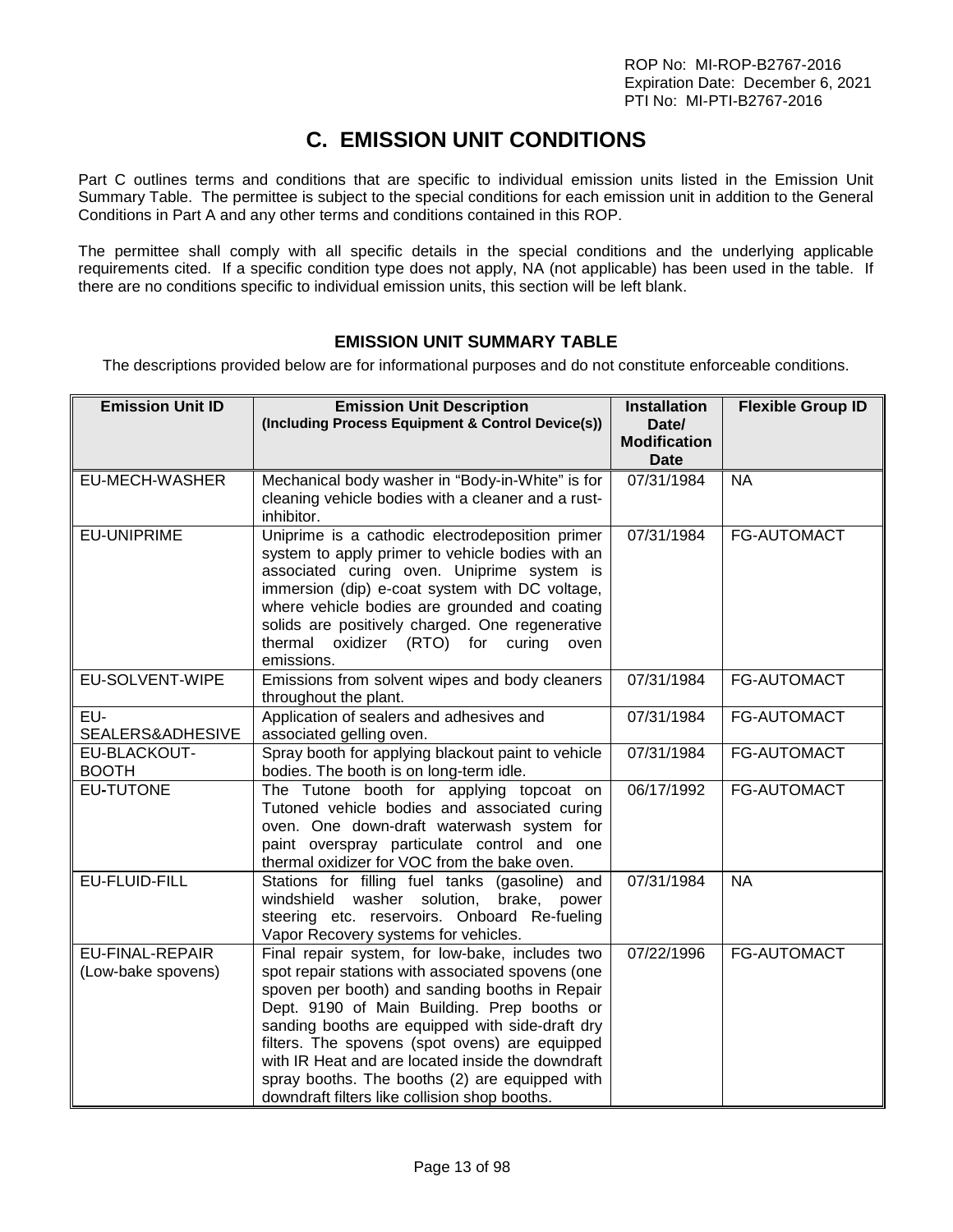| <b>Emission Unit ID</b>                           | <b>Emission Unit Description</b><br>(Including Process Equipment & Control Device(s))                                                                                                                                                                                                                                                                                                             | <b>Installation</b><br>Date/       | <b>Flexible Group ID</b>                      |
|---------------------------------------------------|---------------------------------------------------------------------------------------------------------------------------------------------------------------------------------------------------------------------------------------------------------------------------------------------------------------------------------------------------------------------------------------------------|------------------------------------|-----------------------------------------------|
|                                                   |                                                                                                                                                                                                                                                                                                                                                                                                   | <b>Modification</b><br><b>Date</b> |                                               |
| EU-SPOT-REPAIR-<br><b>DECK</b><br>(1-12 stations) | 1 through 12 spot repair painting stations with<br>portable hose emissions capture system and<br>associated IR (infra-red) curing ovens.<br>The<br>emissions are ducted to a common control<br>system consisting of series of dry filters and<br>carbon adsorption. Carbon is monitored for<br>breakthrough using color change at sight glass.<br>Dry filter system and carbon adsorption system. | 07/22/1996                         | FG-AUTOMACT                                   |
| EU-COLOR-ONE                                      | Color1 line (one of two identical top coat lines)<br>consists of spray booths for applying topcoat to<br>vehicle bodies and oven for curing. Downdraft<br>Water Wash System and Thermal Oxidizer for<br>bake oven.                                                                                                                                                                                | 07/31/1984                         | FG-AUTOMACT<br>FG-TOPCOAT                     |
| EU-COLOR-TWO                                      | Color2 line (one of two identical top coat lines)<br>consists of spray booths for applying topcoat to<br>vehicle bodies and oven for curing. Downdraft<br>Water Wash System and Thermal Oxidizer for<br>bake oven.                                                                                                                                                                                | 07/31/1984                         | <b>FG-AUTOMACT</b><br>FG-TOPCOAT              |
| <b>EU-REPROCESS</b><br>(High-bake)                | Reprocess is high bake repair operation that<br>consists of spray booths for topcoat application<br>to repair vehicle bodies and oven for curing.<br>Wash System and Thermal Oxidizer for bake<br>oven.                                                                                                                                                                                           | 07/31/1984                         | <b>FG-AUTOMACT</b><br>FG-TOPCOAT              |
| EU-TEMPBOILER1                                    | 25 million BTU per hour, natural gas only fired<br>trailer-mounted temporary boiler.                                                                                                                                                                                                                                                                                                              | 03/19/2009                         | <b>FG-TEMPBOILERS</b><br>FG-BOILER-<br>MACT5D |
| EU-TEMPBOILER2                                    | 29 million BTU per hour, natural gas only fired<br>trailer-mounted temporary boiler.                                                                                                                                                                                                                                                                                                              | 03/19/2009                         | <b>FG-TEMPBOILERS</b><br>FG-BOILER-<br>MACT5D |
| EU-BOILER3                                        | 152 million BTU heat input per hour (Babcox &<br>Wilcox Boiler3, installed 7/11/98) natural gas only<br>boiler equipped with low NOx burners.                                                                                                                                                                                                                                                     | 07/11/1998                         | <b>FG-BOILERS</b><br>FG-BOILER-<br>MACT5D     |
| EU-BOILER4                                        | 106 million BTU heat input per hour (Babcox &<br>Wilcox Boiler4, installed 7/11/98) natural gas only<br>boiler equipped with low NOx burners.                                                                                                                                                                                                                                                     | 07/11/1998                         | <b>FG-BOILERS</b><br>FG-BOILER-<br>MACT5D     |
| EU-BOILER5                                        | 152 million BTU heat input per hour (Wickes<br>Boiler5, installed 9/1/96) natural gas only boiler<br>equipped with low NOx burners.                                                                                                                                                                                                                                                               | 09/01/1996                         | <b>FG-BOILERS</b><br>FG-BOILER-<br>MACT5D     |
| EU-BOILER6                                        | 192 million BTU heat input per hour (Riley Stoker<br>Boiler6, installed 10/29/84) natural gas only<br>boiler equipped with oxygen trim system but not<br>low NO <sub>x</sub> burners.                                                                                                                                                                                                             | 10/29/1984                         | <b>FG-BOILERS</b><br>FG-BOILER-<br>MACT5D     |
| EU-UNLEADEDGAS1                                   | TK1 25,000-gallon gasoline storage tank -<br>above-ground<br>storage<br>tank<br>with<br>spill<br>containment.                                                                                                                                                                                                                                                                                     | 03/192013                          | FG-GASOLINE-<br><b>TANKS</b>                  |
| EU-<br>CARPENTERSHOP                              | Wood saws,<br>lathes,<br>Carpenter<br>shop<br>etc.<br>baghouse.                                                                                                                                                                                                                                                                                                                                   | 07/31/1984                         | FG-RULE-331                                   |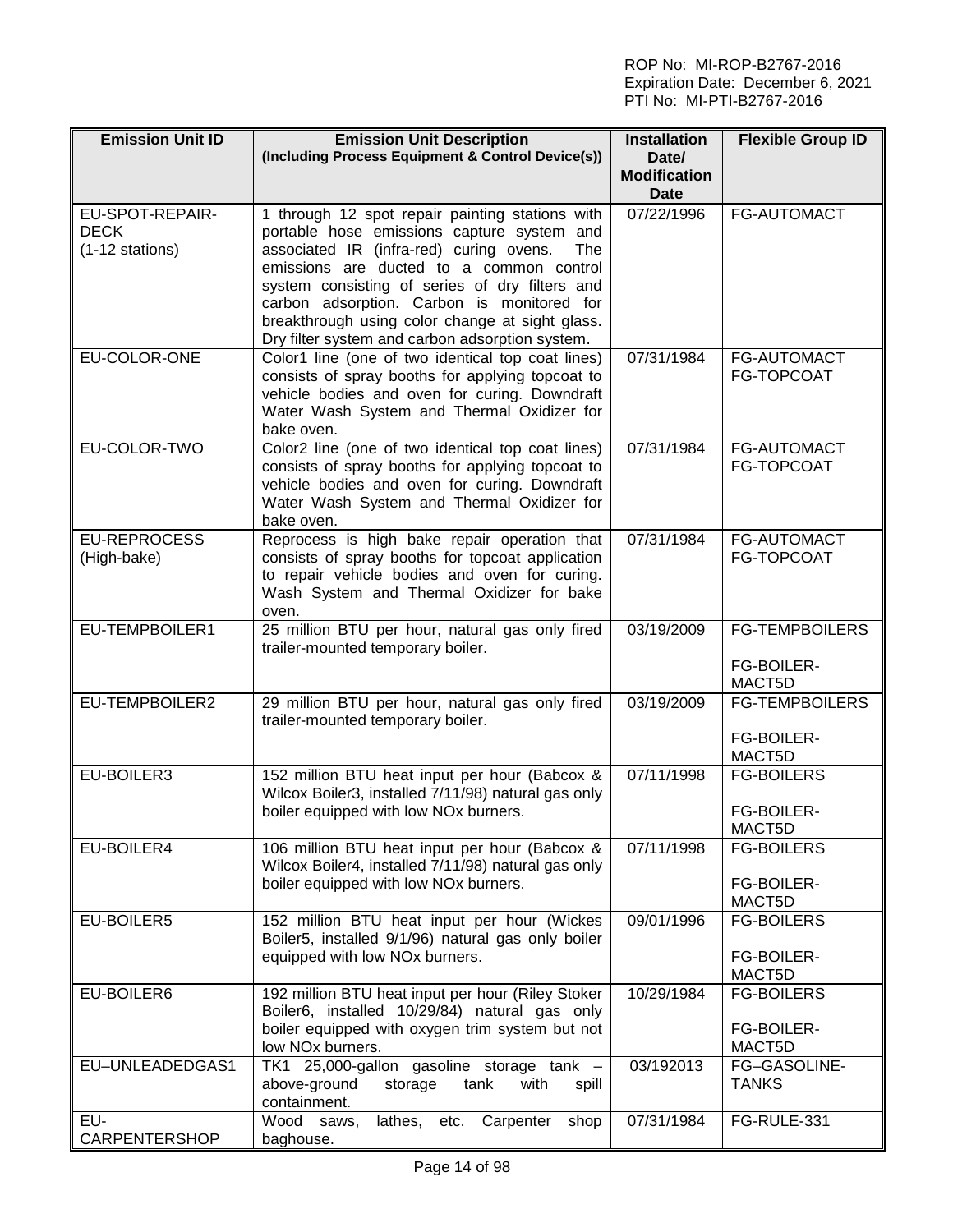| <b>Emission Unit ID</b>                      | <b>Emission Unit Description</b><br>(Including Process Equipment & Control Device(s))                                                                                                                                                                                                                                      | <b>Installation</b><br>Date/<br><b>Modification</b><br><b>Date</b> | <b>Flexible Group ID</b>                   |
|----------------------------------------------|----------------------------------------------------------------------------------------------------------------------------------------------------------------------------------------------------------------------------------------------------------------------------------------------------------------------------|--------------------------------------------------------------------|--------------------------------------------|
| EU-COLOR-ONE-<br>SAND                        | Miscellaneous particulate matter source with<br>associated exhaust filters.                                                                                                                                                                                                                                                | 07/31/1984                                                         | <b>FG-PM-MISC</b>                          |
| EU-POLISH-DECK                               | Miscellaneous particulate matter source with<br>associated exhaust filters.                                                                                                                                                                                                                                                | 07/31/1984                                                         | FG-PM-MISC                                 |
| EU-REPROCESS-<br>SAND                        | Miscellaneous particulate matter source with<br>associated exhaust filters.                                                                                                                                                                                                                                                | 07/31/1984                                                         | FG-PM-MISC                                 |
| EU-REPRO-POLISH                              | Miscellaneous particulate matter source with<br>associated exhaust filters.                                                                                                                                                                                                                                                | 07/31/1984                                                         | FG-PM-MISC                                 |
| EU-UNIPRIME-SAND                             | Miscellaneous particulate matter source with<br>associated exhaust filters.                                                                                                                                                                                                                                                | 07/31/1984                                                         | FG-PM-MISC                                 |
| <b>EU-OLDMACT</b>                            | The permittee shall maintain an up-to-date list of<br>emissions units subject to FG-OLDMACT.                                                                                                                                                                                                                               | 07/31/1984                                                         | FG-OLDMACT                                 |
| EU-Eng-FPH1                                  | Existing CI (Diesel) Engines located at a Major<br>Source 266 HP < 500 HP, Emergency.                                                                                                                                                                                                                                      | 01/01/1985                                                         | <b>FG-CI-RICE-</b><br>MACT4Z<500HP         |
| EU-ENG-SMB1                                  | Existing CI Engines located at a Major Source ><br>500 HP, Emergency.                                                                                                                                                                                                                                                      | 01/01/1985                                                         | <b>FG-CI-RICE-</b><br>MACT4Z>500HP         |
| EU-ENG-SMB2                                  | Existing CI Engines located at a Major Source ><br>500 HP, Emergency.                                                                                                                                                                                                                                                      | 01/01/1985                                                         | <b>FG-CI-RICE-</b><br>MACT4Z>500HP         |
| EU-ENG-FPH2<br>Fire Pump emergency<br>engine | This flexible group includes new emergency<br>compression ignition (CI) natural gas fired<br>stationary reciprocating internal combustion<br>engines (RICE) that have a maximum site rating<br>of greater than or equal to 100 brake horsepower<br>(HP), but less than 500 (HP) and subject to 40<br>CFR 60, Subpart IIII. | 01/01/2011                                                         | <b>FG-CI-RICE-</b><br><b>NSPS4I&lt;500</b> |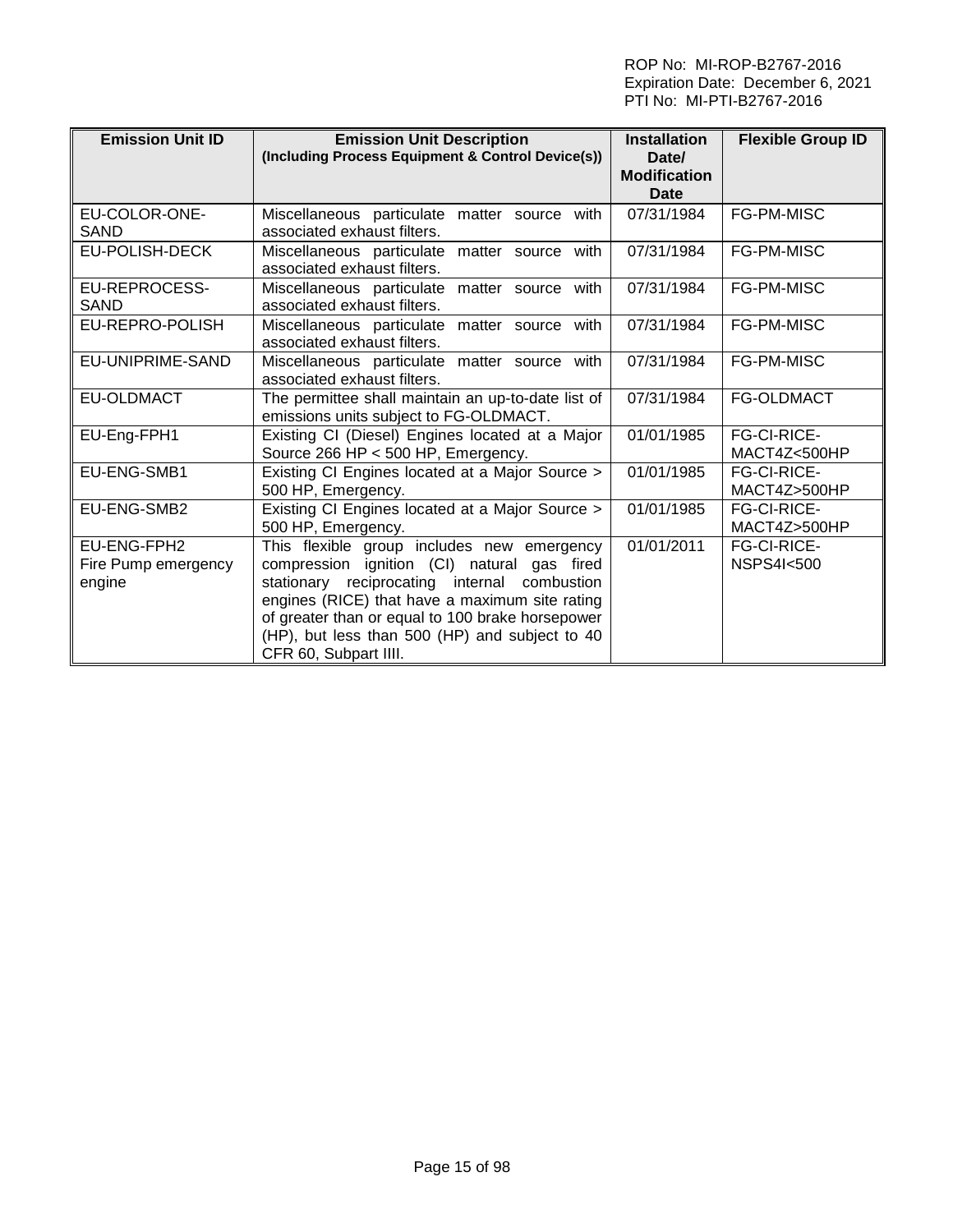# **EU-MECH-WASHER EMISSION UNIT CONDITIONS**

### <span id="page-15-0"></span>**DESCRIPTION**

EU-MECH-WASHER: Mechanical body washer in "Body-in-White" is for cleaning vehicle bodies with a cleaner and a rust-inhibitor.

**Flexible Group ID:** NA

## **POLLUTION CONTROL EQUIPMENT**

NA

## **I. EMISSION LIMIT(S)**

| <b>Pollutant</b>             | Limit                             | <b>Time Period/ Operating</b><br><b>Scenario</b>           | <b>Equipment</b>      | Monitoring/<br><b>Testing Method</b> | <b>Underlying</b><br>Applicable<br><b>Requirements</b>      |
|------------------------------|-----------------------------------|------------------------------------------------------------|-----------------------|--------------------------------------|-------------------------------------------------------------|
| <b>VOC</b><br>$\mathbf 1$ .  | $21.5^{28}$<br>Pounds per<br>hour | Hour                                                       | <b>EU-MECH-WASHER</b> | GC 13<br>SC V.1 & VI.1               | R 336.1201(3)                                               |
| <b>VOC</b><br>2 <sup>1</sup> | $45.24^{2}$<br>Tons per year      | 12-month rolling time<br>period                            | EU-MECH-WASHER        | SC V.1 & VI.1                        | R 336.1201(3)<br>R 336,2902<br>(formerly,<br>R 336.1220(a)) |
|                              |                                   | Based upon monthly values using methods acceptable to AQD. |                       |                                      |                                                             |

#### **II. MATERIAL LIMIT(S)**

| <b>Material</b> | Limit | <b>Time Period/ Operating</b><br><b>Scenario</b> | <b>Equipment</b> | Monitorina/<br><b>Testing Method</b> | <b>Underlying</b><br>Applicable<br><b>Requirements</b> |
|-----------------|-------|--------------------------------------------------|------------------|--------------------------------------|--------------------------------------------------------|
| ΝA              | ΝA    | NA                                               | ΝA               | <b>NA</b>                            | NA                                                     |

#### **III. PROCESS/OPERATIONAL RESTRICTION(S)**

NA

## **IV. DESIGN/EQUIPMENT PARAMETER(S)**

NA

#### **V. TESTING/SAMPLING**

Records shall be maintained on file for a period of five years. **(R 336.1213(3)(b)(ii))**

1. The VOC content, water content and density of any cleaner and inhibitors material as used and as received, shall be determined using federal Reference Test Method 24 or an alternative approved by the AQD District Supervisor. Alternatively, the VOC content may be determined from manufacturer's formulation data. If the tested and the formulation values should differ, the tested results shall be used to determine compliance. Upon request of the AQD District Supervisor, the VOC content, water content and density of any coating or material shall be verified using federal Reference Test Method 24**. (R 336.2001, R 336.2003 & R 336.2004)**

#### **See Appendix 5**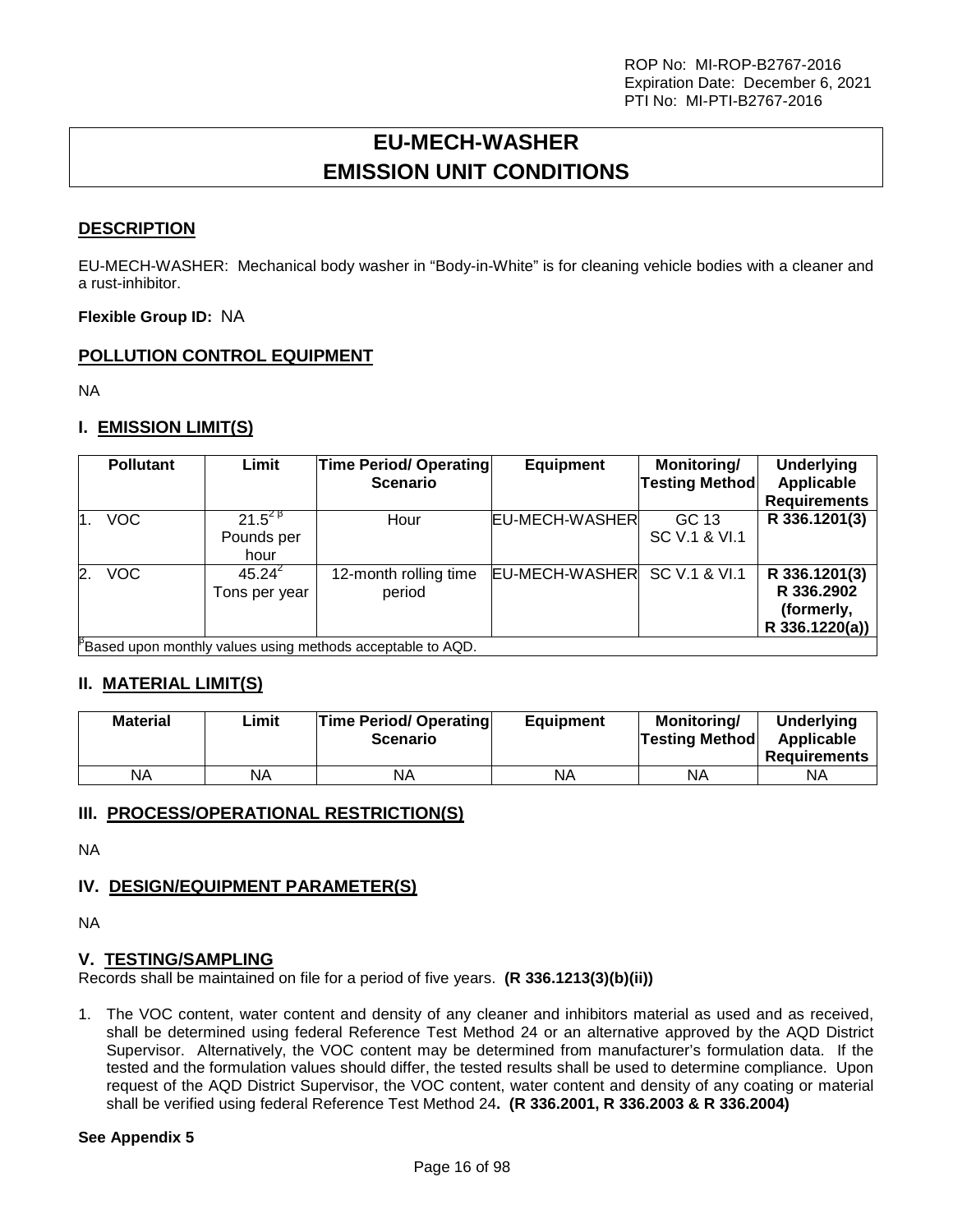#### **VI. MONITORING/RECORDKEEPING**

Records shall be maintained on file for a period of five years. **(R 336.1213(3)(b)(ii))**

- 1. The permittee shall keep the following records/calculations in a format acceptable to the AQD District Supervisor. The permittee shall compile all required records and complete all required calculations and make them available within 30 days following the end of each calendar month for which records are required to be kept. **(R 336.1213(3))**
	- a. The plant production hours, monthly records.
	- b. The quantity of materials used, monthly records.
	- c. The material identification.
	- d. Material VOC content; in pounds per unit quantity.
	- e. Calculations showing the VOC emission rates, in pounds per hour and tons per 12-month rolling time period, as determined at the end of each calendar month as outlined in Appendix 7, or an alternative that is acceptable to the District Supervisor.

All records/calculations shall be kept on file for a period of at least five years and made available to the Department upon request.

#### **See Appendix 7**

#### **VII. REPORTING**

- 1. Prompt reporting of deviations pursuant to General Conditions 21 and 22 of Part A. **(R 336.1213(3)(c)(ii))**
- 2. Semiannual reporting of monitoring and deviations pursuant to General Condition 23 of Part A. The report shall be postmarked or received by the appropriate AQD District Office by March 15 for reporting period July 1 to December 31 and September 15 for reporting period January 1 to June 30. **(R 336.1213(3)(c)(i))**
- 3. Annual certification of compliance pursuant to General Conditions 19 and 20 of Part A. The report shall be postmarked or received by the appropriate AQD District Office by March 15 for the previous calendar year. **(R 336.1213(4)(c))**
- 4. Quarterly reporting of VOC emissions and coating usage data (the usage data need not be submitted but shall be kept on file) within 30 days following the end of the quarter in which the data were collected.<sup>2</sup> **(R 336.1201(3))**

#### **See Appendix 8**

#### **VIII. STACK/VENT RESTRICTION(S)**

The exhaust gases from the stacks listed in the table below shall be discharged unobstructed vertically upwards to the ambient air unless otherwise noted:

| <b>Stack &amp; Vent ID</b> | <b>Maximum</b><br><b>Exhaust</b><br><b>Dimensions</b><br>(inches) | <b>Minimum Height</b><br><b>Above Ground</b><br>(feet) | <b>Underlying Applicable</b><br><b>Requirements</b> |
|----------------------------|-------------------------------------------------------------------|--------------------------------------------------------|-----------------------------------------------------|
| ΝA                         | ΝA                                                                | ΝA                                                     | <b>NA</b>                                           |

#### **IX. OTHER REQUIREMENT(S)**

NA

#### **Footnotes:**

<sup>1</sup>This condition is state-only enforceable and was established pursuant to Rule 201(1)(b).<br><sup>2</sup>This condition is foderally enforceable and was established pursuant to Rule 201(1)(o).

<sup>2</sup>This condition is federally enforceable and was established pursuant to Rule 201(1)(a).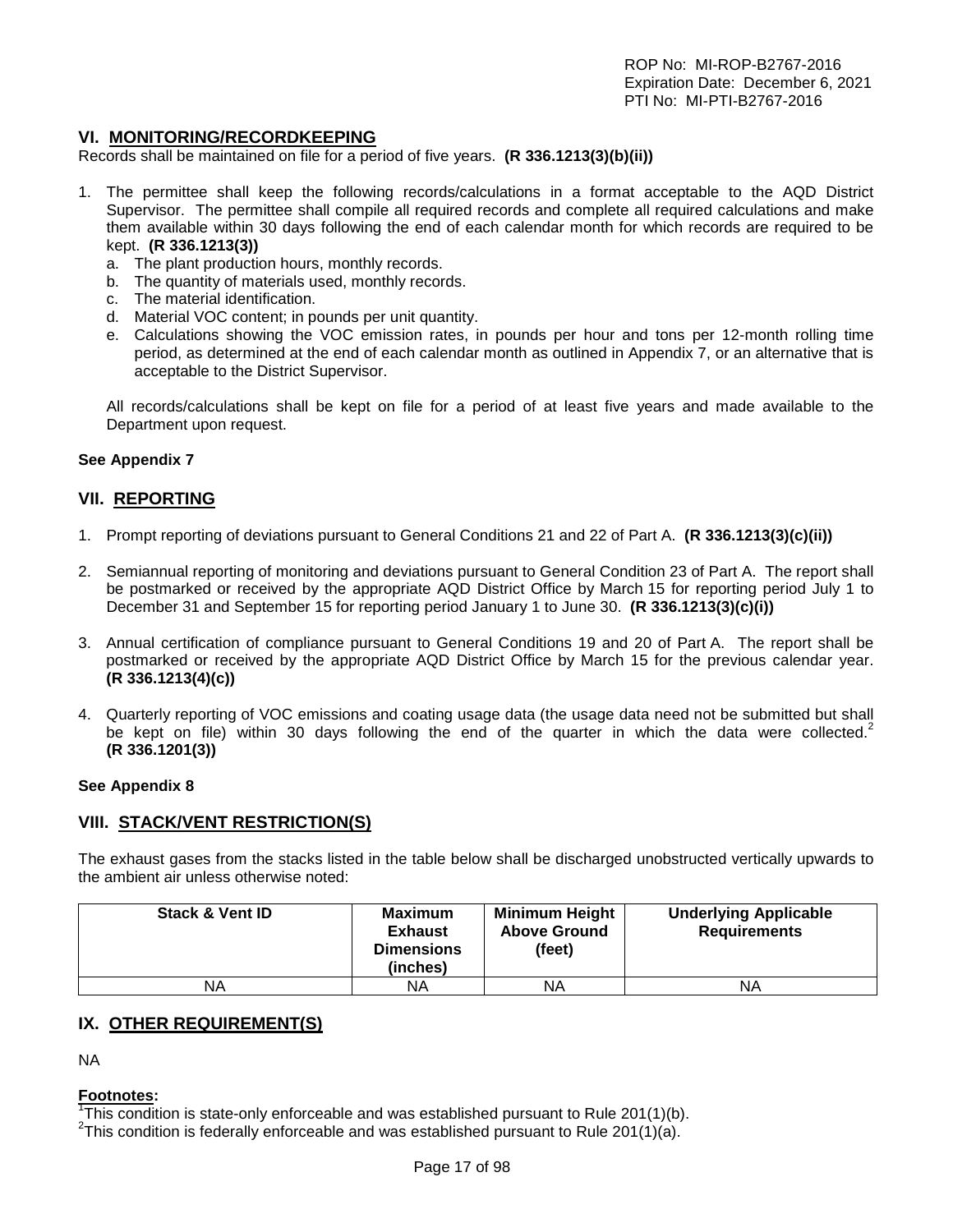## **EU-UNIPRIME EMISSION UNIT CONDITIONS**

## <span id="page-17-0"></span>**DESCRIPTION**

EU-UNIPRIME: Uniprime is a cathodic electrodeposition primer system to apply primer to vehicle bodies with an associated curing oven. Uniprime system is an immersion (dip) e-coat system with DC voltage, where vehicle bodies are grounded and coating solids are positively charged. Both coating and water are recycled/reused using ultrafiltration (UF) membranes.

#### **Flexible Group ID:** FG-AUTOMACT

## **POLLUTION CONTROL EQUIPMENT**

One regenerative thermal oxidizer (RTO) for curing oven emissions (about 2008 one E-coat oven RTO replaced two thermal oxidizers).

## **I. EMISSION LIMIT(S)**

| <b>Pollutant</b> | Limit                                                              | <b>Time Period/ Operating</b><br><b>Scenario</b>                                           | <b>Equipment</b>                          | Monitoring/<br><b>Testing Method</b> | <b>Underlying</b><br><b>Applicable</b><br><b>Requirements</b> |
|------------------|--------------------------------------------------------------------|--------------------------------------------------------------------------------------------|-------------------------------------------|--------------------------------------|---------------------------------------------------------------|
| <b>VOC</b><br>1. | $14.5^{2}$ <sup><math>\overline{9}</math></sup><br>Pounds per hour | Hour                                                                                       | <b>EU-UNIPRIME</b><br>(dip tank)          | GC 13<br>V.1 & VI.2                  | R 336.2902<br>(formerly,<br>R 336.1220)                       |
| <b>VOC</b><br>2. | $31.23^{2}$<br>Tons year                                           | 12-month rolling time<br>period                                                            | <b>EU-UNIPRIME</b><br>(dip tank)          | V.1 & VI.2                           | R 336,2902<br>(formerly,<br>R 336.1220)                       |
| <b>VOC</b><br>3. | $8.2^{28}$<br>Pounds per hour                                      | Hour                                                                                       | <b>EU-UNIPRIME</b><br>(oven)              | GC 13<br>V.1 & VI.2                  | R 336,2902<br>(formerly,<br>R 336.1220)                       |
| 4. VOC           | $17.\overline{66}^{2}$<br>Tons per year                            | 12-month rolling time<br>period                                                            | <b>EU-UNIPRIME</b><br>(oven)              | V.1 & VI.2                           | R 336.2902<br>(formerly,<br>R 336.1220)                       |
| 5.<br><b>VOC</b> | $1.34^{2}$<br>Pounds per gallon<br>of applied coating<br>solids    | Monthly average<br><sup>p</sup> Based upon monthly values using methods acceptable to AQD. | <b>EU-UNIPRIME</b><br>(dip tank and oven) | V.1 & VI.2                           | 40 CFR 60.392,<br><b>Subpart MM</b>                           |

Based upon monthly values using methods acceptable to AQD.

## **II. MATERIAL LIMIT(S)**

| <b>Material</b> | ∟imit | <b>Time Period/ Operating</b><br><b>Scenario</b> | <b>Equipment</b> | Monitorina/<br><b>Testing Method</b> | Underlying<br>Applicable<br><b>Requirements</b> |
|-----------------|-------|--------------------------------------------------|------------------|--------------------------------------|-------------------------------------------------|
| ΝA              | NA    | ΝA                                               | NA               | ΝA                                   | ΝA                                              |

## **III. PROCESS/OPERATIONAL RESTRICTION(S)**

1. The permittee shall not operate EU-UNIPRIME unless the associated regenerative thermal oxidizer (RTO) for the bake ovens is installed and operating properly. Proper operation of the thermal oxidizer includes maintaining a minimum 3-hour average combustion chamber temperature no more than 50 degrees Fahrenheit below 1450 ºF or the average combustion chamber temperature during the most recent acceptable performance test that demonstrated the equivalent destruction efficiency and has been accepted by the AQD District Supervisor.2 **(R 336.1910, 64.6(c)(i)&(ii), R 336.1213(3))**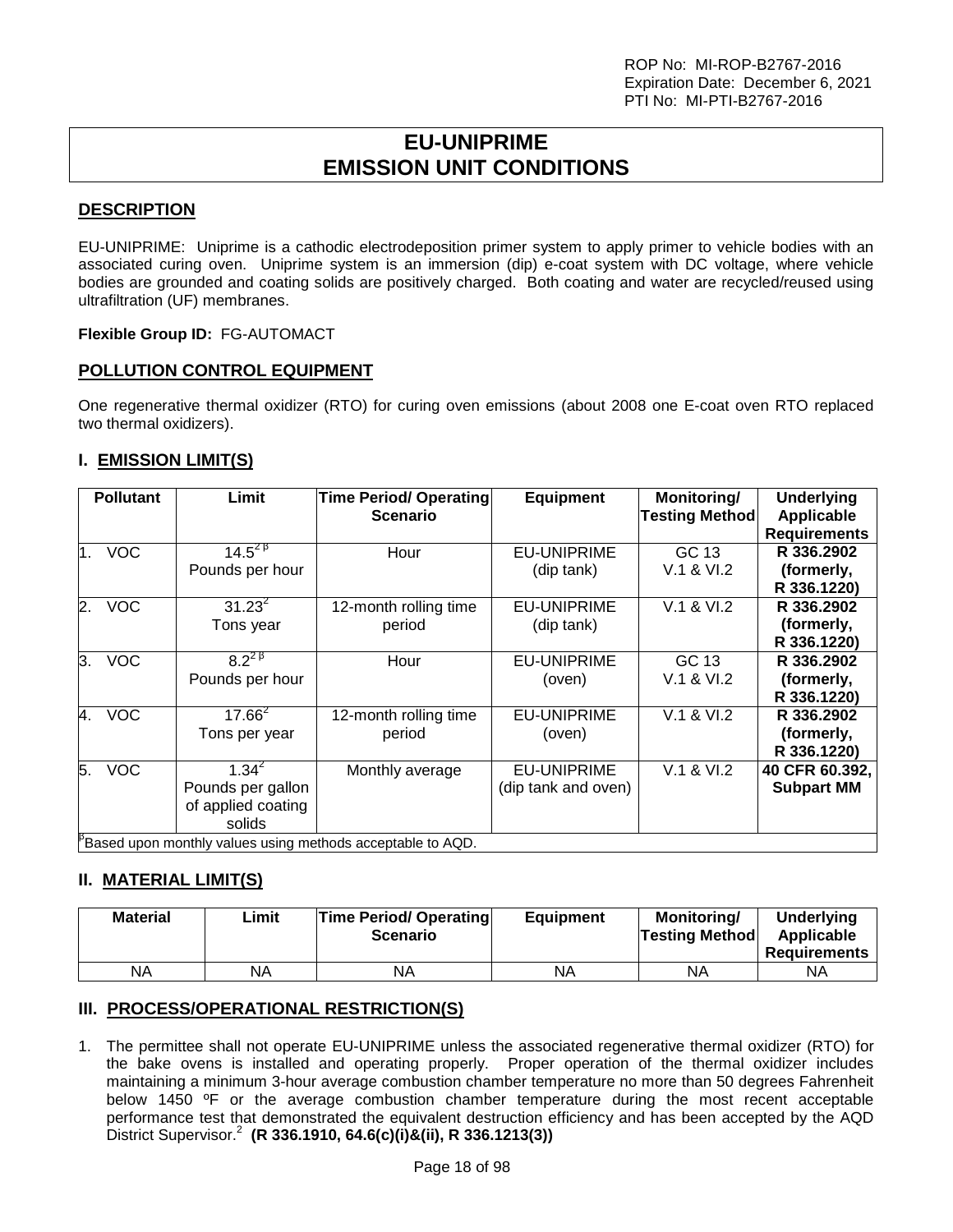### **IV. DESIGN/EQUIPMENT PARAMETER(S)**

NA

## **V. TESTING/SAMPLING**

Records shall be maintained on file for a period of five years. **(R 336.1213(3)(b)(ii))**

- 1. The VOC content, water content and density of any material as used and as received, shall be determined using federal Reference Test Method 24 or an alternative approved by the AQD District Supervisor. Alternatively, the VOC content may be determined from manufacturer's formulation data. If the tested and the formulation values should differ, the tested results shall be used to determine compliance. Upon request of the AQD District Supervisor, the VOC content, water content and density of any coating or material shall be verified using federal Reference Test Method 24. **(R 336.2001, R 336.2003 & R 336.2004)**
- 2. Verification of Oven Exhaust Control Device VOC Loading rates of EU-UNIPRIME by testing, at owner expense, is required according to the following schedule:
	- a. Within 180 days of issuance of this permit if an Oven Exhaust Control Device VOC Loading test has not been conducted within five years prior to the issuance of the RO permit, unless the permittee has submitted an acceptable demonstration that the most recent acceptable test remains valid and representative.
	- b. Within 180 days of making any changes in operating conditions which necessitate reevaluation of the Oven Exhaust Control Device VOC Loading rates.

Verification of Oven Exhaust Control Device VOC Loading rates includes the submittal (within 60 calendar days following the last date of the sampling to both the SEMI District Supervisor and the Technical Programs Unit Supervisor, Air Quality Division, in a format acceptable to AQD) of a complete report of the test results. No less than seven days before any tests are conducted, the permittee shall notify the AQD District Supervisor, in writing, of the time and place of the test and who will be conducting it. **(R 336.1213(3), R 336.2001(3))**

- 3. Verification of Destruction Efficiency (DE) of the E-coat Oven Regenerative Thermal Oxidizer (RTO) by testing, at owner expense, is required according to the following schedule:
	- a. Within 180 days of issuance of this permit if Destruction Efficiency test of the RTO has not been conducted within five years prior to the issuance of the RO permit, unless the permittee has submitted an acceptable demonstration that the most recent acceptable test remains valid and representative.
	- b. Within 180 days of making any changes in operating conditions which necessitate reevaluation of the Destruction efficiency of the RTO.

Verification of Destruction Efficiency of the RTO includes the submittal (within 60 calendar days following the last date of the sampling to both the SEMI District Supervisor and the Technical Programs Unit Supervisor, Air Quality Division, in a format acceptable to AQD) of a complete report of the test results. No less than seven days before any tests are conducted, the permittee shall notify the AQD District Supervisor, in writing, of the time and place of the test and who will be conducting it. **(R 336.1213(3), R 336.2001(3))**

**Note**: *About 2008, concerning E-coat oven, one Regenerative Thermal Oxidizer (RTO) replaced two thermal oxidizers.*

#### **See Appendix 5**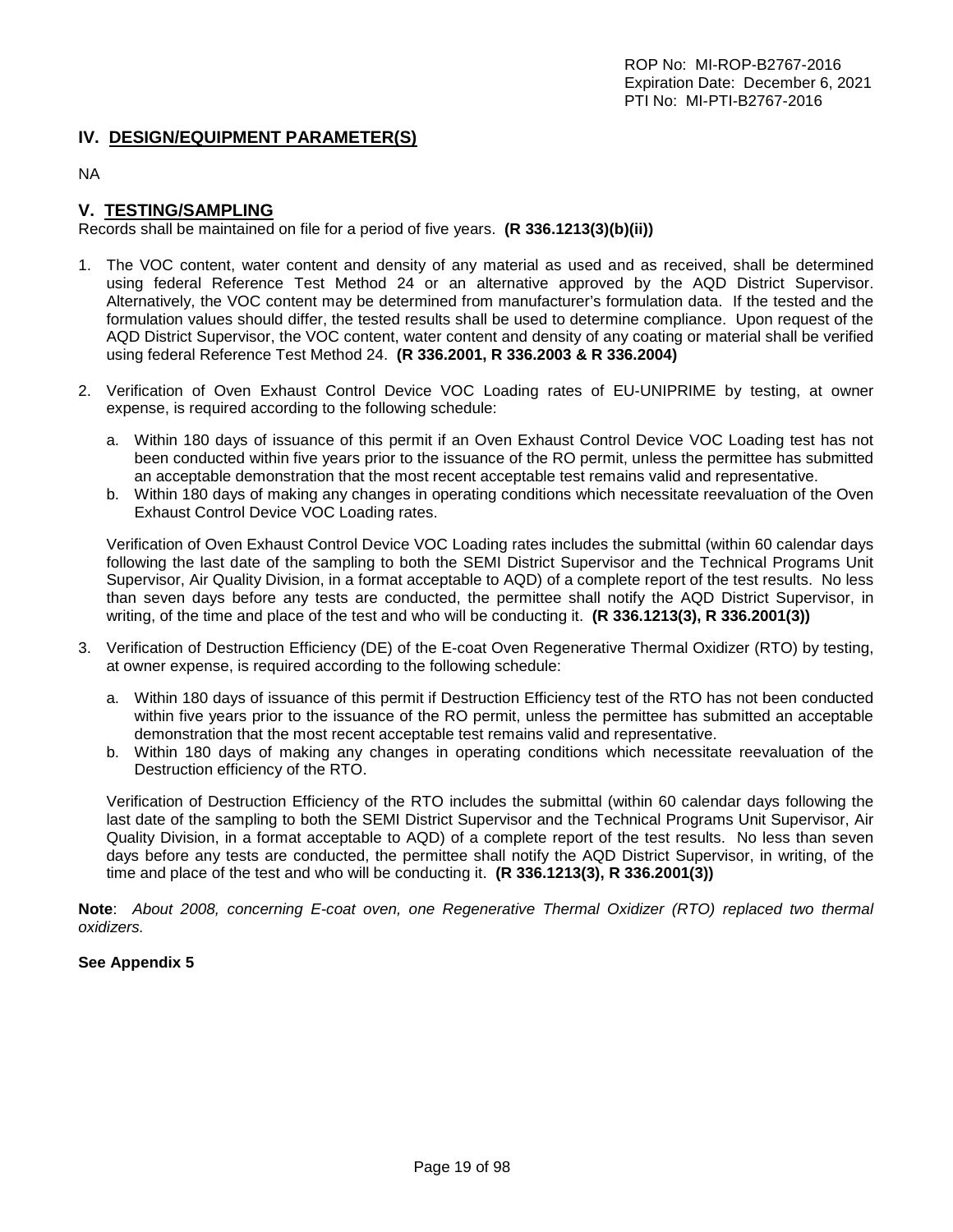#### **VI. MONITORING/RECORDKEEPING**

Records shall be maintained on file for a period of five years. **(R 336.1213(3)(b)(ii))**

- 1. The permittee shall install, calibrate (in accordance with manufacturer's recommendation), and maintain measurement and recording devices to monitor the thermal oxidizer temperature. A temperature measurement device shall have an accuracy greater of  $\pm$  0.75 percent of the temperature being measured expressed in degree Celsius or  $\pm 2.5$  °C. The temperature measurement device shall be equipped with recording device so that permanent, continuous record of the thermal oxidizer temperature is produced.<sup>2</sup> **(R 336.1201(3) & 40 CFR Part 60 Subpart MM 60.394, 64.6(c)(i)&(ii))**
- 2. The permittee shall keep the following records/calculations in a format acceptable to the AQD District Supervisor. The permittee shall compile all required records and complete all required calculations and make them available within 30 days following the end of each calendar month for which records are required to be kept. **(R 336.1213(3))**
	- a. The plant production hours, monthly records.
	- b. The quantity of materials used, monthly records.<br>c. The material identification.
	- c. The material identification.<br>d. The formulation volume so
	- d. The formulation volume solids.<br>e. Tank and oven exhaust control
	- Tank and oven exhaust control device loading values:
		- i. Value(s) used in calculations; and
		- Value(s) from most recent test.
	- f. Destruction Efficiency of the oxidizer:
		- i. Value(s) used in calculations; and<br>ii. Value(s) from most recent test. Value(s) from most recent test.
	- g. Material VOC content; in pounds per unit quantity.
	- h. Calculations showing the VOC emission rates, in pounds per hour, tons per 12-month rolling time period and pounds per gallon of applied coating solids, as determined at the end of each calendar month as outlined in Appendix 7, or an alternative that is acceptable to the District Supervisor.

All records/calculations shall be kept on file for a period of at least five years and made available to the Department upon request.

- 3. For each control device in operation during production (coating vehicles, etc.), if such bypass can occur based upon the design of the pollutant specific emission unit, the permittee shall conduct bypass monitoring for each bypass line such that the valve or closure method cannot be opened without creating an alarm condition for which a record shall be made. Records of the bypass line that was open and the length of time the bypass was open shall be kept on file. **(40 CFR 64.3(a)(2))**
- 4. The permittee shall develop, maintain and implement an Operation and Maintenance (O&M) plan for EU-UNIPRIME. The CAM O&M plan shall at a minimum contain the elements outlined in Appendix 3. The plan shall be updated as necessary to reflect changes in monitoring, to implement corrective actions and to address malfunctions. Changes in the CAM portion of the operations and maintenance plan shall be submitted to the district supervisor for review and approval. All records and activities associated with the O&M shall be kept on file for a period of at least five years and made available to the department upon request. **(40 CFR 64.6(c)(1)(i),(ii), 64.7(e))**
- 5. Except for, as applicable, monitoring malfunctions, associated repairs, and required quality assurance or control activities (including, as applicable, calibration checks and required zero and span adjustments), the owner or operator shall conduct all monitoring in continuous operation (or shall collect data at all required intervals) at all times that the pollutant-specific emissions unit is operating. Data recorded during monitoring malfunctions, associated repairs, and required quality assurance or control activities shall not be used for purposes of this part, including data averages and calculations or fulfilling a minimum data availability requirement, if applicable. The owner or operator shall use all the data collected during all other periods in assessing the operation of the control device and associated control system. A monitoring malfunction is any sudden, infrequent, not reasonably preventable failure of the monitoring to provide valid data. Monitoring failures that are caused in part by poor maintenance or careless operation are not malfunctions. **(40 CFR 64.6(c)(3), 40 CFR 64.7(c))**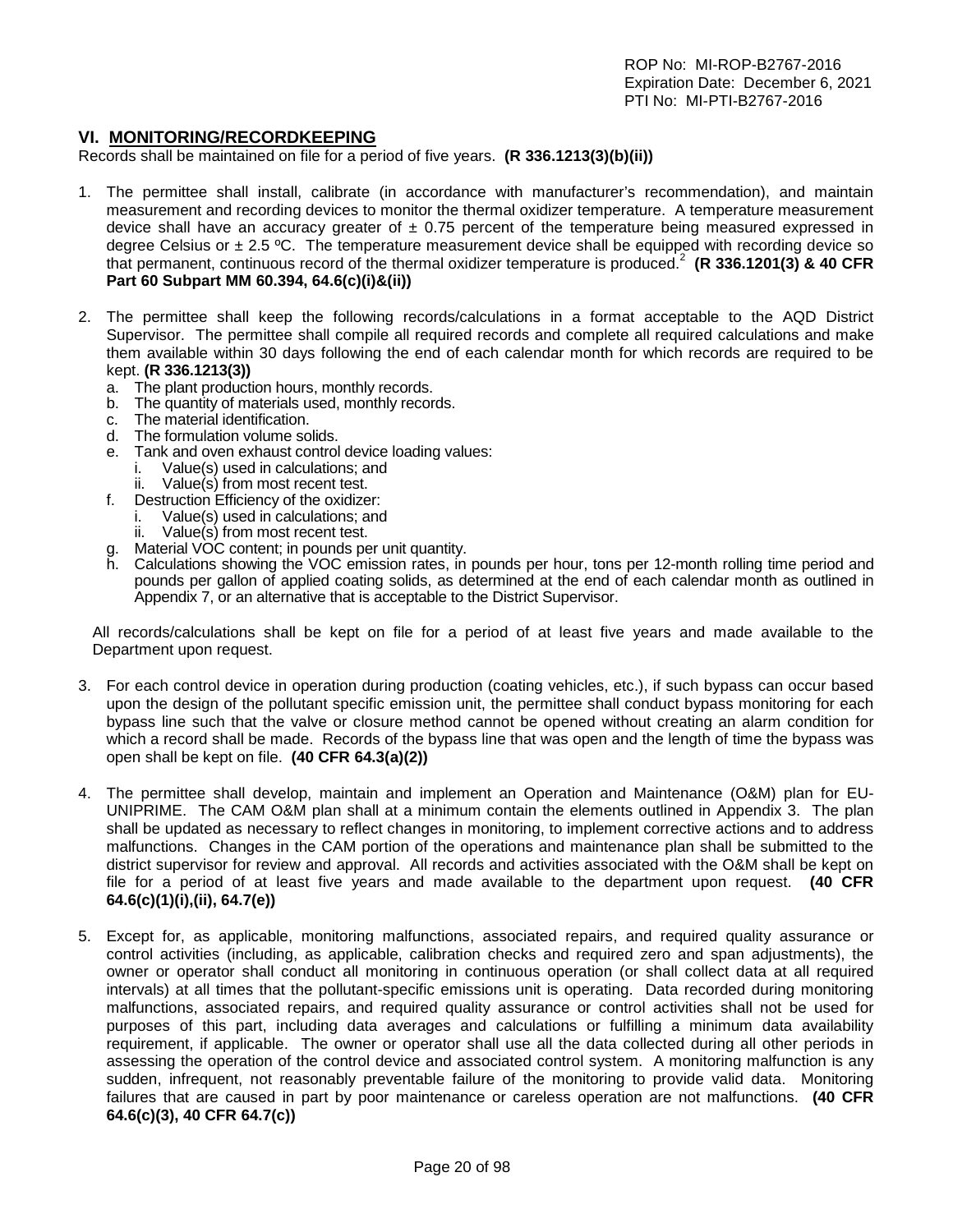- 6. Upon detecting an excursion or exceedance, the owner or operator shall restore operation of the pollutantspecific emissions unit (including the control device and associated capture system) to its normal or usual manner of operation as expeditiously as practicable in accordance with good air pollution control practices for minimizing emissions. The response shall include minimizing the period of any startup, shutdown or malfunction and taking any necessary corrective actions to restore normal operation and prevent the likely recurrence of the cause of an excursion or exceedance (other than those caused by excused startup or shutdown conditions). **(40 CFR 64.7(d))**
- 7. The permittee shall maintain records of monitoring data, monitor performance data, corrective actions taken, any written quality improvement plan and any activities undertaken to implement a quality improvement plan, and other information such as data used to document the adequacy of monitoring, or records of monitoring maintenance or corrective actions. **(40 CFR 64.9(b)(1))**
- 8. The permittee shall properly maintain the monitoring system including keeping necessary parts for routine repairs of the monitoring equipment. **(40 CFR 64.7(b))**

#### **See Appendices 3 and 7**

#### **VII. REPORTING**

- 1. Prompt reporting of deviations pursuant to General Conditions 21 and 22 of Part A. **(R 336.1213(3)(c)(ii))**
- 2. Semiannual reporting of monitoring and deviations pursuant to General Condition 23 of Part A. The report shall be postmarked or received by the appropriate AQD District Office by March 15 for reporting period July 1 to December 31 and September 15 for reporting period January 1 to June 30. **(R 336.1213(3)(c)(i))**
- 3. Annual certification of compliance pursuant to General Conditions 19 and 20 of Part A. The report shall be postmarked or received by the appropriate AQD District Office by March 15 for the previous calendar year. **(R 336.1213(4)(c))**
- 4. Quarterly reporting of emissions on a pound VOC per gallon of applied coating solids. Due within 30 days of the end of the quarter in which the data were collected. **(R 336.1213, NSPS 40 CFR, Part 60 Subparts A & MM)**
- 5. Each semiannual report of monitoring and deviations shall include summary information on the number, duration and cause of excursions or exceedances, as applicable and the corrective actions taken. If there were no excursions or exceedances in the reporting period, then this report shall include a statement that there were no excursions or exceedances. **(40 CFR 64.9(a)(2)(i))**
- 6. Each semiannual report of monitoring and deviations shall include summary information on monitor downtime. If there were no periods of monitor downtime in the reporting period, then this report shall include a statement that there were no periods of monitor downtime. **(40 CFR 64.9(a)(2)(ii))**

#### **See Appendix 8**

#### **VIII. STACK/VENT RESTRICTION(S)**

The exhaust gases from the stacks listed in the table below shall be discharged unobstructed vertically upwards to the ambient air unless otherwise noted:

| <b>Stack &amp; Vent ID</b> | <b>Maximum</b><br><b>Exhaust</b><br><b>Dimensions</b><br>(inches) | <b>Minimum Height</b><br><b>Above Ground</b><br>(feet) | <b>Underlying Applicable</b><br><b>Requirements</b> |
|----------------------------|-------------------------------------------------------------------|--------------------------------------------------------|-----------------------------------------------------|
| 1. SVSMB-B-05-01           | ΝA                                                                | 42                                                     | R 336.1901                                          |
| 2. SVSMB-B-05-02           | NA                                                                | 42                                                     | R 336.1901                                          |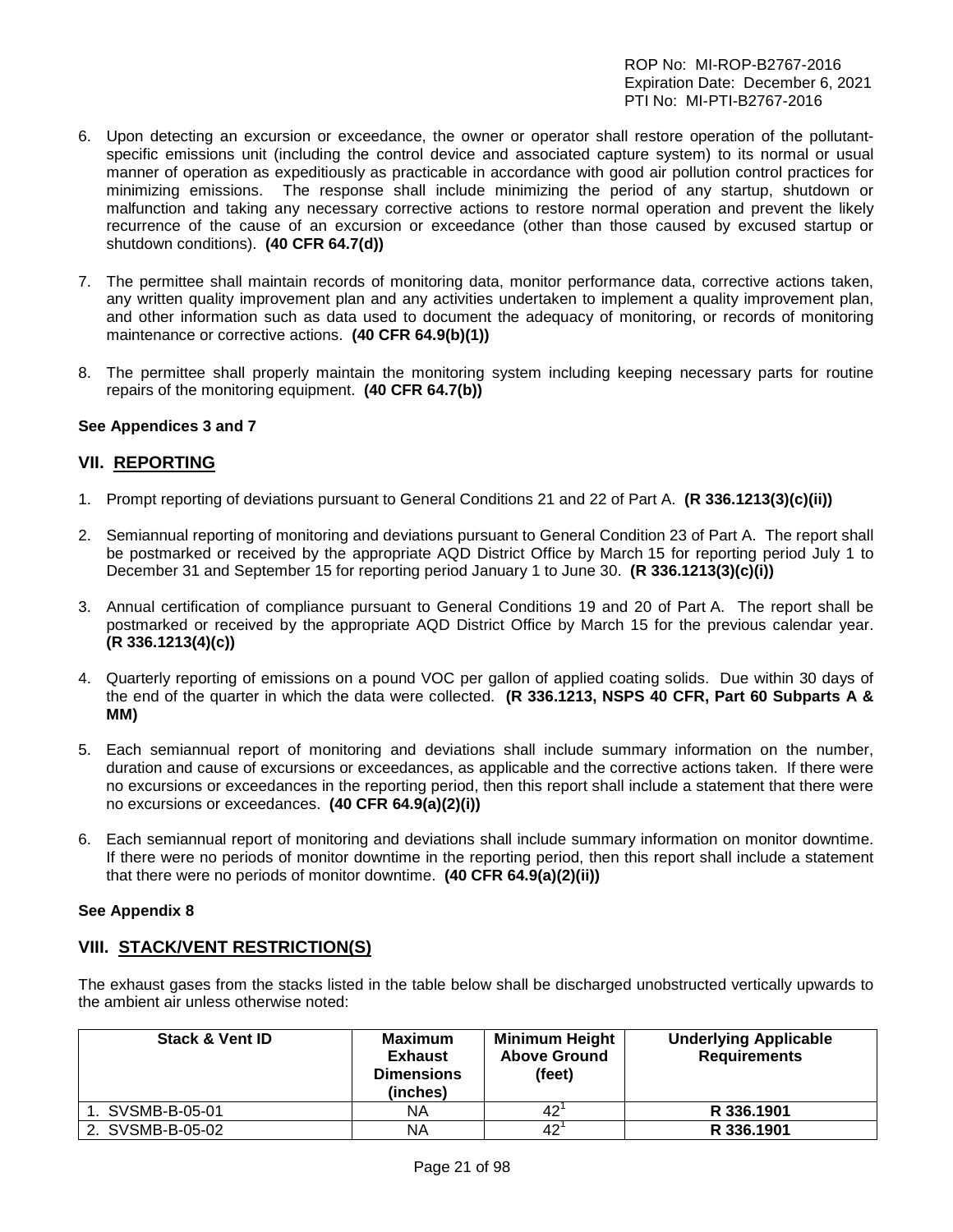| <b>Stack &amp; Vent ID</b> | <b>Maximum</b><br><b>Exhaust</b><br><b>Dimensions</b><br>(inches) | <b>Minimum Height</b><br><b>Above Ground</b><br>(feet) | <b>Underlying Applicable</b><br><b>Requirements</b> |
|----------------------------|-------------------------------------------------------------------|--------------------------------------------------------|-----------------------------------------------------|
| 3. SVSMB-B-13-01           | NA                                                                | 46 <sup>1</sup>                                        | R 336.1901                                          |
| 4. SVSMB-B-22-02           | NA.                                                               | 46 <sup>1</sup>                                        | R 336.1901                                          |
| 5. SVSMB-C-02-01           | NA.                                                               | $42^{1}$                                               | R 336.1901                                          |
| 6. SVSMB-C-08-01           | NA.                                                               | $42^{\circ}$                                           | R 336.1901                                          |
| 7. SVSMB-C-08-02           | NA.                                                               | $42^1$                                                 | R 336.1901                                          |
| 8. SVSMB-C-08-03           | NA                                                                | $42^1$                                                 | R 336.1901                                          |
| 9. SVSMB-C-09-01           | NA.                                                               | $42^1$                                                 | R 336.1901                                          |
| 10. SVSMB-C-10-01          | NA.                                                               | $42^{1}$                                               | R 336.1901                                          |
| 11. SVSMB-C-10-02          | NA                                                                | 42 <sup>1</sup>                                        | R 336.1901                                          |
| 12. SVSMB-C-10-03          | NA.                                                               | $42^1$                                                 | R 336.1901                                          |
| 13. SVSMB-C-11-01          | NA                                                                | $42^{1}$                                               | R 336.1901                                          |
| 14. SVSMB-C-11-02          | NA.                                                               | 42 <sup>1</sup>                                        | R 336.1901                                          |
| 15. SV-UNIPRIMERTO         | NA.                                                               | NA                                                     | <b>NA</b>                                           |

## **IX. OTHER REQUIREMENT(S)**

- 1. If the permittee identifies a failure to achieve compliance with an emission limitation or standard for which the approved monitoring did not provide an indication of an excursion or exceedance while providing valid data, or the results of compliance or performance testing document a need to modify the existing indicator ranges or designated conditions, the permittee shall promptly notify the AQD and if necessary, submit a proposed modification of the CAM Plan to address the necessary monitoring changes. Such a modification may include but is not limited to, reestablishing indicator ranges or designated conditions, modifying the frequency of conducting monitoring and collecting data, or the monitoring of additional parameters**. (40 CFR 64.7(e))**
- 2. The permittee shall comply with New Source Performance Standards (NSPS), 40 CFR, Part 60, Subpart MM (Standards of Performance for Automobile and Truck Surface Coating Operations) and Subpart A (General Provisions). **(40 CFR, Part 60, Subpart MM)**
- 3. For the purposes of Compliance Assurance Monitoring (CAM), excursions will be defined as follows: **(40 CFR 64.6(c)(2))**
	- a. A temperature excursion is defined as a confirmed three-hour period during which the average fails to meet the specified temperature requirements in Special Conditions III.1.
	- b. A monitoring excursion is defined as a failure to properly monitor as required in Special Conditions VI.1, VI.3 and VI.4.
	- c. A monitoring excursion is defined as failure to properly implement and/or maintain the O&M plan required in Special Conditions VI.4.
- 4. The permittee shall comply with all applicable requirements of 40 CFR Part 64. **(40 CFR Part 64)**

#### **Footnotes:**

<sup>1</sup>This condition is state only enforceable and was established pursuant to Rule 201(1)(b).<br><sup>2</sup>This condition is foderally enforceable and was established pursuant to Rule 201(1)(c).

<sup>2</sup>This condition is federally enforceable and was established pursuant to Rule 201(1)(a).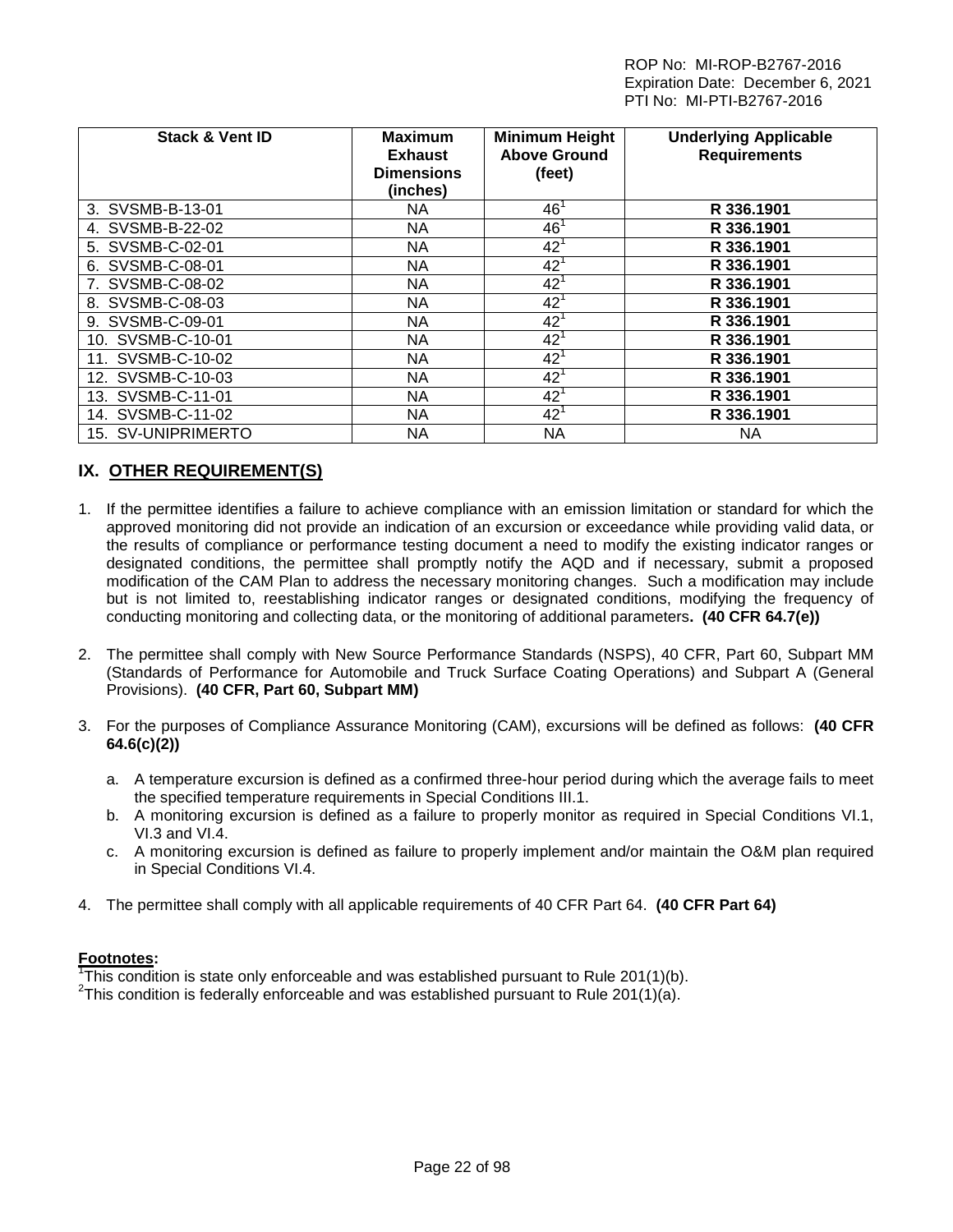## **EU-SOLVENT-WIPE EMISSION UNIT CONDITIONS**

## <span id="page-22-0"></span>**DESCRIPTION**

EU-SOLVENT-WIPE: Emissions from solvent wipes and body cleaners throughout the plant.

**Flexible Group ID:** FG-AUTOMACT

## **POLLUTION CONTROL EQUIPMENT**

NA

## **I. EMISSION LIMIT(S)**

|    | <b>Pollutant</b>                                               | Limit                                        | <b>Time Period/ Operating</b><br><b>Scenario</b> | <b>Equipment</b> | Monitoring/<br><b>Testing Method</b> | <b>Underlying</b><br>Applicable<br><b>Requirements</b> |  |  |
|----|----------------------------------------------------------------|----------------------------------------------|--------------------------------------------------|------------------|--------------------------------------|--------------------------------------------------------|--|--|
| 1  | <b>VOC</b>                                                     | 488.6 $^{2}$ <sup>B</sup><br>Pounds per hour | Hour                                             | EU-SOLVENT-WIPE  | GC 13<br>SC VI.1                     | R 336,2902<br>(formerly,<br>R 336.1220)                |  |  |
| 2. | <b>VOC</b>                                                     | $1502.58^{2}$<br>Tons per year               | 12-month rolling time<br>period                  | EU-SOLVENT-WIPE  | SC VI.1                              | R 336.2902<br>(formerly,<br>R 336.1220)                |  |  |
|    | $P$ Based upon monthly values using methods acceptable to AQD. |                                              |                                                  |                  |                                      |                                                        |  |  |

## **II. MATERIAL LIMIT(S)**

| <b>Material</b> | Limit | <b>Time Period/ Operating</b><br><b>Scenario</b> | <b>Equipment</b> | Monitoring/<br><b>Testing Method</b> | <b>Underlying</b><br>Applicable<br><b>Requirements</b> |
|-----------------|-------|--------------------------------------------------|------------------|--------------------------------------|--------------------------------------------------------|
| <b>NA</b>       | NA    | NΑ                                               | ΝA               | ΝA                                   | ΝA                                                     |

## **III. PROCESS/OPERATIONAL RESTRICTION(S)**

NA

## **IV. DESIGN/EQUIPMENT PARAMETER(S)**

NA

## **V. TESTING/SAMPLING**

Records shall be maintained on file for a period of five years. **(R 336.1213(3)(b)(ii))**

NA

#### **See Appendix 5**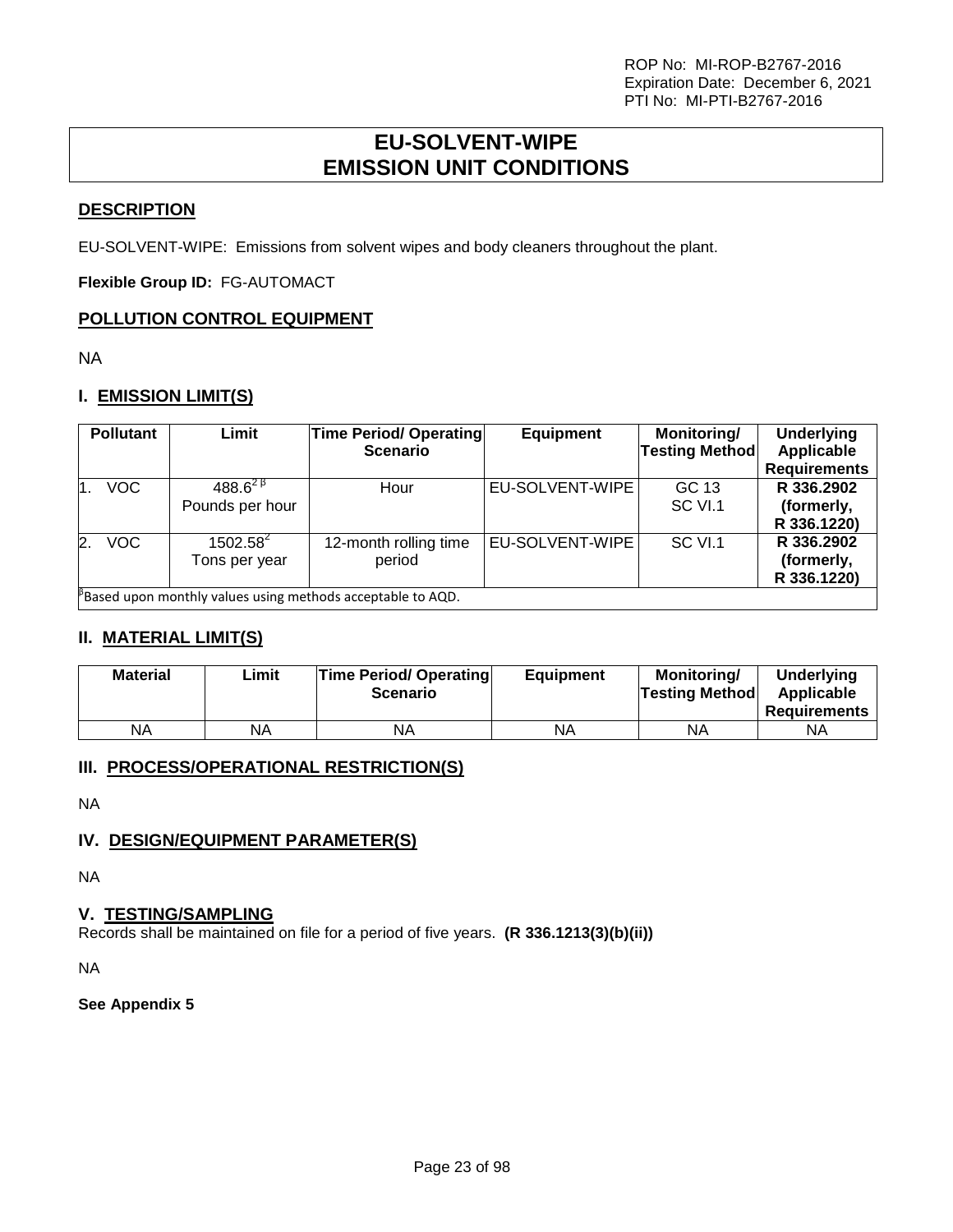#### **VI. MONITORING/RECORDKEEPING**

Records shall be maintained on file for a period of five years. **(R 336.1213(3)(b)(ii))**

- 1. The permittee shall keep the following records/calculations in a format acceptable to the AQD District Supervisor. The permittee shall compile all required records and complete all required calculations and make them available within 30 days following the end of each calendar month for which records are required to be kept. **(R 336.1213(3))**
	- a. The plant production hours, monthly records.
	- b. The quantity of materials used, monthly records.
	- c. The material identification.
	- d. Material VOC content; in pounds per unit quantity.
	- e. Calculations showing the VOC emission rates, in pounds per hour and tons per 12-month rolling time period, as determined at the end of each calendar month as outlined in Appendix 7, or an alternative that is acceptable to the District Supervisor.

All records/calculations shall be kept on file for a period of at least five years and made available to the Department upon request.

#### **See Appendix 7**

#### **VII. REPORTING**

- 1. Prompt reporting of deviations pursuant to General Conditions 21 and 22 of Part A. **(R 336.1213(3)(c)(ii))**
- 2. Semiannual reporting of monitoring and deviations pursuant to General Condition 23 of Part A. The report shall be postmarked or received by the appropriate AQD District Office by March 15 for reporting period July 1 to December 31 and September 15 for reporting period January 1 to June 30. **(R 336.1213(3)(c)(i))**
- 3. Annual certification of compliance pursuant to General Conditions 19 and 20 of Part A. The report shall be postmarked or received by the appropriate AQD District Office by March 15 for the previous calendar year. **(R 336.1213(4)(c))**
- 4. Quarterly reporting of VOC emissions and solvent/coating usage data (the usage data need not be submitted but shall be kept on file) within 30 days following the end of the quarter in which the data were collected. $2$ **(R 336.1201(3))**

#### **See Appendix 8**

#### **VIII. STACK/VENT RESTRICTION(S)**

The exhaust gases from the stacks listed in the table below shall be discharged unobstructed vertically upwards to the ambient air unless otherwise noted:

| <b>Stack &amp; Vent ID</b> | <b>Maximum</b><br><b>Exhaust</b><br><b>Dimensions</b><br>(inches) | <b>Minimum Height</b><br><b>Above Ground</b><br>(feet) | <b>Underlying Applicable</b><br><b>Requirements</b> |
|----------------------------|-------------------------------------------------------------------|--------------------------------------------------------|-----------------------------------------------------|
| ΝA                         | ΝA                                                                | ΝA                                                     | ΝA                                                  |

#### **IX. OTHER REQUIREMENT(S)**

NA

#### **Footnotes:**

<sup>1</sup>This condition is state only enforceable and was established pursuant to Rule 201(1)(b).<br><sup>2</sup>This condition is foderally enforceable and was established pursuant to Rule 201(1)(c).

<sup>2</sup>This condition is federally enforceable and was established pursuant to Rule 201(1)(a).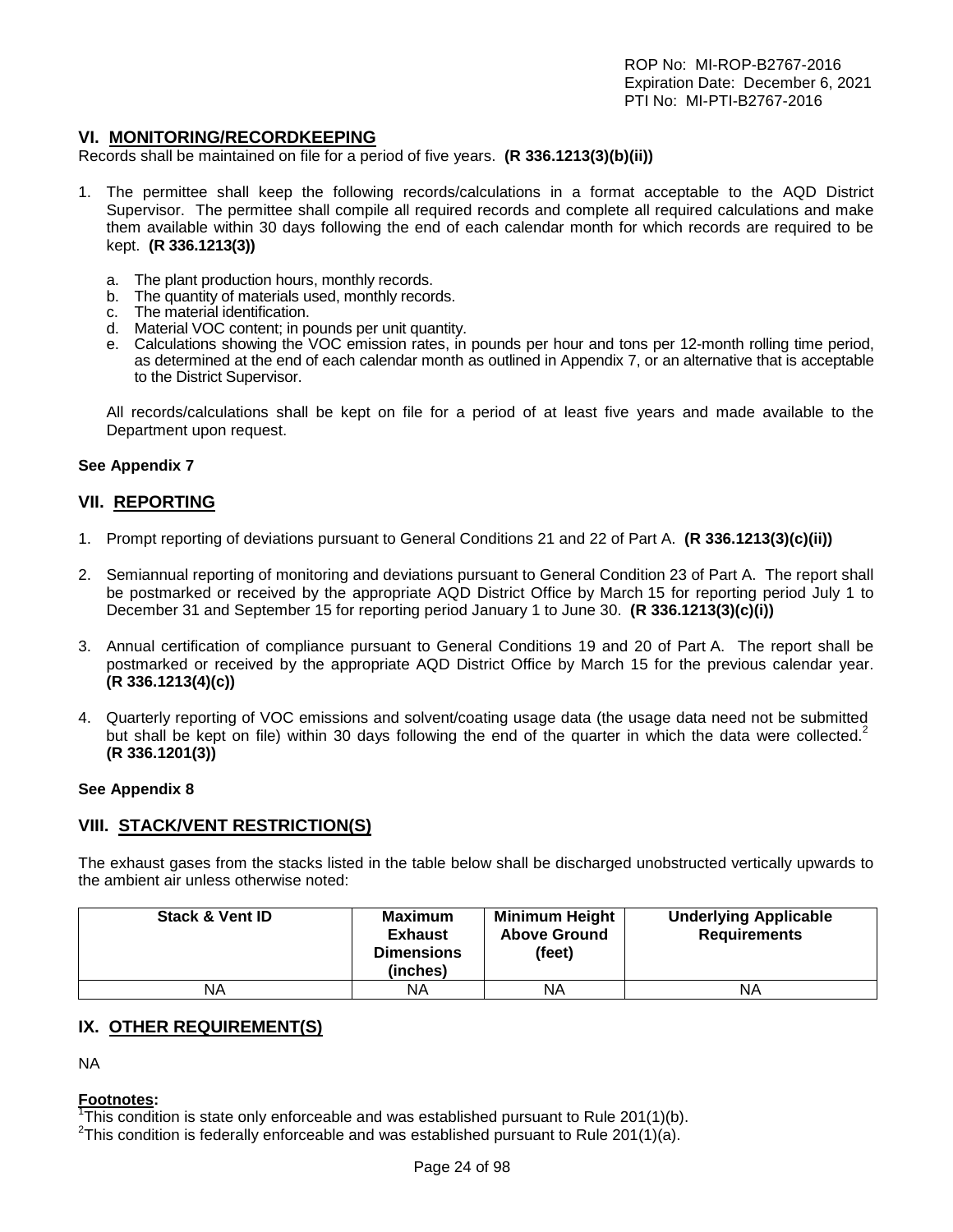## **EU-SEALERS&ADHESIVE EMISSION UNIT CONDITIONS**

## <span id="page-24-0"></span>**DESCRIPTION**

EU-SEALERS&ADHESIVE: Application of sealers and adhesives and associated gelling oven.

**Flexible Group ID:** FG-AUTOMACT

## **POLLUTION CONTROL EQUIPMENT**

NA

## **I. EMISSION LIMIT(S)**

|                | <b>Pollutant</b> | Limit             | <b>Time Period/</b><br><b>Operating Scenario</b>                   | <b>Equipment</b> | Monitoring/<br><b>Testing Method</b> | <b>Underlying</b><br>Applicable |
|----------------|------------------|-------------------|--------------------------------------------------------------------|------------------|--------------------------------------|---------------------------------|
|                |                  |                   |                                                                    |                  |                                      | <b>Requirements</b>             |
| $\mathbf{1}$ . | <b>VOC</b>       | $151.2^{28}$      | Hour                                                               | EU-              | GC 13                                | R 336,2902                      |
|                |                  | Pounds per hour   |                                                                    | SEALERS&ADHESIVE | V.1                                  | (formerly,                      |
|                |                  |                   |                                                                    |                  |                                      | R 336.1220)                     |
| 2.             | <b>VOC</b>       | $325.73^{2}$      | 12-month rolling time                                              | EU-              | V.1, VI.1                            | R 336,2902                      |
|                |                  | Tons per year     | period                                                             | SEALERS&ADHESIVE |                                      | (formerly,                      |
|                |                  |                   |                                                                    |                  |                                      | R 336.1220)                     |
| 3.             | <b>VOC</b>       | $3.0^{29}$        | Daily / Monthly                                                    | EU-              | V.1, VI.1                            | R 336.2902                      |
|                |                  | Pounds per gallon | (see SC VI.1)                                                      | SEALERS&ADHESIVE |                                      | (formerly,                      |
|                |                  | of coating, minus |                                                                    |                  |                                      | R 336.1220)                     |
|                |                  | water, as applied |                                                                    |                  |                                      |                                 |
|                |                  |                   | On monthly basis if and only if all coatings satisfy the limit.    |                  |                                      |                                 |
|                |                  |                   | $\beta$ Based upon monthly values using methods acceptable to AQD. |                  |                                      |                                 |

## **II. MATERIAL LIMIT(S)**

| <b>Material</b> | Limit | <b>Time Period/ Operating</b><br><b>Scenario</b> | <b>Equipment</b> | Monitorina/<br> Testina Method | Underlying<br>Applicable<br>Requirements |
|-----------------|-------|--------------------------------------------------|------------------|--------------------------------|------------------------------------------|
| ΝA              | ΝA    | NA                                               | NA               | ΝA                             | NA                                       |

## **III. PROCESS/OPERATIONAL RESTRICTION(S)**

NA

## **IV. DESIGN/EQUIPMENT PARAMETER(S)**

NA

#### **V. TESTING/SAMPLING**

Records shall be maintained on file for a period of five years. **(R 336.1213(3)(b)(ii))**

1. For EU-SEALERS&ADHESIVE, the permittee shall determine the VOC content of each coating or material using federal Reference Test Method 24 at the time and temperature specified in the method or at representative time(s) and temperature(s) used to cure the related coating or material in practice as provided by ASTM D2369-98, 1.4 and Note 3. Alternatively, the VOC content may be determined from manufacturer's formulation data. If the tested and the formulation values should differ, the test results shall be used to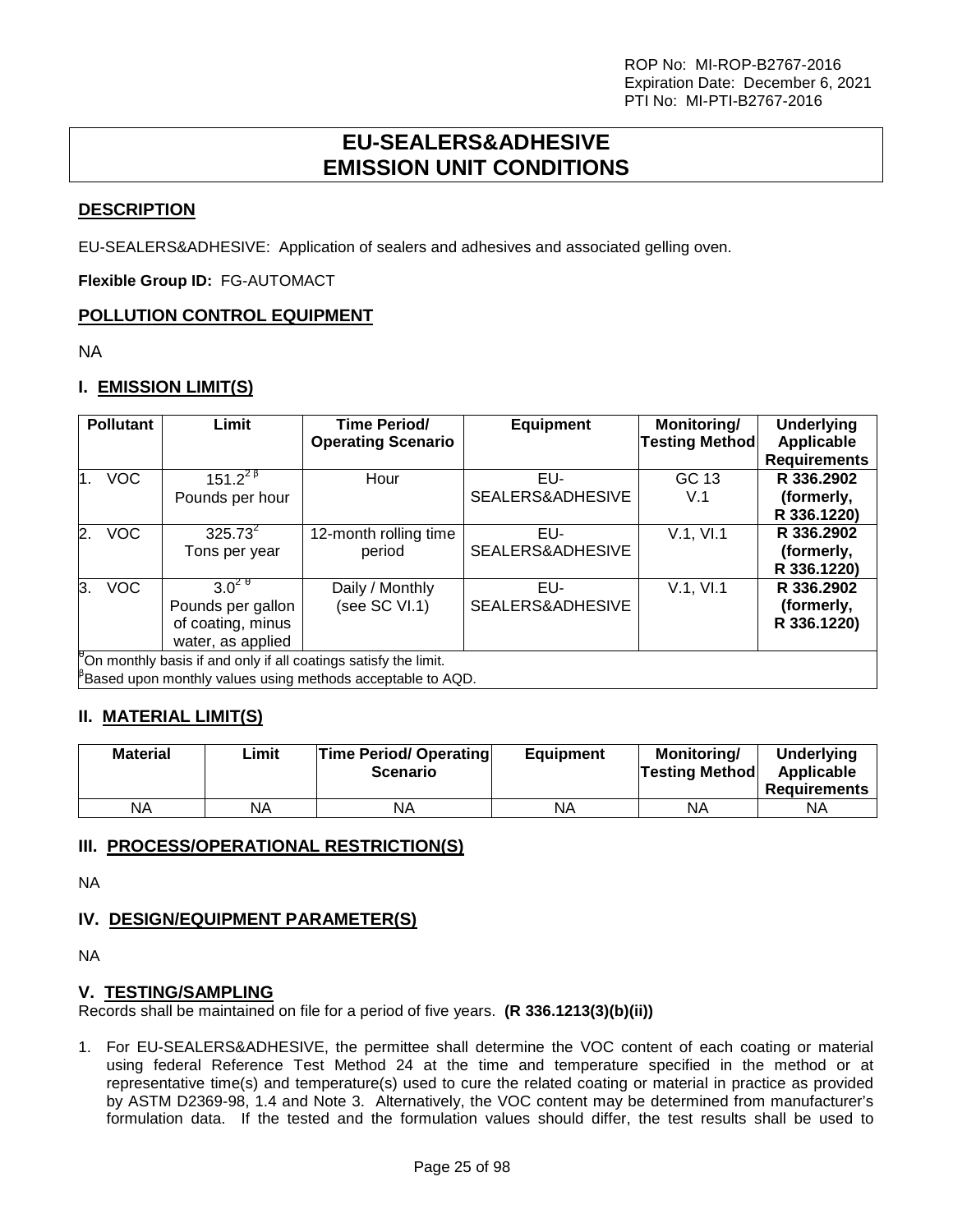determine compliance. Upon request of the District Supervisor, the VOC content of each coating or material shall be verified by testing. **(R 336.1213(3))**

#### **See Appendix 5**

#### **VI. MONITORING/RECORDKEEPING**

Records shall be maintained on file for a period of five years. **(R 336.1213(3)(b)(ii))**

- 1. The permittee shall keep the following records/calculations in a format acceptable to the AQD District Supervisor. The permittee shall compile all required records and complete all required calculations and make them available within 30 days following the end of each calendar month for which records are required to be kept. **(R 336.1213(3))**
	- a. The hours of operation, monthly records.
	- b. The quantity of materials used and the VOC content as applied, daily records unless all coatings VOC content when mixed with reducers is less than the limit in SC I.3, then monthly records may be kept.
	- c. The material identification.
	- d. The mixing ratio of coating and reducer, daily records unless all coatings VOC content when mixed with reducers is less than the limit in SC I.3, then monthly records may be kept.
	- e. VOC emission: Monthly calculation record of VOC emission rates (lbs./hr., tons/yr. based upon a 12-month rolling time period, lbs./gal. (minus water as applied) according to the Method outlined in Appendix 7, or an alternative method approved by AQD.

#### **See Appendix 7**

#### **VII. REPORTING**

- 1. Prompt reporting of deviations pursuant to General Conditions 21 and 22 of Part A. **(R 336.1213(3)(c)(ii))**
- 2. Semiannual reporting of monitoring and deviations pursuant to General Condition 23 of Part A. The report shall be postmarked or received by the appropriate AQD District Office by March 15 for reporting period July 1 to December 31 and September 15 for reporting period January 1 to June 30. **(R 336.1213(3)(c)(i))**
- 3. Annual certification of compliance pursuant to General Conditions 19 and 20 of Part A. The report shall be postmarked or received by the appropriate AQD District Office by March 15 for the previous calendar year. **(R 336.1213(4)(c))**
- 4. Quarterly reporting of VOC emissions. Due within 30 days of the end of the quarter in which the data were collected. **(R 336.1213(3), NSPS 40 CFR, Part 60 Subparts A & MM)**

#### **See Appendix 8**

#### **VIII. STACK/VENT RESTRICTION(S)**

The exhaust gases from the stacks listed in the table below shall be discharged unobstructed vertically upwards to the ambient air unless otherwise noted:

| <b>Stack &amp; Vent ID</b> | <b>Maximum</b><br><b>Exhaust</b><br><b>Dimensions</b><br>(inches) | <b>Minimum Height</b><br><b>Above Ground</b><br>(feet) | <b>Underlying Applicable</b><br><b>Requirements</b> |
|----------------------------|-------------------------------------------------------------------|--------------------------------------------------------|-----------------------------------------------------|
| ΝA                         | ΝA                                                                | ΝA                                                     | ΝA                                                  |

#### **IX. OTHER REQUIREMENT(S)**

NA

#### **Footnotes:**

<sup>1</sup>This condition is state only enforceable and was established pursuant to Rule 201(1)(b).<br><sup>2</sup>This condition is foderally enforceable and was established pursuant to Rule 201(1)(c).

<sup>2</sup>This condition is federally enforceable and was established pursuant to Rule 201(1)(a).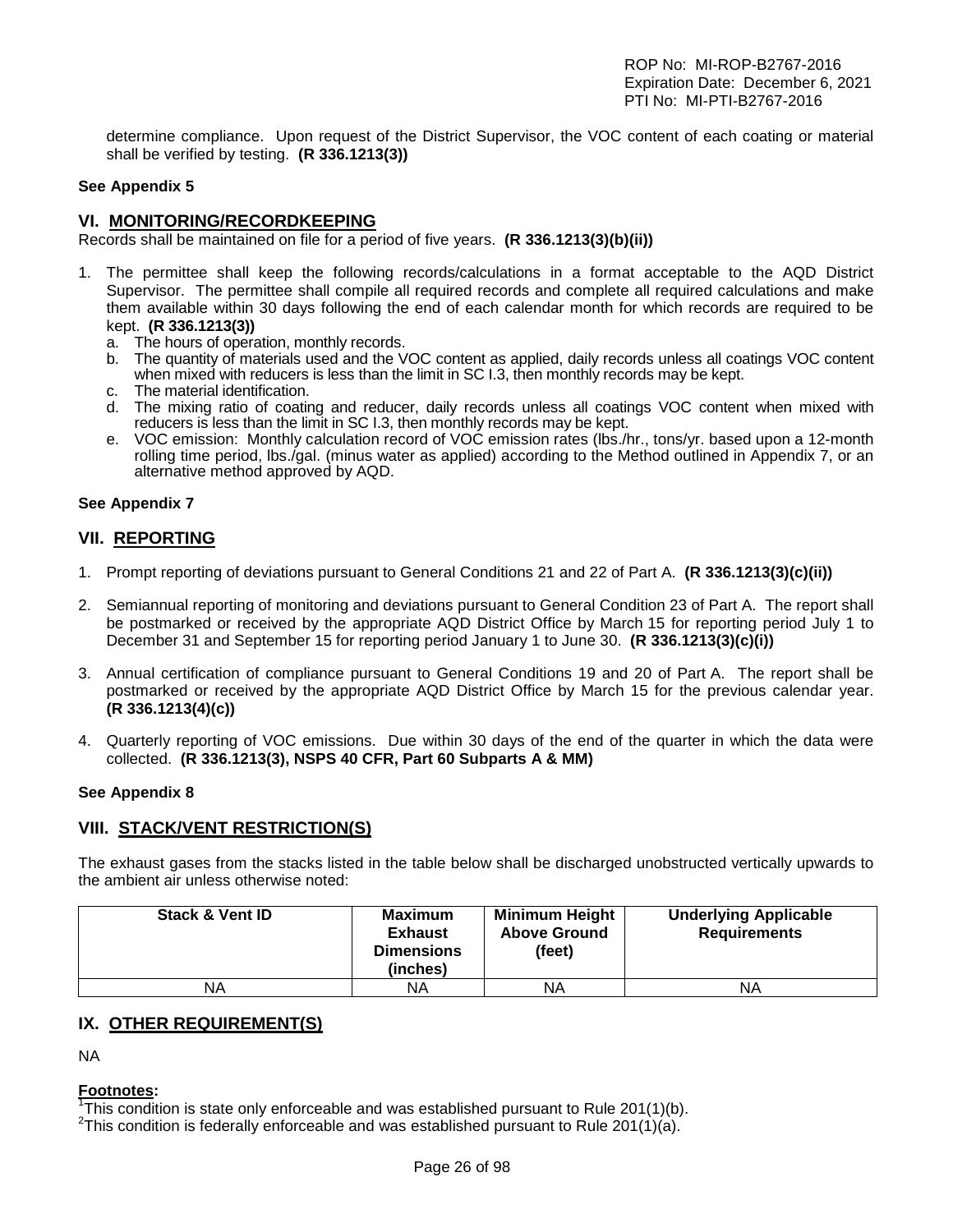## **EU-BLACKOUT-BOOTH EMISSION UNIT CONDITIONS**

## <span id="page-26-0"></span>**DESCRIPTION**

EU-BLACKOUT-BOOTH: Spray booth for applying blackout paint to vehicle bodies. The booth is on long-term idle.

**Flexible Group ID:** FG-AUTOMACT

## **POLLUTION CONTROL EQUIPMENT**

Dry filters

## **I. EMISSION LIMIT(S)**

|    | <b>Pollutant</b>                                           | Limit                                                  | <b>Time Period/ Operating</b><br><b>Scenario</b> | <b>Equipment</b>             | Monitoring/<br><b>Testing Method</b> | <b>Underlying</b><br>Applicable<br><b>Requirements</b> |  |
|----|------------------------------------------------------------|--------------------------------------------------------|--------------------------------------------------|------------------------------|--------------------------------------|--------------------------------------------------------|--|
|    | <b>VOC</b>                                                 | 10 5 <sup>2 <math>\beta</math></sup><br>Ponds per hour | Hour                                             | EU-BLACKOUT-<br><b>BOOTH</b> | GC 13<br>SC V.1, VI.1                | R 336.1702(c)                                          |  |
| 2. | VOC                                                        | $22.62^2$<br>Tons per vear                             | 12-month rolling time period                     | EU-BLACKOUT-<br><b>BOOTH</b> | SC V.1, VI.1                         | R 336.1702(c)                                          |  |
|    | Based upon monthly values using methods acceptable to AQD. |                                                        |                                                  |                              |                                      |                                                        |  |

## **II. MATERIAL LIMIT(S)**

| <b>Material</b> | Limit | <b>Time Period/ Operating</b><br><b>Scenario</b> | <b>Equipment</b> | Monitorina/<br> Testing Method | Underlying<br>Applicable<br><b>Requirements</b> |
|-----------------|-------|--------------------------------------------------|------------------|--------------------------------|-------------------------------------------------|
| ΝA              | ΝA    | ΝA                                               | NA               | ΝA                             | ΝA                                              |

#### **III. PROCESS/OPERATIONAL RESTRICTION(S)**

1. The permittee shall not operate EU-BLACKOUT-BOOTH unless all exhaust filters are in place and operating properly.<sup>2</sup> **(R 336.1910)**

#### **IV. DESIGN/EQUIPMENT PARAMETER(S)**

NA

#### **V. TESTING/SAMPLING**

Records shall be maintained on file for a period of five years. **(R 336.1213(3)(b)(ii))**

1. The VOC content, water content and density of any coating or material as applied and as received, shall be determined using federal Reference Test Method 24 or an alternative approved by the AQD District Supervisor. Alternatively, the VOC content may be determined from manufacturer's formulation data. If the tested and the formulation values should differ, the tested results shall be used to determine compliance. Upon request of the AQD District Supervisor, the VOC content, water content and density of any coating or material shall be verified using federal Reference Test Method 24. **(R 336.2001, R 336.2003 & R 336.2004)**

#### **See Appendix 5**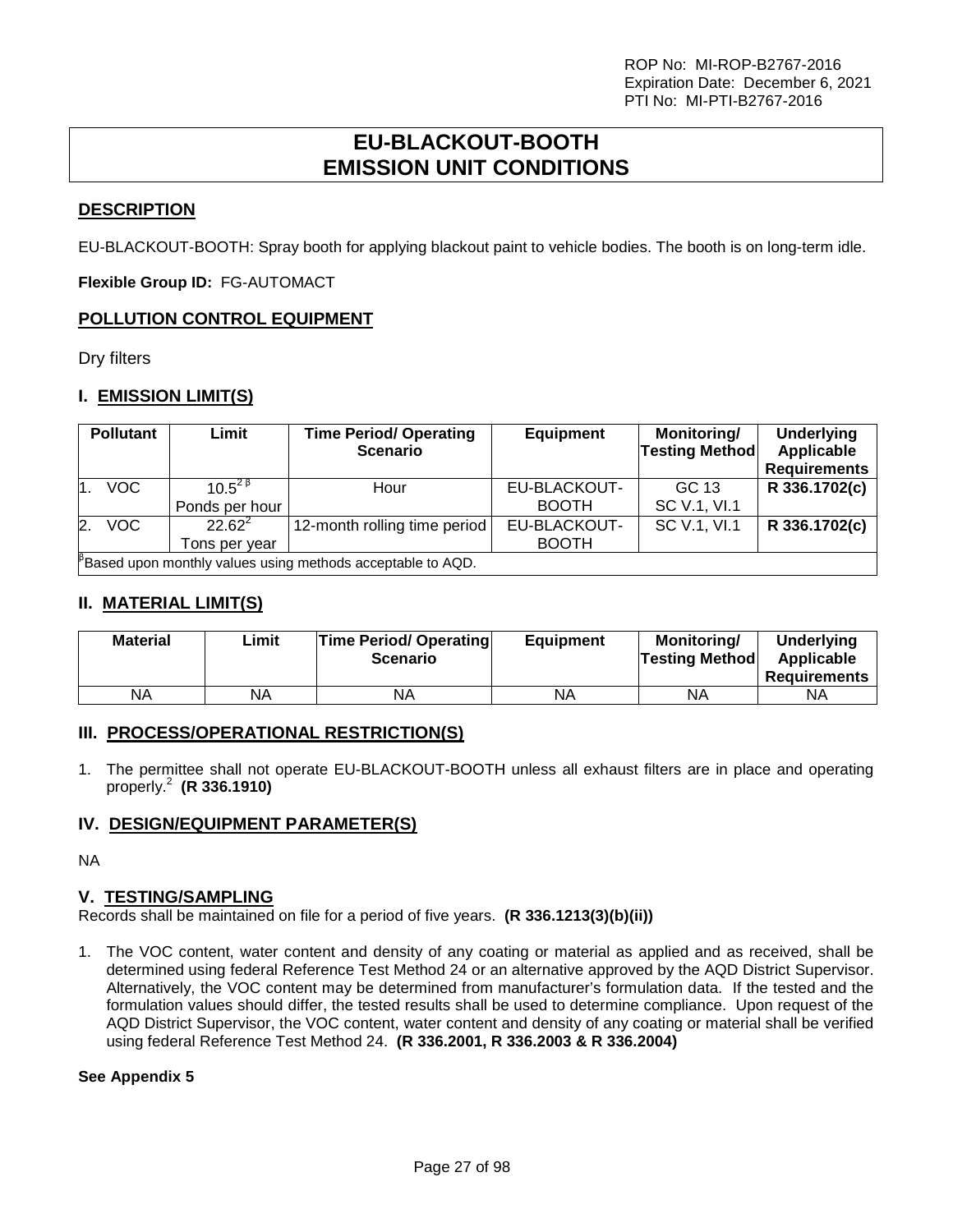## **VI. MONITORING/RECORDKEEPING**

Records shall be maintained on file for a period of five years. **(R 336.1213(3)(b)(ii))**

- 1. The permittee shall keep the following records/calculations in a format acceptable to the AQD District Supervisor. The permittee shall compile all required records and complete all required calculations and make them available within 30 days following the end of each calendar month for which records are required to be kept. **(R 336.1213(3))**
	- a. The plant production hours, monthly records.
	- b. The quantity of materials used, monthly records.
	- c. The material identification.
	- d. Material VOC content; in pounds per unit quantity.
	- e. Calculations showing the VOC emission rates, in pounds per hour and tons per 12-month rolling time period, as determined at the end of each calendar month as outlined in Appendix 7, or an alternative that is acceptable to the District Supervisor.

All records/calculations shall be kept on file for a period of at least five years and made available to the Department upon request.

2. The permittee shall keep records of quarterly visual inspections of each exhaust filter (ensuring that filters are installed snug and tight without gaps and holes) or water wash particulate control system which include the dates and results of the inspections and the dates and reasons for repairs. All records shall be kept on file for a period of at least five years and made available to the Department upon request. **(R 336.1213(3))**

#### **See Appendix 7**

#### **VII. REPORTING**

- 1. Prompt reporting of deviations pursuant to General Conditions 21 and 22 of Part A. **(R 336.1213(3)(c)(ii))**
- 2. Semiannual reporting of monitoring and deviations pursuant to General Condition 23 of Part A. The report shall be postmarked or received by the appropriate AQD District Office by March 15 for reporting period July 1 to December 31 and September 15 for reporting period January 1 to June 30. **(R 336.1213(3)(c)(i))**
- 3. Annual certification of compliance pursuant to General Conditions 19 and 20 of Part A. The report shall be postmarked or received by the appropriate AQD District Office by March 15 for the previous calendar year. **(R 336.1213(4)(c))**
- 4. Quarterly reporting of VOC emissions and coating usage data (the usage data need not be submitted but shall be kept on file) within 30 days following the end of the quarter in which the data were collected. **(R 336.1213(3))**

#### **See Appendix 8**

#### **VIII. STACK/VENT RESTRICTION(S)**

The exhaust gases from the stacks listed in the table below shall be discharged unobstructed vertically upwards to the ambient air unless otherwise noted:

| <b>Stack &amp; Vent ID</b> | <b>Maximum</b><br><b>Exhaust</b><br><b>Dimensions</b><br>(inches) | <b>Minimum Height</b><br><b>Above Ground</b><br>(feet) | <b>Underlying Applicable</b><br><b>Requirements</b> |
|----------------------------|-------------------------------------------------------------------|--------------------------------------------------------|-----------------------------------------------------|
| SVSMB-L-17-02              | NA                                                                | 90                                                     | R 336.1901                                          |
| SVSMB-L-17-03              | NA                                                                | 90                                                     | R 336.1901                                          |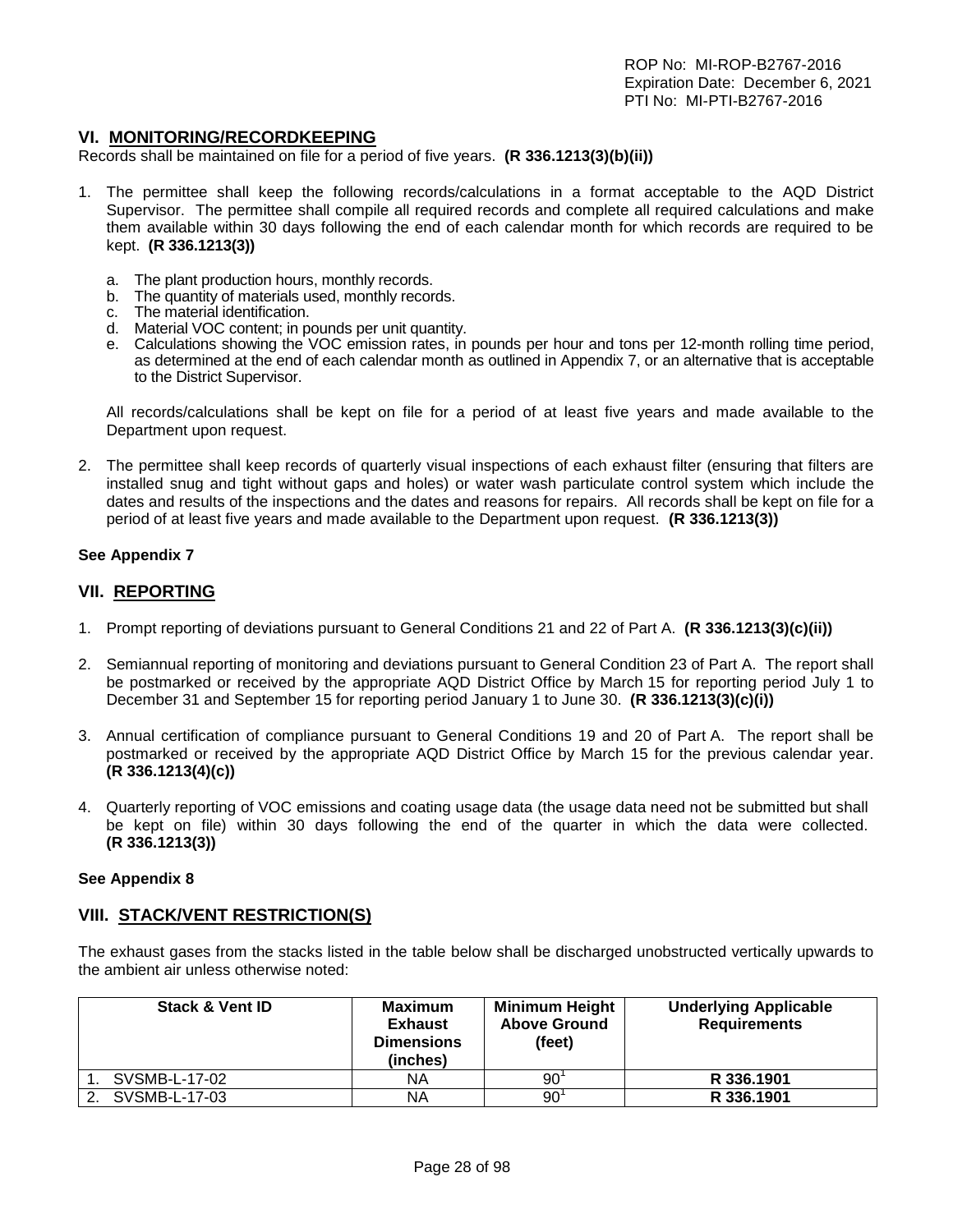## **IX. OTHER REQUIREMENT(S)**

NA

## **Footnotes:**

 $^1$ This condition is state only enforceable and was established pursuant to Rule 201(1)(b).<br><sup>2</sup> This condition is federally enforceable and was established pursuant to Rule 201(1)(a).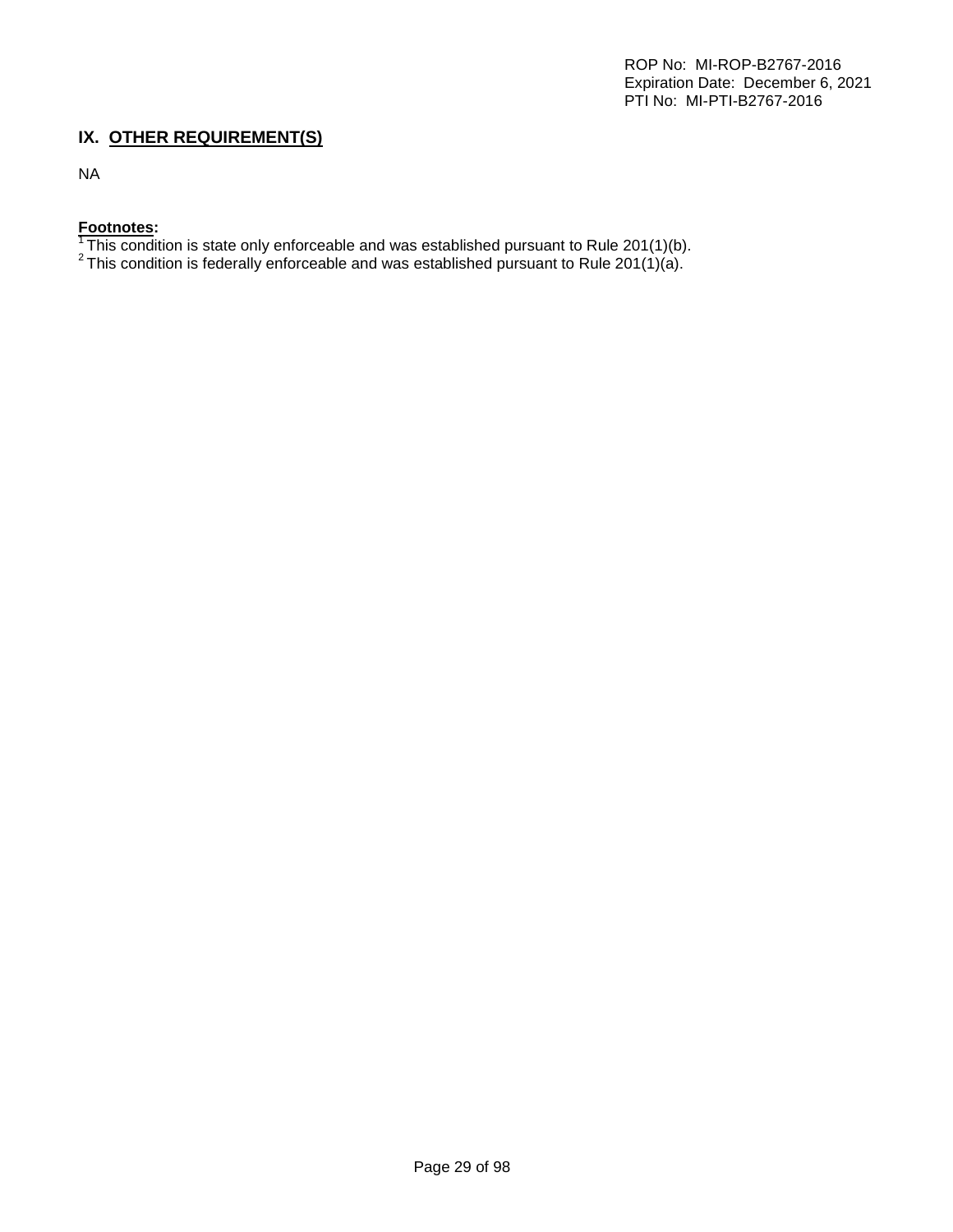## **EU**-**TUTONE EMISSION UNIT CONDITIONS**

## <span id="page-29-0"></span>**DESCRIPTION**

EU**-**TUTONE: The Tutone booth for applying topcoat on Tutoned vehicle bodies and associated curing oven.

**Flexible Group ID:** FG-AUTOMACT

## **POLLUTION CONTROL EQUIPMENT**

- 1. A thermal oxidizer(s) for VOC from the bake oven.
- 2. A down-draft waterwash system for paint overspray particulate control.

## **I. EMISSION LIMIT(S)**

| <b>Pollutant</b> | Limit                                                                                   | <b>Time Period/ Operating</b><br><b>Scenario</b> | <b>Equipment</b>        | Monitoring/<br><b>Testing Method</b> | <b>Underlying</b><br><b>Applicable</b><br><b>Requirements</b> |
|------------------|-----------------------------------------------------------------------------------------|--------------------------------------------------|-------------------------|--------------------------------------|---------------------------------------------------------------|
| 1. VOC           | $12.3^{29}$<br>Pounds per gallon<br>(1.47 kg per liter) of<br>applied coating<br>solids | Calendar month                                   | EU-TUTONE               | SC V.4, VI.1,<br>VI.3                | <b>40 CFR 60</b><br><b>Subpart MM</b>                         |
| 2. VOC           | $381.1^{28}$<br>Pounds per hour                                                         | Hour                                             | EU-TUTONE<br>Spraybooth | GC 13<br>SC V.4, VI.2,<br>VI.3       | R 336.2902<br>(formerly,<br>R 336.1220)                       |
| 3. VOC           | $821^2$<br>Tons per year                                                                | 12-month rolling time<br>period                  | EU-TUTONE<br>Spraybooth | SC V.4, VI.3                         | R 336.2902<br>(formerly,<br>R 336.1220)                       |
| 4. VOC           | $9.51^{2}$ $\frac{8}{1}$<br>Pounds per hour                                             | Hour                                             | EU-TUTONE<br>Oven       | SC V.4, VI.2,<br>VI.3                | R 336.2902<br>(formerly,<br>R 336.1220)                       |
| 5. VOC           | $20.53^2$<br>Tons per year                                                              | 12-month rolling time<br>period                  | EU-TUTONE<br>Oven       | SC V.4, VI.3                         | R 336.2902<br>(formerly,<br>R 336.1220)                       |
|                  | Per the EPA Protocol $(VI(4)$ & $(6))$                                                  |                                                  |                         |                                      |                                                               |

 $\mathrm{^{β}}$ Based upon monthly values using methods acceptable to AQD.

## **II. MATERIAL LIMIT(S)**

NA

## **III. PROCESS/OPERATIONAL RESTRICTION(S)**

- 1. The permittee shall not operate EU**-**TUTONE unless the thermal oxidizer for the oven is installed and operating properly at or above the temperature based upon most recent stack test for VOC destruction efficiency (DE) (e.g., April 2015 stack test minimum temperature = 1360 ºF based upon 3-hour average temperature that is in turn based upon 3 runs of 1-hour sampling).<sup>2</sup> **(R 336.1910, R 336.1911, 40 CFR 64.6(c)(1)(i), (ii))**
- 2. The permittee shall not operate EU**-**TUTONE unless a down-draft waterwash system is installed and operating properly.<sup>2</sup> **(R 336.1910)**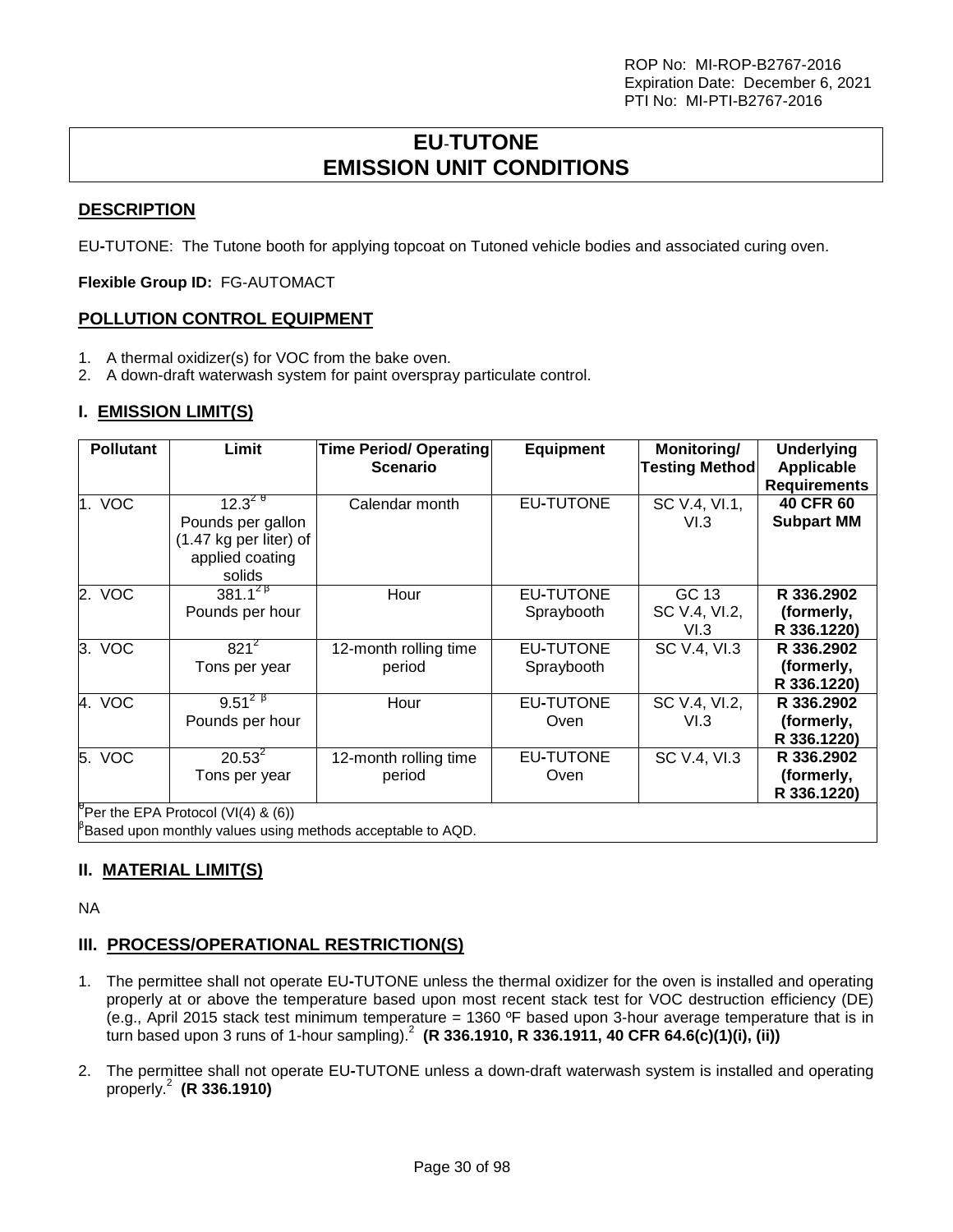### **IV. DESIGN/EQUIPMENT PARAMETER(S)**

NA

## **V. TESTING/SAMPLING**

Records shall be maintained on file for a period of five years. **(R 336.1213(3)(b)(ii))**

- 1. The VOC content, water content and density of any coating or material as applied and as received, shall be determined using federal Reference Test Method 24 or an alternative approved by the AQD District Supervisor. Alternatively, the VOC content may be determined from manufacturer's formulation data. If the tested and the formulation values should differ, the tested results shall be used to determine compliance. Upon request of the AQD District Supervisor, the VOC content, water content and density of any coating or material shall be verified using federal Reference Test Method 24. **(R 336.2001, R 336.2003 & R 336.2004)**
- 2. Verification of the Transfer Efficiency (TE) rates by testing of EU**-**TUTONE, or use of a default Transfer Efficiency as allowed by the EPA Protocol, at owners expense, is required according to the following schedule:
	- a. Within 180 days of issuance of this permit if an acceptable Transfer Efficiency test has not been conducted within five years prior to the issuance of the ROP permit, unless the permittee has submitted an acceptable demonstration that the most recent acceptable test remains valid and representative.
	- b. Within 180 days of making any changes in operating conditions which necessitate reevaluation of the Transfer Efficiency, as required by the EPA Protocol.

Verification of the Transfer Efficiency rate includes the submittal (within 60 calendar days following the last date of the sampling to both the SEMI District Supervisor and the Technical Programs Unit Supervisor, Air Quality Division, in a format acceptable to AQD) of a complete report of the test results. No less than 30 days prior to testing, a complete testing plan must be submitted to the AQD. The final plan must be approved by the AQD prior to testing. Not less than seven days before any tests are conducted, the permittee shall notify the AQD District Supervisor, in writing, of the time and place of the test and who will be conducting it. **(R 336.1213(3), R 336.2001(3))**

- 3. Verification of Oven Exhaust Control Device VOC Loading rates of the EU**-**TUTONE line by testing, at owner expense, is required according to the following schedule:
	- a. Within 180 days of issuance of this permit if an Oven Exhaust Control Device VOC Loading test has not been conducted within five years prior to the issuance of the RO permit, unless the permittee has submitted an acceptable demonstration that the most recent acceptable test remains valid and representative, and at least once during the term.
	- b. Within 180 days of making any changes in operating conditions which necessitate reevaluation of the Oven Exhaust Control Device VOC Loading rates.

Verification of Oven Exhaust Control Device VOC Loading rates includes the submittal (within 60 calendar days following the last date of the sampling to both the SEMI District Supervisor and the Technical Programs Unit Supervisor, Air Quality Division, in a format acceptable to AQD) of a complete report of the test results. No less than seven days before any tests are conducted, the permittee shall notify the AQD District Supervisor, in writing, of the time and place of the test and who will be conducting it. **(R 336.1213(3), R 336.2001(3))**

- 4. Verification of Destruction Efficiency (DE) of the Thermal Oxidizer for the EU**-**TUTONE oven by testing, at owner expense, is required according to the following schedule:
	- a. Within 180 days of issuance of this permit if Destruction Efficiency test of the Thermal Oxidizer for the oven has not been conducted within five years prior to the issuance of the RO permit, unless the permittee has submitted an acceptable demonstration that the most recent acceptable test remains valid and representative, and at least once during the term.
	- b. Within 180 days of making any changes in operating conditions which necessitate reevaluation of the Destruction efficiency of the Thermal Oxidizer.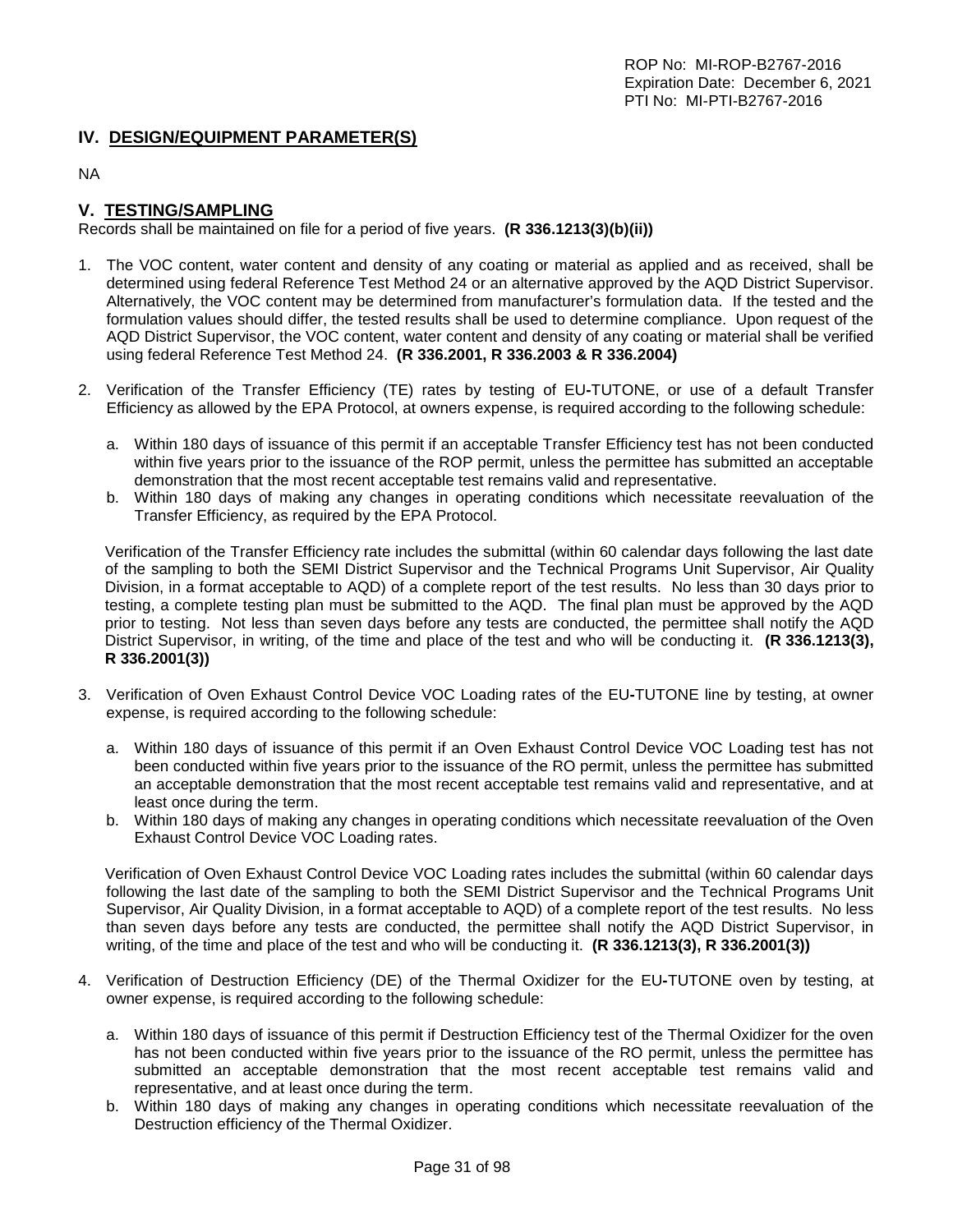Verification of Destruction Efficiency of the Thermal Oxidizer for the oven includes the submittal (within 60 calendar days following the last date of the sampling to both the SEMI District Supervisor and the Technical Programs Unit Supervisor, Air Quality Division, in a format acceptable to AQD) of a complete report of the test results. No less than seven days before any tests are conducted, the permittee shall notify the AQD District Supervisor, in writing, of the time and place of the test and who will be conducting it. **(R 336.1213(3), R 336.2001(3))**

#### **See Appendix 5**

#### **VI. MONITORING/RECORDKEEPING**

Records shall be maintained on file for a period of five years. **(R 336.1213(3)(b)(ii))**

- 1. The permittee shall install, calibrate (in accordance with manufacturer's recommendation), and maintain measurement and recording devices to monitor each thermal oxidizer temperature. A temperature measurement device shall have an accuracy of greater of  $\pm$  0.75 percent of the temperature being measured expressed in degree Celsius or  $\pm$  2.5 °C. The temperature measurement device shall be equipped with recording device so that permanent, continuous record of the thermal oxidizer temperature is produced.<sup>2</sup> **(R 336.1201(3) & 40 CFR Part 60 Subpart MM 60.394, 64.6(c)(1)(i),(ii))**
- 2. The permittee shall conduct visual inspections of the waterwash system on a weekly basis during weeks while production is occurring.<sup>2</sup> **(R 336.1201(3)**
- 3. The temperature monitor of the thermal oxidizer shall be placed in the firebox or in the duct immediately downstream of the firebox before any substantial heat exchange occurs. **(R 336.1213(3))**
- 4. Records of the following data, test documentation, and annual reviews which are necessary to perform the calculations in accordance with the publication entitled "Protocol for Determining the Daily Volatile Organic Compound Emission Rate of Automobile and Light-duty Truck Topcoat Operations", EPA-453/R-08-002, or as amended (The EPA Protocol): **(R 336.1213(3))**
	- a. For each type of coating used during the calendar month:
		- i. Coating identification;
		- ii. Analytical VOC content as determined by EPA Reference Test Method 24;
		- iii. Formulation VOC and volume solids content;
		- iv. Coating usage (daily or monthly), including withdrawals; and
		- v. Dilution solvent usage and density.
	- b. Number of vehicles coated per production day by body style, coating color, and square footage coated (or equivalent unit), unless daily coating records are kept.
	- c. Transfer Efficiency (TE).
		- i. Value(s) used in protocol calculations;
		- ii. Value(s) from most recent test; and
	- iii. Annual review of operating conditions to demonstrate that the Transfer Efficiency remains valid.
	- d. Oven exhaust control device VOC loading (booth/oven split).
		- i. Value(s) used in protocol calculations;
		- ii. Value(s) from most recent test; and
		- iii. Annual review of operating conditions to demonstrated that the oven exhaust control device VOC loading remains valid.
	- e. Destruction Efficiency (DE) of the control device;
		- i. Value(s) used in protocol calculations; and
		- ii. Value(s) derived from most recent test.
- 5. Plant production hours: monthly records. **(R 336.1213(3))**
- 6. Records of the VOC mass emission rates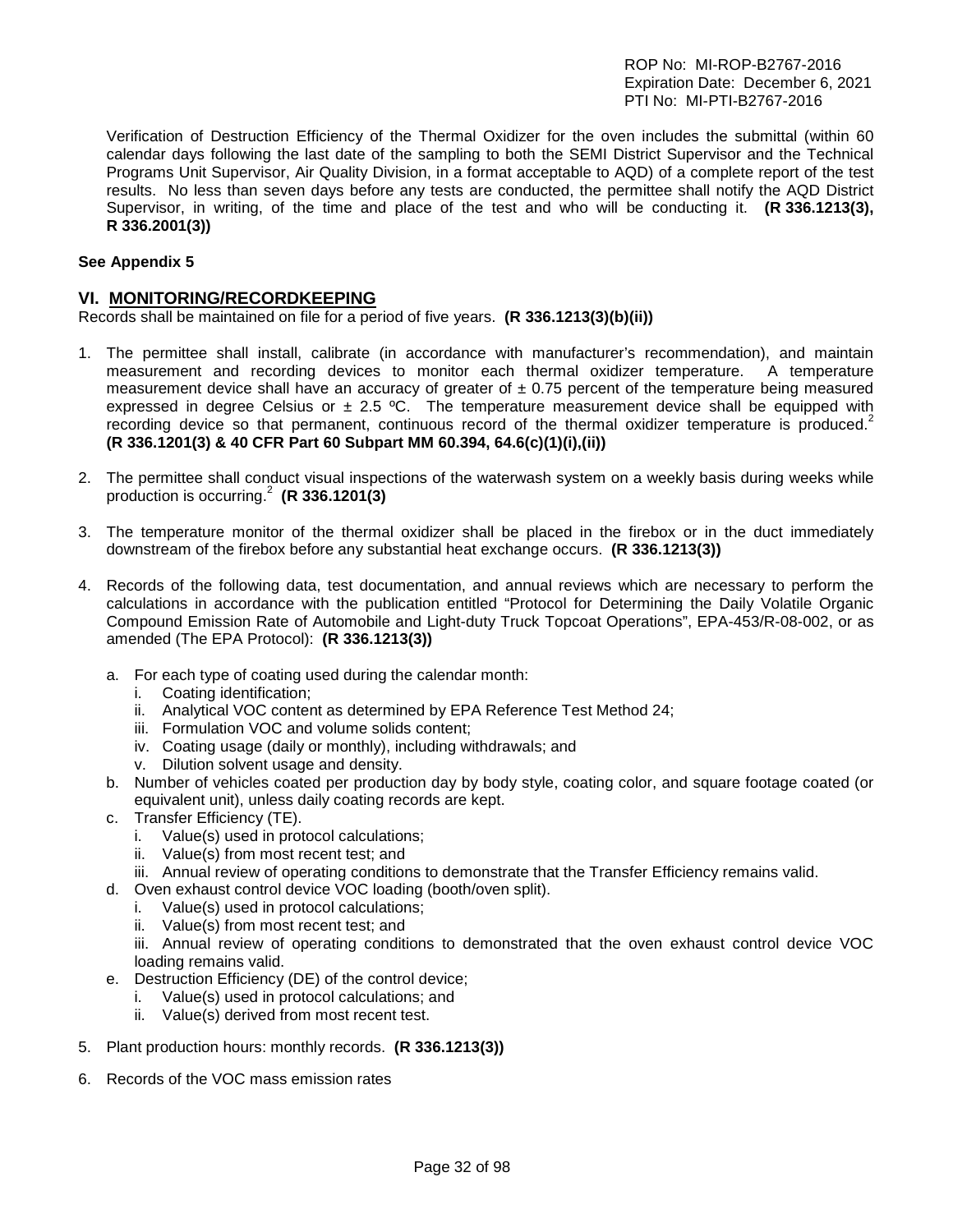- a. The emission rates (pounds per hour; tons per month; and tons per 12-month rolling time period) shall be calculated according to the method in Appendix 7 or an alternative method that is acceptable to the AQD. **(R 336.1213(3))**
- b. The emission rates (pounds per gallon of applied coating solids) for each production day shall be determined by using the EPA Protocol.
- 7. Weekly records of the condition of the water wash system and records of the date of maintenance/repairs. **(R 336.1213(3))**
- 8. For each control device in operation during production (coating vehicles, etc.), if such bypass can occur based upon on the design of the pollutant specific emission unit, the permittee shall conduct bypass monitoring for each bypass line such that the valve or closure method cannot be opened without creating an alarm condition for which a record shall be made. Records of the bypass line that was open and the length of time the bypass was open shall be kept on file. **(40 CFR 64.3(a)(2))**
- 9. The permittee shall develop, maintain and implement an Operation and Maintenance (O&M) plan for EU-TUTONE. The CAM O&M plan shall at a minimum contain the elements outlined in Appendix 3. The plan shall be updated as necessary to reflect changes in monitoring, to implement corrective actions and to address malfunctions. Changes in the CAM portion of the operations and maintenance plan shall be submitted to the district supervisor for review and approval. All records and activities associated with the O&M shall be kept on file for a period of at least five years and made available to the department upon request. **(40 CFR 64.6(c)(1)(i),(ii), 40 CFR 64.7(e))**
- 10. Except for, as applicable, monitoring malfunctions, associated repairs, and required quality assurance or control activities (including, as applicable, calibration checks and required zero and span adjustments), the owner or operator shall conduct all monitoring in continuous operation (or shall collect data at all required intervals) at all times that the pollutant-specific emissions unit is operating. Data recorded during monitoring malfunctions, associated repairs, and required quality assurance or control activities shall not be used for purposes of this part, including data averages and calculations or fulfilling a minimum data availability requirement, if applicable. The owner or operator shall use all the data collected during all other periods in assessing the operation of the control device and associated control system. A monitoring malfunction is any sudden, infrequent, not reasonably preventable failure of the monitoring to provide valid data. Monitoring failures that are caused in part by poor maintenance or careless operation are not malfunctions. **(40 CFR 64.6(c)(3), 40 CFR 64.7(c))**
- 11. Upon detecting an excursion or exceedance, the owner or operator shall restore operation of the pollutantspecific emissions unit (including the control device and associated capture system) to its normal or usual manner of operation as expeditiously as practicable in accordance with good air pollution control practices for minimizing emissions. The response shall include minimizing the period of any startup, shutdown or malfunction and taking any necessary corrective actions to restore normal operation and prevent the likely recurrence of the cause of an excursion or exceedance (other than those caused by excused startup or shutdown conditions). **(40 CFR 64.7(d))**
- 12. The permittee shall maintain records of monitoring data, monitor performance data, corrective actions taken, any written quality improvement plan and any activities undertaken to implement a quality improvement plan, and other information such as data used to document the adequacy of monitoring, or records of monitoring maintenance or corrective actions. **(40 CFR 64.9(b)(1))**
- 13. The permittee shall properly maintain the monitoring system including keeping necessary parts for routine repairs of the monitoring equipment. **(40 CFR 64.7(b))**

#### **See Appendix 7**

#### **VII. REPORTING**

1. Prompt reporting of deviations pursuant to General Conditions 21 and 22 of Part A. **(R 336.1213(3)(c)(ii))**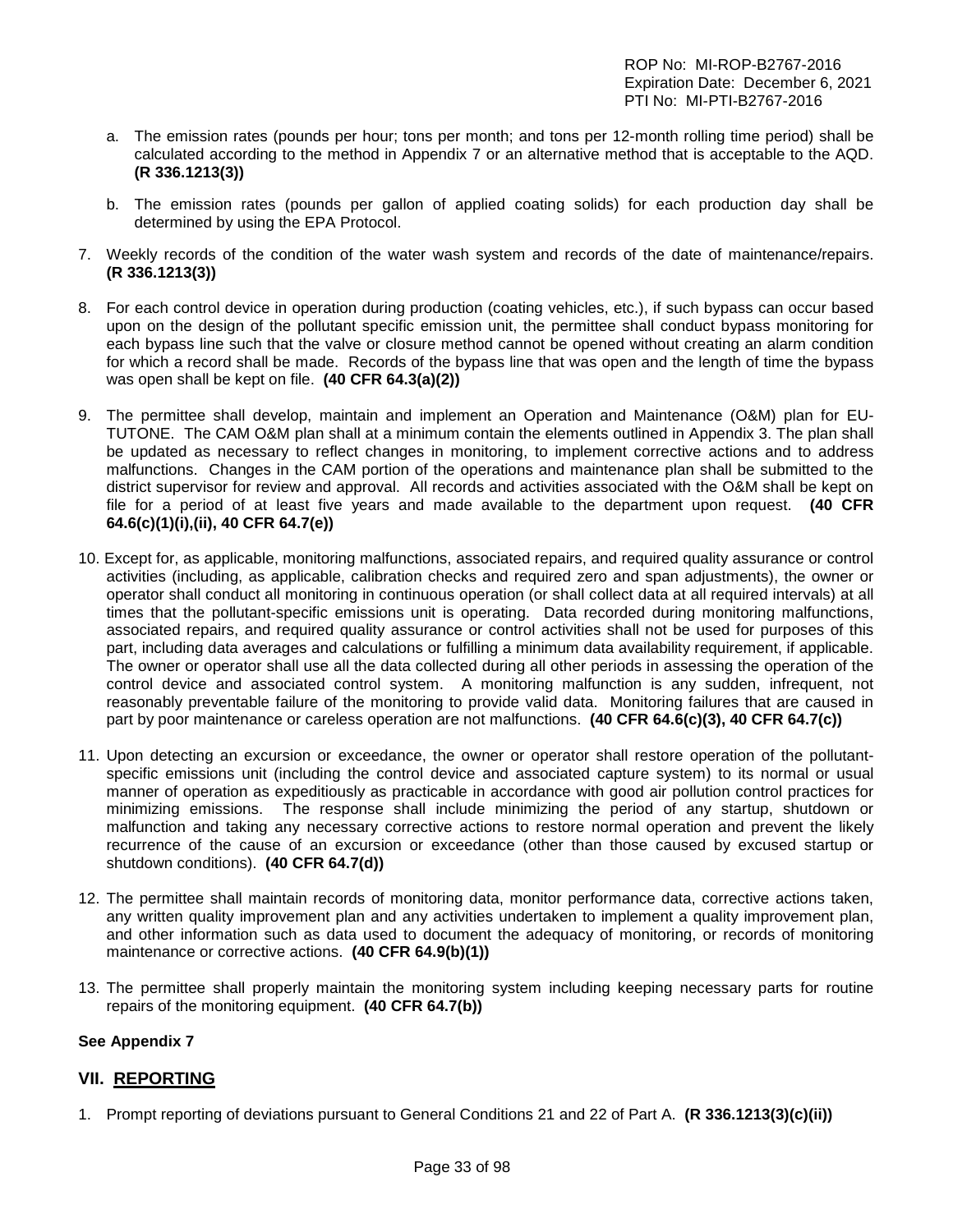- 2. Semiannual reporting of monitoring and deviations pursuant to General Condition 23 of Part A. The report shall be postmarked or received by the appropriate AQD District Office by March 15 for reporting period July 1 to December 31 and September 15 for reporting period January 1 to June 30. **(R 336.1213(3)(c)(i))**
- 3. Annual certification of compliance pursuant to General Conditions 19 and 20 of Part A. The report shall be postmarked or received by the appropriate AQD District Office by March 15 for the previous calendar year. **(R 336.1213(4)(c))**
- 4. Quarterly reporting of emissions on a pound VOC per gallon of applied coating solids. Due within 30 days of the end of the quarter in which the data were collected. **(R 336.1213, NSPS 40 CFR, Part 60 Subparts A & MM)**
- 5. Each semiannual report of monitoring and deviations shall include summary information on the number, duration and cause of excursions or exceedances, as applicable and the corrective actions taken. If there were no excursions or exceedances in the reporting period, then this report shall include a statement that there were no excursions or exceedances. **(40 CFR 64.9(a)(2)(i))**
- 6. Each semiannual report of monitoring and deviations shall include summary information on monitor downtime. If there were no periods of monitor downtime in the reporting period, then this report shall include a statement that there were no periods of monitor downtime. **(40 CFR 64.9(a)(2)(ii))**

#### **See Appendix 8**

## **VIII. STACK/VENT RESTRICTION(S)**

The exhaust gases from the stacks listed in the table below shall be discharged unobstructed vertically upwards to the ambient air unless otherwise noted:

| <b>Stack &amp; Vent ID</b> | <b>Maximum</b>    | <b>Minimum Height</b> | <b>Underlying Applicable</b> |
|----------------------------|-------------------|-----------------------|------------------------------|
|                            | <b>Exhaust</b>    | <b>Above Ground</b>   | <b>Requirements</b>          |
|                            | <b>Dimensions</b> | (feet)                |                              |
|                            | (inches)          |                       |                              |
| 1. SVSMB-F-03-01           | <b>NA</b>         | $42^{1}$              | R 336.1901                   |
| 2. SVSMB-F-04-01           | <b>NA</b>         | 42 <sup>1</sup>       | R 336.1901                   |
| 3. SVSMB-F-04-02           | <b>NA</b>         | $42^{1}$              | R 336.1901                   |
| 4. SVSMB-F-08-02           | <b>NA</b>         | 42 <sup>1</sup>       | R 336.1901                   |
| 5. SVSMB-F-09-02           | <b>NA</b>         | 42 <sup>1</sup>       | R 336.1901                   |
| 6. SVSMB-F-13-TT-01        | <b>NA</b>         | 90 <sup>1</sup>       | R 336.1901                   |
| 7. SVSMB-F-13-TT-02        | <b>NA</b>         | 90 <sup>1</sup>       | R 336.1901                   |
| 8. SVSMB-F-13-TT-03        | <b>NA</b>         | 90 <sup>1</sup>       | R 336.1901                   |
| 9. SVSMB-F-14-TT-01        | <b>NA</b>         | 90 <sup>1</sup>       | R 336.1901                   |
| 10. SVSMB-F-14-TT-02       | <b>NA</b>         | 90 <sup>1</sup>       | R 336.1901                   |
| 11. SVSMB-F-14-TT-03       | <b>NA</b>         | 90 <sup>1</sup>       | R 336.1901                   |
| 12. SVSMB-F-14-TT-04       | <b>NA</b>         | 90 <sup>1</sup>       | R 336.1901                   |
| 13. SVSMB-F-15-TT-01       | <b>NA</b>         | 90 <sup>1</sup>       | R 336.1901                   |
| 14. SVSMB-F-15-TT-02       | <b>NA</b>         | 90 <sup>1</sup>       | R 336.1901                   |
| 15. SVSMB-F-15-TT-03       | <b>NA</b>         | 90 <sup>1</sup>       | R 336.1901                   |
| 16. SVSMB-F-16-TT-01       | <b>NA</b>         | 90 <sup>1</sup>       | R 336.1901                   |
| 17. SVSMB-F-16-TT-02       | <b>NA</b>         | 90 <sup>1</sup>       | R 336.1901                   |
| 18. SVSMB-F-16-TT-03       | <b>NA</b>         | 90 <sup>1</sup>       | R 336.1901                   |
| 19. SVSMB-F-16-TT-04       | <b>NA</b>         | 90 <sup>1</sup>       | R 336.1901                   |
| 20. SVSMB-F-17-TT-01       | ΝA                | 90 <sup>1</sup>       | R 336.1901                   |
| 21. SVSMB-F-17-TT-02       | <b>NA</b>         | 90 <sup>1</sup>       | R 336.1901                   |
| 22. SVSMB-F-17-TT-03       | <b>NA</b>         | 90 <sup>1</sup>       | R 336.1901                   |
| 23. SVSMB-F-18-TT-01       | <b>NA</b>         | 90 <sup>1</sup>       | R 336.1901                   |
| 24. SVSMB-F-18-TT-02       | <b>NA</b>         | 90 <sup>1</sup>       | R 336.1901                   |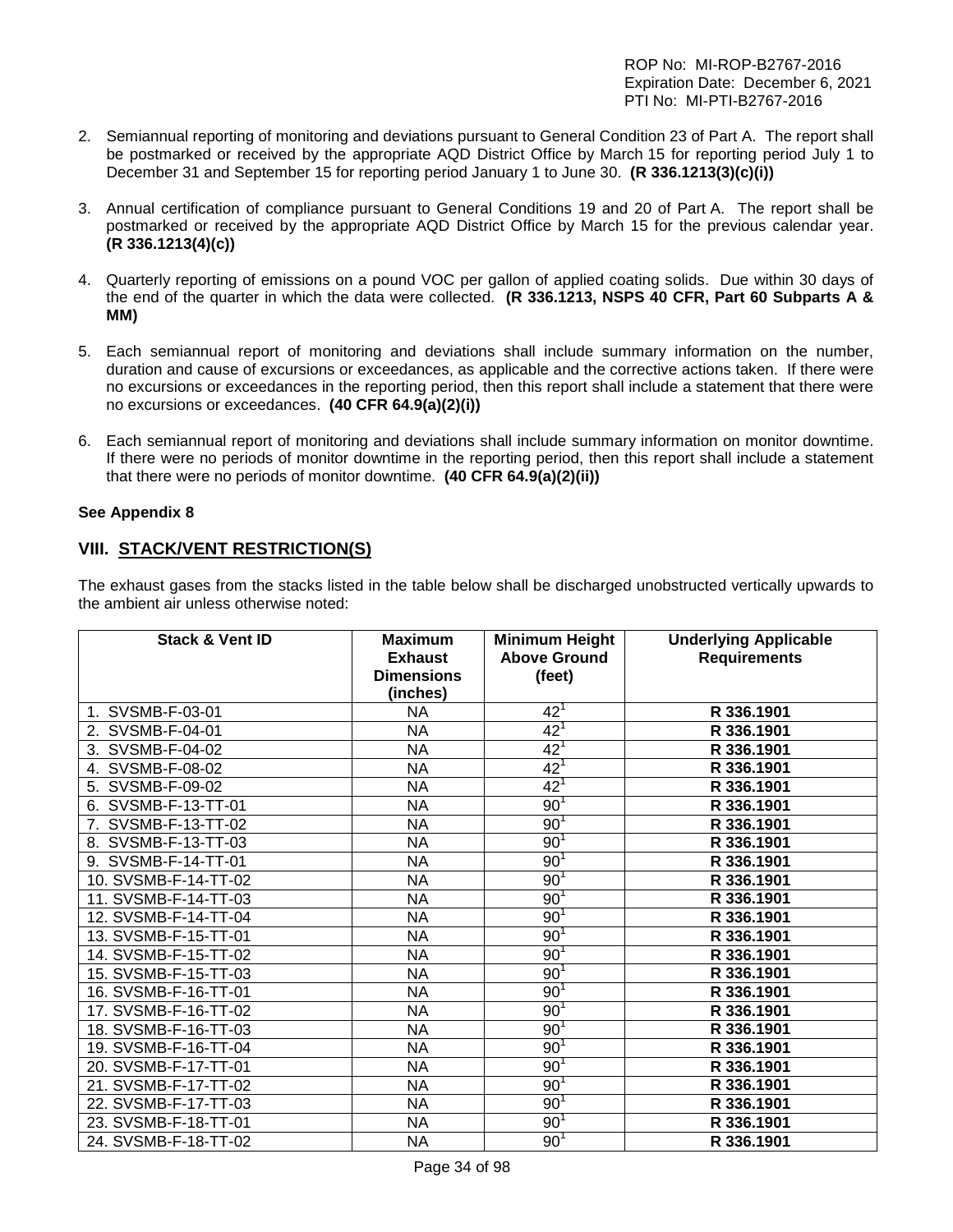| <b>Stack &amp; Vent ID</b> | <b>Maximum</b><br><b>Exhaust</b><br><b>Dimensions</b><br>(inches) | <b>Minimum Height</b><br><b>Above Ground</b><br>(feet) | <b>Underlying Applicable</b><br><b>Requirements</b> |
|----------------------------|-------------------------------------------------------------------|--------------------------------------------------------|-----------------------------------------------------|
| 25. SVSMB-F-18-TT-03       | NA.                                                               | 90                                                     | R 336.1901                                          |
| 26. SVSMB-F-18-TT-04       | NA.                                                               | 90                                                     | R 336.1901                                          |
| 27. SVSMB-F-19-TT-01       | NA.                                                               | 90 <sup>7</sup>                                        | R 336.1901                                          |
| 28. SVSMB-F-19-TT-02       | NA                                                                | 90 <sup>7</sup>                                        | R 336.1901                                          |
| 29. SVSMB-F-19-TT-03       | NA.                                                               | 90 <sup>°</sup>                                        | R 336.1901                                          |
| 30. SVSMB-F-19-TT-04       | NA                                                                | $90^{\circ}$                                           | R 336.1901                                          |

## **IX. OTHER REQUIREMENT(S)**

- 1. The permittee shall comply with New Source Performance Standards (NSPS), 40 CFR, Part 60, Subpart MM (Standards of Performance for Automobile and Truck Surface Coating Operations) and Subpart A (General Provisions). **(40 CFR, Part 60, Subpart MM)**
- 2. For the purposes of Compliance Assurance Monitoring (CAM), excursions will be defined as follows: **(64.6(c)(2))**
	- a. A temperature excursion is defined as a confirmed three-hour period (except as allowed by 40 CFR 64.7(c)) during which the average fails to meet the most recently acceptable performance test value.
	- b. A monitoring excursion is defined as a failure to properly monitor as required in Special Conditions VI.1, VI.3 and VI.8.
	- c. A monitoring excursion is defined as failure to properly implement and/or maintain the O&M plan required in Special Conditions VI.9
- 3. The permittee shall comply with all applicable requirements of 40 CFR Part 64. **(40 CFR Part 64)**
- 4. If the permittee identifies a failure to achieve compliance with an emission limitation or standard for which the approved monitoring did not provide an indication of an excursion or exceedance while providing valid data, or the results of compliance or performance testing document a need to modify the existing indicator ranges or designated conditions, the permittee shall promptly notify the AQD and if necessary, submit a proposed modification of the CAM Plan to address the necessary monitoring changes. Such a modification may include but is not limited to, reestablishing indicator ranges or designated conditions, modifying the frequency of conducting monitoring and collecting data, or the monitoring of additional parameters. **(40 CFR 64.7(e))**

#### **Footnotes:**

1 This condition is state only enforceable and was established pursuant to Rule 201(1)(b). <sup>2</sup>

<sup>2</sup>This condition is federally enforceable and was established pursuant to Rule 201(1)(a).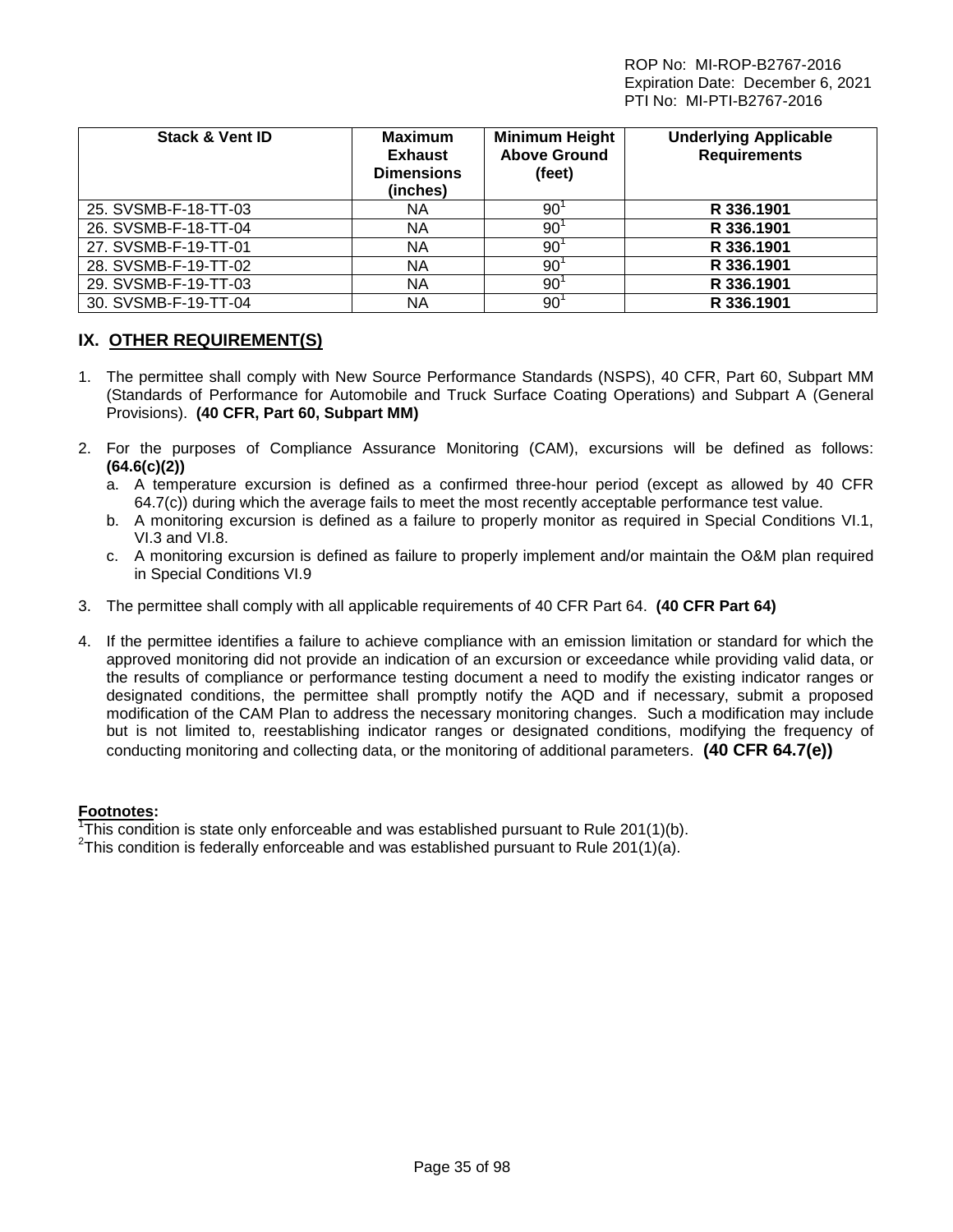## **EU-FLUID-FILL EMISSION UNIT CONDITIONS**

## <span id="page-35-0"></span>**DESCRIPTION**

EU-FLUID-FILL: Stations for filling fuel tanks (gasoline) and windshield washer solution, brake, power steering etc. reservoirs.

**Flexible Group ID:** NA

## **POLLUTION CONTROL EQUIPMENT**

Stage II vapor balance system or onboard Re-fueling Vapor Recovery systems for vehicles.

## **I. EMISSION LIMIT(S)**

| <b>Pollutant</b> | Limit                                                              | <b>Time Period/ Operating</b><br><b>Scenario</b> | <b>Equipment</b> | Monitoring/<br><b>Testing Method</b> | <b>Underlying</b><br>Applicable<br><b>Requirements</b> |
|------------------|--------------------------------------------------------------------|--------------------------------------------------|------------------|--------------------------------------|--------------------------------------------------------|
| 1. VOC           | $12.3^{28}$<br>Pounds per hour                                     | Hour                                             | EU-FLUID-FILL    | SC VI.1                              | R 336.1702(a)                                          |
| 2. VOC           | $26.39^{2}$<br>Tons per vear                                       | 12-month rolling time<br>period                  | EU-FLUID-FILL    | SC VI.1                              | R 336.1702(a)                                          |
|                  | $\beta$ Based upon monthly values using methods acceptable to AQD. |                                                  |                  |                                      |                                                        |

## **II. MATERIAL LIMIT(S)**

| <b>Material</b> | ∟imit | <b>Time Period/ Operating</b><br><b>Scenario</b> | <b>Equipment</b> | Monitoring/<br><b>Testing Method</b> | <b>Underlying</b><br>Applicable<br><b>Requirements</b> |
|-----------------|-------|--------------------------------------------------|------------------|--------------------------------------|--------------------------------------------------------|
| NA              | ΝA    | ΝA                                               | NA               | <b>NA</b>                            | <b>NA</b>                                              |

#### **III. PROCESS/OPERATIONAL RESTRICTION(S)**

1. The permittee shall not add gasoline to any vehicle without an Onboard Re-fueling Vapor Recovery system.<sup>2</sup> **(R 336.1702(a), R 336.1201(3))**

#### **IV. DESIGN/EQUIPMENT PARAMETER(S)**

NA

#### **V. TESTING/SAMPLING**

Records shall be maintained on file for a period of five years. **(R 336.1213(3)(b)(ii))**

NA

#### **See Appendix 5**

#### **VI. MONITORING/RECORDKEEPING**

Records shall be maintained on file for a period of five years. **(R 336.1213(3)(b)(ii))**

1. The permittee shall keep the following records/calculations in a format acceptable to the AQD District Supervisor. The permittee shall compile all required records and complete all required calculations and make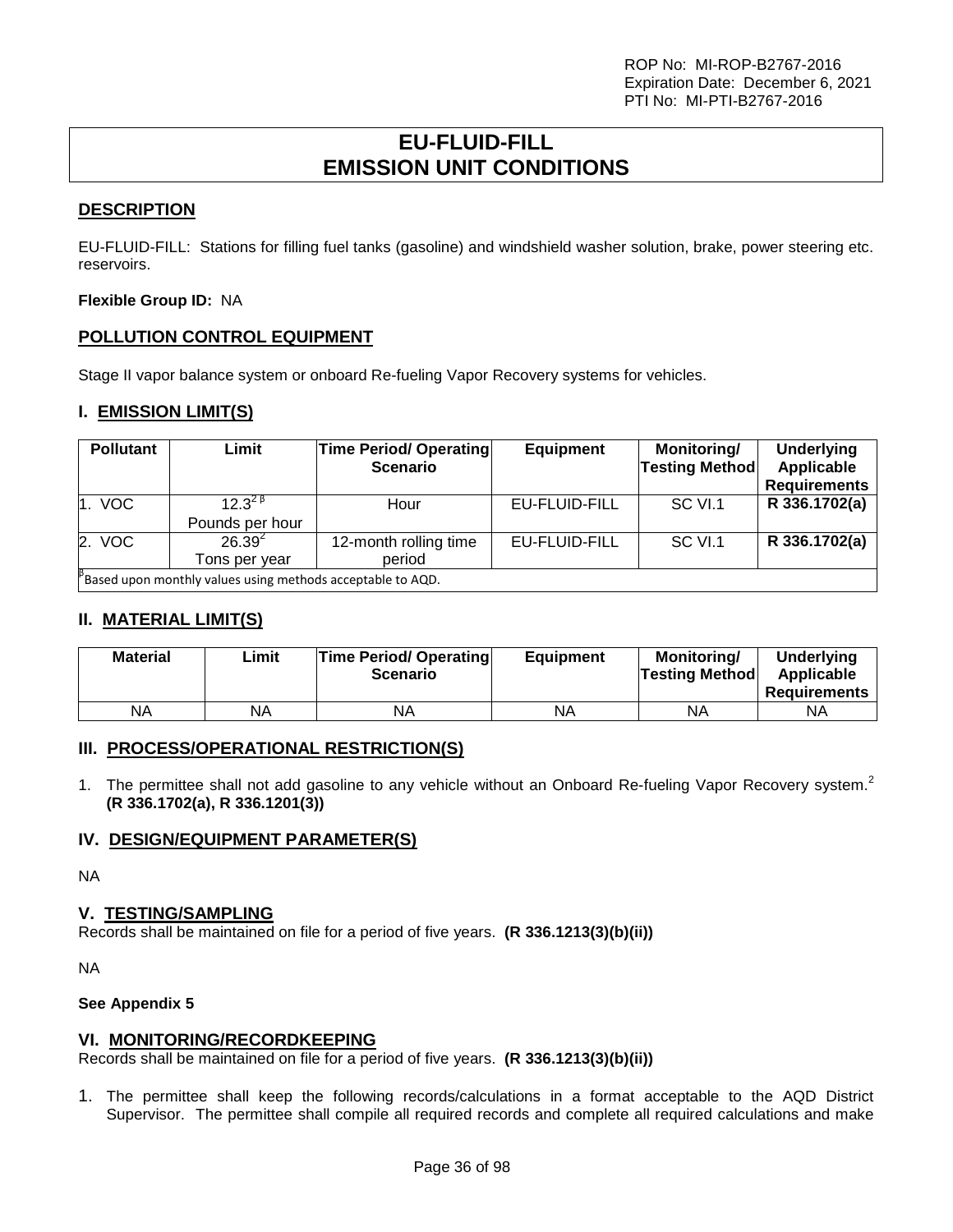them available within 30 days following the end of each calendar month for which records are required to be kept. **(R 336.1213(3))**

- a. The plant production hours, monthly records.
- b. The quantity of materials used, monthly records.
- c. The material identification.
- d. Material VOC content; in pounds per unit quantity.
- e. Calculations showing the VOC emission rates, in pounds per hour and tons per 12-month rolling time period, as determined at the end of each calendar month as outlined in Appendix 7, or an alternative that is acceptable to the District Supervisor.

All records/calculations shall be kept on file for a period of at least five years and made available to the Department upon request.

#### **See Appendix 7**

# **VII. REPORTING**

- 1. Prompt reporting of deviations pursuant to General Conditions 21 and 22 of Part A. **(R 336.1213(3)(c)(ii))**
- 2. Semiannual reporting of monitoring and deviations pursuant to General Condition 23 of Part A. The report shall be postmarked or received by the appropriate AQD District Office by March 15 for reporting period July 1 to December 31 and September 15 for reporting period January 1 to June 30. **(R 336.1213(3)(c)(i))**
- 3. Annual certification of compliance pursuant to General Conditions 19 and 20 of Part A. The report shall be postmarked or received by the appropriate AQD District Office by March 15 for the previous calendar year. **(R 336.1213(4)(c))**
- 4. Quarterly reporting of the VOC emissions. Due within 30 days of the end of the quarter in which the data were collected.<sup>2</sup> **(R 336.1201(3))**

#### **See Appendix 8**

# **VIII. STACK/VENT RESTRICTION(S)**

The exhaust gases from the stacks listed in the table below shall be discharged unobstructed vertically upwards to the ambient air unless otherwise noted:

| <b>Stack &amp; Vent ID</b> | <b>Maximum</b><br>Exhaust<br><b>Dimensions</b><br>(inches) | <b>Minimum Height</b><br><b>Above Ground</b><br>(feet) | <b>Underlying Applicable</b><br><b>Requirements</b> |
|----------------------------|------------------------------------------------------------|--------------------------------------------------------|-----------------------------------------------------|
| ΝA                         | ΝA                                                         | NA                                                     | ΝA                                                  |

# **IX. OTHER REQUIREMENT(S)**

NA

#### **Footnotes:**

<sup>1</sup>This condition is state only enforceable and was established pursuant to Rule 201(1)(b).<br><sup>2</sup>This condition is foderally enforceable and was established pursuant to Rule 201(1)(a).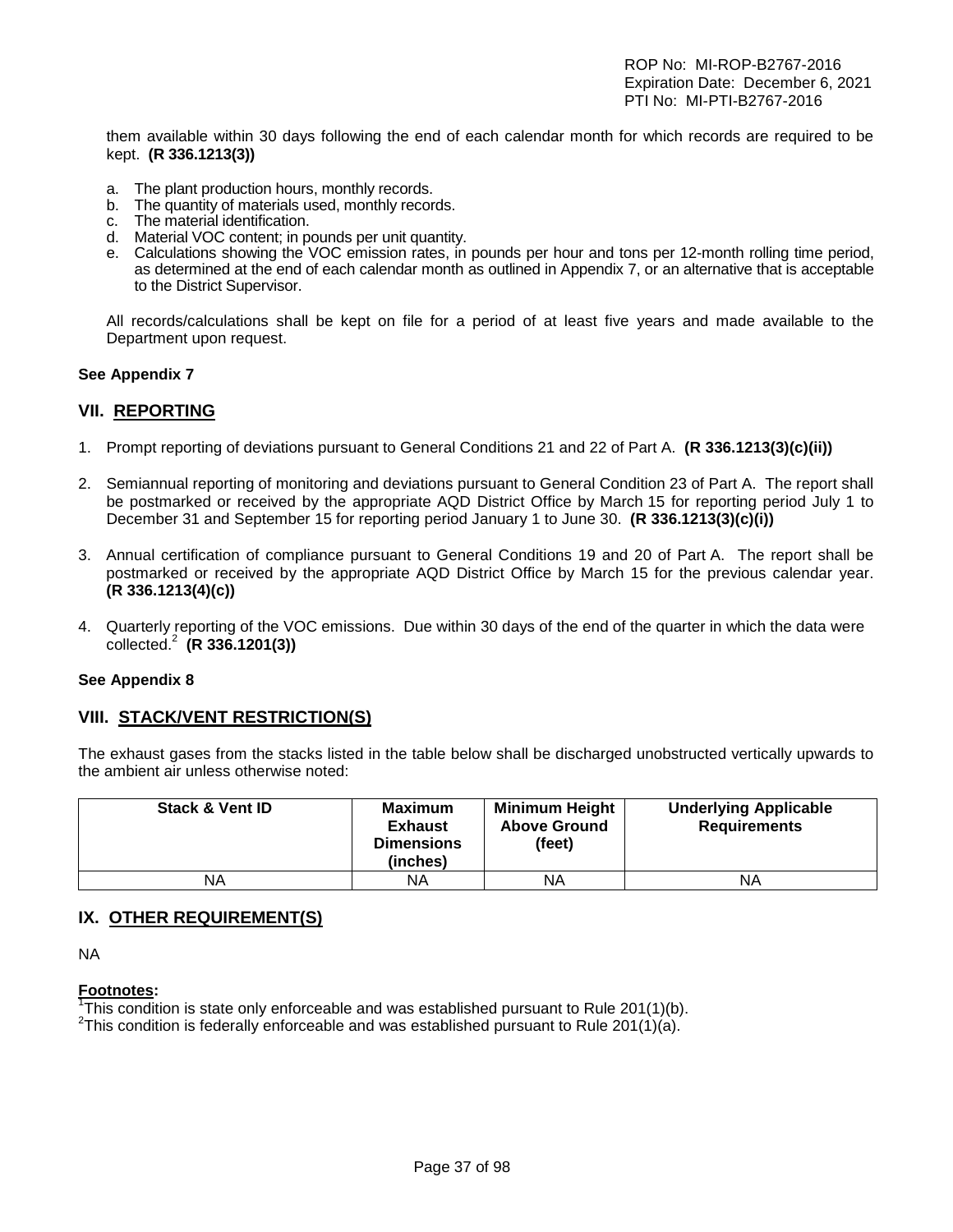# **EU-FINAL-REPAIR EMISSION UNIT CONDITIONS**

# **DESCRIPTION**

EU-FINAL-REPAIR: Final repair system, for low-bake, includes two spot repair stations with associated spovens (one spoven per booth) and sanding booths in Repair Dept. 9190 of Main Building. Prep booths or sanding booths are equipped with side-draft dry filters. The spovens (spot ovens) are equipped with IR Heat and are located inside the downdraft spray booths. The booths (2) are equipped with downdraft filters like collision shop booths. These booths should not be confused with Spot Repair Deck 1-12, with carbon adsorption system, located in paint shop.

**Flexible Group ID:** FG-AUTOMACT

# **POLLUTION CONTROL EQUIPMENT**

- 1. Down-draft filters for paint spray booths
- 2. Side-draft filters for sanding booths

# **I. EMISSION LIMIT(S)**

| <b>Pollutant</b> | Limit                                                           | <b>Time Period/ Operating</b><br><b>Scenario</b>           | <b>Equipment</b>       | Monitoring/<br><b>Testing Method</b> | <b>Underlying</b><br>Applicable |  |  |  |
|------------------|-----------------------------------------------------------------|------------------------------------------------------------|------------------------|--------------------------------------|---------------------------------|--|--|--|
|                  |                                                                 |                                                            |                        |                                      | <b>Requirements</b>             |  |  |  |
| 1. VOC           | $45.0^{2}$ <sup>B</sup>                                         | Hour                                                       | EU-FINAL-REPAIR        | GC 13                                | R 336.1702                      |  |  |  |
|                  | Pounds per hour                                                 |                                                            |                        | SC V.1, VI.2                         |                                 |  |  |  |
| 2. VOC           | $52.1^2$                                                        | 12-month rolling time                                      | <b>EU-FINAL-REPAIR</b> | SC V, 1, VI.2                        | R 336.1702                      |  |  |  |
|                  | Tons per year                                                   | period                                                     |                        |                                      |                                 |  |  |  |
| 3. VOC           | $4.8^{20}$                                                      | Daily / Monthly                                            | EU-FINAL-REPAIR        | SC V.1, VI.2                         | R 336.1702(d)                   |  |  |  |
|                  | Pounds per gallon of                                            | (see SC VI.2)                                              |                        |                                      |                                 |  |  |  |
|                  | coating minus water                                             |                                                            |                        |                                      |                                 |  |  |  |
|                  | as applied                                                      |                                                            |                        |                                      |                                 |  |  |  |
|                  | On monthly basis if and only if all coatings satisfy the limit. |                                                            |                        |                                      |                                 |  |  |  |
|                  |                                                                 | Based upon monthly values using methods acceptable to AQD. |                        |                                      |                                 |  |  |  |

# **II. MATERIAL LIMIT(S)**

| <b>Material</b> | Limit | <b>Time Period/ Operating</b><br><b>Scenario</b> | <b>Equipment</b> | Monitorina/<br><b>Testing Method</b> | <b>Underlying</b><br>Applicable<br><b>Requirements</b> |
|-----------------|-------|--------------------------------------------------|------------------|--------------------------------------|--------------------------------------------------------|
| NA              | NA    | <b>NA</b>                                        | NA               | ΝA                                   | ΝA                                                     |

# **III. PROCESS/OPERATIONAL RESTRICTION(S)**

1. The permittee shall not operate EU-FINAL-REPAIR unless all exhaust filters are installed and operating properly.<sup>2</sup> **(R 336.1910)**

# **IV. DESIGN/EQUIPMENT PARAMETER(S)**

NA

# **V. TESTING/SAMPLING**

Records shall be maintained on file for a period of five years. **(R 336.1213(3)(b)(ii))**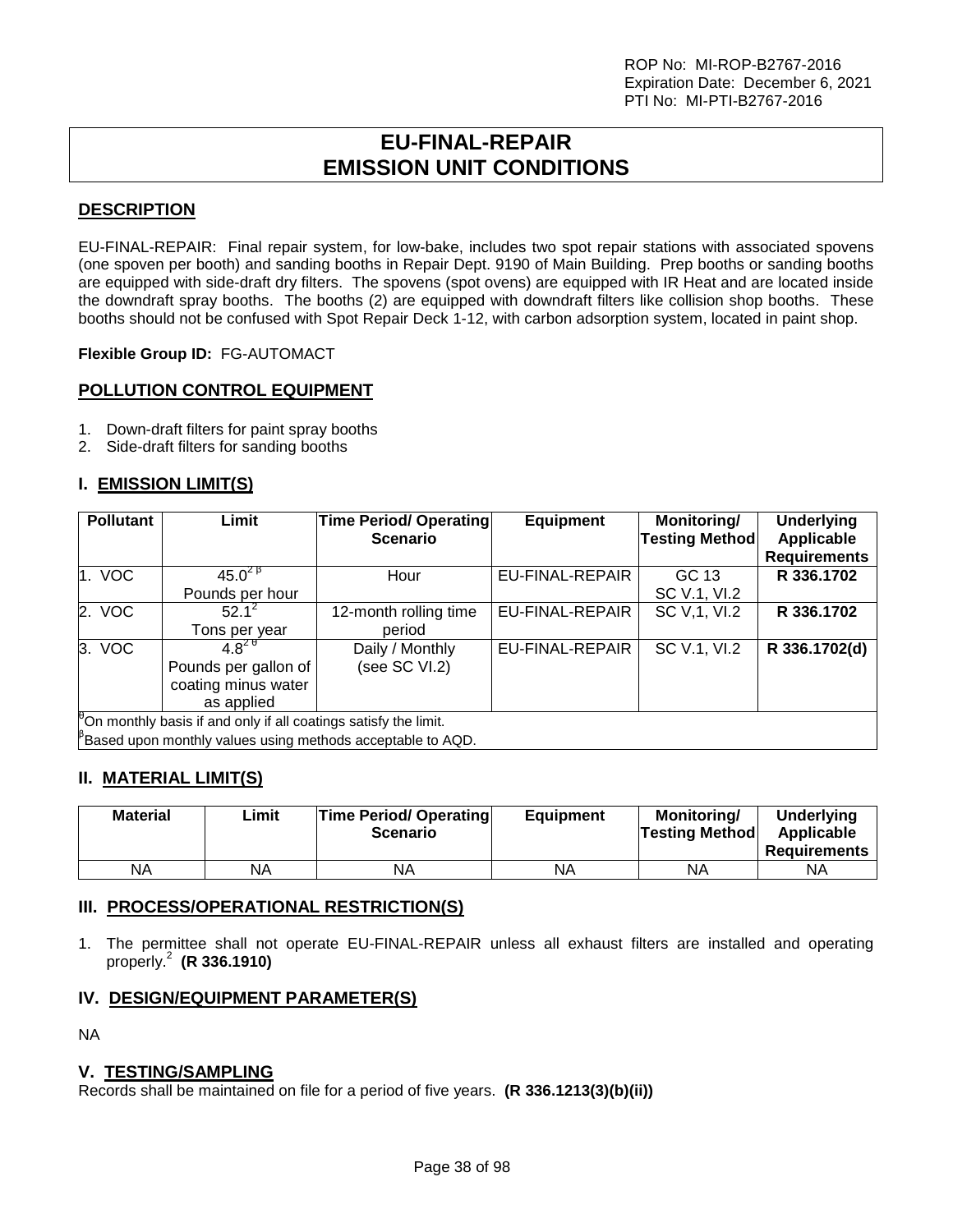1. The VOC content, water content and density of any coating or material as applied and as received, shall be determined using federal Reference Test Method 24 or an alternative approved by the AQD District Supervisor. Alternatively, the VOC content may be determined from manufacturer's formulation data. If the tested and the formulation values should differ, the tested results shall be used to determine compliance. Upon request of the AQD District Supervisor, the VOC content, water content and density of any coating or material shall be verified using federal Reference Test Method 24. **(R 336.2001, R 336.2003 & R 336.2004)**

#### **See Appendix 5**

#### **VI. MONITORING/RECORDKEEPING**

Records shall be maintained on file for a period of five years. **(R 336.1213(3)(b)(ii))**

- 1. The permittee shall conduct visual inspections (ensuring that filters are installed snug and tight without gaps and holes) of the associated exhaust filters for EU-FINAL-REPAIR on a quarterly basis when coating has occurred filter. The permittee shall keep records of the quarterly inspections and maintenance activity to ensure proper operation of exhaust filters. **(R 336.1213(3))**
- 2. The permittee shall keep the following records/calculations in a format acceptable to the AQD District Supervisor. The permittee shall compile all required records and complete all required calculations and make them available within 30 days following the end of each calendar month for which records are required to be kept. **(R 336.1213(3))**
	- a. The hours of operation, monthly records.
	- b. The quantity of materials used and the VOC content as applied, daily records unless all coatings VOC content when mixed with reducers is less than the limit in SC I.3, then monthly records may be kept.
	- c. The material identification.
	- d. The mixing ratio of coating and reducer, daily records unless all coatings VOC content when mixed with reducers is less than the limit in SC I.3, then monthly records may be kept.
	- e. VOC emission: Monthly calculation record of VOC emission rates (lbs./hr., tons/yr. based upon a 12-month rolling time period, lbs./gal. (minus water as applied) according to the Method outlined in Appendix 7, or an alternative method approved by AQD.

#### **See Appendix 7**

#### **VII. REPORTING**

- 1. Prompt reporting of deviations pursuant to General Conditions 21 and 22 of Part A. **(R 336.1213(3)(c)(ii))**
- 2. Semiannual reporting of monitoring and deviations pursuant to General Condition 23 of Part A. The report shall be postmarked or received by the appropriate AQD District Office by March 15 for reporting period July 1 to December 31 and September 15 for reporting period January 1 to June 30. **(R 336.1213(3)(c)(i))**
- 3. Annual certification of compliance pursuant to General Conditions 19 and 20 of Part A. The report shall be postmarked or received by the appropriate AQD District Office by March 15 for the previous calendar year. **(R 336.1213(4)(c))**
- 4. Quarterly reporting of the VOC emissions (the coatings and solvents usage data need not be submitted but shall be kept on file). Due within 30 days of the end of the quarter in which the data were collected. **(R 336.1213(3), 40 CFR Part 60 Subparts A & MM)**

#### **See Appendix 8**

# **VIII. STACK/VENT RESTRICTION(S)**

The exhaust gases from the stacks listed in the table below shall be discharged unobstructed vertically upwards to the ambient air unless otherwise noted: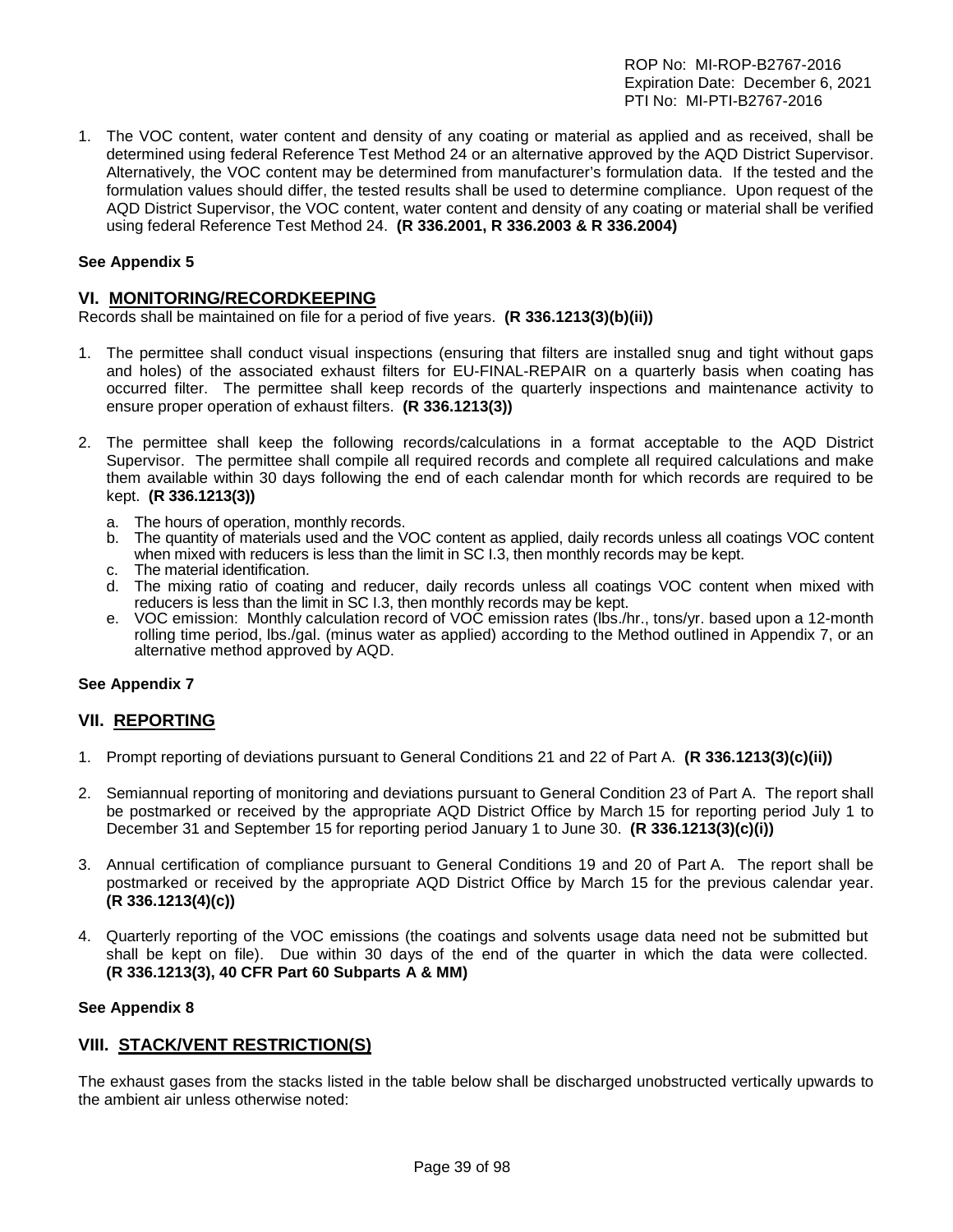| <b>Stack &amp; Vent ID</b> | <b>Maximum Exhaust</b><br><b>Dimensions</b><br>(inches) | <b>Minimum Height</b><br><b>Above Ground</b><br>(feet) | <b>Underlying Applicable</b><br><b>Requirements</b> |
|----------------------------|---------------------------------------------------------|--------------------------------------------------------|-----------------------------------------------------|
| 1. SVNMB-A-19-01           | 54                                                      | 53'                                                    | R 336,1901                                          |
| 2. SVNMB-A-19-02           | 54                                                      | 53                                                     | R 336.1901                                          |
| 3. SVNMB-A-19-03           | 54                                                      | $53^{\circ}$                                           | R 336.1901                                          |
| 4. SVNMB-A-25-01           | 54                                                      | 53'                                                    | R 336.1901                                          |
| 5. SVNMB-A-25-02           | 54                                                      | $53^{\circ}$                                           | R 336.1901                                          |

# **IX. OTHER REQUIREMENT(S)**

NA

**Footnotes:**<br><sup>1</sup>This condition is state only enforceable and was established pursuant to Rule 201(1)(b).<br><sup>2</sup>This condition is federally enforceable and was established pursuant to Rule 201(1)(a).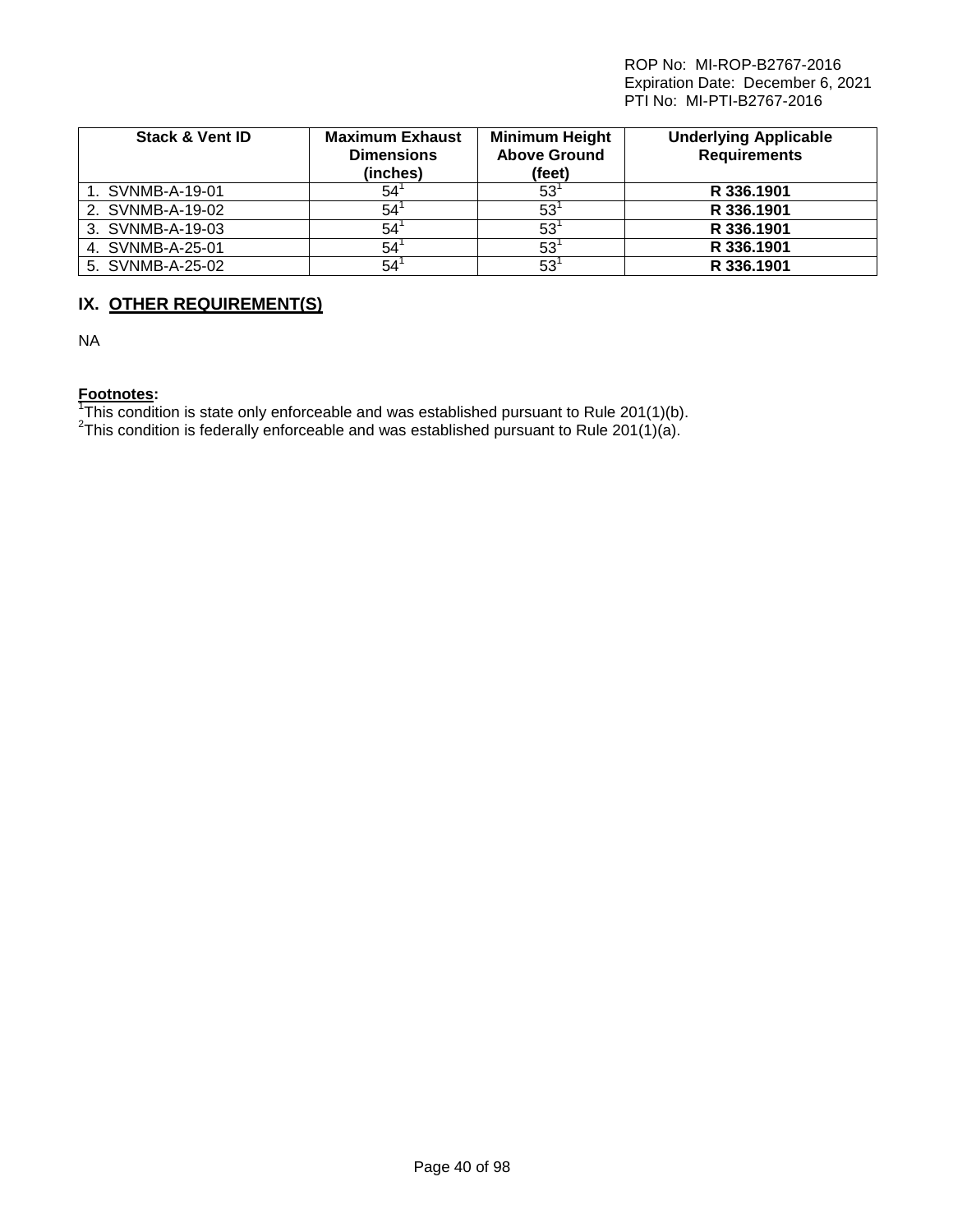# **EU-SPOT-REPAIR-DECK EMISSION UNIT CONDITIONS**

# **DESCRIPTION**

EU-SPOT-REPAIR-DECK: 1 through 12 spot repair painting stations with portable hose emissions capture system and associated IR (infra-red) curing ovens. The emissions are ducted to a common control system consisting of series of dry filters and carbon adsorption. Carbon is monitored for breakthrough using color change at sight glass.

**Flexible Group ID:** FG-AUTOMACT

# **POLLUTION CONTROL EQUIPMENT**

- 1. Dry filter system for particulate emissions
- 2. Carbon adsorption system for VOC

# **I. EMISSION LIMIT(S)**

| <b>Pollutant</b> | Limit                                                                                        | Time Period/ Operating<br><b>Scenario</b> | <b>Equipment</b> | Monitoring/<br>Testing Method | <b>Underlying</b><br>Applicable |
|------------------|----------------------------------------------------------------------------------------------|-------------------------------------------|------------------|-------------------------------|---------------------------------|
|                  |                                                                                              |                                           |                  |                               | <b>Requirements</b>             |
| 1. VOC           | $146.4^2$                                                                                    | 24-hour                                   | EU-SPOT-REPAIR-  | SC V.1, VI.2                  | R 336.1702(d),                  |
|                  | Pounds per day                                                                               | calendar day                              | <b>DECK</b>      |                               | R 336.1205.                     |
|                  |                                                                                              |                                           |                  |                               | R 336.1901,                     |
|                  |                                                                                              |                                           |                  |                               | R 336.1225                      |
| 2. VOC           | $22.0^2$                                                                                     | 12-month rolling time                     | EU-SPOT-REPAIR-  | SC V.1, VI.2                  | R 336.1702(d),                  |
|                  | Tons per year                                                                                | period                                    | <b>DECK</b>      |                               | R 336.1205,                     |
|                  |                                                                                              |                                           |                  |                               | R 336.1901,                     |
|                  |                                                                                              |                                           |                  |                               | R 336.1225                      |
| 3. VOC           | $4.8^{20}$                                                                                   | Daily / Monthly                           | EU-SPOT-REPAIR-  | SC V.1, VI.2                  | R 336.1702(d),                  |
|                  | Pounds per gallon,                                                                           | (see SC VI.2)                             | <b>DECK</b>      |                               | R 336.1205.                     |
|                  | minus water, as                                                                              |                                           |                  |                               | R 336.1225                      |
|                  | applied<br>$\mathbb{R}_{\Omega}$ monthly boojn if and only if all continue options the limit |                                           |                  |                               |                                 |

<sup>8</sup>On monthly basis if and only if all coatings satisfy the limit.

# **II. MATERIAL LIMIT(S)**

| <b>Material</b> | Limit | <b>Time Period/ Operating</b><br><b>Scenario</b> | <b>Equipment</b> | <b>Monitoring/</b><br> Testing Method | <b>Underlying</b><br>Applicable<br><b>Requirements</b> |
|-----------------|-------|--------------------------------------------------|------------------|---------------------------------------|--------------------------------------------------------|
| <b>NA</b>       | NA    | NA                                               | NA               | ΝA                                    | ΝA                                                     |

# **III. PROCESS/OPERATIONAL RESTRICTION(S)**

- 1. The permittee shall not apply coatings in the spot repair stations (1-12) unless the portable infra-red (IR) curing and vapor and particulate collection (capture) units with carbon adsorption and dry filters controls are installed and operating properly.<sup>2</sup> **(R 336.1702(d), R 336.1205, R 336.1901, R 336.1225)**
- 2. The permittee shall equip and maintain all spot repair coating stations with high volume low pressure (HVLP) spray guns or equivalent technology with comparable transfer efficiency.<sup>2</sup> **(R 336.1702(a) & R 336.1205)**

# **IV. DESIGN/EQUIPMENT PARAMETER(S)**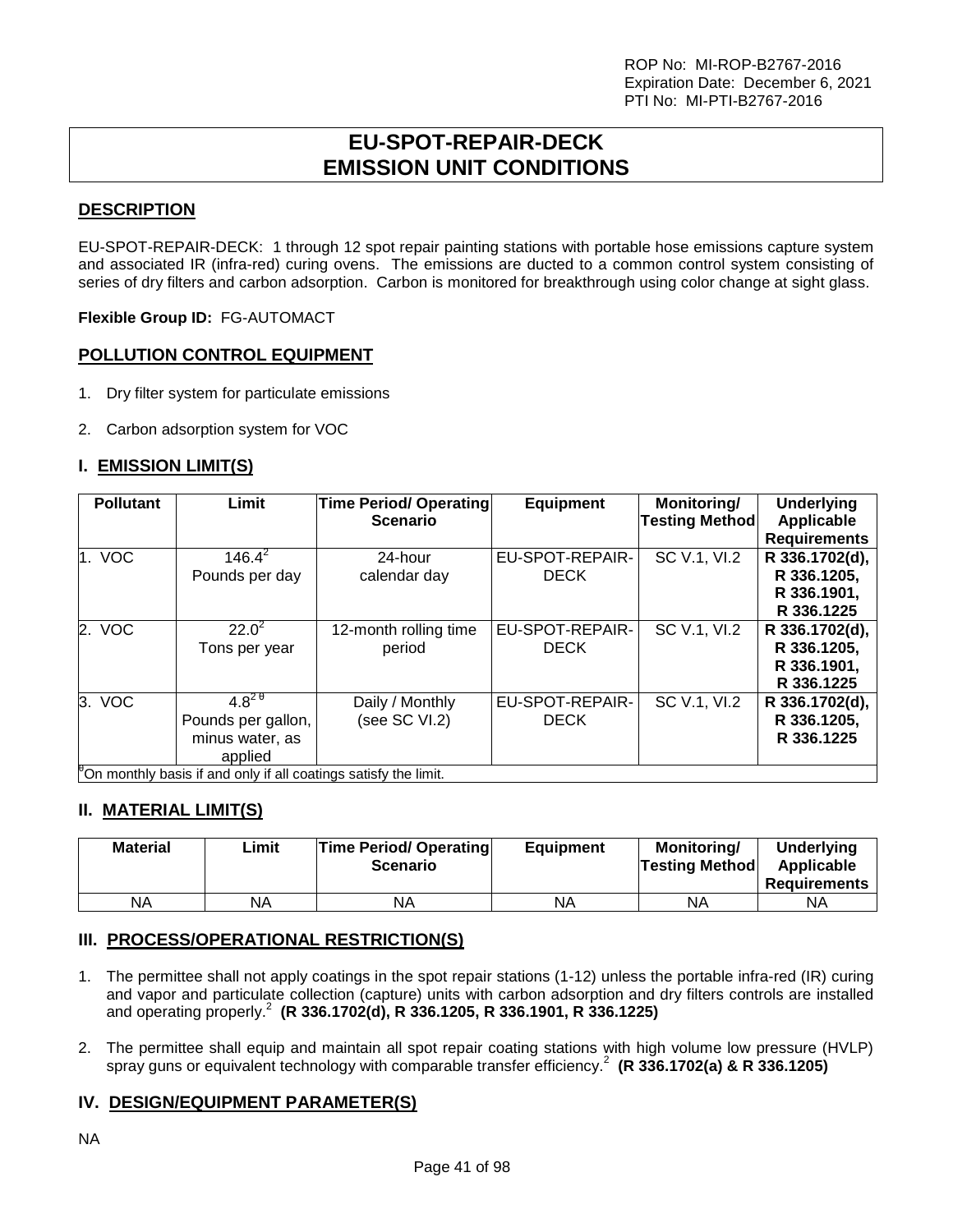# **V. TESTING/SAMPLING**

Records shall be maintained on file for a period of five years. **(R 336.1213(3)(b)(ii))**

1. The VOC content, water content and density of any coating or material as applied and as received, shall be determined using federal Reference Test Method 24 or an alternative approved by the AQD District Supervisor. Alternatively, the VOC content may be determined from manufacturer's formulation data. If the tested and the formulation values should differ, the tested results shall be used to determine compliance. Upon request of the AQD District Supervisor, the VOC content, water content and density of any coating or material shall be verified using federal Reference Test Method 24. **(R 336.2001, R 336.2003 & R 336.2004)**

#### **See Appendix 5**

# **VI. MONITORING/RECORDKEEPING**

Records shall be maintained on file for a period of five years. **(R 336.1213(3)(b)(ii))**

- 1. The permittee shall conduct inspections and maintain records of the inspections for the associated exhaust filters and carbon adsorption units for EU-SPOT-REPAIR-DECK on a monthly basis when coating has occurred. The permittee shall keep records of the monthly inspections and maintenance activity to ensure proper operation of exhaust filters and carbon adsorption units. 2 **(R 336.1702(d), R 336.1205, R 336.1901, R 336.1225)**
- 2. The permittee shall keep the following records/calculations in a format acceptable to the AQD District Supervisor. The permittee shall compile all required records and complete all required calculations and make them available within 30 days following the end of each calendar month for which records are required to be kept.2 **(R 336.1702(d), R 336.1205, R 336.1901, R 336.1225)**
	- a. The hours of operation, monthly records.
	- b. The quantity of materials used and the VOC content as applied, daily records unless all coatings VOC content when mixed with reducers is less than the limit in SC I.3, then monthly records maybe kept.
	- c. The material identification.
	- d. The mixing ratio of coating and reducer, daily records unless all coatings VOC content when mixed with reducers is less than the limit in SC I.3, then monthly records may be kept.
	- e. VOC emission: Daily/Monthly calculation (see VI.2(b) above) record of VOC emission rates (lbs./hr., tons/yr. based upon a 12-month rolling time period, lbs./gal. (minus water as applied) according to the Method outlined in Appendix 7, or an alternative method approved by DNRE-AQD.

#### **See Appendix 7**

# **VII. REPORTING**

- 1. Prompt reporting of deviations pursuant to General Conditions 21 and 22 of Part A. **(R 336.1213(3)(c)(ii))**
- 2. Semiannual reporting of monitoring and deviations pursuant to General Condition 23 of Part A. The report shall be postmarked or received by the appropriate AQD District Office by March 15 for reporting period July 1 to December 31 and September 15 for reporting period January 1 to June 30. **(R 336.1213(3)(c)(i))**
- 3. Annual certification of compliance pursuant to General Conditions 19 and 20 of Part A. The report shall be postmarked or received by the appropriate AQD District Office by March 15 for the previous calendar year. **(R 336.1213(4)(c))**

#### **See Appendix 8**

# **VIII. STACK/VENT RESTRICTION(S)**

The exhaust gases from the stacks listed in the table below shall be discharged unobstructed vertically upwards to the ambient air unless otherwise noted: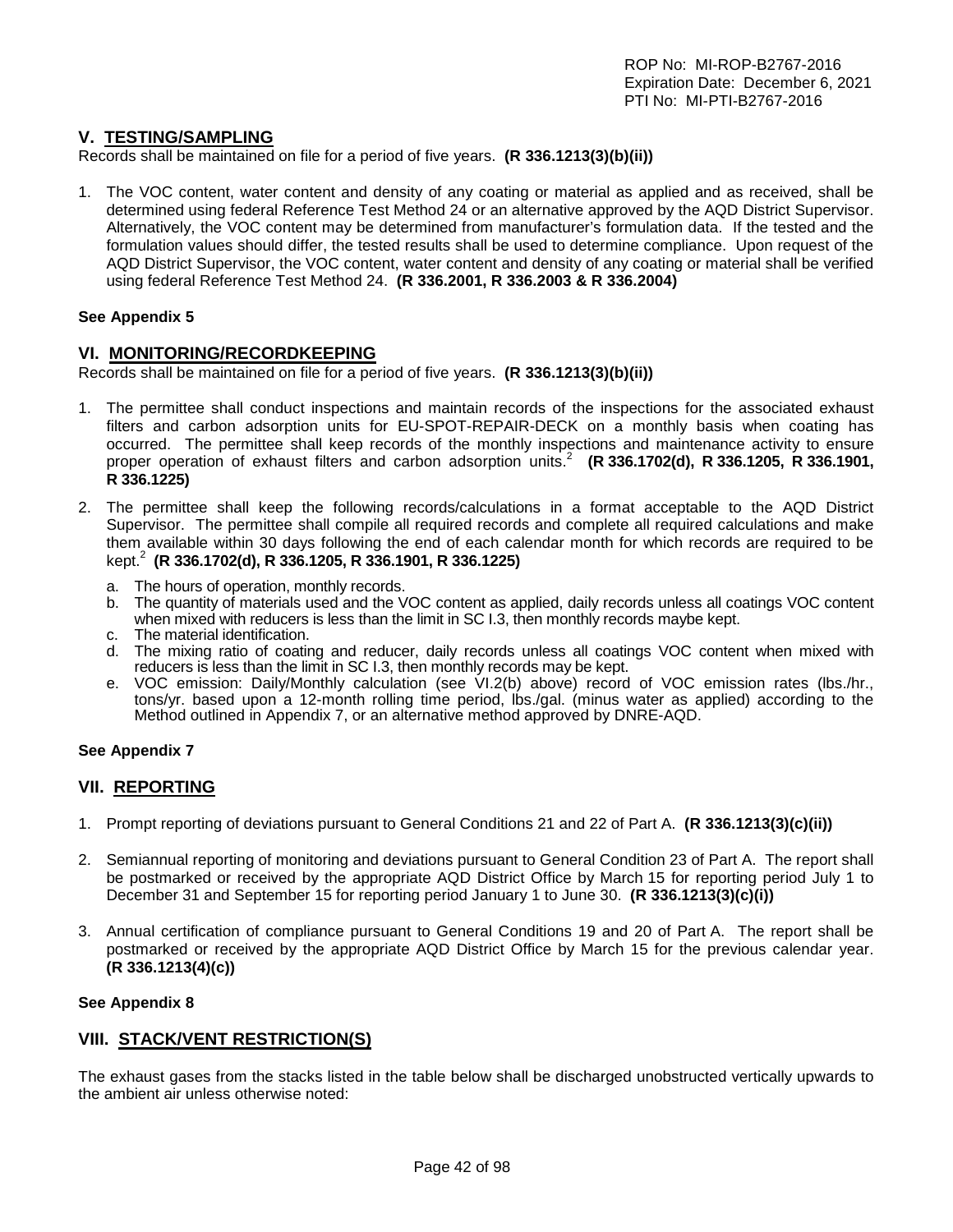| <b>Stack &amp; Vent ID</b> | <b>Maximum</b><br><b>Exhaust</b><br><b>Dimensions</b><br>(inches) | <b>Minimum Height</b><br><b>Above Ground</b><br>(feet) | <b>Underlying Applicable</b><br><b>Requirements</b> |
|----------------------------|-------------------------------------------------------------------|--------------------------------------------------------|-----------------------------------------------------|
| NA                         | ΝA                                                                | ΝA                                                     | ΝA                                                  |

# **IX. OTHER REQUIREMENT(S)**

NA

Footnotes:<br><sup>1</sup>This condition is state only enforceable and was established pursuant to Rule 201(1)(b).<br><sup>2</sup>This condition is foderally enforceable and was established pursuant to Rule 201(1)(p).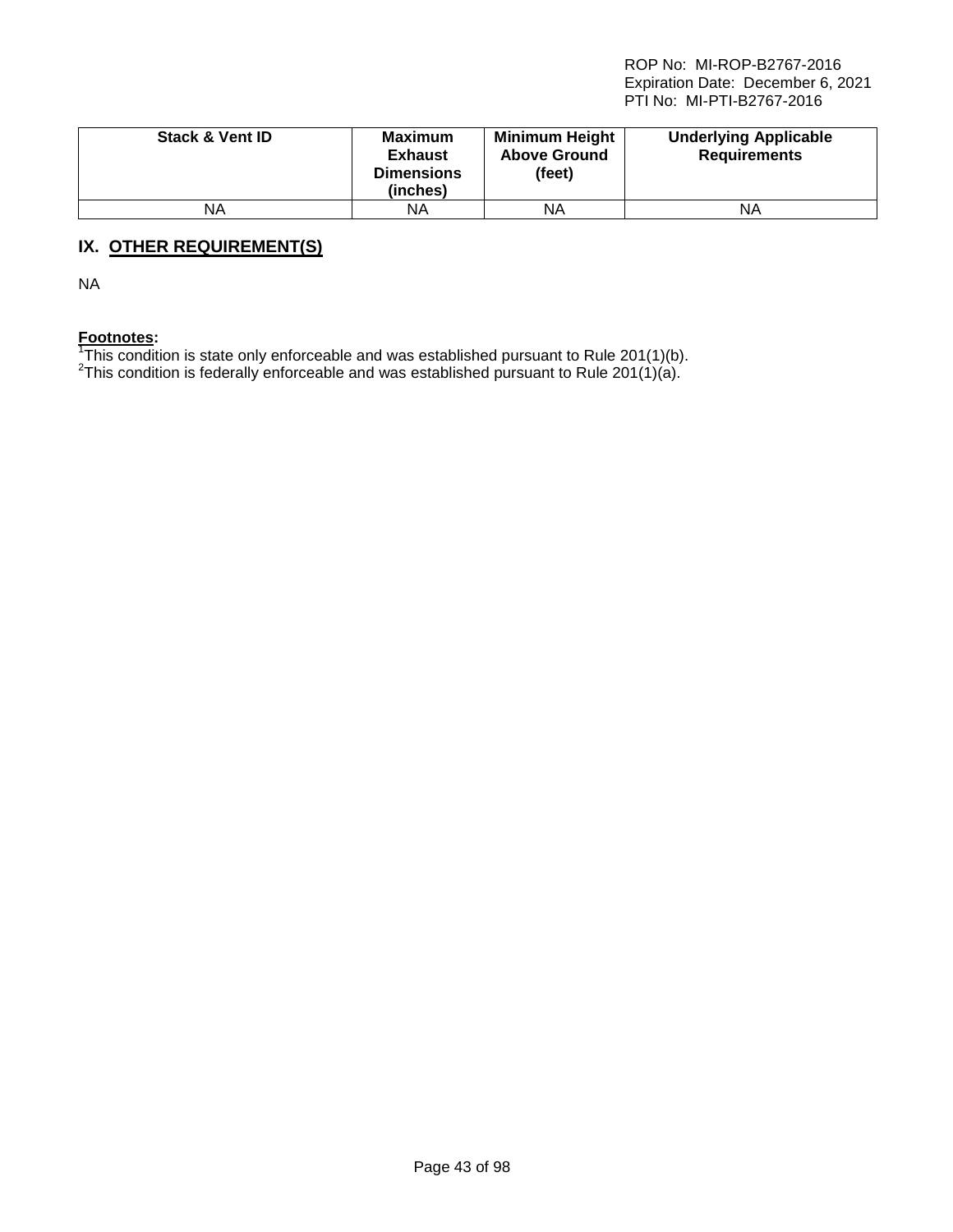# **D. FLEXIBLE GROUP CONDITIONS**

Part D outlines the terms and conditions that apply to more than one emission unit. The permittee is subject to the special conditions for each flexible group in addition to the General Conditions in Part A and any other terms and conditions contained in this ROP.

The permittee shall comply with all specific details in the special conditions and the underlying applicable requirements cited. If a specific condition type does not apply, NA (not applicable) has been used in the table. If there are no special conditions that apply to more than one emission unit, this section will be left blank.

# **FLEXIBLE GROUP SUMMARY TABLE**

The descriptions provided below are for informational purposes and do not constitute enforceable conditions.

| <b>Flexible Group ID</b>     | <b>Flexible Group Description</b>                                                                                                                                                                                                                                                                                                                                                                                                                                                                                                                     | <b>Associated</b><br><b>Emission Unit IDs</b>                                                   |
|------------------------------|-------------------------------------------------------------------------------------------------------------------------------------------------------------------------------------------------------------------------------------------------------------------------------------------------------------------------------------------------------------------------------------------------------------------------------------------------------------------------------------------------------------------------------------------------------|-------------------------------------------------------------------------------------------------|
| FG-TOPCOAT                   | Two topcoat lines (EU-COLOR-ONE & EU-COLOR-<br>TWO) and one high bake-repair operation (EU-<br>REPROCESS), which is a part of the topcoat system.<br>Each topcoat line consists of spray booths for applying<br>topcoat to vehicle bodies and oven for curing.<br>Reprocess is high bake repair operation that consists<br>of spray booths for topcoat application to repair vehicle<br>bodies and oven for curing. While Color1 (36 JPH) and<br>Color2 (36 JPH) lines are identical topcoat lines (72<br>JPH), reprocess line is shorter and slower. | EU-COLOR-ONE<br>EU-COLOR-TWO<br>EU-REPROCESS (high<br>bake repair)                              |
| <b>FG-TEMPBOILERS</b>        | Two natural gas fired boilers. These are trailer-<br>mounted temporary boilers installed since 2009 and<br>mostly used in non-heating season (summer).<br>Although capable of being moved, the boilers have<br>been located at the plant for at least two years (as of<br>March 2016). AQD received both NSPS Dc (April 30,<br>2007) and Major Source Boiler MACT 5D (May 24,<br>2013) notifications.                                                                                                                                                 | EU-TEMPBOILER1<br>EU-TEMPBOILER2                                                                |
| <b>FG-BOILERS</b>            | Four (4) natural gas fired boilers to produce steam and<br>heat.                                                                                                                                                                                                                                                                                                                                                                                                                                                                                      | EU-BOILER3<br>EU-BOILER4<br>EU-BOILER5<br>EU-BOILER6                                            |
| FG-GASOLINE-<br><b>TANKS</b> | Three unleaded gasoline storage tanks.                                                                                                                                                                                                                                                                                                                                                                                                                                                                                                                | EU-UNLEADEDGAS1                                                                                 |
| FG-RULE-331                  | Wood saws, lathes, etc.                                                                                                                                                                                                                                                                                                                                                                                                                                                                                                                               | EU-CARPENTERSHOP                                                                                |
| FG-PM-MISC                   | This group consists of various emission units that have<br>the same particulate requirements.                                                                                                                                                                                                                                                                                                                                                                                                                                                         | EU-COLOR-ONE-SAND<br>EU-POLISH-DECK<br>EU-REPROCESS-SAND<br>EU-REPRO-POLISH<br>EU-UNIPRIME-SAND |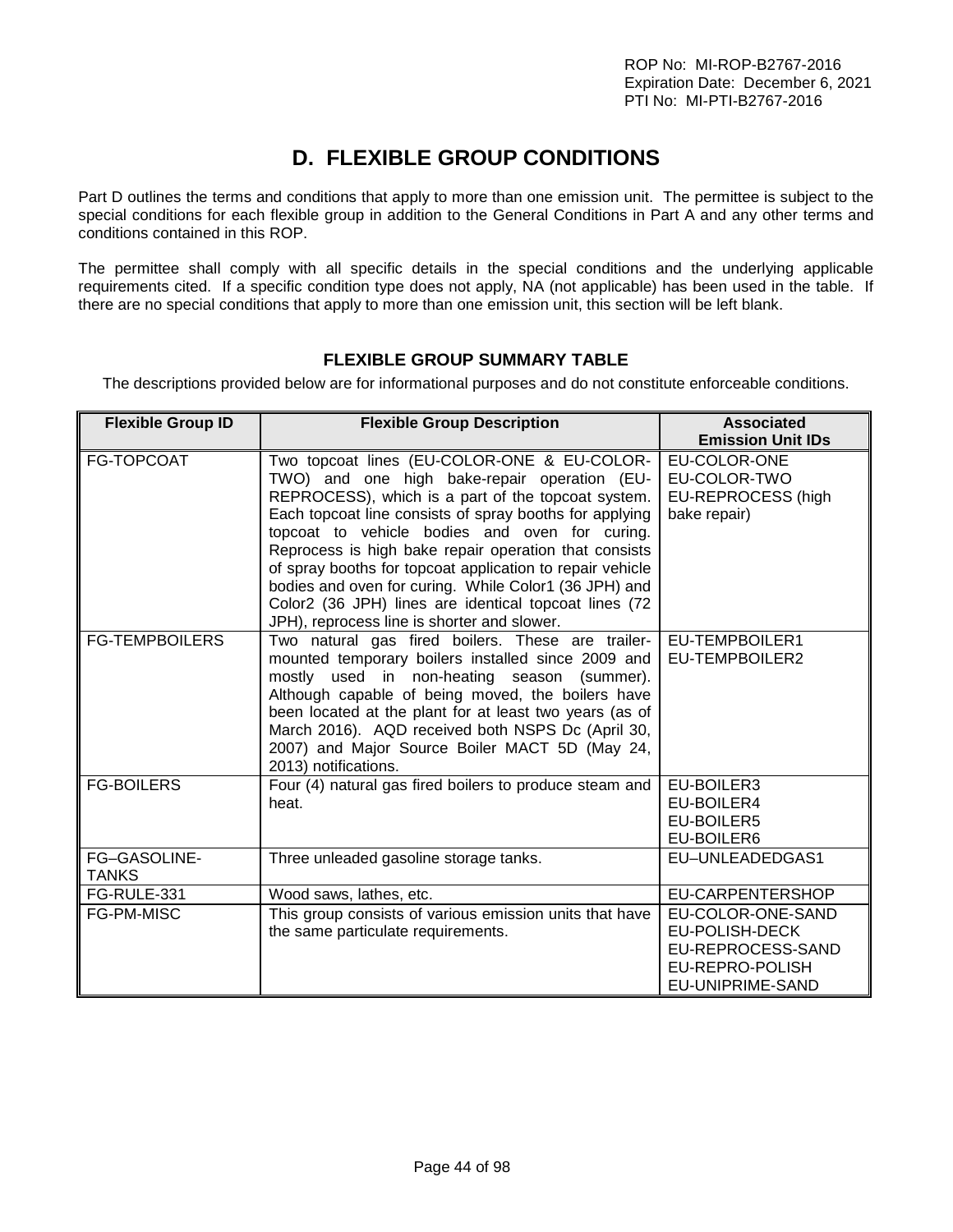| <b>Flexible Group ID</b>            | <b>Flexible Group Description</b>                                                                                                                                                                                                                                                                                                                                                                                                                                                                                                                                                                                                                                                                                                                                                                                                                                                                                                                                                                                                                      | <b>Associated</b><br><b>Emission Unit IDs</b>                                                                                                                                                          |
|-------------------------------------|--------------------------------------------------------------------------------------------------------------------------------------------------------------------------------------------------------------------------------------------------------------------------------------------------------------------------------------------------------------------------------------------------------------------------------------------------------------------------------------------------------------------------------------------------------------------------------------------------------------------------------------------------------------------------------------------------------------------------------------------------------------------------------------------------------------------------------------------------------------------------------------------------------------------------------------------------------------------------------------------------------------------------------------------------------|--------------------------------------------------------------------------------------------------------------------------------------------------------------------------------------------------------|
| <b>FG-AUTOMACT</b>                  | FG-AUTOMACT: Each new, reconstructed, or existing<br>affected source as defined in Title 40 of the Code of<br>Federal Regulations (CFR), Part 63.3082, that is<br>located at a facility which applies topcoat to new<br>automobile or new light duty truck bodies or body parts<br>for new automobiles or new light duty trucks; AND/OR<br>in which you choose to include, pursuant to 40 CFR<br>63.3082(c), any coating operations which apply<br>coatings to new other motor vehicle bodies or body<br>parts for new other motor vehicles; parts intended for<br>use in new automobiles, new light duty trucks or new<br>other motor vehicles; or aftermarket repair or<br>replacement parts for automobiles, light duty trucks or<br>other motor vehicles; and that is a major source, is<br>located at a major source, or is part of a major source<br>of emissions of hazardous air pollutants (HAPs) except<br>as provided in 63.3081(c). This includes equipment<br>covered by other permits, grandfathered equipment,<br>and exempt equipment. | EU-UNIPRIME<br>EU-SOLVENT-WIPE<br>EU-SEALERS&ADHESIVE<br>EU-BLACKOUT-BOOTH<br><b>EU-FINAL-REPAIR</b><br>EU-SPOT-REPAIR-DECK<br><b>EU-TUTONE</b><br>EU-COLOR-ONE<br>EU-COLOR-TWO<br><b>EU-REPROCESS</b> |
| <b>FG-OLDMACT</b>                   | The affected source is each new, reconstructed, or<br>existing Organic Liquid Distribution (OLD) (non-<br>gasoline) operation that is located at, or is part of a<br>major source of hazardous air pollutant (HAP)<br>The affected source is comprised of<br>emissions.<br>storage tanks, transfer racks,<br>equipment leak<br>components associated with storage tanks, transfer<br>racks and pipelines, transport vehicles, and all<br>containers while loading or unloading at transfer racks<br>subject to this subpart. Equipment that is part of an<br>affected source under another NESHAP is excluded<br>from the affected source.                                                                                                                                                                                                                                                                                                                                                                                                             |                                                                                                                                                                                                        |
| FG-BOILER-MACT5D                    | Requirements for existing Gas 1, (Natural Gas only) for<br>existing Boilers and Process Heaters at major sources<br>of Hazardous Air Pollutants per 40 CFR Part 63,<br>Subpart DDDDD. These existing boilers or process<br>heaters must comply with this subpart no later than<br>January 31,<br>2016,<br>except<br>as<br>provided<br>$\ln$ 1<br>40 CFR 63.6(i).                                                                                                                                                                                                                                                                                                                                                                                                                                                                                                                                                                                                                                                                                       | EU-TEMPBOILER1<br>EU-TEMPBOILER2<br>EU-BOILER3<br>EU-BOILER4<br>EU-BOILER5<br>EU-BOILER6                                                                                                               |
| FG-CI-RICE-<br>MACT4Z<500HP         | Existing CI Engines located at a Major Source < 500<br>HP, Emergency.                                                                                                                                                                                                                                                                                                                                                                                                                                                                                                                                                                                                                                                                                                                                                                                                                                                                                                                                                                                  | EU-ENG-FPH1                                                                                                                                                                                            |
| FG-CI-RICE-<br>MACT4Z>500HP         | Existing CI Engines located at a Major Source > 500<br>HP, Emergency.                                                                                                                                                                                                                                                                                                                                                                                                                                                                                                                                                                                                                                                                                                                                                                                                                                                                                                                                                                                  | EU-ENG-SMB1<br>EU-ENG-SMB2                                                                                                                                                                             |
| FG-CI-RICE-<br><b>NSPS4I&lt;500</b> | includes<br>This<br>flexible<br>group<br>new<br>emergency<br>compression ignition (CI) Diesel fired stationary<br>reciprocating internal combustion engines (RICE) that<br>have a maximum site rating of greater than or equal to<br>100 brake horsepower (HP), but less than 500 (HP)<br>and subject to 40 CFR 60, Subpart IIII.                                                                                                                                                                                                                                                                                                                                                                                                                                                                                                                                                                                                                                                                                                                      | EU-ENG-FPH2 (305 HP,<br>01/01/2011, Fire Pump<br>emergency engine)                                                                                                                                     |
| FG-COLD-CLEANERS                    | Any cold cleaner that is grandfathered or exempt from<br>Rule 201 pursuant to Rule 278 and Rule 281(h) or<br>Rule 285(r)(iv). Existing cold cleaners were placed into<br>operation prior to July 1, 1979. New cold cleaners<br>were placed into operation on or after July 1, 1979.                                                                                                                                                                                                                                                                                                                                                                                                                                                                                                                                                                                                                                                                                                                                                                    |                                                                                                                                                                                                        |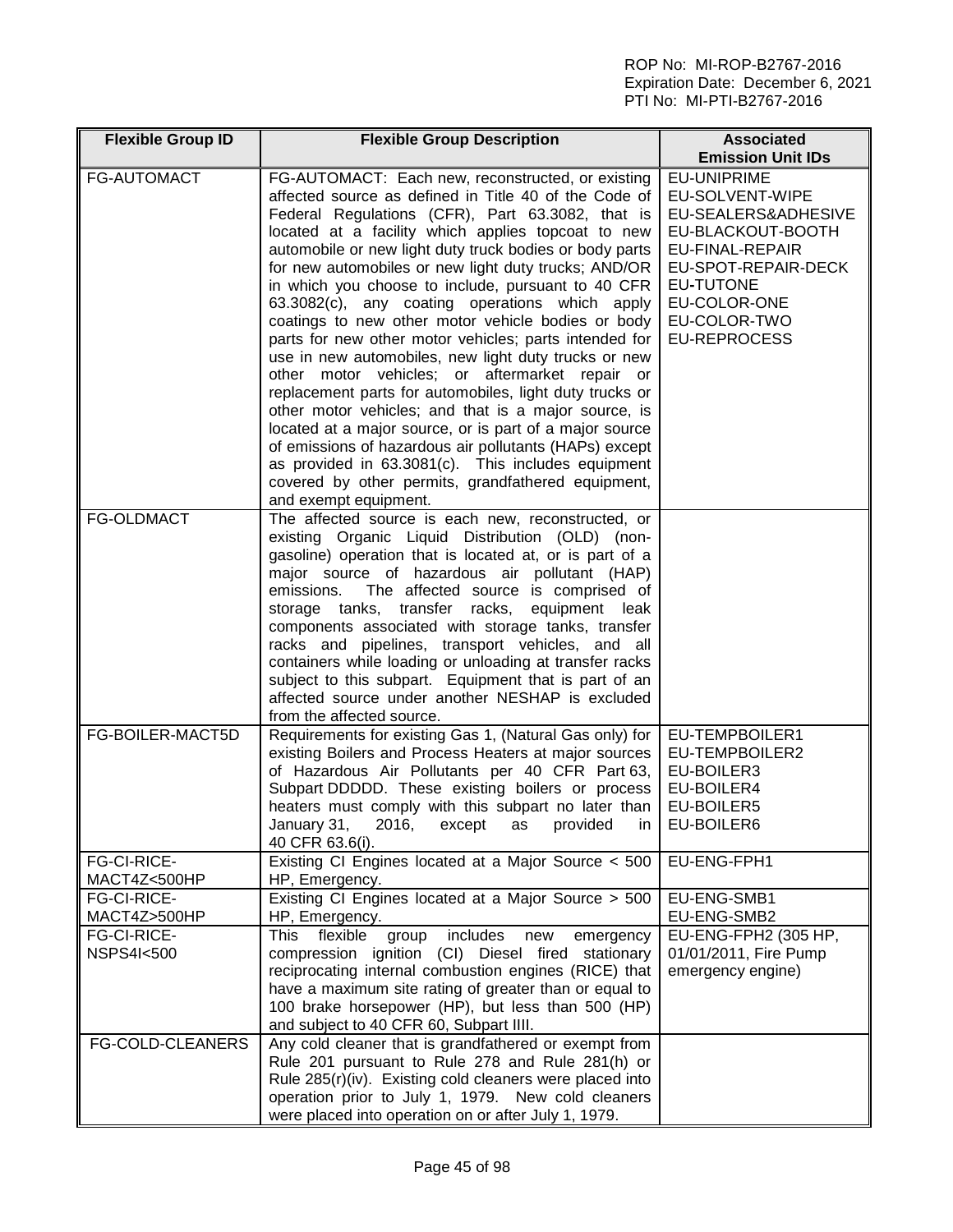| <b>Flexible Group ID</b> | <b>Flexible Group Description</b>                                                                                                     | <b>Associated</b><br><b>Emission Unit IDs</b> |
|--------------------------|---------------------------------------------------------------------------------------------------------------------------------------|-----------------------------------------------|
| ∥ FG-RULE-290            | Any emission unit that emits air contaminants and is<br>exempt from the requirements of Rule 201 pursuant to<br>Rules 278 and 290.    |                                               |
| FG-RULE-287(c)           | Any emission unit that emits air contaminants and is<br>exempt from the requirements of Rule 201 pursuant to<br>Rules 278 and 287(c). |                                               |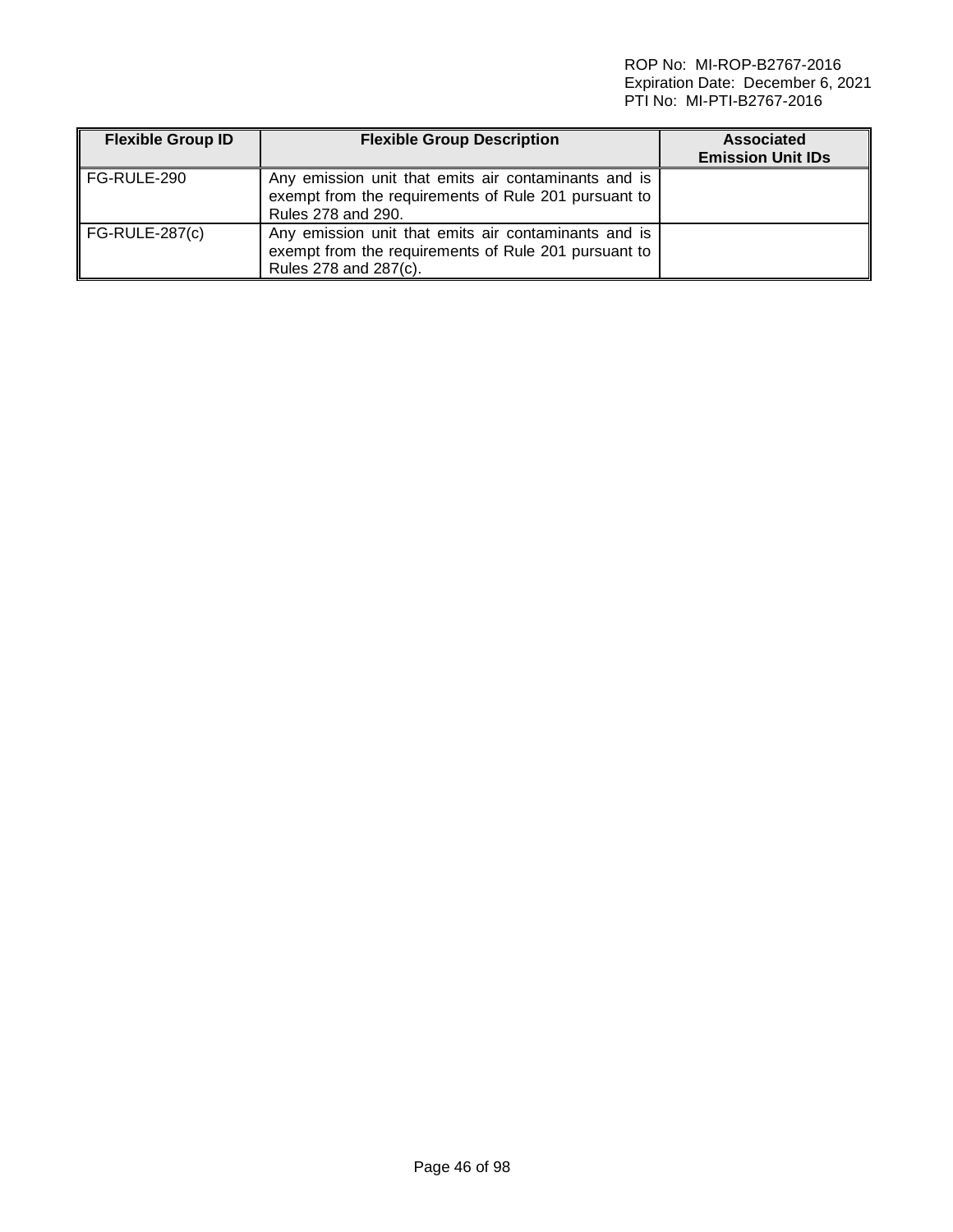# **FG-TOPCOAT FLEXIBLE GROUP CONDITIONS**

# **DESCRIPTION**

FG-TOPCOAT: Two topcoat lines (EU-COLOR-ONE & EU-COLOR-TWO) and one high bake-repair operation (EU-REPROCESS), which is a part of the topcoat system. Each topcoat line consists of spray booths for applying topcoat to vehicle bodies and oven for curing. Reprocess is high bake repair operation that consists of spray booths for topcoat application to repair vehicle bodies and oven for curing. While Color1 (36 JPH) and Color2 (36 JPH) lines are identical topcoat lines (72 JPH), reprocess line is shorter and slower.

**Emission Units:** EU-COLOR-ONE, EU-COLOR-TWO, EU-REPROCESS

# **POLLUTION CONTROL EQUIPMENT**

- 1. Color1: Downdraft Water Wash System for the spray booths of EU-COLOR-ONE
- 2. Color1: Thermal Oxidizer for bake oven of EU-COLOR-ONE
- 3. Color2: Downdraft Water Wash System for the spray booths of EU-COLOR-TWO
- 4. Color2: Thermal Oxidizer for bake oven of EU-COLOR-TWO
- 5. Reprocess: Downdraft Water Wash System for the spray booths of EU-REPROCESS
- 6. Reprocess: Thermal Oxidizer for bake oven of EU-REPROCESS

# **I. EMISSION LIMIT(S)**

|    | <b>Pollutant</b> | Limit                                                                       | <b>Time Period/ Operating</b><br><b>Scenario</b> | <b>Equipment</b>                                                        | Monitoring/<br><b>Testing Method</b> | <b>Underlying</b><br><b>Applicable</b><br><b>Requirements</b> |
|----|------------------|-----------------------------------------------------------------------------|--------------------------------------------------|-------------------------------------------------------------------------|--------------------------------------|---------------------------------------------------------------|
| 1. | <b>VOC</b>       | $1.47^{29}$<br>kg per liter of applied<br>coating solids<br>12.3 lbs./GACS) | Calendar month average                           | FG-TOPCOAT                                                              | SC V.1, VI.4,<br>VI.6                | R 336.1702(a)<br><b>40 CFR 60</b><br><b>Subpart MM</b>        |
| 2. | <b>VOC</b>       | $270.2^{28}$<br>Pounds per hour                                             | Per hour operated in a<br>calendar month         | Spray booths of<br>each topcoat line<br>(EU-COLOR-ONE,<br>EU-COLOR-TWO) | GC 13<br>SC V.1, VI.6,<br>VI.7       | R 336.2902<br>(formerly,<br>R 336.1220)                       |
| 3. | <b>VOC</b>       | $582.11^{2}$<br>Tons per year                                               | 12-month rolling time<br>period                  | Spray booths of<br>each topcoat line<br>(EU-COLOR-ONE,<br>EU-COLOR-TWO) | SC V.1, VI.7                         | R 336.2902<br>(formerly,<br>R 336.1220)                       |
| 4. | <b>VOC</b>       | $6.8^{2}$ $\frac{8}{1}$<br>Pounds per hour                                  | Per hour operated in a<br>calendar month         | Bake Ovens of each<br>topcoat line<br>(EU-COLOR-ONE,<br>EU-COLOR-TWO)   | GC 13<br>SC V.1, VI.6,<br>VI.7       | R 336.2902<br>(formerly,<br>R 336.1220)                       |
| 5. | <b>VOC</b>       | $15.67^{2}$<br>Tons per year                                                | 12-month rolling time<br>period                  | Bake Ovens of each<br>topcoat line<br>(EU-COLOR-ONE,<br>EU-COLOR-TWO)   | SC V.1, VI.7                         | R 336.2902<br>(formerly,<br>R 336.1220)                       |
| 6. | <b>VOC</b>       | $89.9^{28}$<br>Pounds per hour                                              | Per hour operated in a<br>calendar month         | High Bake Repair<br>spray booths<br>(EU-REPROCESS)                      | GC 13<br>SC V.1, VI.6,<br>VI.7       | R 336.2902<br>(formerly,<br>R 336.1220)                       |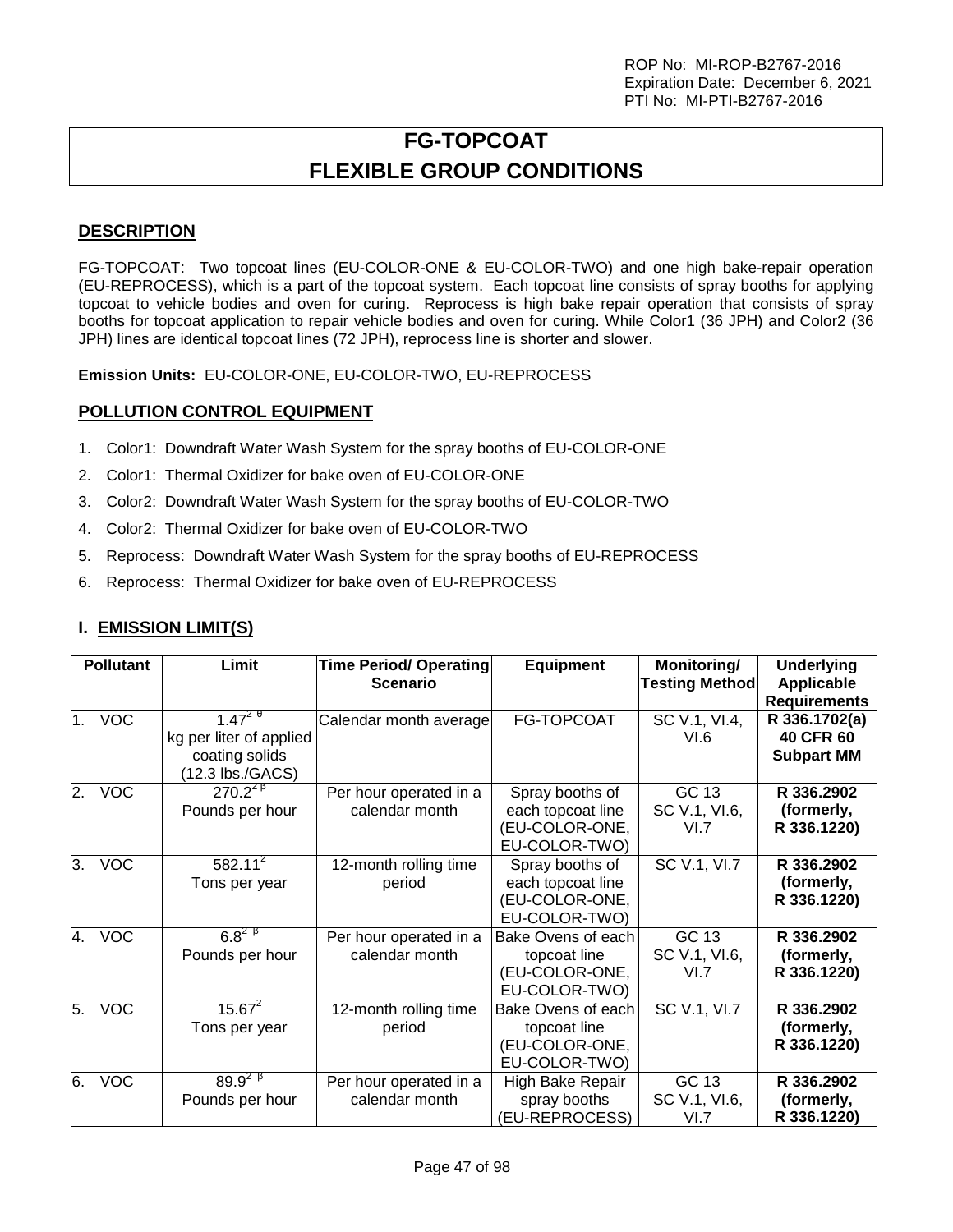|                | <b>Pollutant</b>                                | Limit                                   | <b>Time Period/ Operating</b><br><b>Scenario</b>                   | <b>Equipment</b> | Monitoring/<br><b>Testing Method</b> | <b>Underlying</b><br>Applicable |  |  |
|----------------|-------------------------------------------------|-----------------------------------------|--------------------------------------------------------------------|------------------|--------------------------------------|---------------------------------|--|--|
|                |                                                 |                                         |                                                                    |                  |                                      | <b>Requirements</b>             |  |  |
| 7 <sup>1</sup> | <b>VOC</b>                                      | $193.74^{2}$                            | 12-month rolling time                                              | High Bake Repair | SC V.1, VI.7                         | R 336.2902                      |  |  |
|                |                                                 | Tons per year                           | period                                                             | spray booths     |                                      | (formerly,                      |  |  |
|                |                                                 |                                         |                                                                    | (EU-REPROCESS)   |                                      | R 336.1220)                     |  |  |
| 8.             | <b>VOC</b>                                      | $2.3^{2}$ $\beta$                       | Per hour operated in a                                             | High Bake Repair | GC 13                                | R 336.2902                      |  |  |
|                |                                                 | Pounds per hour                         | calendar month                                                     | bake oven        | SC V.1, VI.6,                        | (formerly,                      |  |  |
|                |                                                 |                                         |                                                                    | (EU-REPROCESS)   | VI.7                                 | R 336.1220)                     |  |  |
| 9.             | <b>VOC</b>                                      | $5.22^{2}$                              | 12-month rolling time                                              | High Bake Repair | SC V.1, VI.7                         | R 336.2902                      |  |  |
|                |                                                 | Tons per year                           | period                                                             | bake oven        |                                      | (formerly,                      |  |  |
|                |                                                 |                                         |                                                                    | (EU-REPROCESS)   |                                      | R 336.1220)                     |  |  |
|                | <sup>p</sup> Per the EPA Protocol (VI(4) & (5)) |                                         |                                                                    |                  |                                      |                                 |  |  |
|                |                                                 |                                         | $\beta$ Based upon monthly values using methods acceptable to AQD. |                  |                                      |                                 |  |  |
|                |                                                 | GACS = Gallon of applied coating solids |                                                                    |                  |                                      |                                 |  |  |

# **II. MATERIAL LIMIT(S)**

| <b>Material</b> | Limit | <b>Time Period/ Operating</b><br><b>Scenario</b> | <b>Equipment</b> | Monitorina/<br><b>Testing Method</b> | <b>Underlying</b><br>Applicable<br><b>Requirements</b> |
|-----------------|-------|--------------------------------------------------|------------------|--------------------------------------|--------------------------------------------------------|
| ΝA              | ΝA    | ΝA                                               | NA               | ΝA                                   | ΝA                                                     |

# **III. PROCESS/OPERATIONAL RESTRICTION(S)**

- 1. The permittee shall not operate FG-TOPCOAT unless the associated thermal oxidizers are installed and operating properly. Proper operation means to maintain a minimum temperature of 1337 ºF (725 ºC) or the temperature through the most recent test that demonstrated the equivalent destruction efficiency and has been accepted by the AQD District Supervisor.<sup>2</sup> **(R 336.1910, 40 CFR 64.6(c)(1)(i),(ii))**
- 2. The permittee shall not operate FG-TOPCOAT unless the associated water wash systems are installed and operating properly.<sup>2</sup> **(R 336.1910)**

# **IV. DESIGN/EQUIPMENT PARAMETER(S)**

NA

# **V. TESTING/SAMPLING**

Records shall be maintained on file for a period of five years. **(R 336.1213(3)(b)(ii))**

- 1. The VOC content, water content and density of any coating or material as applied and as received, shall be determined using federal Reference Test Method 24 or an alternative approved by the AQD District Supervisor. Alternatively, the VOC content may be determined from manufacturer's formulation data. If the tested and the formulation values should differ, the tested results shall be used to determine compliance. Upon request of the AQD District Supervisor, the VOC content, water content and density of any coating or material shall be verified using federal Reference Test Method 24. (R 336.2001, R 336.2003 & R 336.2004)
- 2. Verification of the Transfer Efficiency (TE) rates of the each topcoat line (TE test on one of the identical lines is sufficient if the permittee can demonstrate that the topcoat lines are identical) by testing, at owners expense, is required according to the following schedule:
	- a. Within 180 days of issuance of this permit if an acceptable Transfer Efficiency (TE) test has not been conducted within five years prior to the issuance of the RO permit, unless the permittee has submitted an acceptable demonstration that the most recent acceptable test remains valid and representative.
	- b. Within 180 days of making any changes in operating conditions which necessitate reevaluation of the transfer efficiency, as required by the EPA Protocol.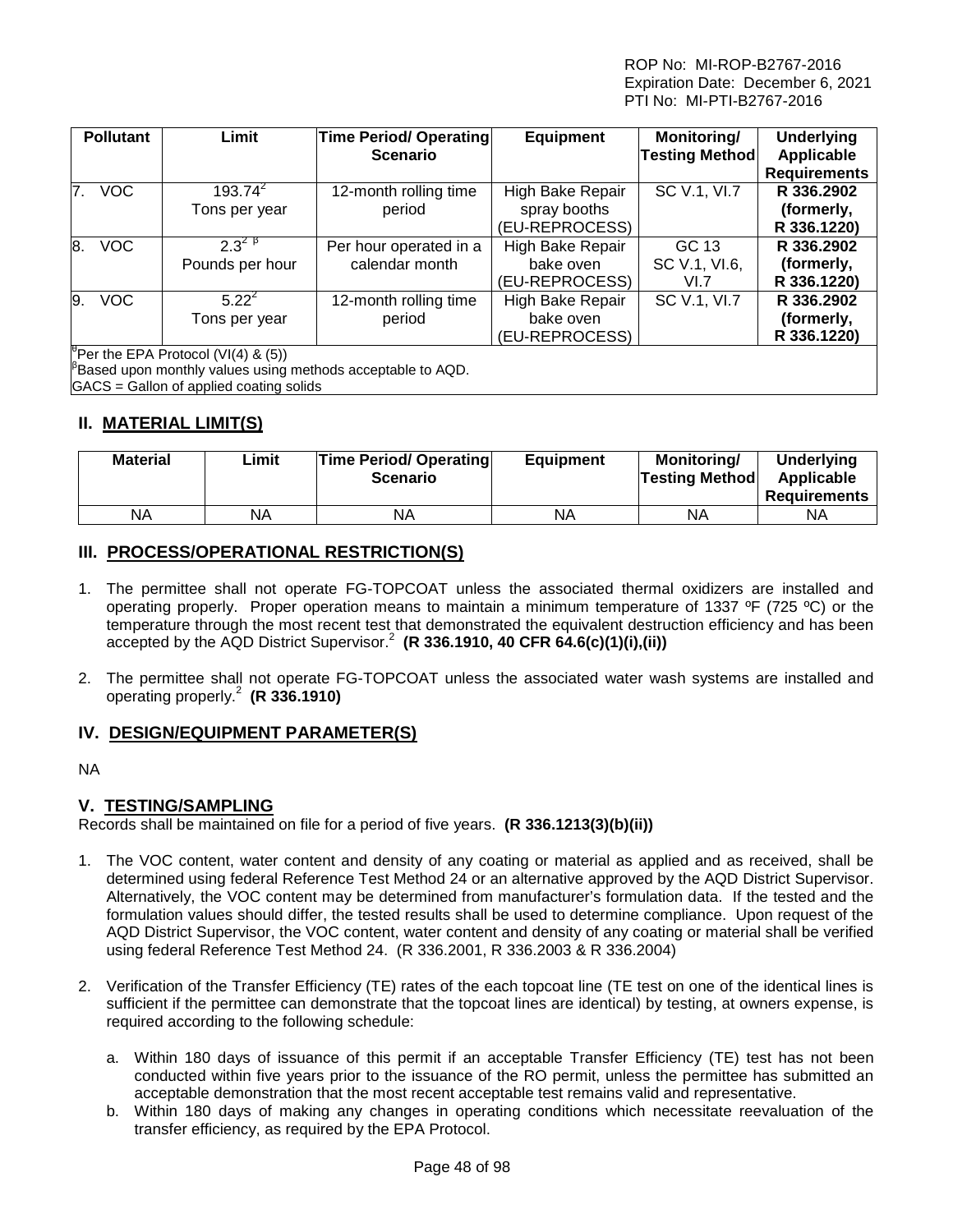Verification of the Transfer Efficiency (TE) rate includes the submittal (within 60 calendar days following the last date of the sampling to both the SEMI District Supervisor and the Technical Programs Unit Supervisor, Air Quality Division, in a format acceptable to AQD) of a complete report of the test results. No less than 30 days prior to testing, a complete testing plan must be submitted to AQD. The final plan must be approved by AQD prior to testing. Not less than seven days before any test are conducted, the permittee shall notify the AQD District Supervisor, in writing, of the time and place of the test and who will be conducting it. **(R 336.1213(3), R 336.2001(3))**

- 3. Verification of Oven Exhaust Control Device VOC Loading rates of each Topcoat line (OECD loading test on one of the identical lines is sufficient if the permittee can demonstrate that the topcoat lines are identical) and high bake repair operation by testing, at owner expense, is required according to the following schedule:
	- a. Within 180 days of issuance of this permit if an Oven Exhaust Control Device VOC Loading test has not been conducted within five years prior to the issuance of the RO permit, unless the permittee has submitted an acceptable demonstration that the most recent acceptable test remains valid and representative, and at least once during the term.
	- b. Within 180 days of making any changes in operating conditions which necessitate reevaluation of the Oven Exhaust Control Device VOC Loading rates.

Verification of Oven Exhaust Control Device VOC Loading rates includes the submittal (within 60 calendar days following the last date of the sampling to both the SEMI District Supervisor and the Technical Programs Unit Supervisor, Air Quality Division, in a format acceptable to AQD) of a complete report of the test results. No less than seven days before any tests are conducted, the permittee shall notify AQD District Supervisor, in writing, of the time and place of the test and who will be conducting it. **(R 336.1213(3), R 336.2001(3))**

- 4. Verification of Destruction Efficiency (DE) of the Thermal Oxidizer for the associated oven of each topcoat line and high bake repair operation by testing, at owner expense, is required according to the following schedule:
	- a. Within 180 days of issuance of this permit if Destruction Efficiency (DE) test of the Thermal Oxidizer for the oven has not been conducted within 5 years prior to the issuance of the RO permit, unless the permittee has submitted an acceptable demonstration that the most recent acceptable test remains valid and representative, and at least once during the term.
	- b. Within 180 days of making any changes in operating conditions which necessitate reevaluation of the Destruction Efficiency (DE) of the Thermal Oxidizer.

Verification of Destruction Efficiency (DE) of the Thermal Oxidizer for the oven includes the submittal (within 60 calendar days following the last date of the sampling to both the SEMI District Supervisor and the Technical Programs Unit Supervisor, Air Quality Division, in a format acceptable to AQD) of a complete report of the test results. No less than seven days before any tests are conducted, the permittee shall notify AQD District Supervisor, in writing, of the time and place of the test and who will be conducting it. **(R 336.1213(3), R 336.2001(3))**

# **See Appendix 5**

# **VI. MONITORING/RECORDKEEPING**

Records shall be maintained on file for a period of five years. **(R 336.1213(3)(b)(ii))**

- 1. The permittee shall install, calibrate (in accordance with manufacturer's recommendation), and maintain measurement and recording devices to monitor each thermal oxidizer temperature. A temperature measurement device shall have an accuracy of greater than  $\pm$  0.75 percent of the temperature being measured expressed in degree Celsius or  $\pm 2.5$  °C. The temperature measurement device shall be equipped with recording device so that permanent, continuous record of the thermal oxidizer temperature is produced.<sup>2</sup> **(R 336.1201(3) & 40 CFR Part 60 Subpart MM 60.394, 40 CFR 64.6(c)(1)(i),(ii))**
- 2. The permittee shall conduct visual inspections of the water wash system on a weekly basis during weeks while production is occurring.<sup>2</sup> **(R 336.1201(3))**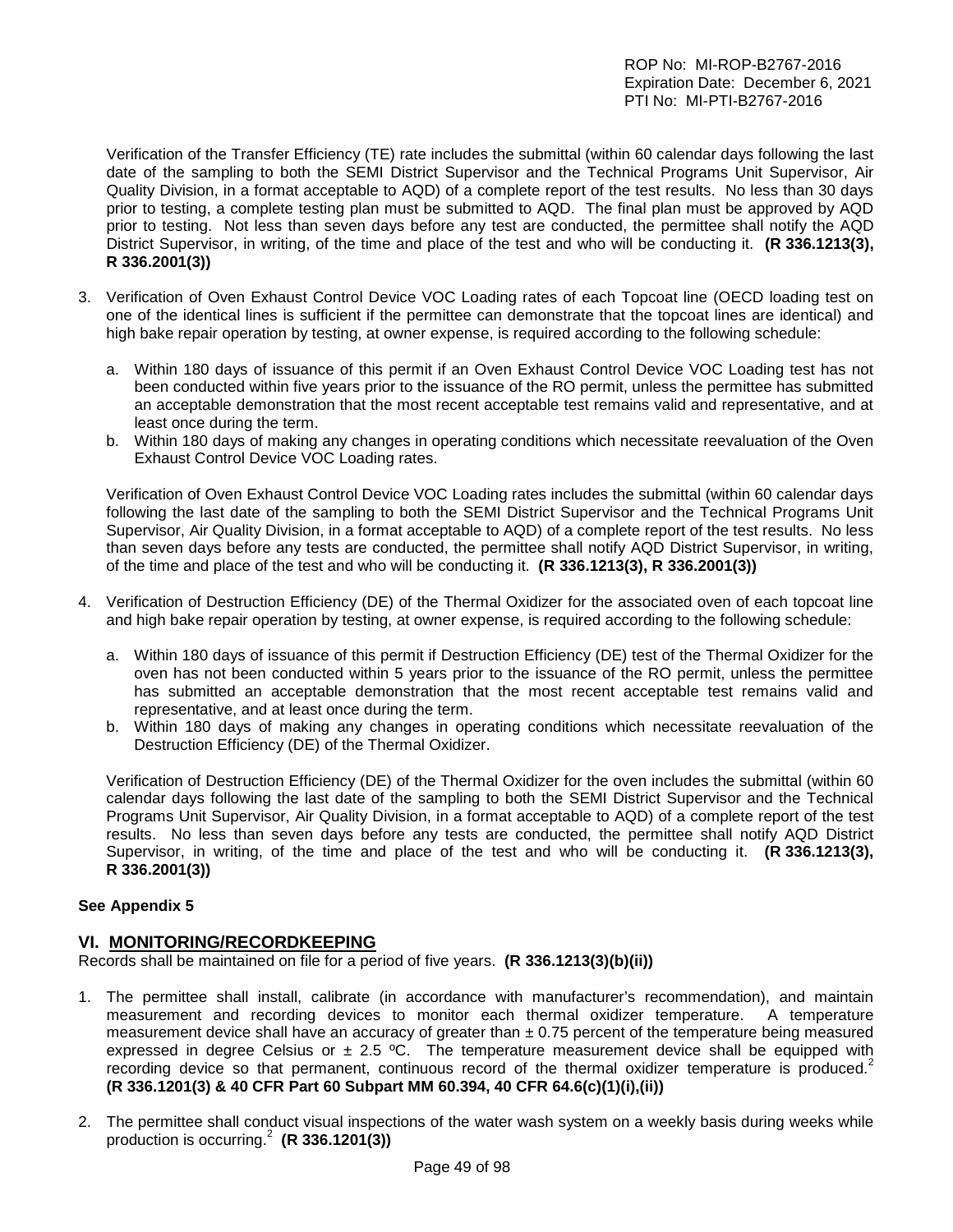- 3. The temperature monitor of the thermal oxidizer shall be placed in the firebox or in the duct immediately downstream of the firebox before any substantial heat exchange occurs. **(R 336.1213(3), 40 CFR 64.6(c)(1)(i),(ii))**
- 4. Records of the following data, test documentation, and annual reviews which are necessary to perform the calculations in accordance with the publication entitled "Protocol for Determining the Daily Volatile Organic Compound Emission Rate of Automobile and Light-duty Truck Topcoat Operations", EPA-453/R-08-002, or as amended (The EPA Protocol): **(R 336.1213(3))**
	- a. For each type of coating used during the calendar month:
		- i. Coating identification;
		- ii. Analytical VOC content as determined by EPA Reference Test Method 24;
		- iii. Formulation VOC and volume solids content;
		- iv. Coating usage (daily or monthly), including withdrawals; and
		- v. Dilution solvent usage and density.
	- b. Number of vehicles coated per production day by body style, coating color, and square footage coated (or equivalent unit), unless daily coating records are kept.
	- c. Transfer Efficiency (TE).
		- i. Value(s) used in protocol calculations;
		- ii. Value(s) from most recent test; and
	- iii. Annual review of operating conditions to demonstrate that the transfer efficiency remains valid.
	- d. Oven exhaust control device VOC loading (booth/oven split).
		- i. Value(s) used in protocol calculations;
		- ii. Value(s) from most recent test; and
		- iii. Annual review of operating conditions to demonstrated that the oven exhaust control device VOC loading remains valid.
	- e. Destruction Efficiency (DE)of the control device;
		- i. Value(s) used in protocol calculations; and
		- ii. Value(s) derived from most recent test.
- 5. Records of the VOC emission rate (pounds of VOC per gallon of applied coating solids) for each production day, which shall be determined by using the EPA Protocol. **(R 336.1213(3))**
- 6. Plant production hours: Monthly records. **(R 336.1213(3))**
- 7. Records of the VOC mass emission rates (pounds per hour, tons per month, and tons per 12-month rolling time period) shall be calculated according to the method in Appendix 7 or an alternative method that is acceptable to AQD. **(R 336.1213(3))**
- 8. Weekly records of the condition of water wash system and records of the date of maintenance/repairs. **(R 336.1213(3))**
- 9. Calibration records of the temperature measurement devices. **(R 336.1213(3))**
- 10. For each control device in operation during production (coating vehicles, etc.), if such bypass can occur based upon on the design of the pollutant specific emission unit, the permittee shall conduct bypass monitoring for each bypass line such that the valve or closure method cannot be opened without creating an alarm condition for which a record shall be made. Records of the bypass line that was open and the length of time the bypass was open shall be kept on file. **(40 CFR 64.3(a)(2))**
- 11. The permittee shall develop, maintain and implement an Operation and Maintenance (O&M) plan for FG-TOPCOAT. The CAM O&M plan shall at a minimum contain the elements outlined in Appendix 3. The plan shall be updated as necessary to reflect changes in monitoring, to implement corrective actions and to address malfunctions. Changes in the CAM portion of the operations and maintenance plan shall be submitted to the district supervisor for review and approval. All records and activities associated with the O&M shall be kept on file for a period of at least five years and made available to the department upon request. **(40 CFR 64.6(c)(1)(i),(ii), 40 CFR 64.7(e))**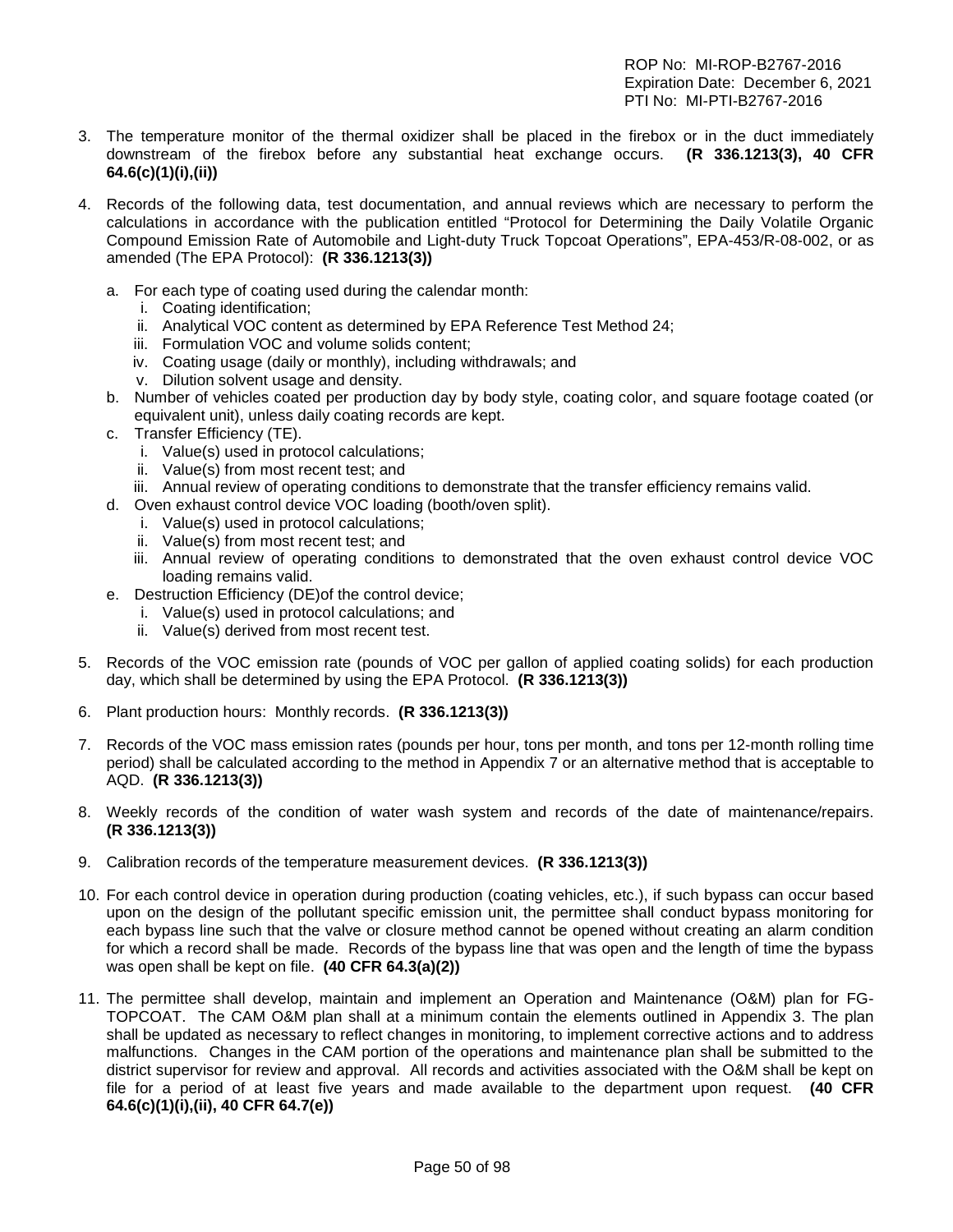- 12. Except for, as applicable, monitoring malfunctions, associated repairs, and required quality assurance or control activities (including, as applicable, calibration checks and required zero and span adjustments), the owner or operator shall conduct all monitoring in continuous operation (or shall collect data at all required intervals) at all times that the pollutant-specific emissions unit is operating. Data recorded during monitoring malfunctions, associated repairs, and required quality assurance or control activities shall not be used for purposes of this part, including data averages and calculations or fulfilling a minimum data availability requirement, if applicable. The owner or operator shall use all the data collected during all other periods in assessing the operation of the control device and associated control system. A monitoring malfunction is any sudden, infrequent, not reasonably preventable failure of the monitoring to provide valid data. Monitoring failures that are caused in part by poor maintenance or careless operation are not malfunctions. **(40 CFR 64.6(c)(3), 40 CFR 64.7(c))**
- 13. Upon detecting an excursion or exceedance, the owner or operator shall restore operation of the pollutantspecific emissions unit (including the control device and associated capture system) to its normal or usual manner of operation as expeditiously as practicable in accordance with good air pollution control practices for minimizing emissions. The response shall include minimizing the period of any startup, shutdown or malfunction and taking any necessary corrective actions to restore normal operation and prevent the likely recurrence of the cause of an excursion or exceedance (other than those caused by excused startup or shutdown conditions). **(40 CFR 64.7(d))**
- 14. The permittee shall maintain records of monitoring data, monitor performance data, corrective actions taken, any written quality improvement plan and any activities undertaken to implement a quality improvement plan, and other information such as data used to document the adequacy of monitoring, or records of monitoring maintenance or corrective actions. **(40 CFR 64.9(b)(1))**
- 15. The permittee shall properly maintain the monitoring system including keeping necessary parts for routine repairs of the monitoring equipment. **(40 CFR 64.7(b))**

#### **See Appendices 3 and 7**

# **VII. REPORTING**

- 1. Prompt reporting of deviations pursuant to General Conditions 21 and 22 of Part A. **(R 336.1213(3)(c)(ii))**
- 2. Semiannual reporting of monitoring and deviations pursuant to General Condition 23 of Part A. The report shall be postmarked or received by the appropriate AQD District Office by March 15 for reporting period July 1 to December 31 and September 15 for reporting period January 1 to June 30. **(R 336.1213(3)(c)(i))**
- 3. Annual certification of compliance pursuant to General Conditions 19 and 20 of Part A. The report shall be postmarked or received by the appropriate AQD District Office by March 15 for the previous calendar year. **(R 336.1213(4)(c))**
- 4. Quarterly reporting of the emissions data with an acceptable format to AQD. Due within 30 days of the end of the quarter in which the data were collected. **(R 336.1213(3), NSPS 40 CFR, Part 60 Subparts A & MM)**
- 5. Each semiannual report of monitoring and deviations shall include summary information on the number, duration and cause of excursions or exceedances, as applicable and the corrective actions taken. If there were no excursions or exceedances in the reporting period, then this report shall include a statement that there were no excursions or exceedances. **(40 CFR 64.9(a)(2)(i))**
- 6. Each semiannual report of monitoring and deviations shall include summary information on monitor downtime. If there were no periods of monitor downtime in the reporting period, then this report shall include a statement that there were no periods of monitor downtime. **(40 CFR 64.9(a)(2)(ii))**

#### **See Appendix 8**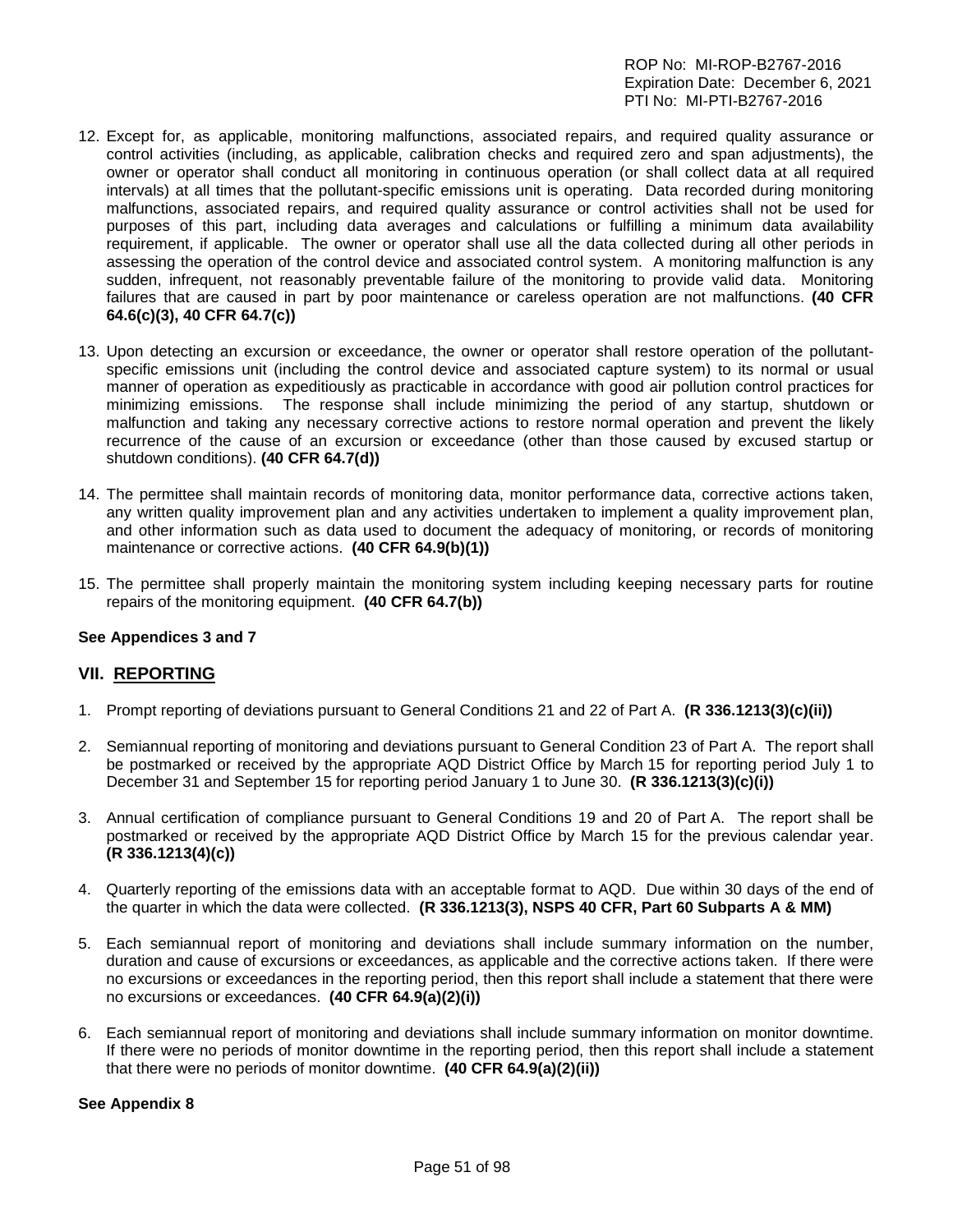# **VIII. STACK/VENT RESTRICTION(S)**

The exhaust gases from the stacks listed in the table below shall be discharged unobstructed vertically upwards to the ambient air unless otherwise noted:

| <b>Stack &amp; Vent ID</b> | <b>Maximum Exhaust</b><br><b>Dimensions</b><br>(inches) | <b>Minimum Height</b><br><b>Above Ground (feet)</b> | <b>Underlying Applicable</b><br><b>Requirements</b> |
|----------------------------|---------------------------------------------------------|-----------------------------------------------------|-----------------------------------------------------|
| 1. SVSMB-G-03-01           | <b>NA</b>                                               | $42^{1}$                                            | R 336.1901                                          |
| 2. SVSMB-G-03-01           | <b>NA</b>                                               | 42 <sup>1</sup>                                     | R 336.1901                                          |
| SVSMB-G-03-01<br>3.        | <b>NA</b>                                               | 42 <sup>1</sup>                                     | R 336.1901                                          |
| SVSMB-G-03-01<br>4.        | <b>NA</b>                                               | 42 <sup>1</sup>                                     | R 336.1901                                          |
| SVSMB-G-10-01<br>5.        | <b>NA</b>                                               | 105 <sup>1</sup>                                    | R 336.1901                                          |
| SVSMB-G-12-01<br>6.        | <b>NA</b>                                               | 105 <sup>1</sup>                                    | R 336.1901                                          |
| SVSMB-G-13-C1-01<br>7.     | <b>NA</b>                                               | 105 <sup>1</sup>                                    | R 336.1901                                          |
| SVSMB-G-13-C1-02<br>8.     | <b>NA</b>                                               | 105 <sup>1</sup>                                    | R 336.1901                                          |
| 9. SVSMB-G-13-C1-03        | <b>NA</b>                                               | 105 <sup>1</sup>                                    | R 336.1901                                          |
| 10. SVSMB-G-13-C1-04       | <b>NA</b>                                               | 105 <sup>1</sup>                                    | R 336.1901                                          |
| 11. SVSMB-G-14-C1-01       | <b>NA</b>                                               | 105 <sup>1</sup>                                    | R 336.1901                                          |
| 12. SVSMB-G-14-C1-02       | <b>NA</b>                                               | 105 <sup>1</sup>                                    | R 336.1901                                          |
| 13. SVSMB-G-14-C1-03       | <b>NA</b>                                               | 105 <sup>1</sup>                                    | R 336.1901                                          |
| 14. SVSMB-G-14-C1-04       | <b>NA</b>                                               | 105 <sup>1</sup>                                    | R 336.1901                                          |
| 15. SVSMB-G-15-C1-01       | <b>NA</b>                                               | 105 <sup>1</sup>                                    | R 336.1901                                          |
| 16. SVSMB-G-15-C1-02       | <b>NA</b>                                               | 105 <sup>1</sup>                                    | R 336.1901                                          |
| 17. SVSMB-G-15-C1-03       | <b>NA</b>                                               | 105 <sup>1</sup>                                    | R 336.1901                                          |
| 18. SVSMB-G-15-C1-01       | <b>NA</b>                                               | 105 <sup>1</sup>                                    | R 336.1901                                          |
| 19. SVSMB-G-16-C1-02       | <b>NA</b>                                               | 105 <sup>1</sup>                                    | R 336.1901                                          |
| 20. SVSMB-G-16-C1-03       | <b>NA</b>                                               | 105 <sup>1</sup>                                    | R 336.1901                                          |
| 21. SVSMB-G-16-C1-04       | <b>NA</b>                                               | 105 <sup>1</sup>                                    | R 336.1901                                          |
| 22. SVSMB-G-17-C1-01       | <b>NA</b>                                               | 105 <sup>1</sup>                                    | R 336.1901                                          |
| 23. SVSMB-G-17-C1-02       | <b>NA</b>                                               | 105 <sup>1</sup>                                    | R 336.1901                                          |
| 24. SVSMB-G-17-C1-03       | <b>NA</b>                                               | 105 <sup>1</sup>                                    | R 336.1901                                          |
| 25. SVSMB-G-17-C1-04       | <b>NA</b>                                               | 105 <sup>1</sup>                                    | R 336.1901                                          |
| 26. SVSMB-G-18-C1-01       | <b>NA</b>                                               | 105 <sup>1</sup>                                    | R 336.1901                                          |
| 27. SVSMB-G-18-C1-02       | <b>NA</b>                                               | 105 <sup>1</sup>                                    | R 336.1901                                          |
| 28. SVSMB-G-18-C1-03       | <b>NA</b>                                               | 105 <sup>1</sup>                                    | R 336.1901                                          |
| 29. SVSMB-G-19-C1-01       | <b>NA</b>                                               | 105 <sup>1</sup>                                    | R 336.1901                                          |
| 30. SVSMB-G-19-C1-02       | <b>NA</b>                                               | 105 <sup>1</sup>                                    | R 336.1901                                          |
| 31. SVSMB-G-19-C1-03       | <b>NA</b>                                               | 105 <sup>1</sup>                                    | R 336.1901                                          |
| 32. SVSMB-G-19-C1-04       | <b>NA</b>                                               | 105 <sup>1</sup>                                    | R 336.1901                                          |
| 33. SVSMB-H-02-01          | <b>NA</b>                                               | $42^1$                                              | R 336.1901                                          |
| 34. SVSMB-H-03-01          | <b>NA</b>                                               | $42^{1}$                                            | R 336.1901                                          |
| 35. SVSMB-H-03-02          | <b>NA</b>                                               | $42^{1}$                                            | R 336.1901                                          |
| 36. SVSMB-H-08-02          | NA                                                      | 42 <sup>1</sup>                                     | R 336.1901                                          |
| 37. SVSMB-H-10-02          | <b>NA</b>                                               | 42 <sup>1</sup>                                     | R 336.1901                                          |
| 38. SVSMB-H-12-02          | <b>NA</b>                                               | 90 <sup>1</sup>                                     | R 336.1901                                          |
| 39. SVSMB-H-14-C2-01       | <b>NA</b>                                               | 90 <sup>1</sup>                                     | R 336.1901                                          |
| 40. SVSMB-H-14-C2-02       | <b>NA</b>                                               | 90 <sup>1</sup>                                     | R 336.1901                                          |
| 41. SVSMB-H-14-C2-03       | <b>NA</b>                                               | 90 <sup>1</sup>                                     | R 336.1901                                          |
| 42 SVSMB-H-14-C2-04        | <b>NA</b>                                               | 90 <sup>1</sup>                                     | R 336.1901                                          |
| 43. SVSMB-H-15-C2-01       | <b>NA</b>                                               | 90 <sup>1</sup>                                     | R 336.1901                                          |
| 44. SVSMB-H-15-C2-02       | <b>NA</b>                                               | 90 <sup>1</sup>                                     | R 336.1901                                          |
| 45. SVSMB-H-15-C2-03       | <b>NA</b>                                               | 90 <sup>1</sup>                                     | R 336.1901                                          |
| 46. SVSMB-H-16-C2-01       | <b>NA</b>                                               | 90 <sup>1</sup>                                     | R 336.1901                                          |
| 47. SVSMB-H-16-C2-02       | <b>NA</b>                                               | 90 <sup>1</sup>                                     | R 336.1901                                          |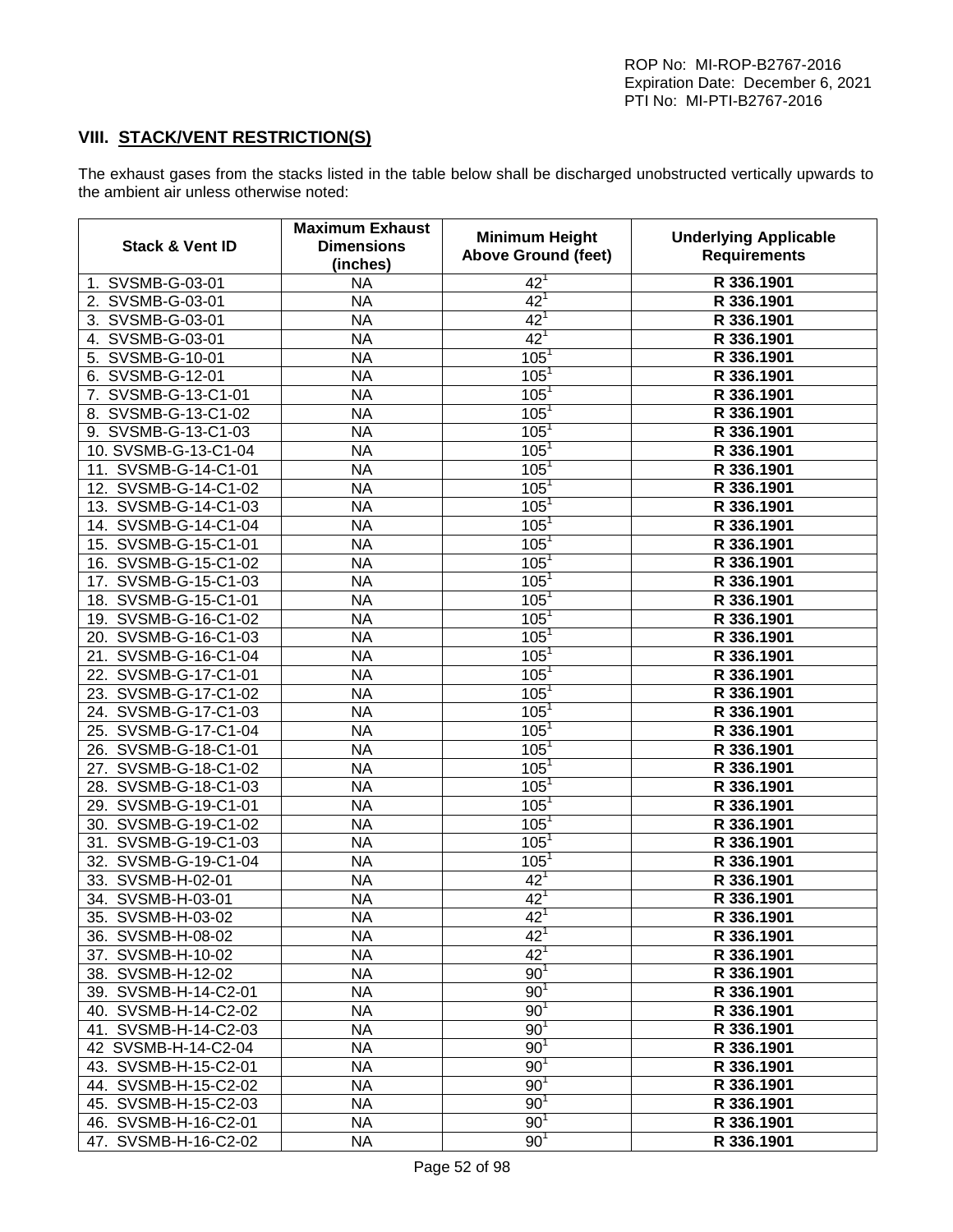| <b>Stack &amp; Vent ID</b> | <b>Maximum Exhaust</b><br><b>Dimensions</b><br>(inches) | <b>Minimum Height</b><br><b>Above Ground (feet)</b> | <b>Underlying Applicable</b><br><b>Requirements</b> |
|----------------------------|---------------------------------------------------------|-----------------------------------------------------|-----------------------------------------------------|
| 48. SVSMB-H-16-C2-03       | <b>NA</b>                                               | $90^1$                                              | R 336.1901                                          |
| 49. SVSMB-H-16-C2-04       | <b>NA</b>                                               | $90^{\circ}$                                        | R 336.1901                                          |
| 50. SVSMB-H-17-C2-01       | <b>NA</b>                                               | $90^{\degree}$                                      | R 336.1901                                          |
| 51. SVSMB-H-17-C2-02       | <b>NA</b>                                               | $90^{\degree}$                                      | R 336.1901                                          |
| SVSMB-H-17-C2-03<br>52.    | <b>NA</b>                                               | 90                                                  | R 336.1901                                          |
| 53. SVSMB-H-17-C2-04       | <b>NA</b>                                               | 90                                                  | R 336.1901                                          |
| 54. SVSMB-H-18-C2-01       | <b>NA</b>                                               | $90^{\circ}$                                        | R 336.1901                                          |
| SVSMB-H-18-C2-02<br>55.    | <b>NA</b>                                               | $90^1$                                              | R 336.1901                                          |
| SVSMB-H-18-C2-03<br>56.    | <b>NA</b>                                               | 90 <sup>7</sup>                                     | R 336.1901                                          |
| SVSMB-H-19-C2-01<br>57.    | <b>NA</b>                                               | $90^{\circ}$                                        | R 336.1901                                          |
| 58. SVSMB-H-19-C2-02       | <b>NA</b>                                               | $90^{\circ}$                                        | R 336.1901                                          |
| 59. SVSMB-H-19-C2-03       | <b>NA</b>                                               | 90 <sup>7</sup>                                     | R 336.1901                                          |
| 60. SVSMB-H-19-C2-04       | <b>NA</b>                                               | $90^{\degree}$                                      | R 336.1901                                          |
| SVSMB-H-20-C2-01<br>61.    | <b>NA</b>                                               | 90 <sup>7</sup>                                     | R 336.1901                                          |
| 62. SVSMB-H-20-C2-02       | <b>NA</b>                                               | $90^{\degree}$                                      | R 336.1901                                          |
| SVSMB-J-02-01<br>63.       | <b>NA</b>                                               | $42^{\circ}$                                        | R 336.1901                                          |
| 64. SVSMB-J-03-01          | <b>NA</b>                                               | $42^{\circ}$                                        | R 336.1901                                          |
| 65. SVSMB-J-03-02          | <b>NA</b>                                               | $42^1$                                              | R 336.1901                                          |
| 66. SVSMB-J-08-02          | <b>NA</b>                                               | 42 <sup>1</sup>                                     | R 336.1901                                          |
| SVSMB-K-10-02<br>67.       | <b>NA</b>                                               | $42^{\circ}$                                        | R 336.1901                                          |
| 68. SVSMB-J-13-01          | <b>NA</b>                                               | $90^{\circ}$                                        | R 336.1901                                          |
| 69. SVSMB-J-13-02          | <b>NA</b>                                               | $90^{\circ}$                                        | R 336.1901                                          |
| 70. SVSMB-J-13-03          | <b>NA</b>                                               | 90 <sup>7</sup>                                     | R 336.1901                                          |
| 71. SVSMB-J-13-04          | <b>NA</b>                                               | $90^{\degree}$                                      | R 336.1901                                          |
| 72. SVSMB-J-14-01          | <b>NA</b>                                               | $90^{\degree}$                                      | R 336.1901                                          |
| 73. SVSMB-J-14-02          | <b>NA</b>                                               | 90                                                  | R 336.1901                                          |
| SVSMB-J-14-03<br>74.       | N <sub>A</sub>                                          | $90^{\degree}$                                      | R 336.1901                                          |
| SVSMB-J-14-04<br>75.       | <b>NA</b>                                               | 90                                                  | R 336.1901                                          |
| 76. SVSMB-J-15-01          | <b>NA</b>                                               | 90                                                  | R 336.1901                                          |
| SVSMB-J-15-02<br>77.       | <b>NA</b>                                               | 90 <sup>7</sup>                                     | R 336.1901                                          |
| SVSMB-J-15-03<br>78.       | <b>NA</b>                                               | 90 <sup>7</sup>                                     | R 336.1901                                          |
| SVSMB-J-16-01<br>79.       | <b>NA</b>                                               | $90^{\circ}$                                        | R 336.1901                                          |
| SVSMB-J-16-02<br>80.       | <b>NA</b>                                               | $90^{\circ}$                                        | R 336.1901                                          |
| 81. SVSMB-J-16-03          | <b>NA</b>                                               | 90                                                  | R 336.1901                                          |
| SVSMB-J-16-04<br>82.       | <b>NA</b>                                               | $90^{\degree}$                                      | R 336.1901                                          |
| SVSMB-J-16-05<br>83.       | <b>NA</b>                                               | $90^1$                                              | R 336.1901                                          |

# **IX. OTHER REQUIREMENT(S)**

- 1. The permittee shall comply with New Source Performance Standards (NSPS), 40 CFR, Part 60, Subpart MM (Standards of Performance for Automobile and Truck Surface Coating Operations) and Subpart A (General Provisions). **(40 CFR, Part 60, Subpart MM)**
- 2. For the purposes of Compliance Assurance Monitoring (CAM), excursions will be defined as follows: **(40 CFR 64.6(c)(2))**
	- a. A temperature excursion is defined as a confirmed three-hour period during which the average fails to meet the specified temperature requirements in Special Condition III.1.
	- b. A monitoring excursion is defined as a failure to properly monitor as required in Special Conditions VI.1, VI.3 and VI.10.
	- c. An monitoring excursion is defined as failure to properly implement and/or maintain the O&M plan required in Special Conditions VI.11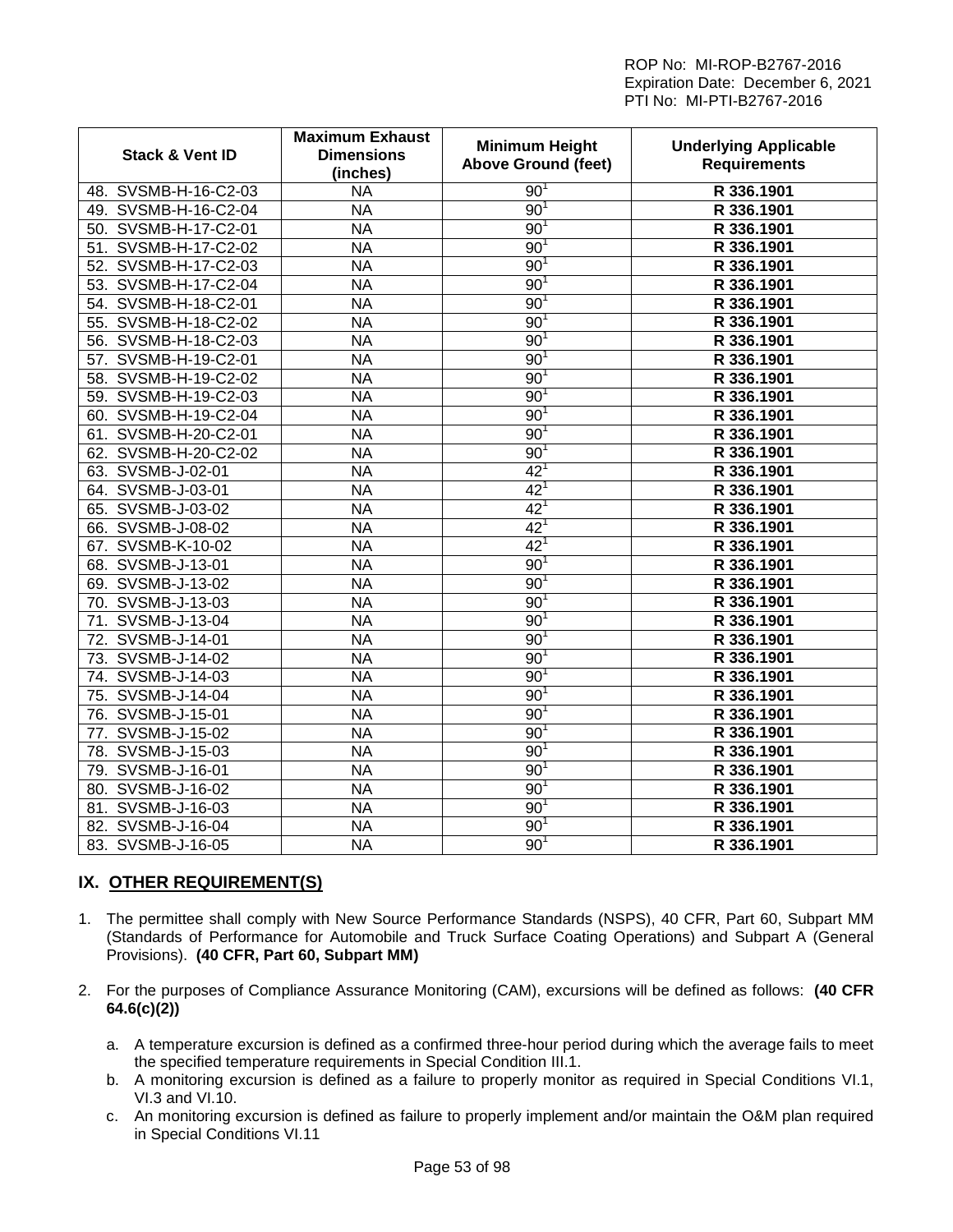- 3. The permittee shall comply with all applicable requirements of 40 CFR Part 64. **(40 CFR Part 64)**
- 4. If the permittee identifies a failure to achieve compliance with an emission limitation or standard for which the approved monitoring did not provide an indication of an excursion or exceedance while providing valid data, or the results of compliance or performance testing document a need to modify the existing indicator ranges or designated conditions, the permittee shall promptly notify the AQD and if necessary, submit a proposed modification of the CAM Plan to address the necessary monitoring changes. Such a modification may include but is not limited to, reestablishing indicator ranges or designated conditions, modifying the frequency of conducting monitoring and collecting data, or the monitoring of additional parameters. **(40 CFR 64.7(e))**

#### **Footnotes:**

<sup>1</sup>This condition is state-only enforceable and was established pursuant to Rule 201(1)(b).<br><sup>2</sup>This condition is foderally enforceable and was established pursuant to Rule 201(1)(o).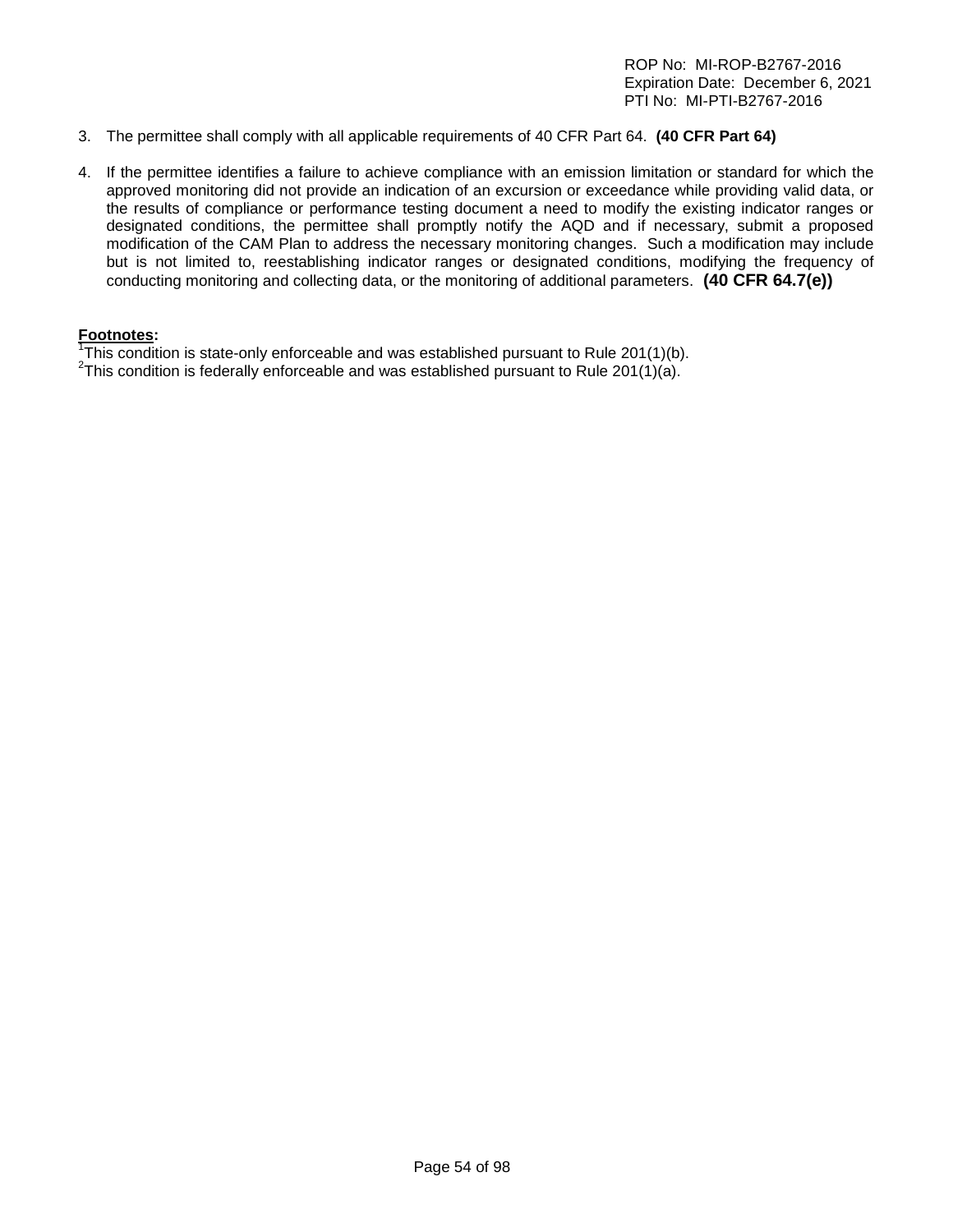# **FG-TEMPBOILERS FLEXIBLE GROUP CONDITIONS**

# **DESCRIPTION**

FG-TEMPBOILERS: Two natural gas fired boilers:

These are trailer-mounted temporary boilers installed since 2009 and mostly used in non-heating season (summer). Although capable of being moved, the boilers have been located at the plant for at least two years (as of March 2016). AQD received both NSPS Dc (April 30, 2007) and Major Source Boiler MACT 5D (May 24, 2013) notifications.

#### **Emission Unit:**

- 1. EU-TEMPBOILER1: 25 million BTU per hour heat input natural gas only fired trailer-mounted temporary boiler.
- 2. EU-TEMPBOILER2: 29 million BTU per hour heat input natural gas only fired trailer-mounted temporary boiler.

# **POLLUTION CONTROL EQUIPMENT**

NA

# **I. EMISSION LIMIT(S)**

| <b>Pollutant</b> | ∟imit | <b>Time Period/ Operating</b><br><b>Scenario</b> | <b>Equipment</b> | <b>Monitoring/</b><br><b>Testing Method</b> | <b>Underlying</b><br>Applicable<br><b>Requirements</b> |
|------------------|-------|--------------------------------------------------|------------------|---------------------------------------------|--------------------------------------------------------|
| ΝA               | NA    | NΑ                                               | NA               | ΝA                                          | NA                                                     |

# **II. MATERIAL LIMIT(S)**

| <b>Material</b> | Limit | <b>Time Period/ Operating</b><br><b>Scenario</b> | <b>Equipment</b> | Monitoring/<br><b>Testing Method</b> | Underlying<br>Applicable<br><b>Requirements</b> |
|-----------------|-------|--------------------------------------------------|------------------|--------------------------------------|-------------------------------------------------|
| <b>NA</b>       | NA    | ΝA                                               | NA               | ΝA                                   | ΝA                                              |

# **III. PROCESS/OPERATIONAL RESTRICTION(S)**

1. The permittee shall burn only pipeline quality sweet natural gas natural gas. **(R 336.1213(3), 40 CFR 60 Subpart Dc)**

# **IV. DESIGN/EQUIPMENT PARAMETER(S)**

NA

# **V. TESTING/SAMPLING**

Records shall be maintained on file for a period of five years. **(R 336.1213(3)(b)(ii))**

NA

#### **See Appendix 5**

# **VI. MONITORING/RECORDKEEPING**

Records shall be maintained on file for a period of five years. **(R 336.1213(3)(b)(ii))**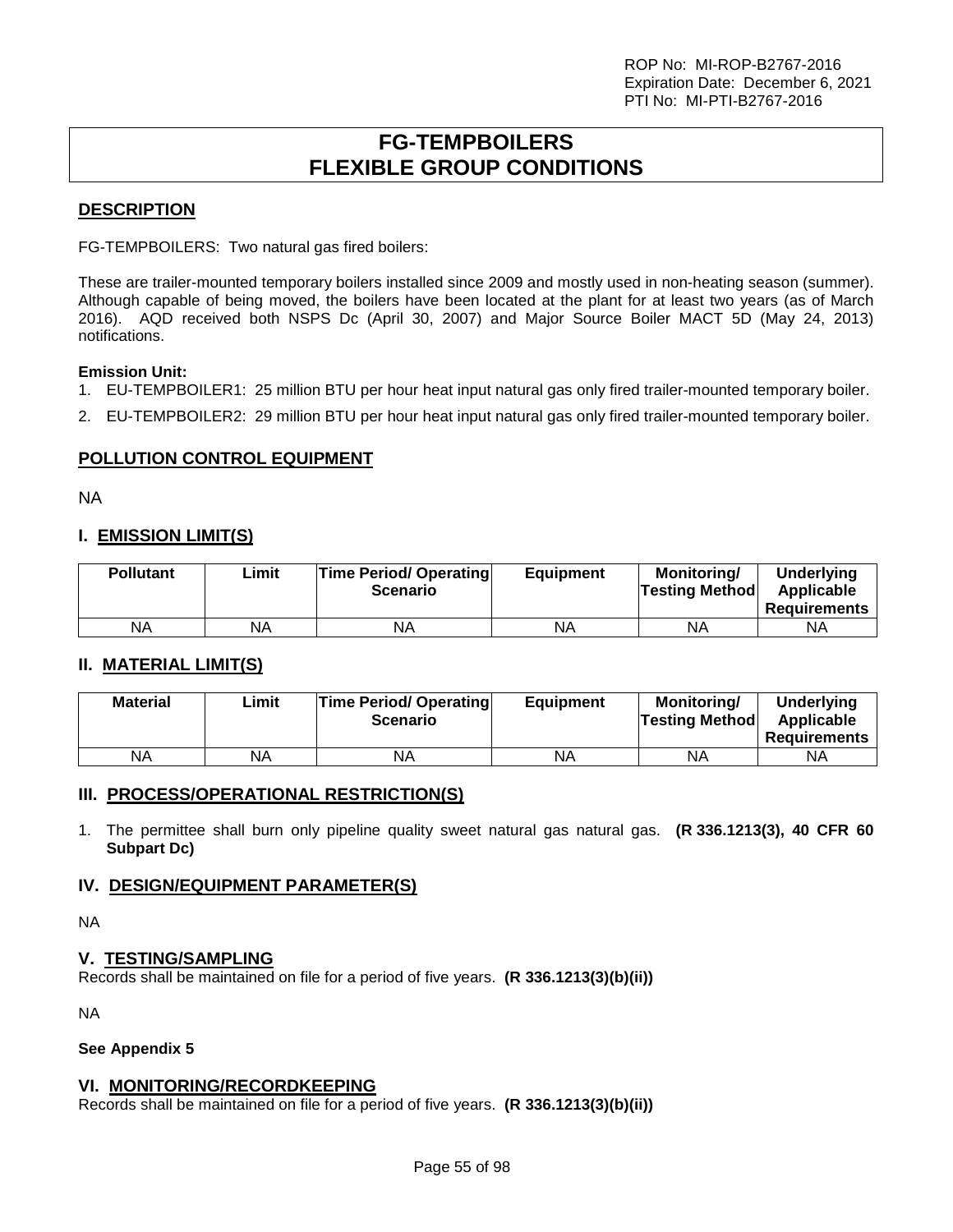1. The permittee shall keep monthly records of natural gas used in FG-TEMPBOILERS. **(R 336.1213(3), 40 CFR 60 Subpart Dc)**

# **VII. REPORTING**

- 1. Prompt reporting of deviations pursuant to General Conditions 21 and 22 of Part A. **(R 336.1213(3)(c)(ii))**
- 2. Semiannual reporting of monitoring and deviations pursuant to General Condition 23 of Part A. The report shall be postmarked or received by the appropriate AQD District Office by March 15 for reporting period July 1 to December 31 and September 15 for reporting period January 1 to June 30. **(R 336.1213(3)(c)(i))**
- 3. Annual certification of compliance pursuant to General Conditions 19 and 20 of Part A. The report shall be postmarked or received by the appropriate AQD District Office by March 15 for the previous calendar year. **(R 336.1213(4)(c))**

#### **See Appendix 8**

# **VIII. STACK/VENT RESTRICTION(S)**

The exhaust gases from the stacks listed in the table below shall be discharged unobstructed vertically upwards to the ambient air unless otherwise noted:

| <b>Stack &amp; Vent ID</b> | <b>Maximum</b><br><b>Exhaust</b><br><b>Dimensions</b><br>(inches) | <b>Minimum Height</b><br><b>Above Ground</b><br>(feet) | <b>Underlying Applicable</b><br><b>Requirements</b> |
|----------------------------|-------------------------------------------------------------------|--------------------------------------------------------|-----------------------------------------------------|
| ΝA                         | ΝA                                                                | ΝA                                                     | ΝA                                                  |

# **IX. OTHER REQUIREMENT(S)**

1. The permittee shall comply with New Source Performance Standards (NSPS), 40 CFR, Part 60, Subpart Dc (Standards of Performance for Small Industrial Commercial-Institutional Steam Generating Units) and Subpart A (General Provisions). **(40 CFR, Part 60, Subpart Dc)**

#### **Footnotes:**

<sup>1</sup>This condition is state only enforceable and was established pursuant to Rule 201(1)(b).<br><sup>2</sup>This condition is foderally enforceable and was established pursuant to Rule 201(1)(c).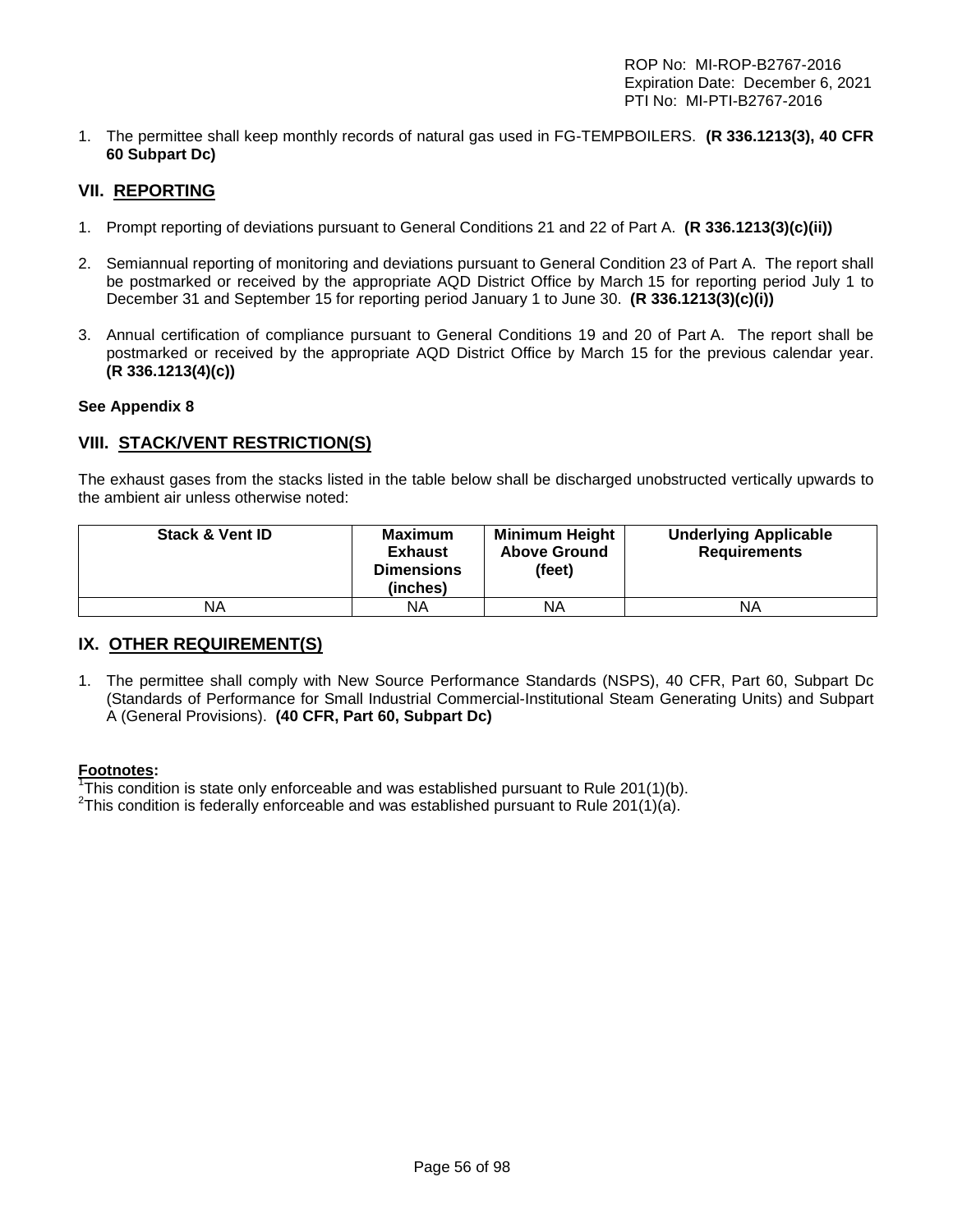# **FG-BOILERS FLEXIBLE GROUP CONDITIONS**

# **DESCRIPTION**

FG-BOILERS: Four (4) natural gas fired boilers to produce steam and heat.

#### **Emission Unit:**

- 1. EU-BOILER3: 152 million BTU heat input per hour (Babcox & Wilcox Boiler3, installed 7/11/98) natural gas only boiler equipped with low NOx burners.
- 2. EU-BOILER4: 106 million BTU heat input per hour (Babcox & Wilcox Boiler4, installed 7/11/98) natural gas only boiler equipped with low NOx burners..
- 3. EU-BOILER5: 152 million BTU heat input per hour (Wickes Boiler5, installed 9/1/96) natural gas only boiler equipped with low NOx burners.
- 4. EU-BOILER6: 192 million BTU heat input per hour (Riley Stoker Boiler6, installed 10/29/84) natural gas only boiler equipped with oxygen trim system but not low NOx burners.

# **POLLUTION CONTROL EQUIPMENT**

While Boiler Nos. 3, 4 and 5 are equipped with low NOx burners, Boiler No. 6 (with oxygen trim system) is a high efficiency boiler but not low NOx.

# **I. EMISSION LIMIT(S)**

| <b>Pollutant</b>      | Limit                    | Time Period/ Operating<br><b>Scenario</b> | <b>Equipment</b>  | Monitoring/<br><b>Testing Method</b> | <b>Underlying</b><br>Applicable<br><b>Requirements</b> |
|-----------------------|--------------------------|-------------------------------------------|-------------------|--------------------------------------|--------------------------------------------------------|
| <b>NO<sub>x</sub></b> | $119^2$<br>Tons per vear | 12-month rolling time<br>period           | <b>FG-BOILERS</b> | SC V.1. VI.1                         | R 336.1201(3)                                          |

# **II. MATERIAL LIMIT(S)**

| <b>Material</b>     | Limit                                                          | <b>Time Period/ Operating</b><br><b>Scenario</b> | <b>Equipment</b>  | Monitoring/<br><b>Testing Method</b> | Underlying<br>Applicable<br><b>Requirements</b> |
|---------------------|----------------------------------------------------------------|--------------------------------------------------|-------------------|--------------------------------------|-------------------------------------------------|
| <b>Natural Gasl</b> | $1.305^{2}$<br>Million (MM)<br>standard cubic<br>feet per year | 12-month rolling time period                     | <b>FG-BOILERS</b> | SC VI.1                              | R 336.1201(3)                                   |

# **III. PROCESS/OPERATIONAL RESTRICTION(S)**

1. The permittee shall only burn pipeline quality sweet natural gas in FG-BOILERS. 2 **(R 336.1201(3))**

# **IV. DESIGN/EQUIPMENT PARAMETER(S)**

NA

# **V. TESTING/SAMPLING**

Records shall be maintained on file for a period of five years. **(R 336.1213(3)(b)(ii))**

1. Verification of the NOx emission rate for each boiler by testing of FG-BOILERS, at owner's expense, is required according to the following schedule: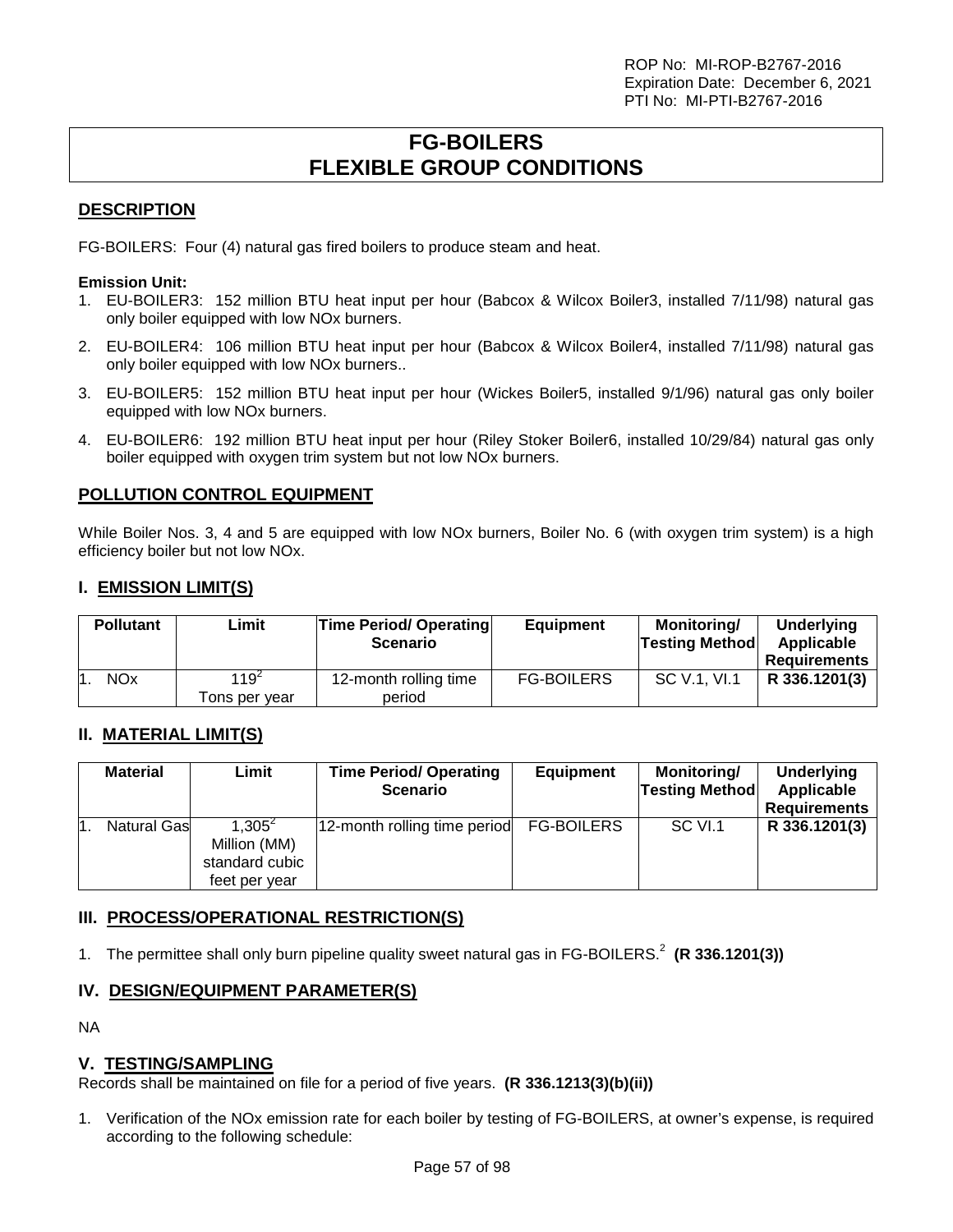a. Within two years of issuance of this permit, if an acceptable NOx emission rate test has not been conducted within two years prior to the issuance of the RO permit, unless the permittee has submitted an acceptable demonstration that the most recent acceptable test remains valid and representative.

Verification of the NOx emission rate includes the submittal (within 60 calendar days following the last date of the sampling to both the SEMI District Supervisor and the Technical Programs Unit Supervisor, Air Quality Division, in a format acceptable to AQD) of a complete report of the test results. No less than 30 days prior to testing, a complete testing plan must be submitted to the AQD. The final plan must be approved by the AQD prior to testing. Not less than seven days before any test are conducted, the permittee shall notify the AQD District Supervisor, in writing, of the time and place of the test and who will be conducting it. **(R 336.1213(3), R 336.2001(3))**

#### **See Appendix 5**

#### **VI. MONITORING/RECORDKEEPING**

Records shall be maintained on file for a period of five years. **(R 336.1213(3)(b)(ii))**

- 1. The permittee shall monitor and record, in a satisfactory manner, the natural gas usage for FG-BOILERS on a monthly basis.<sup>2</sup> **(R 336.1201(3))**
- 2. The permittee shall conduct and record routine and scheduled preventative maintenance programs for FG-BOILERS. **(R 336.1213(3))**

# **VII. REPORTING**

- 1. Prompt reporting of deviations pursuant to General Conditions 21 and 22 of Part A. **(R 336.1213(3)(c)(ii))**
- 2. Semiannual reporting of monitoring and deviations pursuant to General Condition 23 of Part A. The report shall be postmarked or received by the appropriate AQD District Office by March 15 for reporting period July 1 to December 31 and September 15 for reporting period January 1 to June 30. **(R 336.1213(3)(c)(i))**
- 3. Annual certification of compliance pursuant to General Conditions 19 and 20 of Part A. The report shall be postmarked or received by the appropriate AQD District Office by March 15 for the previous calendar year. **(R 336.1213(4)(c))**

#### **See Appendix 8**

# **VIII. STACK/VENT RESTRICTION(S)**

The exhaust gases from the stacks listed in the table below shall be discharged unobstructed vertically upwards to the ambient air unless otherwise noted:

| <b>Stack &amp; Vent ID</b> | <b>Maximum</b><br><b>Exhaust</b><br><b>Dimensions</b><br>(inches) | <b>Minimum Height</b><br><b>Above Ground</b><br>(feet) | <b>Underlying Applicable</b><br><b>Requirements</b> |
|----------------------------|-------------------------------------------------------------------|--------------------------------------------------------|-----------------------------------------------------|
| 1. SVPH-C-08-B-03          | 714                                                               | 74                                                     | 40 CFR 52.21 (c) & (d)                              |
| 2. SVPH-C-11-B-04          |                                                                   | 74                                                     | 40 CFR 52.21 (c) & (d)                              |
| 3. SVPH-C-13-B-05          | 71 <sup>4</sup>                                                   | 74'                                                    | 40 CFR 52.21 (c) & (d)                              |
| 4. SVPH-C-15-B-06          | $48^2$                                                            | 73 <sup>4</sup>                                        | 40 CFR 52.21 (c) & (d)                              |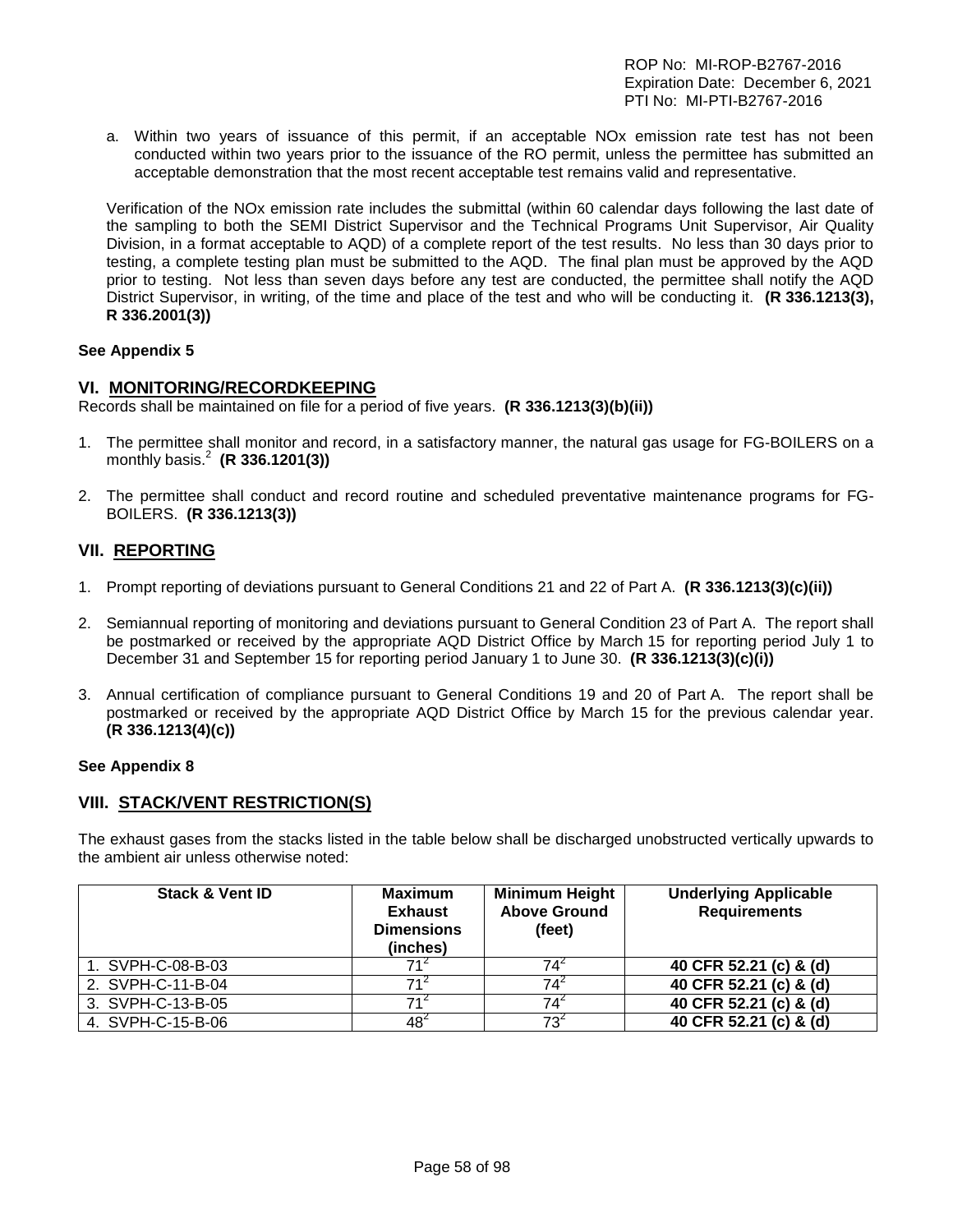# **IX. OTHER REQUIREMENT(S)**

1. Concerning three of four permanent (installed after June 9, 1989) natural gas fired boilers (EU-BOILER3, EU-BOILER4 & EU-BOILER5), the permittee shall comply with New Source Performance Standards (NSPS), 40 CFR, Part 60, Subpart Dc (Standards of Performance for Small Industrial Commercial-Institutional Steam Generating Units) and Subpart A (General Provisions). **(40 CFR, Part 60, Subpart Dc)**

#### **Footnotes:**

<sup>1</sup>This condition is state only enforceable and was established pursuant to Rule 201(1)(b).<br><sup>2</sup>This condition is foderally enforceable and was established pursuant to Rule 201(1)(c).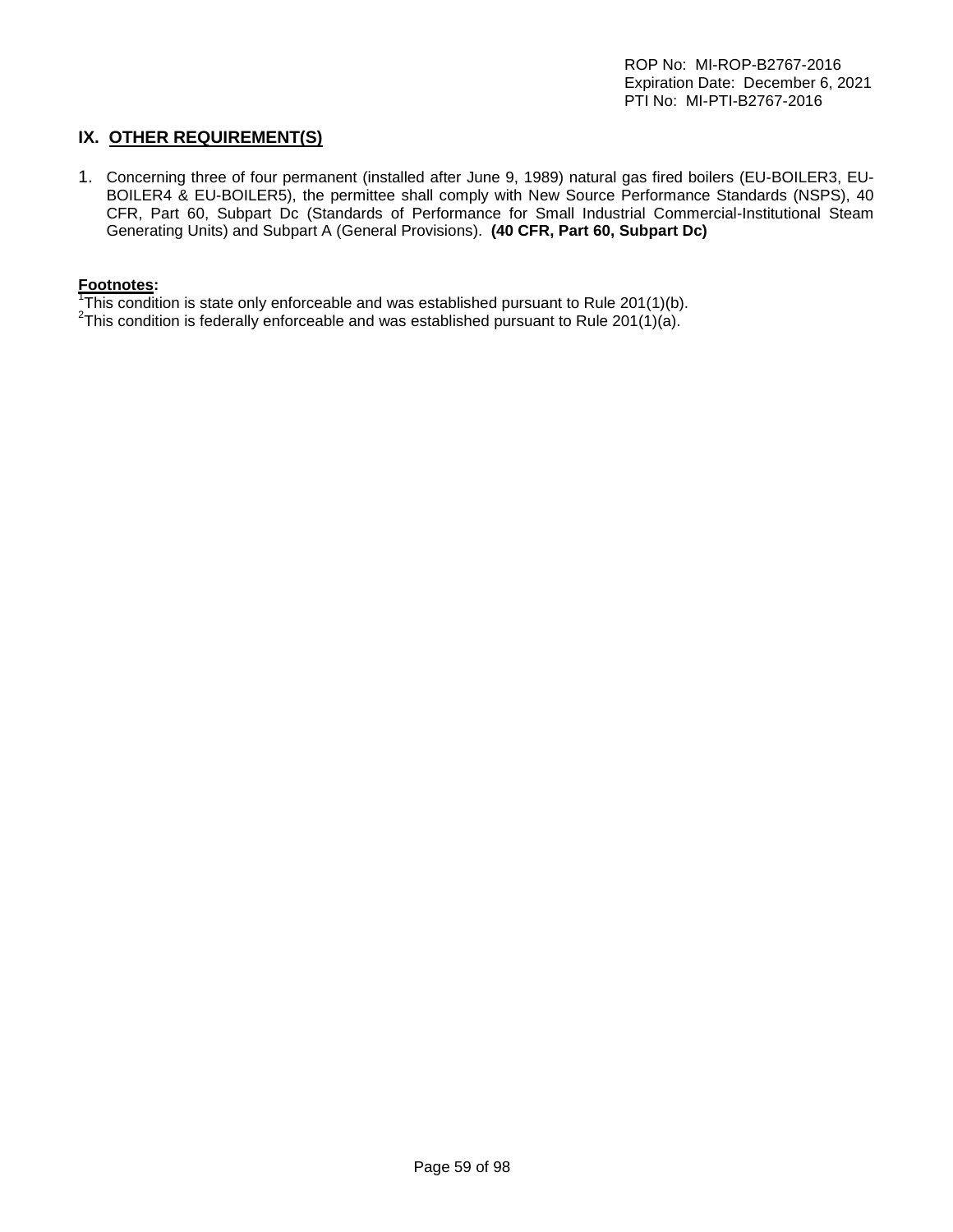# **FG–GASOLINE-TANKS FLEXIBLE GROUP CONDITIONS**

# **DESCRIPTION**

FG–GASOLINE-TANKS: Three unleaded gasoline storage tanks.

#### **Emission Units:**

1. EU–UNLEADEDGAS1 (TK1 25,000 gal) – above-ground storage tank with spill containment

# **POLLUTION CONTROL EQUIPMENT**

Vapor Balance System

# **I. EMISSION LIMIT(S)**

| <b>Pollutant</b> | ∟imit | <b>Time Period/ Operating</b><br><b>Scenario</b> | <b>Equipment</b> | Monitoring/<br><b>Testing Method</b> | <b>Underlying</b><br>Applicable<br><b>Requirements</b> |
|------------------|-------|--------------------------------------------------|------------------|--------------------------------------|--------------------------------------------------------|
| <b>NA</b>        | NA    | NA                                               | NA               | <b>NA</b>                            | ΝA                                                     |

# **II. MATERIAL LIMIT(S)**

| <b>Material</b> | Limit | <b>Time Period/ Operating</b><br><b>Scenario</b> | <b>Equipment</b> | Monitorina/<br><b>Testing Method</b> | Underlying<br>Applicable<br><b>Requirements</b> |
|-----------------|-------|--------------------------------------------------|------------------|--------------------------------------|-------------------------------------------------|
| ΝA              | NA    | ΝA                                               | NA               | ΝA                                   | ΝA                                              |

# **III. PROCESS/OPERATIONAL RESTRICTION(S)**

- 1. The permittee shall equip, maintain, or control FG–GASOLINE-TANKS with all of the following:
	- a. An interlocking system to ensure the vapor-tight collection line shall close upon disconnection to prevent release of gasoline vapor. **(R 336.1703(3)(a))**
	- b. A device to ensure that the vapor-tight collection line shall close upon disconnection to prevent release of gasoline vapor. **(R 336.1703(3)(b))**
- 2. The vapor balance system shall be installed, maintained and operated in a satisfactory manner. **(R 336.1213(3))**

# **IV. DESIGN/EQUIPMENT PARAMETER(S)**

- 1. Each tank of FG–GASOLINE-TANKS shall be equipped with a permanent submerged fill pipe. **(R 336.1703(1))**
- 2. Each storage vessel shall meet the following parameters:
	- a. Storage or transfer operations of volatile organic compounds or noncarcinogenic liquids in a vessel that has a capacity of not more than 40,000 gallons where the contents have a true vapor pressure of not more than 1.5 psia at the actual storage conditions. **(R 336.1284(i))**

# **V. TESTING/SAMPLING**

Records shall be maintained on file for a period of five years. **(R 336.1213(3)(b)(ii))**

NA

**See Appendix 5**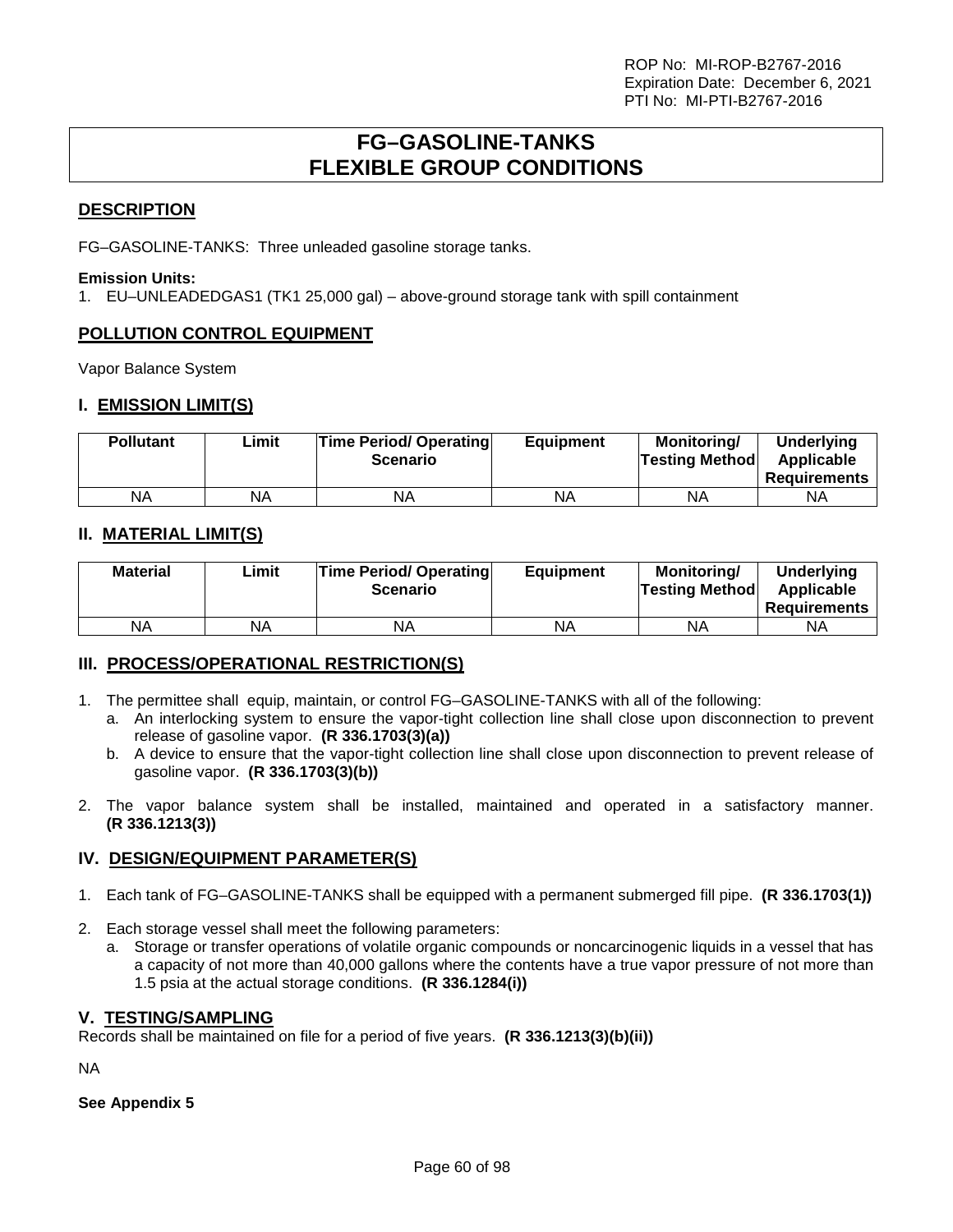# **VI. MONITORING/RECORDKEEPING**

Records shall be maintained on file for a period of five years. **(R 336.1213(3)(b)(ii))**

- 1. On a monthly basis, the permittee shall inspect the interlock system and the device to ensure the vapor tight collection line. **(R 336.1213(3))**
- 2. The permittee shall keep a record of the following for each storage vessel: **(R 336.1213(3))**
	- a. A monthly record of the inspections for the interlock system and the device to ensure the vapor tight collection line.
		- b. The identification (name, tank #, etc.).
		- c. Location within the plant.
		- d. The record of the dimensions of each vessel and analysis showing the capacity of the vessel. **(40 CFR 60.116b(b))**
		- e. The date of installation/modification.
		- f. The true vapor pressure of the material in the vessel at actual storage conditions.

# **VII. REPORTING**

- 1. Prompt reporting of deviations pursuant to General Conditions 21 and 22 of Part A. **(R 336.1213(3)(c)(ii))**
- 2. Semiannual reporting of monitoring and deviations pursuant to General Condition 23 of Part A. The report shall be postmarked or received by the appropriate AQD District Office by March 15 for reporting period July 1 to December 31 and September 15 for reporting period January 1 to June 30. **(R 336.1213(3)(c)(i))**
- 3. Annual certification of compliance pursuant to General Conditions 19 and 20 of Part A. The report shall be postmarked or received by the appropriate AQD District Office by March 15 for the previous calendar year. **(R 336.1213(4)(c))**

#### **See Appendix 8**

# **VIII. STACK/VENT RESTRICTION(S)**

The exhaust gases from the stacks listed in the table below shall be discharged unobstructed vertically upwards to the ambient air unless otherwise noted:

| <b>Stack &amp; Vent ID</b> | <b>Maximum</b><br><b>Exhaust</b><br><b>Dimensions</b><br>(inches) | <b>Minimum Height</b><br><b>Above Ground</b><br>(feet) | <b>Underlying Applicable</b><br><b>Requirements</b> |
|----------------------------|-------------------------------------------------------------------|--------------------------------------------------------|-----------------------------------------------------|
| ΝA                         | ΝA                                                                | ΝA                                                     | <b>NA</b>                                           |

# **IX. OTHER REQUIREMENT(S)**

NA

#### **Footnotes:**

<sup>1</sup>This condition is state only enforceable and was established pursuant to Rule 201(1)(b).<br><sup>2</sup>This condition is foderally enforceable and was established pursuant to Rule 201(1)(c).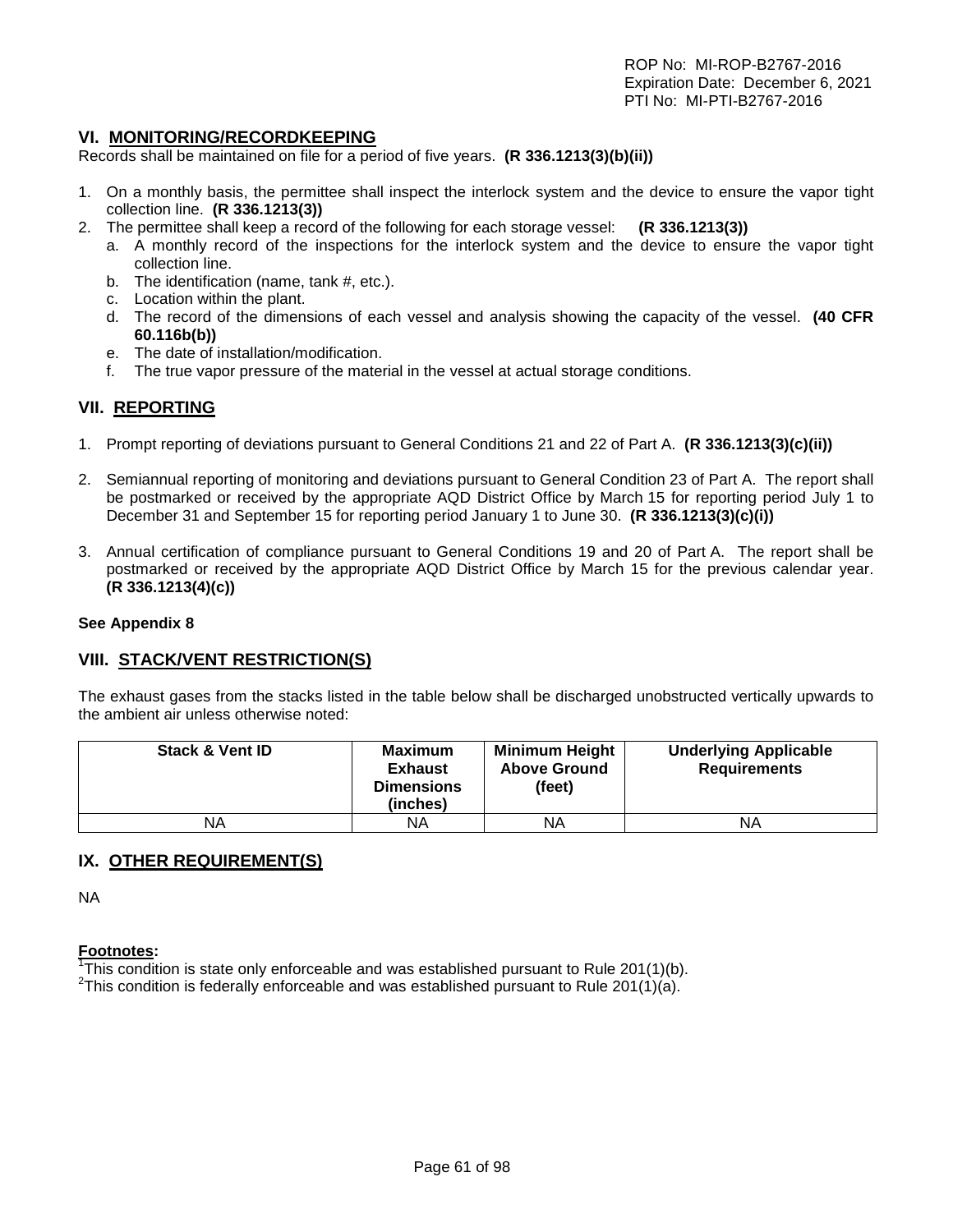# **FG-RULE-331 FLEXIBLE GROUP CONDITIONS**

# **DESCRIPTION**

FG-RULE-331: Wood saws, lathes, etc.

**Emission Unit:** EU-CARPENTERSHOP

# **POLLUTION CONTROL EQUIPMENT**

Baghouse for EU-CARPENTERSHOP

# **I. EMISSION LIMIT(S)**

| <b>Pollutant</b> | Limit                                                     | <b>Time Period/ Operating</b><br><b>Scenario</b> | <b>Equipment</b> | <b>Monitoring/</b><br><b>Testing Method</b> | <b>Underlying</b><br>Applicable<br><b>Requirements</b> |
|------------------|-----------------------------------------------------------|--------------------------------------------------|------------------|---------------------------------------------|--------------------------------------------------------|
| 1. PM            | 0.10<br>Pounds of PM<br>per 1000 pounds of<br>exhaust gas | Test protocol                                    | FG-RULE-331      | SC VI.1                                     | $ R$ 336.1331(1)(a)                                    |

# **II. MATERIAL LIMIT(S)**

NA

# **III. PROCESS/OPERATIONAL RESTRICTION(S)**

1. The permittee shall not operate FG-RULE-331unless the corresponding control devices are installed and operating properly. **(R 336.1910)**

# **IV. DESIGN/EQUIPMENT PARAMETER(S)**

NA

# **V. TESTING/SAMPLING**

Records shall be maintained on file for a period of five years. **(R 336.1213(3)(b)(ii))**

NA

# **See Appendix 5**

# **VI. MONITORING/RECORDKEEPING**

Records shall be maintained on file for a period of five years. **(R 336.1213(3)(b)(ii))**

1. The permittee shall implement and maintain a monthly check to ensure proper operation of the control equipment for each emission unit on a monthly basis. Proper operation includes ensuring the bags / filters are installed in a leak-tight manner and hoppers are emptied promptly. Any maintenance activity performed on the control device shall be recorded and kept on file which will be available to AQD upon request. Proper operation of a particulate control system (s) as stated above is deemed to show compliance with SC I.1 emission limit. **(R 336.1213(3))**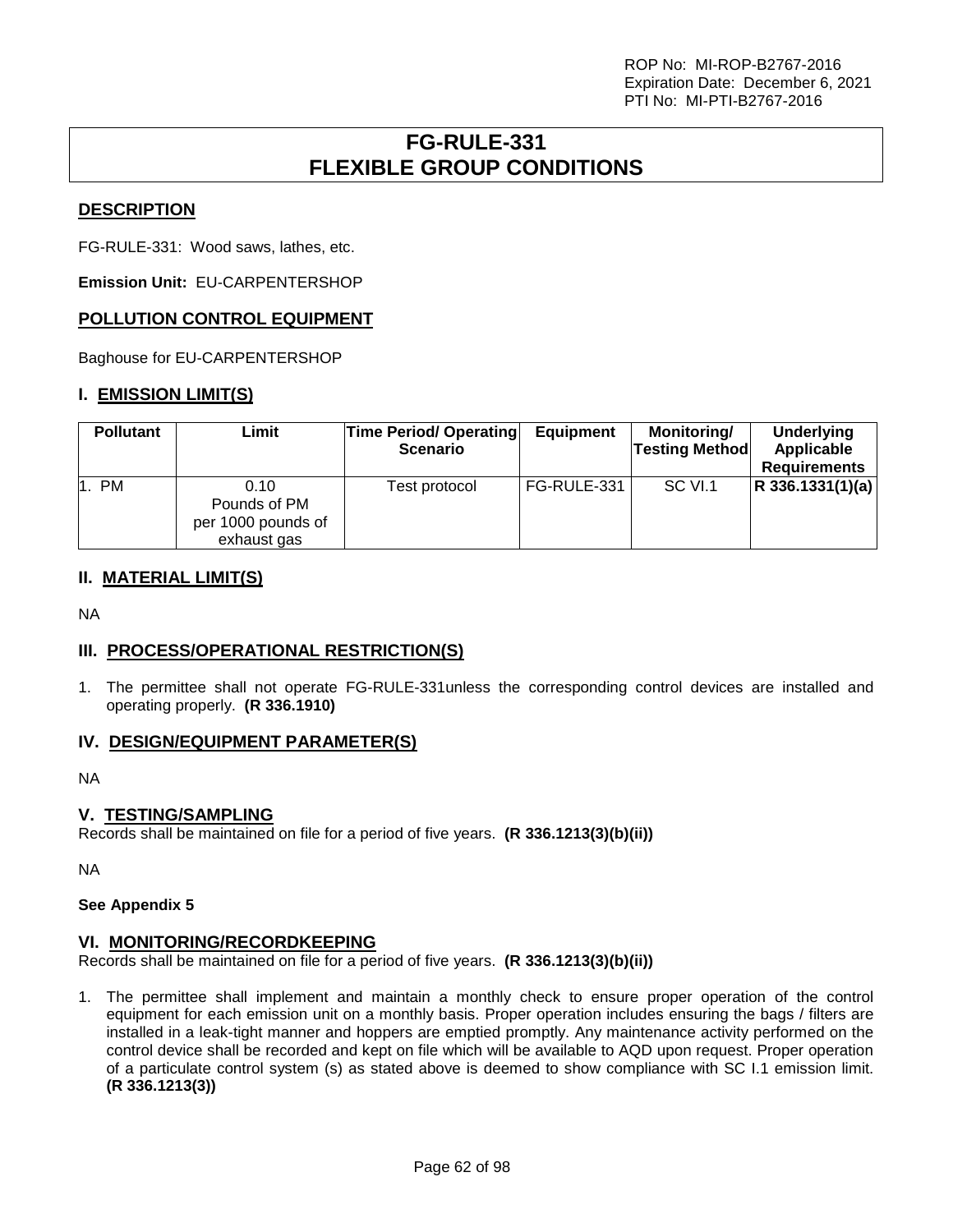# **VII. REPORTING**

- 1. Prompt reporting of deviations pursuant to General Conditions 21 and 22 of Part A. **(R 336.1213(3)(c)(ii))**
- 2. Semiannual reporting of monitoring and deviations pursuant to General Condition 23 of Part A. The report shall be postmarked or received by the appropriate AQD District Office by March 15 for reporting period July 1 to December 31 and September 15 for reporting period January 1 to June 30. **(R 336.1213(3)(c)(i))**
- 3. Annual certification of compliance pursuant to General Conditions 19 and 20 of Part A. The report shall be postmarked or received by the appropriate AQD District Office by March 15 for the previous calendar year. **(R 336.1213(4)(c))**

#### **See Appendix 8**

# **VIII. STACK/VENT RESTRICTION(S)**

The exhaust gases from the stacks listed in the table below shall be discharged unobstructed vertically upwards to the ambient air unless otherwise noted:

| <b>Stack &amp; Vent ID</b> | Maximum<br><b>Exhaust</b><br><b>Dimensions</b><br>(inches) | <b>Minimum Height</b><br><b>Above Ground</b><br>(feet) | <b>Underlying Applicable</b><br><b>Requirements</b> |
|----------------------------|------------------------------------------------------------|--------------------------------------------------------|-----------------------------------------------------|
| NA                         | ΝA                                                         | ΝA                                                     | <b>NA</b>                                           |

# **IX. OTHER REQUIREMENT(S)**

NA

#### **Footnotes:**

<sup>1</sup>This condition is state only enforceable and was established pursuant to Rule 201(1)(b).<br><sup>2</sup>This condition is foderally enforceable and was established pursuant to Rule 201(1)(c).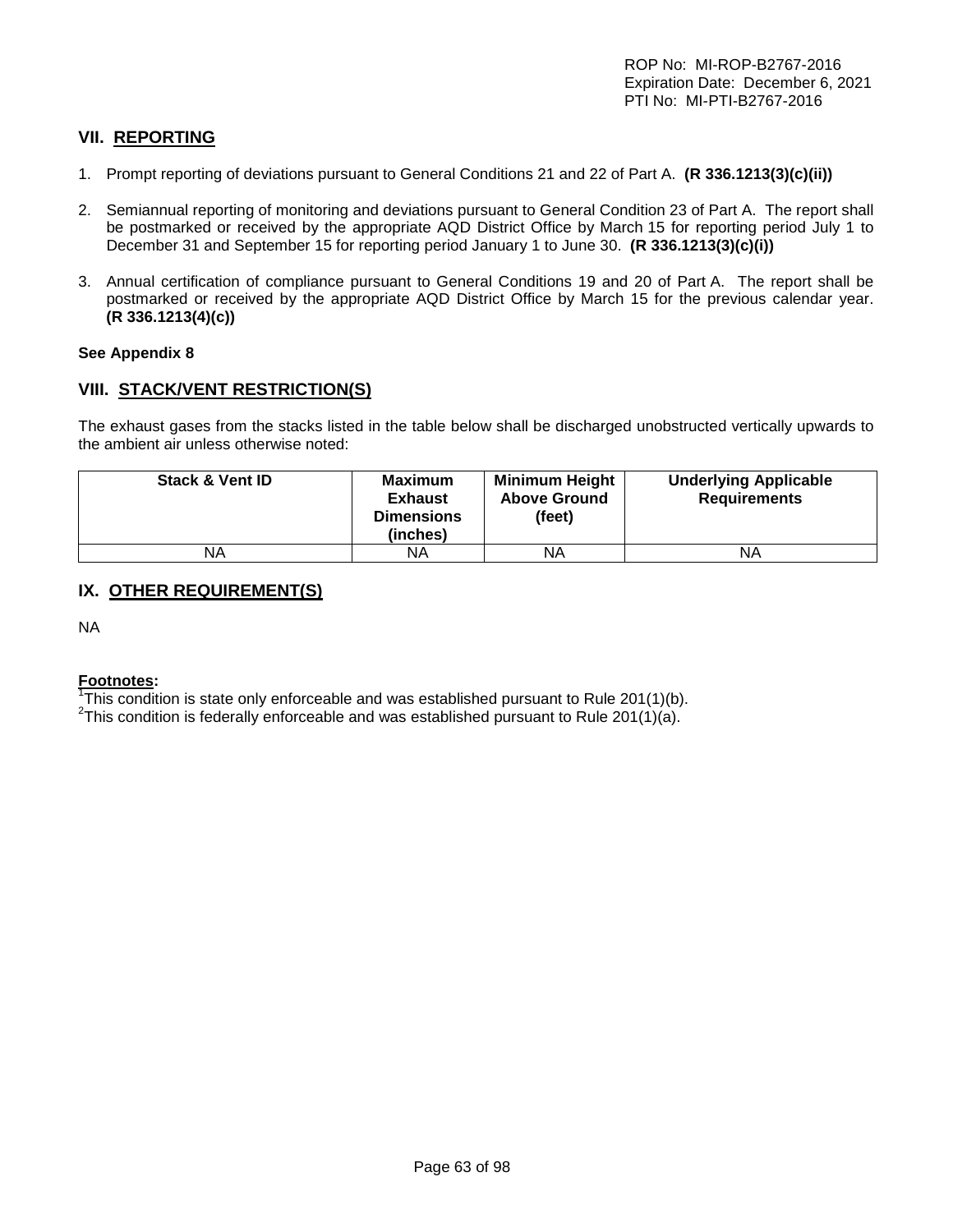# **FG-PM-MISC FLEXIBLE GROUP CONDITIONS**

# **DESCRIPTION**

FG-PM-MISC: This group consists of various emission units that have the same particulate requirements.

#### **Emission Units:**

- 1. EU-COLOR-ONE-SAND: Color1 paint line sanding operations.
- 2. EU-POLISH-DECK: Polish-deck polishing of minor surface defects.
- 3. EU-REPROCESS-SAND: Topcoat sanding operations on painted vehicles with enclosure to capture particulate emissions.
- 4. EU-REPRO-POLISH: Polishing of minor surface defects on painted vehicles.
- 5. EU-UNIPRIME-SAND: E-coat sanding operations with exhausted enclosure to capture particulate emissions.

# **POLLUTION CONTROL EQUIPMENT**

Associated exhaust filters.

# **I. EMISSION LIMIT(S)**

| <b>Pollutant</b> | Limit                                                                                                                      | <b>Time Period/ Operating</b><br><b>Scenario</b> | <b>Equipment</b> | Monitoring/<br><b>Testing Method</b> | <b>Underlying</b><br>Applicable<br><b>Requirements</b> |
|------------------|----------------------------------------------------------------------------------------------------------------------------|--------------------------------------------------|------------------|--------------------------------------|--------------------------------------------------------|
| 1. PM            | 1.0 $2$ mg per<br>cubic meter, @<br>70 degrees<br>Fahrenheit and<br>29.92 inches Hg<br>from each of the<br>emission group. | <b>Test Protocol</b>                             | FG-PM-MISC       | SC VI.1                              | R 336.1201(3)                                          |

# **II. MATERIAL LIMIT(S)**

NA

# **III. PROCESS/OPERATIONAL RESTRICTION(S)**

1. The permittee shall not operate FG-PM-MISC unless the associated exhaust filters are installed and operating properly, which includes ensuring that filters are installed snug and tight without gaps and holes. Proper operation of a particulate control system (s) as stated above is deemed to show compliance with SC I.1 emission limit.<sup>2</sup> **(R 336.1910)**

# **IV. DESIGN/EQUIPMENT PARAMETER(S)**

NA

# **V. TESTING/SAMPLING**

Records shall be maintained on file for a period of five years. **(R 336.1213(3)(b)(ii))**

NA

# **See Appendix 5**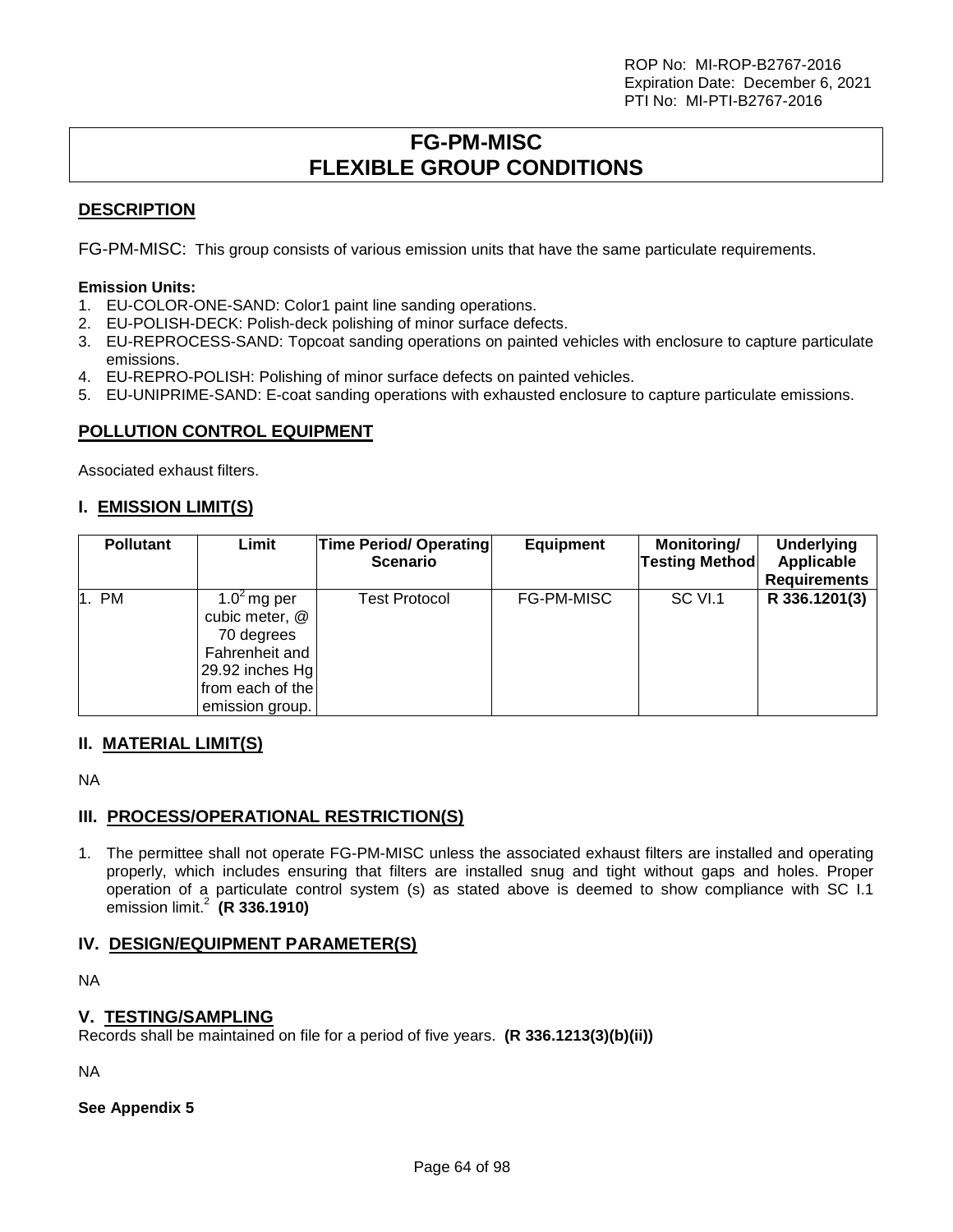#### **VI. MONITORING/RECORDKEEPING**

Records shall be maintained on file for a period of five years. **(R 336.1213(3)(b)(ii))**

1. The permittee shall inspect the integrity of the exhaust filters on a monthly basis to ensure proper operation (ensuring that filters are installed snug and tight without gaps and holes). Any maintenance activity performed on the exhaust filters shall be recorded and kept on file. **(R 336.1213(3))**

# **VII. REPORTING**

- 1. Prompt reporting of deviations pursuant to General Conditions 21 and 22 of Part A. **(R 336.1213(3)(c)(ii))**
- 2. Semiannual reporting of monitoring and deviations pursuant to General Condition 23 of Part A. The report shall be postmarked or received by the appropriate AQD District Office by March 15 for reporting period July 1 to December 31 and September 15 for reporting period January 1 to June 30. **(R 336.1213(3)(c)(i))**
- 3. Annual certification of compliance pursuant to General Conditions 19 and 20 of Part A. The report shall be postmarked or received by the appropriate AQD District Office by March 15 for the previous calendar year. **(R 336.1213(4)(c))**

#### **See Appendix 8**

#### **VIII. STACK/VENT RESTRICTION(S)**

The exhaust gases from the stacks listed in the table below shall be discharged unobstructed vertically upwards to the ambient air unless otherwise noted:

| <b>Stack &amp; Vent ID</b> | <b>Maximum</b><br><b>Exhaust</b><br><b>Dimensions</b><br>(inches) | <b>Minimum Height</b><br><b>Above Ground</b><br>(feet) | <b>Underlying Applicable</b><br><b>Requirements</b> |
|----------------------------|-------------------------------------------------------------------|--------------------------------------------------------|-----------------------------------------------------|
| ΝA                         | ΝA                                                                | ΝA                                                     | ΝA                                                  |

# **IX. OTHER REQUIREMENT(S)**

NA

#### **Footnotes:**

<sup>1</sup>This condition is state only enforceable and was established pursuant to Rule 201(1)(b).<br><sup>2</sup>This condition is foderally enforceable and was established pursuant to Rule 201(1)(a).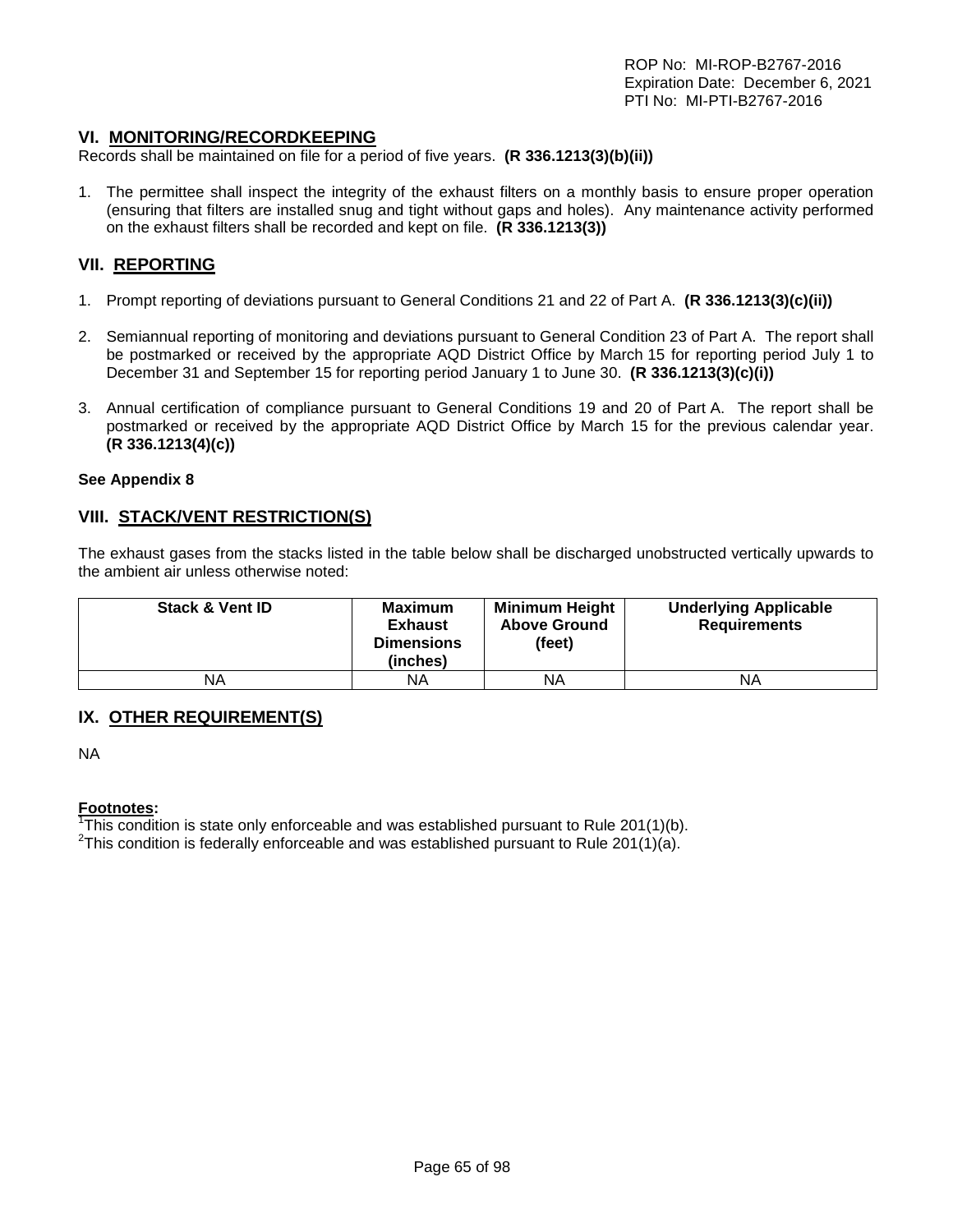# **FG-AUTOMACT FLEXIBLE GROUP CONDITIONS**

# **DESCRIPTION**

FG-AUTOMACT: Each new, reconstructed, or existing affected source as defined in Title 40 of the Code of Federal Regulations (CFR), Part 63.3082, that is located at a facility which applies topcoat to new automobile or new light duty truck bodies or body parts for new automobiles or new light duty trucks; AND/OR in which you choose to include, pursuant to 40 CFR 63.3082(c), any coating operations which apply coatings to new other motor vehicle bodies or body parts for new other motor vehicles; parts intended for use in new automobiles, new light duty trucks or new other motor vehicles; or aftermarket repair or replacement parts for automobiles, light duty trucks or other motor vehicles; and that is a major source, is located at a major source, or is part of a major source of emissions of hazardous air pollutants (HAPs) except as provided in 63.3081(c). This includes equipment covered by other permits, grandfathered equipment, and exempt equipment.

**Emission Unit:** EU-UNIPRIME, EU-SOLVENT-WIPE, EU-SEALERS&ADHESIVE, EU-BLACKOUT-BOOTH, EU-FINAL-REPAIR, EU-SPOT-REPAIR-DECK, EU**-**TUTONE, EU-COLOR-ONE, EU-COLOR-TWO, EU-REPROCESS,

# **POLLUTION CONTROL EQUIPMENT**

NA

# **I. EMISSION LIMIT(S)**

| <b>Pollutant</b> | Limit                                    | Time Period/<br><b>Operating</b><br><b>Scenario</b> | <b>Equipment</b>                                        | Monitoring/<br><b>Testing Method</b> | <b>Underlying</b><br><b>Applicable</b><br><b>Requirements</b> |
|------------------|------------------------------------------|-----------------------------------------------------|---------------------------------------------------------|--------------------------------------|---------------------------------------------------------------|
| 1. Organic HAP   | 0.60<br>Pounds per<br><b>GACS</b>        | Calendar<br>month                                   | Existing-<br><b>FG-AUTOMACT WITH</b><br><b>UNIPRIME</b> | Condition Nos.<br>III.2, V.1 & VI.3  | <b>40 CFR</b><br>63.3091(a)                                   |
| 2. Organic HAP*  | 1.10<br>Pounds per<br><b>GACS</b>        | Calendar<br>month                                   | Existing -<br><b>FG-AUTOMACT</b>                        | Condition Nos.<br>III.2, V.1 & VI.3  | <b>40 CFR</b><br>63.3091(b)                                   |
| 3. Organic HAP   | 0.01<br>Pound per<br>pound<br>of coating | Calendar<br>month                                   | Existing -<br>EU-SEALERS&ADHESIVE                       | Condition Nos.<br>III.2, V.1 & VI.3  | <b>40 CFR</b><br>63.3090(c) or<br>63.3091(c)                  |
| 4. Organic HAP   | 0.01<br>Pound per<br>pound<br>of coating | Calendar<br>month                                   | Existing -<br>EU-DEADENERBOOTH                          | Condition Nos.<br>III.2, V.1 & VI.3  | <b>40 CFR</b><br>63.3090(d) or<br>63.3091(d)                  |

• **FG-AUTOMACT** includes Guidecoat, Topcoat, Final Repair, Glass Bonding Primer, and Glass Bonding Adhesive operations plus all coatings and thinners, except for deadener materials and adhesive and sealers not part of glass bonding systems.

• **FG-AUTOMACT WITH ECOAT** also includes Electrocoat operations in addition to all of the operations of FG-AUTOMACT.

• **EU-SEALERS&ADHESIVE** include only adhesives and sealers that are not part of glass bonding systems. \*Permittee may choose to comply with this limit if the requirements of Condition No. I.5 is met. GACS = Gallon of Applied Coating Solids or Gallon of Coating Solids Deposited.

- 5. The permittee may choose to comply with either Special Condition numbers I.1 or I.2. The permittee may choose to comply with Special Condition Number I.2 only if Electrocoat system (EU-UNIPRIME) meets either of the following requirements. **(40 CFR 63.3092)**
	- a. Each individual material added to the Uniprime system contains no more than 1.0 percent by weight of any organic HAP and no more than 0.10 percent by weight of any OHSA-defined carcinogenic organic HAP, or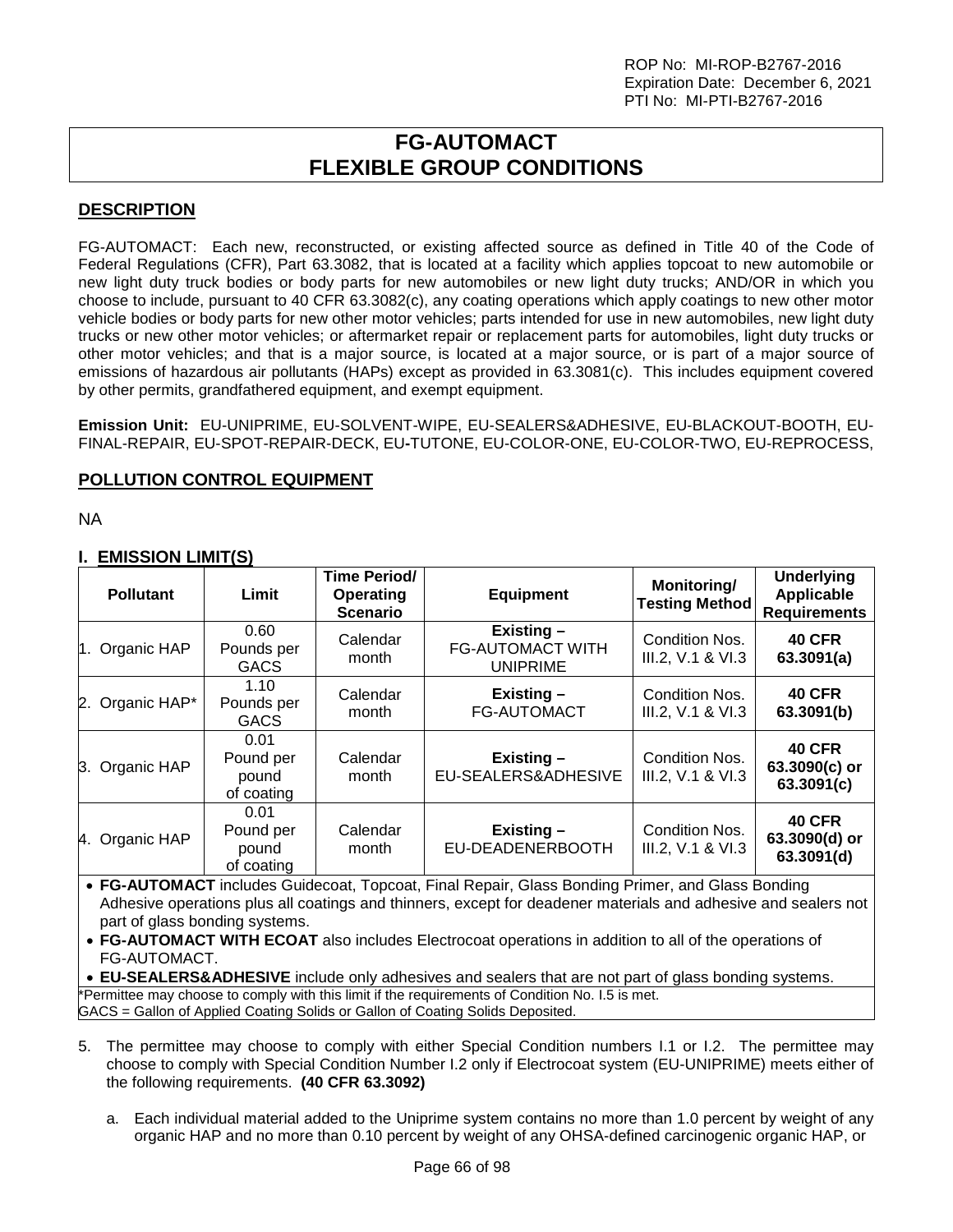b. The emissions from all Electrocoat bake ovens are captured and ducted to a CONTROL DEVICE having a minimum destruction or removal efficiency of at least 95 percent (by weight).

*Note:* The permittee opts to show compliance with the Auto MACT HAP emission limits without taking HAP destruction credit pertaining to the oven thermal oxidizers via use of compliant coatings. If the permittee choses to take credit for HAP destruction using oven thermal oxidizers, the permittee shall comply with the Auto MACT control devices operating limits of §63.3093 and Table 1.

# **II. MATERIAL LIMIT(S)**

| <b>Material</b> | Limit | <b>Time Period/ Operating</b><br><b>Scenario</b> | <b>Equipment</b> | Monitoring/<br><b>Testing Method</b> | Underlying<br>Applicable<br><b>Requirements</b> |
|-----------------|-------|--------------------------------------------------|------------------|--------------------------------------|-------------------------------------------------|
| ΝA              | NA    | ΝA                                               | NA               | ΝA                                   | NA                                              |

# **III. PROCESS/OPERATIONAL RESTRICTION(S)**

- 1. The permittee shall develop and implement a work practice plan to minimize the organic HAP emissions from the storage, mixing and conveying of coatings, thinners, and cleaning materials used in, and waste materials generated by all coating operations for which an emission limit has been established under Special Condition Nos. I.1 through I.4. The work practice plan must specify practices and procedures to ensure that, at a minimum, the following elements are implemented consistent with the requirements of 40 CFR 63.3094. The permittee shall comply with the applicable work practice plans at all times.
	- a. All organic-HAP-containing coatings, thinners, cleaning materials, and waste materials must be stored in closed containers.
	- b. Spills of organic-HAP containing coatings, thinners, cleaning materials, and waste materials must be minimized.
	- c. Organic-HAP-containing coatings, thinners, cleaning materials, and waste materials must be conveyed from one location to another in closed containers or pipes.
	- d. Mixing vessels, other than day tanks equipped with continuous agitation systems, which contain organic-HAP-containing coatings and other materials, must be closed except when adding to, removing, or mixing the contents.
	- e. Emissions of organic HAP must be minimized during cleaning of storage, mixing, and conveying equipment.
	- f. Organic HAP emissions from cleaning and from purging of equipment associated with all coating operations subject to emission limits in Special Conditions Nos. I.1 through I.4 above must be minimized by addressing:
		- i. Vehicle body wipe pursuant to 40 CFR  $63.3094(c)(1)(i)$ ;
		- ii. Coating line purging pursuant to 40 CFR 63.3094(c)(1)(ii);
		- iii. Coating system flushing pursuant to 40 CFR  $63.3094(c)(1)(iii)$ ;
		- iv. Cleaning of spray booth grates pursuant to 40 CFR  $63.3094(c)(1)(iv)$ ;
		- v. Cleaning of spray booth walls pursuant to 40 CFR  $63.3094(c)(1)(v)$ ;
		- vi. Cleaning of spray booth equipment pursuant to 40 CFR 63.3094(c)(1)(vi);
		- vii. Cleaning of external spray booth areas pursuant to 40 CFR 63.3094(c)(1)(vii);
		- viii. Additional housekeeping measures pursuant to 40 CFR 63.3094(c)(1)(viii).
- 2. The permittee may choose to comply with an alternative to the work practice standard, after receiving prior approval from the USEPA in accordance with 40 CFR 63.6(g). **(40 CFR 63.3100(c), 40 CFR 63.4493(b) and (c))**
- 3. The work practice plan shall not become part of the facility's Renewable Operating Permit (ROP). Revisions to the work practice plan likewise do not represent revisions to the facility's ROP. Copies of the current work practice plan and any earlier plan developed within the past 5 years are required to be made available for inspection and copying by the AQD upon request. **(40 CFR 63.3094)**
- 4. For any coating operation(s) for which HAP emission reductions due to the use of add-on control equipment are relied upon to demonstrate compliance with the emission limits in Special Condition Nos. I.1 through I.4 above,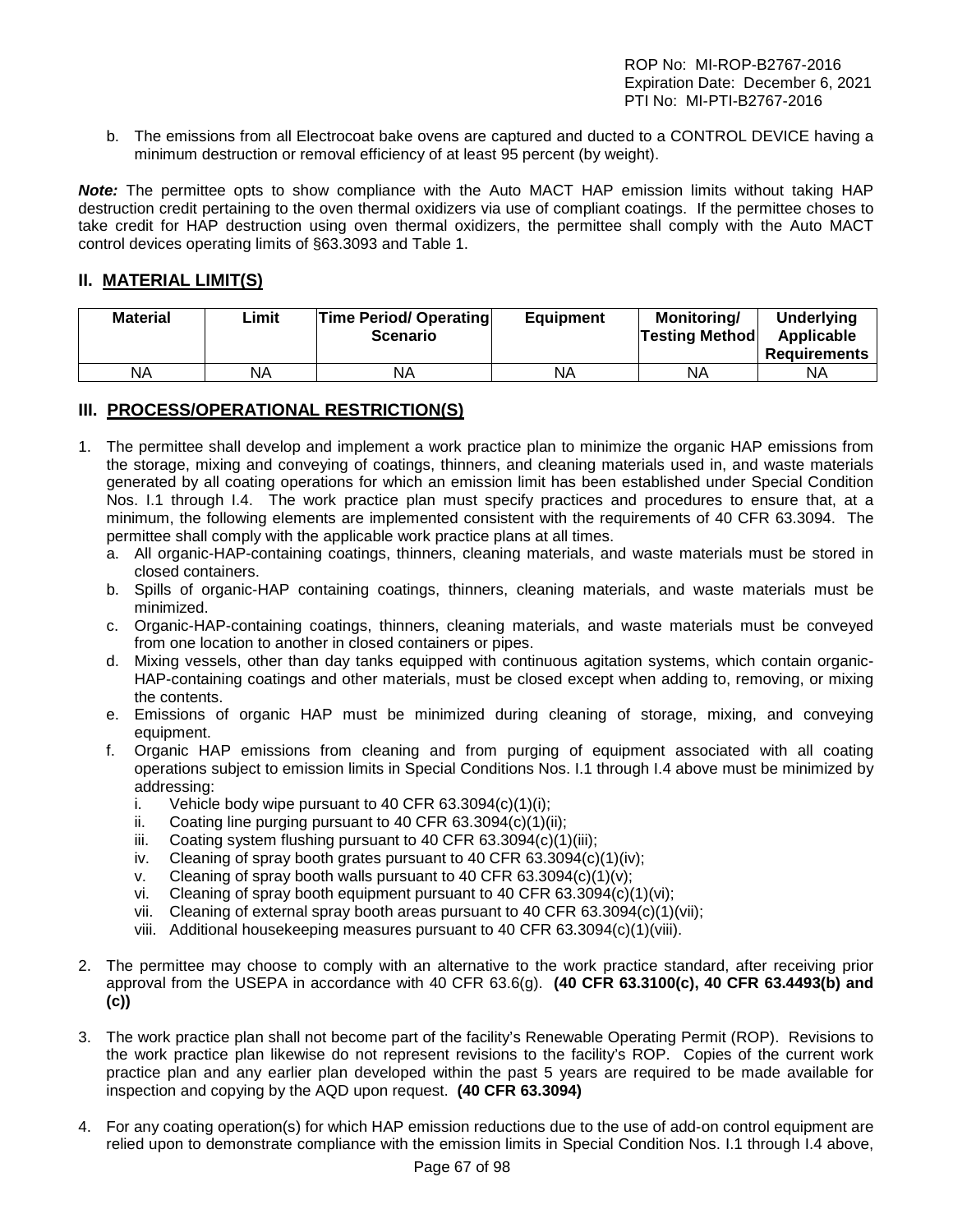the permittee shall meet the operating limits specified in Table 1 of 40 CFR 63, Subpart IIII as identified below. The operating limits in Table 1 apply to the emission capture and add-on control systems on the coating operations. The permittee must establish the operating limits during the performance test according to the requirements in 40 CFR 63.3167. The operating limits shall be met at all times after they are established, except for periods of startup, shutdown and malfunction. **(40 CFR 63.3093, 40 CFR 63.3100(b) and (d) and Table 1)**

| <b>Add-On Control Device</b> | <b>Operating Limit</b>                                                                     |
|------------------------------|--------------------------------------------------------------------------------------------|
| <b>Thermal Oxidizer</b>      | The average combustion temperature in any 3-hour period must not fall below the combustion |
|                              | temperature limit established according to 40 CFR 63.3167(a).                              |

- 5. The permittee shall develop and implement a written startup, shutdown and malfunction plan (SSMP) in accordance with 40 CFR 63.6(e)(3). This plan must address the startup, shutdown and corrective actions in the event of a malfunction of any emission capture system or add-on control device upon which compliance with any of the emission limits in Special Condition numbers I.1 through I.4 depends. The SSMP must also address any coating operation equipment that may cause increased emissions or that would affect capture efficiency if the process equipment malfunctions, such as conveyors that move parts among enclosures. **(40 CFR 63.3100(f))**
- 6. The permittee shall operate and maintain FG-AUTOMACT including any emission capture system or add-on control device upon which compliance with any of the emission limits in Special Condition numbers I.1 through I.4 depends according to the provisions in 40 CFR 63.6(e)(1)(i). **(40 CFR 63.3100(d))**
- 7. The permittee shall maintain a log detailing the operation and maintenance of any emission capture system, add-on control device, or continuous parameter monitor upon which compliance with any of the emission limits in Special Condition numbers I.1 through I.4 depends. The log shall cover the period between the compliance date specified in 40 CFR 63.3083 and the date when the initial emission capture system and add-on control device performance tests have been completed, as specified in 40 CFR 63.3160. **(40 CFR 63.3100(e))**

# **IV. DESIGN/EQUIPMENT PARAMETER(S)**

NA

# **V. TESTING/SAMPLING**

Records shall be maintained on file for a period of five years. **(R 336.1213(3)(b)(ii))**

- 1. The permittee shall perform the applicable performance tests and compliance demonstrations in accordance with 40 CFR 63.3150-3152, 40 CFR 63.3160-3161, 40 CFR 63.3163-3168, 40 CFR 63.3170-3171, and 40 CFR 63.3173. **(40 CFR, Part 63, Subpart IIII)**
- 2. The permittee may rely upon the results of capture, destruction or transfer efficiency tests that have been previously conducted upon written approval from the AQD District Supervisor. Any such previous tests must meet the criteria identified in 40 CFR 63.3160(c)(1) through (3). **(40 CFR 63.3160)**
- 3. The permittee shall determine the mass fraction of each organic HAP for each material used according to the procedures established under 40 CFR 63.3151(a)(1) through (5). The permittee may use USEPA Method ALT-017 as an alternative for any material used, after demonstrating that its use as an alternative test methodology for that material, has been approved by the USEPA pursuant to the requirements of 40 CFR 63.3151(a)(3) and 40 CFR 63.7. **(40 CFR 63.7, 40 CFR 63.3151)**

**See Appendix 5**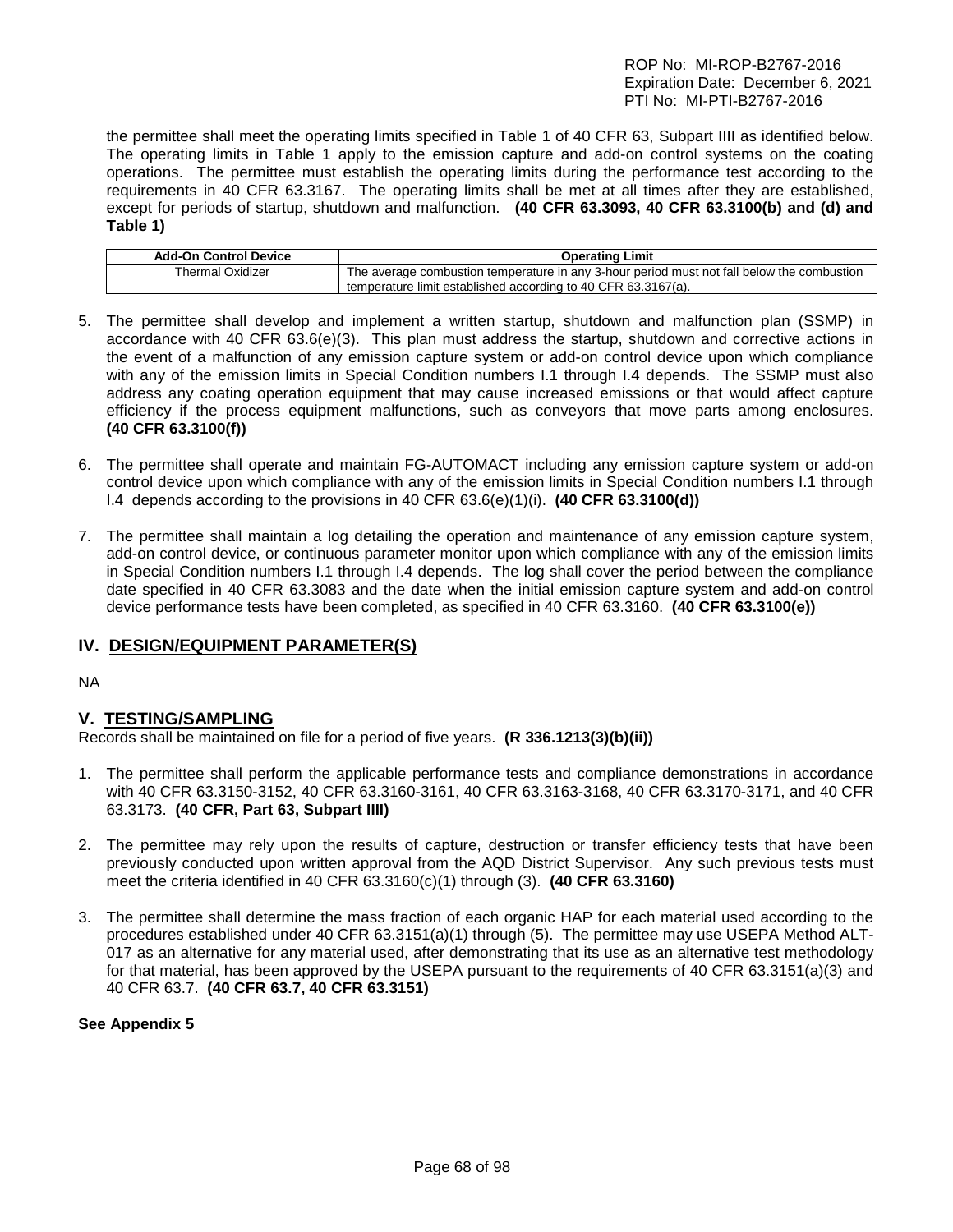# **VI. MONITORING/RECORDKEEPING**

Records shall be maintained on file for a period of five years. **(R 336.1213(3)(b)(ii))**

- 1. The permittee shall compile all required records and complete all required calculations in a format acceptable to the AQD District Supervisor and make them available by the end of the calendar month following each compliance period unless otherwise specified in any monitoring/recordkeeping condition. **(R 336.1213(3))**
- 2. The permittee shall conduct an initial compliance demonstration for the initial compliance period described in 40 CFR 63.3150-3151, 40 CFR 63.3160-3161, and 40 CFR 63.3170-3171. The initial compliance period begins on the applicable compliance date specified in 40 CFR 63.3083 and ends on the last day of the month following the compliance date. If the initial date occurs on any day other than the first day of a month, then the initial compliance period extends through the end of that month plus the next month. **(40 CFR 63.3150, 40 CFR 63.3160, 40 CFR 63.3170, 40 CFR 63.3083(a) and (b))**
- 3. The permittee shall install, operate and maintain each Continuous Parameter Monitoring System (CPMS) according to the requirements of 40 CFR 63.3168(a). If the capture system contains a bypass line, the permittee shall comply with the requirements of 40 CFR 63.3168(b). **(40 CFR 63.3168)**
- 4. The permittee shall keep all records as required by 40 CFR 63.3130 in the format and timeframes outlined in 40 CFR 63.3131. **(40 CFR 63.3152(c), 40 CFR 63.3163(j))**
- 5. The permittee shall maintain, at a minimum, the following records as of the applicable compliance date, for each compliance period:
	- a. A copy of each notification and report that is submitted to comply with 40 CFR, Part 63, Subpart IIII and the documentation supporting each notification and report. **(40 CFR 63.3130(a))**
	- b. A current copy of information provided by materials suppliers or manufactures, such as manufacturer's formulation data, or test data used to determine the mass fraction of organic HAP for each coating, thinner and cleaning material, the density for each coating and thinner, and the volume fraction of coating solids for each coating. **(40 CFR 63.3130(b))**
	- c. For each coating or thinner used in FG-AUTOMACT or FG-AUTOMACT WITH E-COAT, the volume used in each month, the mass fraction organic HAP content, the density, and the volume fraction of solids. **(40 CFR 63.3130(c))**
	- d. For each material used in EU-DEADENERBOOTH and EU-SEALERS&ADHESIVE, the mass used in each month and the mass organic HAP content. **(40 CFR 63.3130(c))**
	- e. Calculations of the organic HAP emission rate for FG-AUTOMACT or FG-AUTOMACT WITH E-COAT in pounds per gallon of applied coating solids. If the permittee chooses to comply with the option identified in Special Condition I.5.a., a record of the weight fraction of each organic HAP in each material added to the Electrocoat system. These calculations and records must include all raw data, algorithms, and intermediate calculations. If the ''Protocol for Determining Daily Volatile Organic Compound Emission Rate of Automobile and Light-Duty Truck Topcoat Operations,'' EPA–450/3–88–018 (Docket ID No. OAR–2002– 0093 and Docket ID No. A–2001–22), is used, all data input to this protocol must be recorded. If these data are maintained as electronic files, the electronic files, as well as any paper copies must be maintained. **(40 CFR 63.3130(c), 40 CFR 63.3163, 40 CFR 63.3173)**
	- f. Calculation of the average monthly mass organic HAP content in pounds per pound of coating, separately for EU-DEADENERBOOTH and EU-SEALERS&ADHESIVE. **(40 CFR 63.3130(c), 40 CFR 63.3152)**
	- g. The name, volume, mass fraction organic HAP content and density of each cleaning material used. **(40 CFR 63.3130(d) - (f))**
	- h. Any additional records pertaining to deviations; startup, shutdown or malfunctions; emission capture systems; performance testing; capture and control efficiency determinations; transfer efficiency determinations; work practice plans; and design and operation of control and monitoring systems for any emission capture system or add-on control device upon which compliance with any of the emission limits in Special Condition Numbers I.1 through I.4 depends, pursuant to 40 CFR 63.3130(g) through (o). **(40 CFR 63.3130(g) – (o))**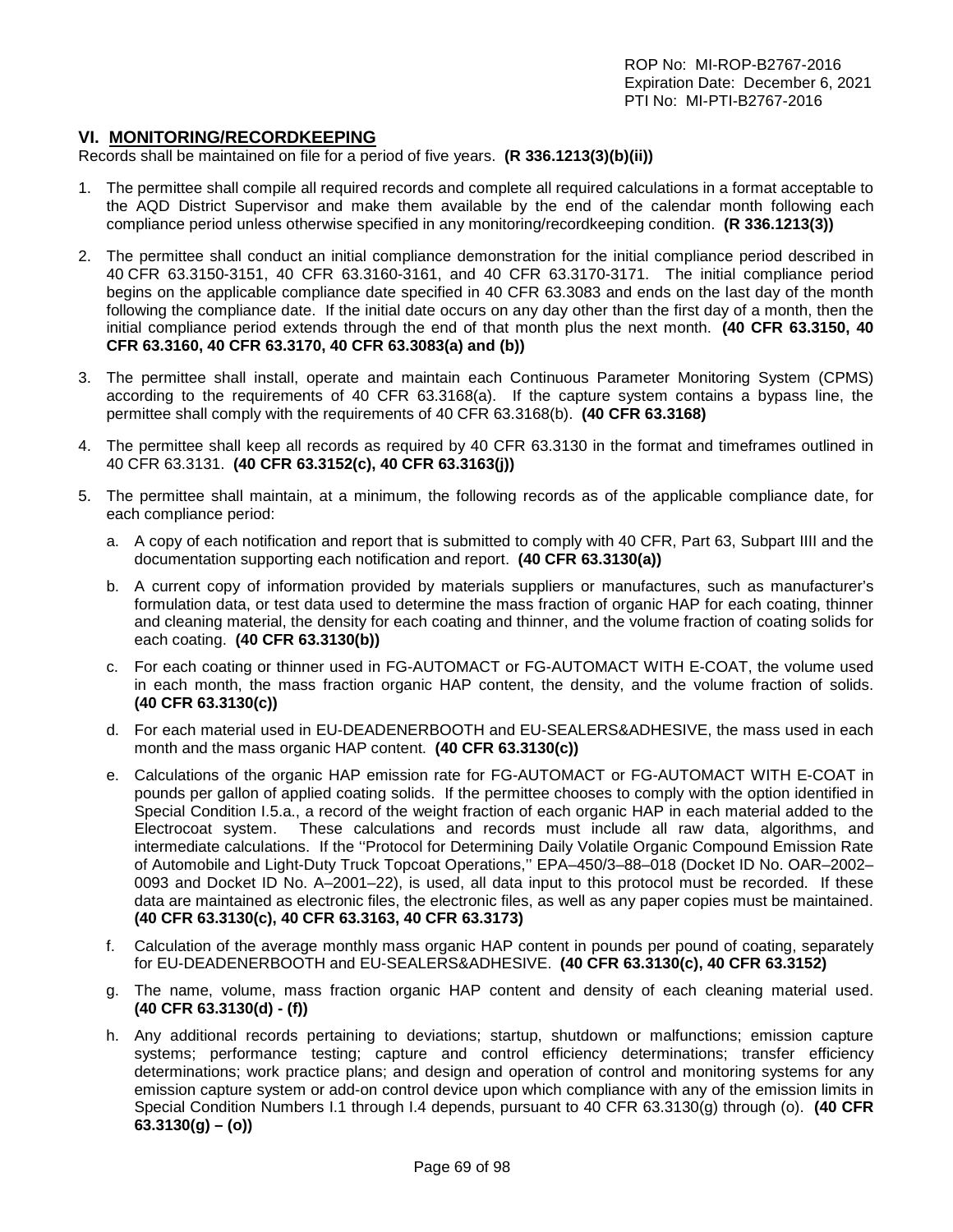- i. Records pertaining to the design and operation of control and monitoring systems for any emission capture system or add-on control device upon which compliance with any of the emission limits in Special Condition Numbers I.1 through I.4 depends must be maintained on-site for the life of the equipment in a location readily available to plant operators and inspectors. **(40 CFR 63.3130(o))**
- 6. For any coating operation(s) using add-on controls, the permittee shall demonstrate continuous compliance with the operating limits specified in Table 1 of 40 CFR, Part 63, Subpart IIII for any emission capture system or add-on control device upon which compliance with any of the emission limits in Special Condition numbers I.1 through I.4 depends pursuant to 40 CFR 63.3163 and 40 CFR 63.3173 using the method(s) described below: **(40 CFR 63.3163, 40 CFR 63.3173 and Table 1)**

| <b>Add-On Control</b><br><b>Device</b>                   | <b>Operating Limit</b>                                                                                                                                         | <b>Continuous Compliance</b><br><b>Demonstration Method</b>                                                                                                                                                                  |
|----------------------------------------------------------|----------------------------------------------------------------------------------------------------------------------------------------------------------------|------------------------------------------------------------------------------------------------------------------------------------------------------------------------------------------------------------------------------|
| <b>Thermal Oxidizer</b><br>(including RTO for<br>e-coat) | The average combustion temperature in any 3-hour<br>period must not fall below the combustion temperature<br>limit established according to 40 CFR 63.3167(a). | a. Collect the combustion temperature data according<br>to 40 CFR 63.3168(c);<br>b. Reduce the data to 3-hour block averages; and<br>c. Maintain the 3-hour average combustion<br>temperature at or above temperature limit. |

- 7. The permittee shall monitor or secure the valve or closure mechanism controlling each bypass line for each capture system upon which compliance with any of the emission limits in Special Condition numbers I.1 through I.4 depends in a non-bypass mode such that the valve or closure mechanism cannot be opened without creating a record that it was opened. The method used to monitor or secure the valve or closure mechanism must meet one of the following:
	- a. Flow control position indicator requirements pursuant to 40 CFR 63.3168(b)(1)(i);
	- b. Car-seal or lock-and-key valve closures requirements pursuant to 40 CFR 63.3168(b)(1)(ii);
	- c. Valve closure monitoring requirements pursuant to 40 CFR 63.3168(b)(1)(iii);
	- d. Automatic shutdown system requirements pursuant to 40 CFR 63.3168(b)(1)(iv).

If any bypass line is opened, a description of why the line was opened and the length of time it remained open must be included in the semi-annual compliance reports required in Special Condition Number 12.18. **(40 CFR 63.3168(b))**

# **See Appendices 8**

# **VII. REPORTING**

- 1. Prompt reporting of deviations pursuant to General Conditions 21 and 22 of Part A. **(R 336.1213(3)(c)(ii))**
- 2. Semiannual reporting of monitoring and deviations pursuant to General Condition 23 of Part A. The report shall be postmarked or received by the appropriate AQD District Office by March 15 for reporting period July 1 to December 31 and September 15 for reporting period January 1 to June 30. **(40 CFR 63.3120(a)(1), R 336.1213(3)(c)(i))**
- 3. Annual certification of compliance pursuant to General Conditions 19 and 20 of Part A. The report shall be postmarked or received by the appropriate AQD District Office by March 15 for the previous calendar year. **(R 336.1213(4)(c))**
- 4. The permittee shall submit all semiannual compliance reports as required by 40 CFR 63.3120(a). The first time period covered by these reports shall be shortened so as to end on either June 30 or December 31, whichever comes first. These reports shall be due March 15 for the reporting period July 1 to December 31 and September 15 for the reporting period January 1 to June 30. **(40 CFR 63.3120(a))**
- 5. The Permittee shall submit applicable notifications specified in 40 CFR 63.7(b) and (c), 63.8(f)(4) and 63.9(b) through (e) and (h), as specified in 40 CFR 63.3110. **(40 CFR, Part 63, Subparts A and IIII)**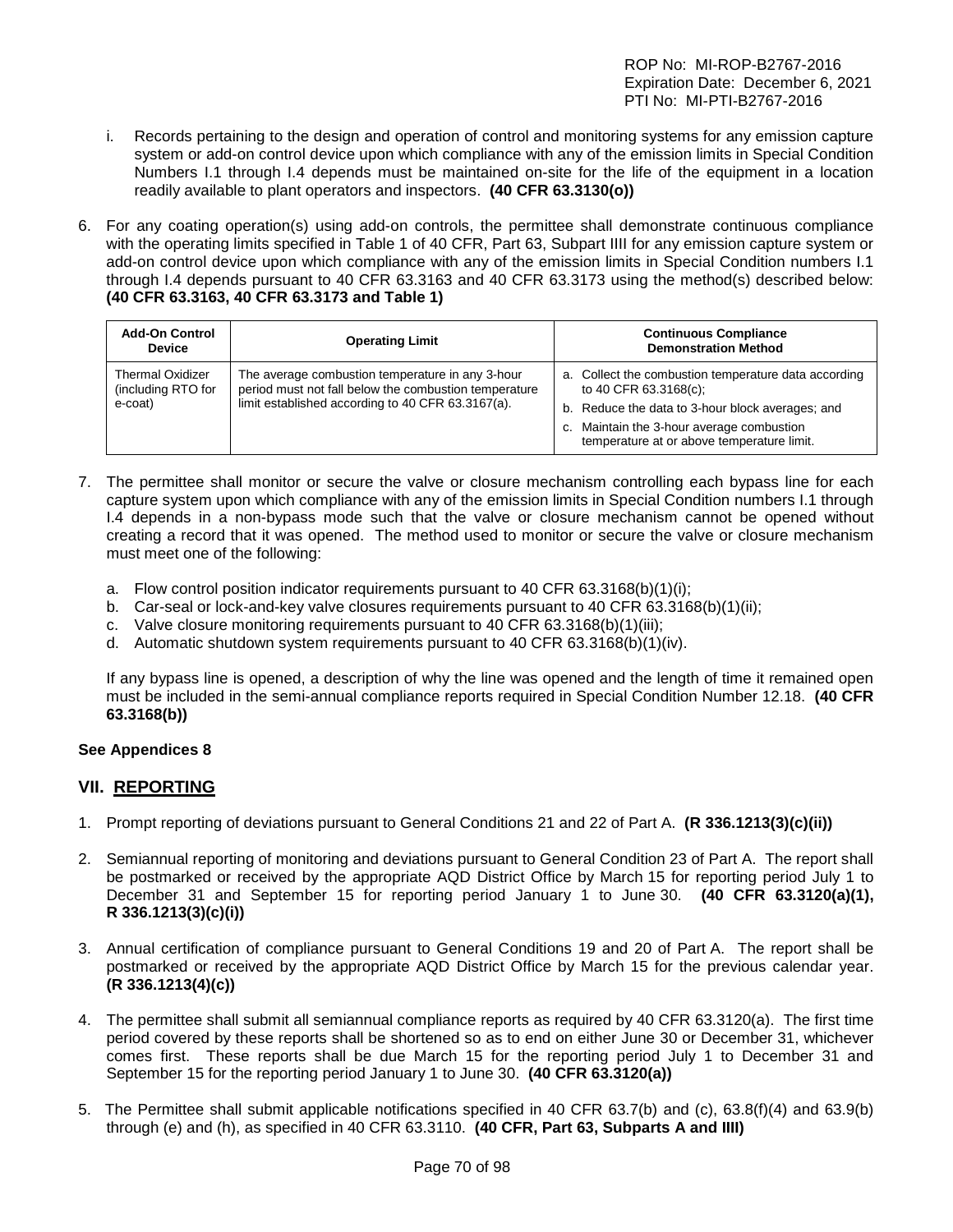- 6. For any coating operation(s) using add-on controls, the permittee shall submit all performance test reports for emission capture systems and add-on control devices, and reports of transfer efficiency tests as required by 40 CFR 63.3120(b). **(40 CFR 63.3120(b))**
- 7. If an emission capture system or add-on control device is used to comply with any of the emission limits in Special Condition numbers I.1 through I.4, and a startup, shutdown, or malfunction occurs during the semiannual reporting period, the permittee shall submit a SSM report as specified in 40 CFR 63.3120(c). **(40 CFR 63. 3120(c), 40 CFR 63.10(d))**

#### **See Appendix 8**

# **VIII. STACK/VENT RESTRICTION(S)**

The exhaust gases from the stacks listed in the table below shall be discharged unobstructed vertically upwards to the ambient air unless otherwise noted:

| <b>Stack &amp; Vent ID</b> | <b>Maximum</b><br><b>Exhaust</b><br><b>Dimensions</b><br>(inches) | <b>Minimum Height</b><br><b>Above Ground</b><br>(feet) | <b>Underlying Applicable</b><br><b>Requirements</b> |
|----------------------------|-------------------------------------------------------------------|--------------------------------------------------------|-----------------------------------------------------|
| ΝA                         | ΝA                                                                | ΝA                                                     | ΝA                                                  |

# **IX. OTHER REQUIREMENT(S)**

1. The permittee shall comply with all applicable provisions of the National Emission Standards for Hazardous Air Pollutants, as specified in 40 CFR, Part 63, Subpart A and Subpart IIII for Surface Coating of Automobiles and Light Duty Trucks by the initial compliance date. **(40 CFR, Part 63, Subparts A and IIII)** 

#### **Footnotes:**

<sup>1</sup> This condition is state only enforceable and was established pursuant to Rule 201(1)(b).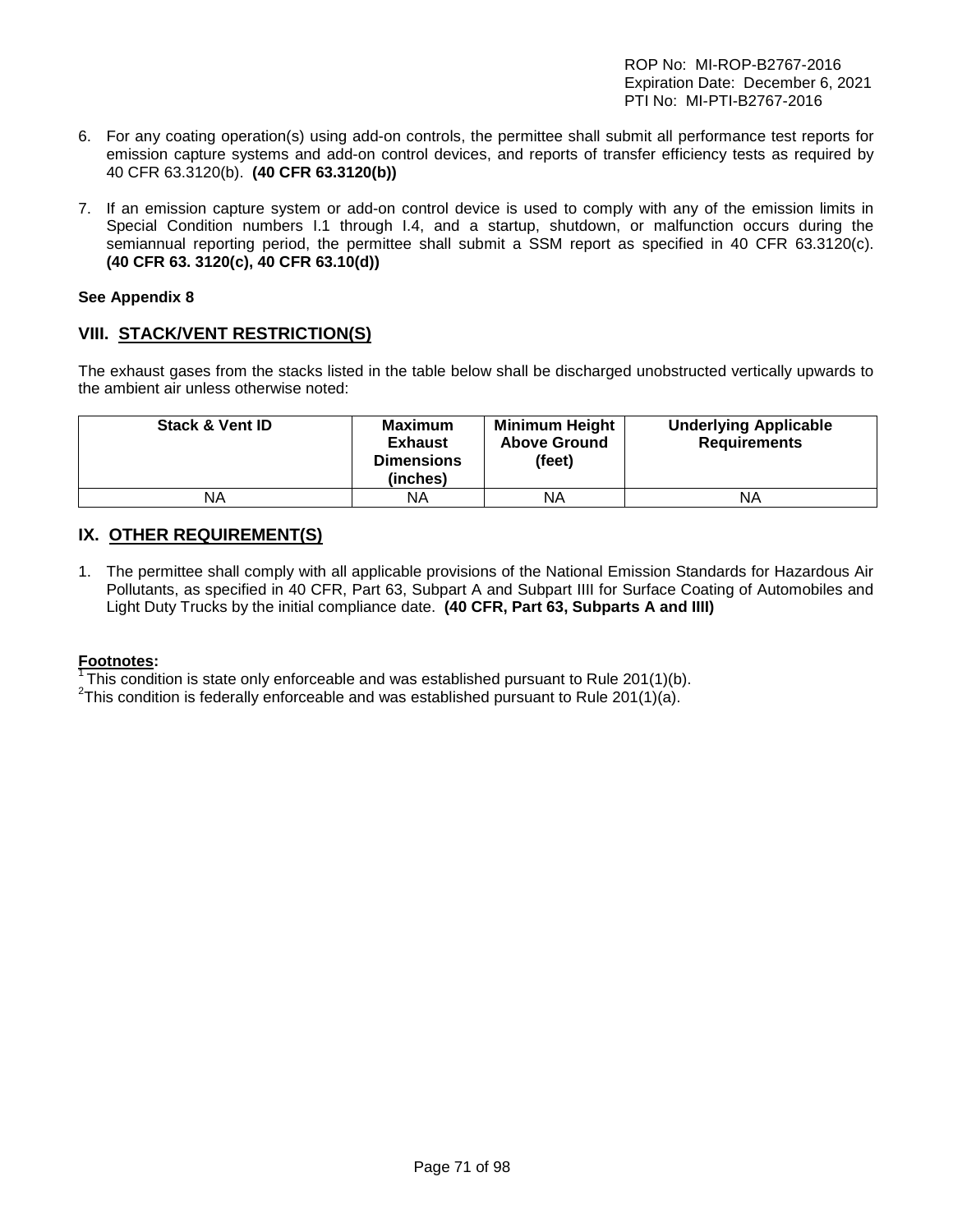# **FG-OLDMACT FLEXIBLE GROUP CONDITIONS**

# **DESCRIPTION**

FG-OLDMACT: The affected source is each new, reconstructed, or existing Organic Liquid Distribution (OLD) (non-gasoline) operation that is located at, or is part of a major source of hazardous air pollutant (HAP) emissions. The affected source is comprised of storage tanks, transfer racks, equipment leak components associated with storage tanks, transfer racks and pipelines, transport vehicles, and all containers while loading or unloading at transfer racks subject to this subpart. Equipment that is part of an affected source under another NESHAP is excluded from the affected source. **(40 CFR 63.2338(c))**

These conditions specifically cover existing (construction pre dates April 2, 2002) liquid storage tanks which hold more than 5,000 gallons but less than 50,000 gallons and/or new liquid storage tanks which hold more than 5,000 gallons but less than 10,000 gallons of methanol/windshield washer fill solvents that are dispensed to newly assembled vehicles.

**Emission Unit:** The permittee shall maintain an up-to-date list of emissions units subject to FG-OLDMACT.

# **POLLUTION CONTROL EQUIPMENT**

NA

# **I. EMISSION LIMIT(S)**

| <b>Pollutant</b> | ∟imit | <b>Time Period/ Operating</b><br><b>Scenario</b> | <b>Equipment</b> | Monitoring/<br><b>Testing Method</b> | <b>Underlying</b><br>Applicable<br><b>Requirements</b> |
|------------------|-------|--------------------------------------------------|------------------|--------------------------------------|--------------------------------------------------------|
| ΝA               | NA    | ΝA                                               | NA               | ΝA                                   | ΝA                                                     |

# **II. MATERIAL LIMIT(S)**

| <b>Material</b> | ∟imit | <b>Time Period/ Operating</b><br><b>Scenario</b> | <b>Equipment</b> | Monitorina/<br><b>Testing Method</b> | <b>Underlying</b><br>Applicable<br>Requirements |
|-----------------|-------|--------------------------------------------------|------------------|--------------------------------------|-------------------------------------------------|
| <b>NA</b>       | NA    | NA                                               | ΝA               | <b>NA</b>                            | NA                                              |

# **III. PROCESS/OPERATIONAL RESTRICTION(S)**

- 1. For each existing storage tank with a capacity greater than 5,000 gallons but less than 50,000 gallons, the permittee shall comply with the requirements of 63.2343(b). **(40 CFR 63.2343(b))**
- 2. For each new storage tank with a capacity greater than 5,000 gallons but less than 10,000 gallons, the permittee shall comply with the requirements of 63.2343(b). **(40 CFR 63.2343(b))**

# **IV. DESIGN/EQUIPMENT PARAMETER(S)**

NA

# **V. TESTING/SAMPLING**

Records shall be maintained on file for a period of five years. **(R 336.1213(3)(b)(ii))**

NA

**See Appendix 5**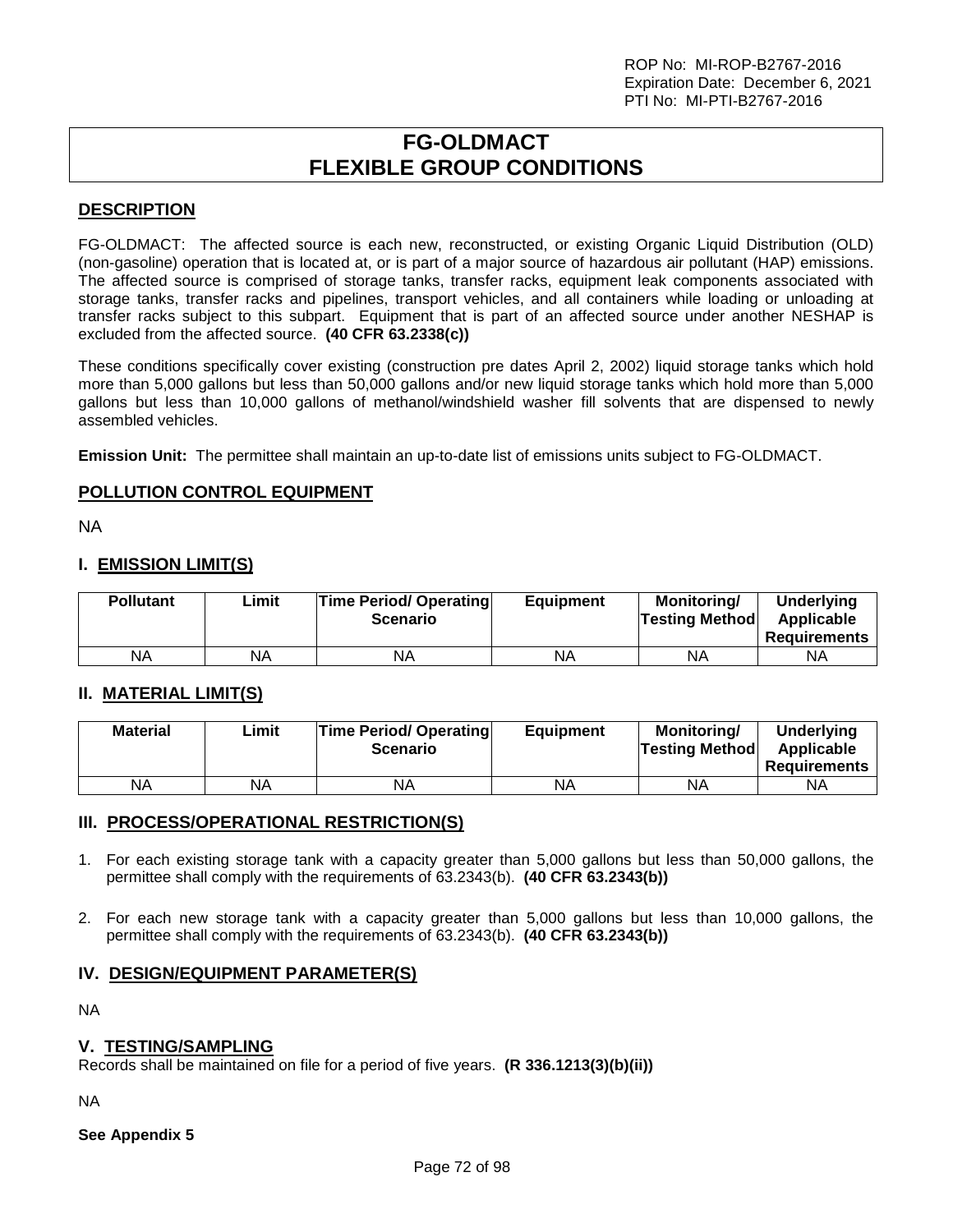#### **VI. MONITORING/RECORDKEEPING**

Records shall be maintained on file for a period of five years. **(R 336.1213(3)(b)(ii))**

1. The permittee shall keep documentation, including a record of the annual average true vapor pressure of the total Table 1 Organic liquid, that verifies the storage tank is not required to be controlled under this subpart. The documentation shall be kept up-to-date and must be in a format acceptable to AQD. **(63.2343(b)(3))**

#### **VII. REPORTING**

- 1. The permittee shall submit the following information in either the Notification of Compliance Status, according to the schedule in Table 12 to this subpart, or in your first Compliance report according to the schedule in 63.2386(b), whichever occurs first. **(63.2343(b)(1))**
	- a. Company name and address.
	- b. A statement by a responsible official, including the official's name, title and signature, certifying that, based on information and belief formed after reasonable inquiry, the statements and information in the report are true, accurate and complete.
	- c. Date of report and beginning and ending dates of the reporting period.
	- d. A list of all storage tanks greater than 5,000 gallons that are part of the affected source but not subject to any of the emission limitations, operating limits, or work practice standards of this subpart.
- 2. The permittee shall submit subsequent compliance reports according to the schedule in 63.2386(b) or in conjunction with the reporting requirements in this ROP whenever any of the following events occur as applicable: **(63.2343(b)(2))**
	- a. Any storage tank became subject to control under this subpart EEEE.
	- b. Any storage tank greater than 5,000 gallons became part of the affected source, but is not subject to any emission limitations, operating limits or work practice standards of this subpart.

## **VIII. STACK/VENT RESTRICTION(S)**

The exhaust gases from the stacks listed in the table below shall be discharged unobstructed vertically upwards to the ambient air unless otherwise noted:

| <b>Stack &amp; Vent ID</b> | <b>Maximum</b><br><b>Exhaust</b><br><b>Dimensions</b><br>(inches) | <b>Minimum Height</b><br><b>Above Ground</b><br>(feet) | <b>Underlying Applicable</b><br><b>Requirements</b> |
|----------------------------|-------------------------------------------------------------------|--------------------------------------------------------|-----------------------------------------------------|
| NA                         | ΝA                                                                | NA                                                     | ΝA                                                  |

## **IX. OTHER REQUIREMENT(S)**

1. The permittee shall comply with all applicable provisions of the National Emission Standards for Hazardous Air Pollutants, as specified in 40 CFR Part 63, Subpart A and Subpart EEEE as they apply to FG-OLDMACT. The permittee may choose an alternative compliance method not listed in FG-OLDMACT by providing the appropriate notifications required under 40 CFR 63.9(j), maintaining a log required by 40 CFR 70.6(a)(9), and by complying with all applicable provisions required by Subpart EEEE for the compliance option chosen. **(40 CFR Part 70.6(a)(9), 40 CFR Part 63.9(j), 40 CFR Part 63, Subparts A and EEEEE)**

#### **Footnotes:**

<sup>1</sup>This condition is state only enforceable and was established pursuant to Rule 201(1)(b).<br><sup>2</sup>This condition is foderally enforceable and was established pursuant to Rule 201(1)(c).

<sup>2</sup>This condition is federally enforceable and was established pursuant to Rule 201(1)(a).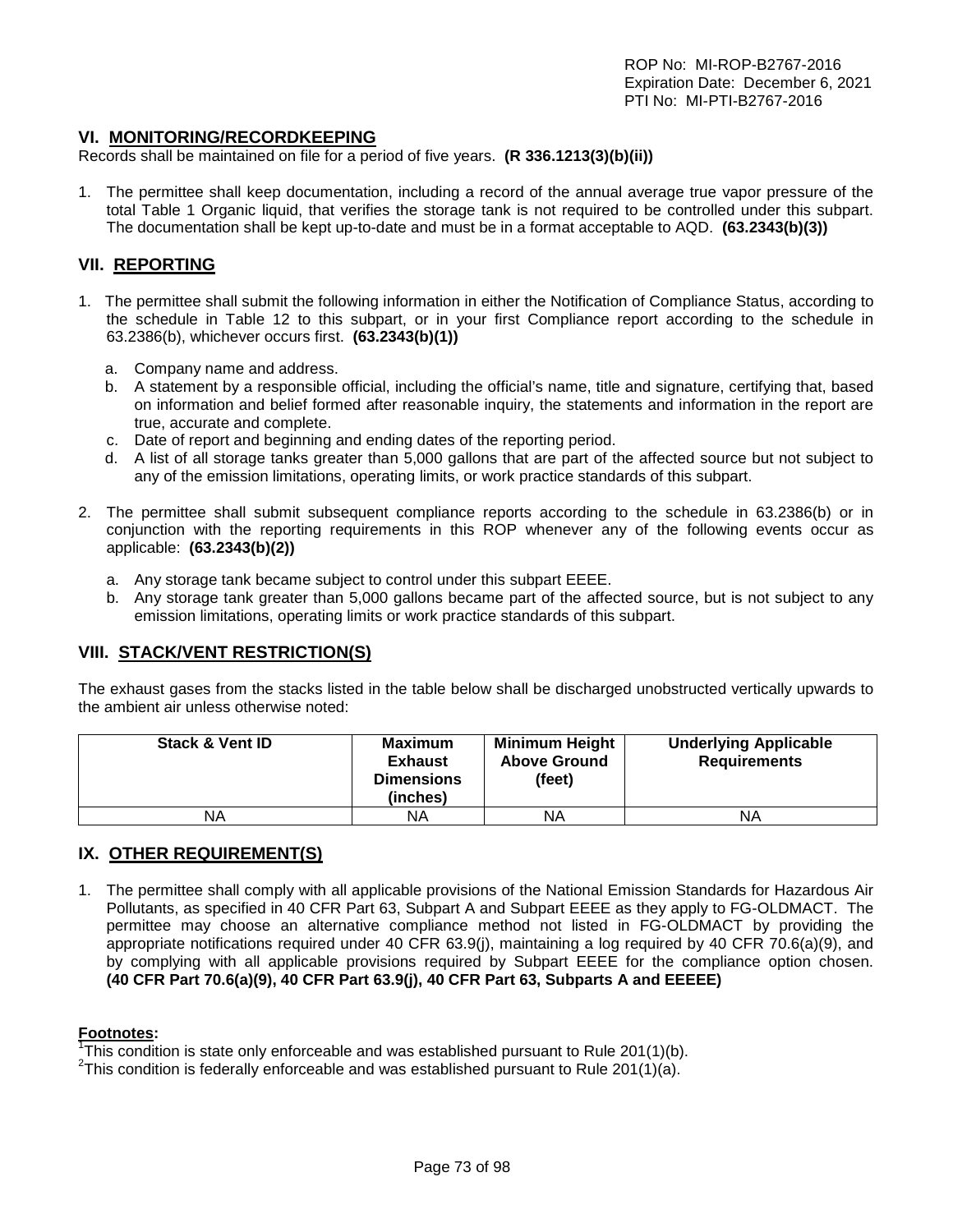# **FG-BOILER-MACT5D FLEXIBLE GROUP CONDITIONS**

## **DESCRIPTION**

Requirements for existing Gas 1, (Natural Gas only) for existing Boilers and Process Heaters at major sources of Hazardous Air Pollutants per 40 CFR Part 63, Subpart DDDDD. These existing boilers or process heaters must comply with this subpart no later than January 31, 2016, except as provided in 40 CFR 63.6(i).

While Boiler No. 6 has an oxygen trim system, Boiler Nos. 3, 4 & 5 only have O2 monitoring (FG-BOILERS).

*Oxygen trim system* means a system of monitors that is used to maintain excess air at the desired level in a combustion device over its operating load range. A typical system consists of a flue gas oxygen and/or CO monitor that automatically provides a feedback signal to the combustion air controller or draft controller.

**Emission Units:** At the time of 2016 ROP permit renewal, the following boilers are present (all are greater than 10 MM BTU per hour natural gas only boilers):

#### FG-TEMPBOILERS

- 1. EU-TEMPBOILER1: 25 million BTU per hour heat input natural gas only fired trailer-mounted temporary boilers.
- 2. EU-TEMPBOILER2: 29 million BTU per hour heat input natural gas only fired trailer-mounted temporary boilers.

#### FG-BOILERS

- 1. EU-BOILER3: 152 million BTU heat input per hour (Babcox & Wilcox Boiler3, installed 7/11/98) natural gas only boiler equipped with low NOx burners.
- 2. EU-BOILER4: 106 million BTU heat input per hour (Babcox & Wilcox Boiler4, installed 7/11/98) ) natural gas only boiler equipped with low NOx burners.
- 3. EU-BOILER5: 152 million BTU heat input per hour (Wickes Boiler5, installed 9/1/96) natural gas only boiler equipped with low NOx burners.
- 4. EU-BOILER6: 192 million BTU heat input per hour (Riley Stoker Boiler6, installed 10/29/84) ) natural gas only boiler equipped with oxygen trim system but not low NOx burners.

## **POLLUTION CONTROL EQUIPMENT**

NA

## **I. EMISSION LIMIT(S)**

| <b>Pollutant</b> | ∟imit | <b>Time Period/ Operating</b><br><b>Scenario</b> | <b>Equipment</b> | Monitoring/<br><b>Testing Method</b> | <b>Underlying</b><br>Applicable<br><b>Requirements</b> |
|------------------|-------|--------------------------------------------------|------------------|--------------------------------------|--------------------------------------------------------|
| ΝA               | ΝA    | <b>NA</b>                                        | ΝA               | <b>NA</b>                            | ΝA                                                     |

## **II. MATERIAL LIMIT(S)**

1. The permittee shall **only** burn pipeline quality sweet natural gas. **(40 CFR 63.7499(l))**

## **III. PROCESS/OPERATIONAL RESTRICTION(S)**

1. The permittee must meet the tune-up and Energy Assessment work practice standards for each applicable boiler or process heater at the source. **(40 CFR 63.7500(a)(1), 40 CFR Part 63, Subpart DDDDD, Table 3, Nos. 1-4)**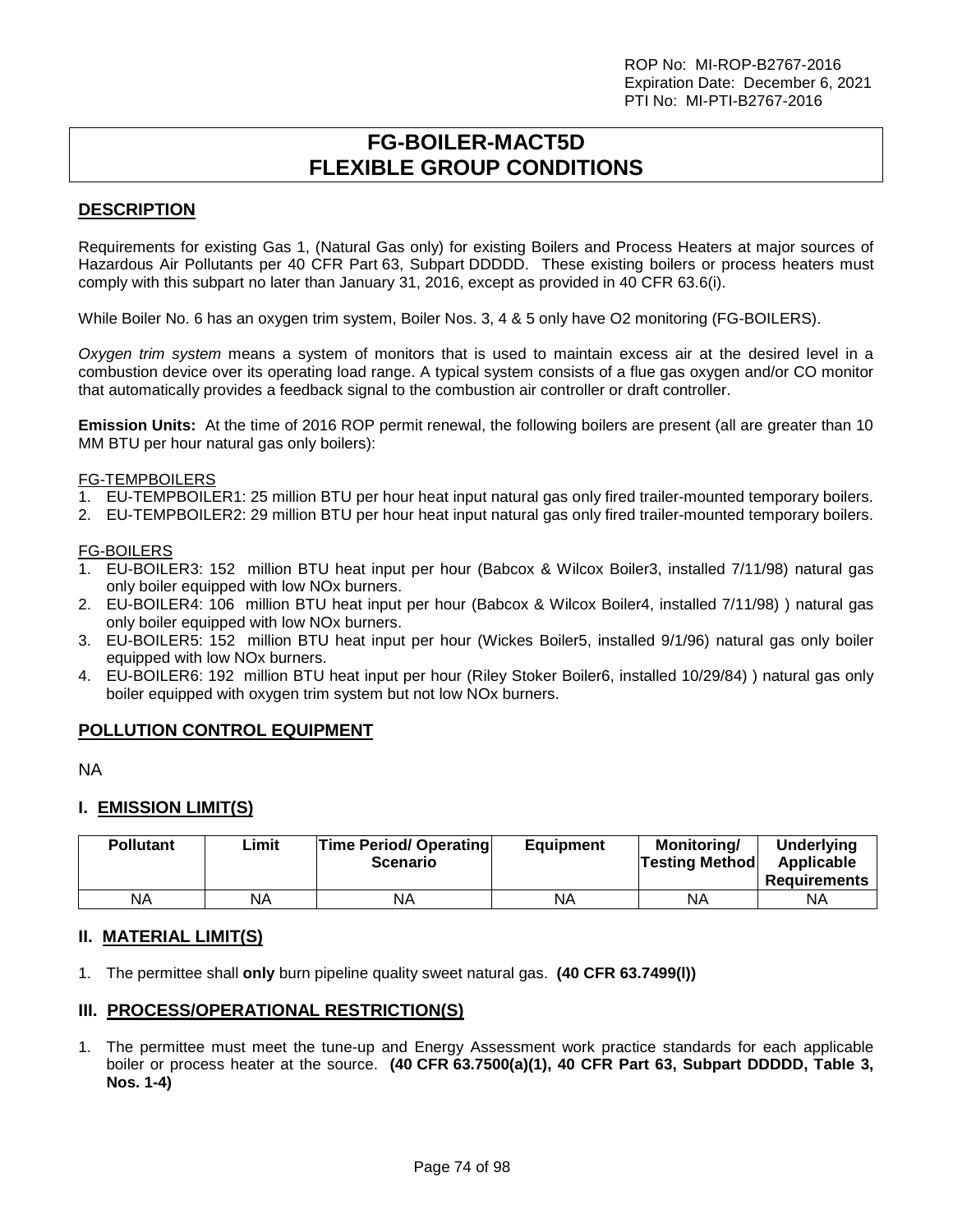- 2. The permittee must operate and maintain affected sources in a manner consistent with safety and good air pollution control practices for minimizing emissions. Determination of whether such operation and maintenance procedures are being used will be based on information available to the Administrator that may include, but is not limited to, monitoring results, review of operation and maintenance procedures, review of operation and maintenance records, and inspection of the source. **(40 CFR 63.7500(a)(3))**
- 3. The permittee may obtain approval from the Administrator to use an alternative to the work practice standards noted in SC III.1 and/or SC III.2. **(40 CFR 63.7500(b))**
- 4. The permittee must:
	- a. Complete a tune-up annually (13 months) for boilers without a continuous oxygen trim system and greater than 10 million Btu per hour. If an oxygen trim system is utilized on a unit without emission standards to reduce the tune-up frequency to once every five years, set the oxygen level no lower than the oxygen concentration measured during the most recent tune-up. **(40 CFR 63.7540(a)(10), 40 CFR 63.7515(d))**
	- b. Conduct the tune-up within 30 calendar days of startup, if the unit is not operating on the required date for a tune-up. **(40 CFR 63.7540(a)(13))**
	- c. Follow the procedures described in SC IX 4.a through 4.f for all initial and subsequent tune ups. **(40 CFR 63.7540(a)(10), 40 CFR Part 63, Subpart DDDDD, Table 3)**
	- d. Complete the Initial tune ups on all affected units no later than January 31, 2016, except as provided in **40 CFR 63.7510(j)** and **40 CFR 63.7540(a)(13)**.
- 5. The permittee must complete the one-time energy assessment no later than January 31, 2016. Alternatively, the facility may operate under an energy management program compatible with ISO 50001 that includes the affected units to satisfy the energy assessment requirements.(40 CFR 63.7510(e), 40 CFR Part 63, Subpart DDDDD, Table 3, Nos. 1-4)

## **IV. DESIGN/EQUIPMENT PARAMETER(S)**

NA

## **V. TESTING/SAMPLING**

Records shall be maintained on file for a period of five years. **(R 336.1213(3)(b)(ii))**

NA

#### **See Appendix 5**

#### **VI. MONITORING/RECORDKEEPING**

Records shall be maintained on file for a period of five years. **(R 336.1213(3)(b)(ii))**

- 1. The permittee must keep a copy of each notification and report submitted to comply with 40 CFR Part 63, Subpart DDDDD, including all documentation supporting any Initial Notification or Notification of Compliance Status or semiannual compliance report that the permittee submitted, according to the requirements in 40 CFR 63.10(b)(2)(xiv). **(40 CFR 63.7555(a)(1))**
- 2. The permittee must keep each record on site, or they must be accessible from on-site (for example, through a computer network), for at least two years after the date of each occurrence, measurement, maintenance, corrective action, report, or record. The permittee can keep the records off site for the remaining 3 years. **(40 CFR 63.7560(a), (b), and (c))**

## **VII. REPORTING**

1. Prompt reporting of deviations pursuant to General Conditions 21 and 22 of Part A. **(R 336.1213(3)(c)(ii))**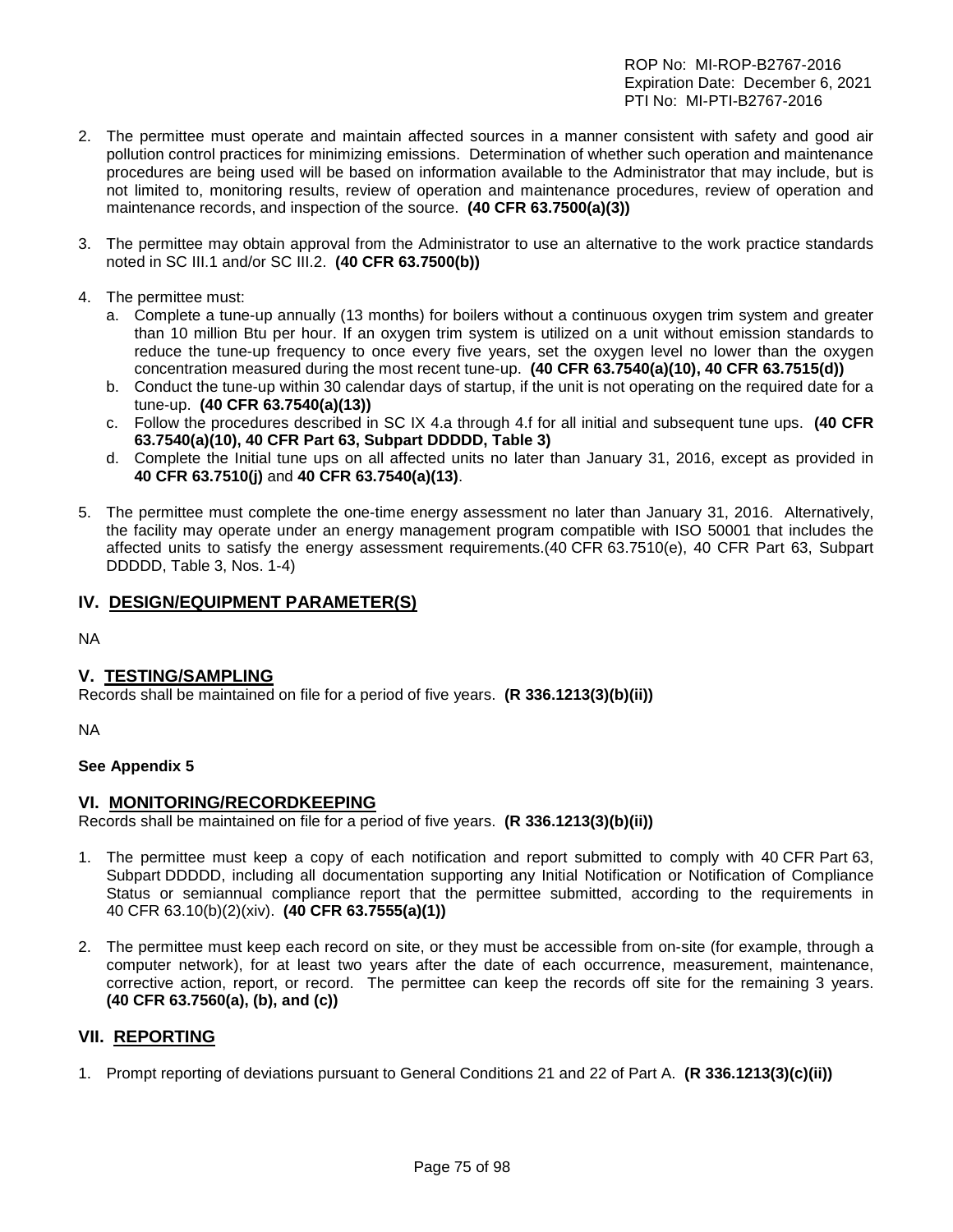- 2. Semiannual reporting of monitoring and deviations pursuant to General Condition 23 of Part A. The report shall be postmarked or received by the appropriate AQD District Office by March 15 for reporting period July 1 to December 31 and September 15 for reporting period January 1 to June 30. **(R 336.1213(3)(c)(i))**
- 3. Annual certification of compliance pursuant to General Conditions 19 and 20 of Part A. The report shall be postmarked or received by the appropriate AQD District Office by March 15 for the previous calendar year. **(R 336.1213(4)(c))**
- 4. The permittee must submit a Notification of Compliance Status that includes each applicable boiler or process heater before the close of business on the 60th day following the completion of the initial compliance demonstrations for all boiler or process heaters at the facility. The Notification of Compliance Status report must contain the following information. **(40 CFR 63.7545(e))**
	- a. A description of the affected unit(s) including identification of which subcategories the unit is in, the design heat input capacity of the unit, a description of the add-on controls used on the unit to comply with 40 CFR Part 63, Subpart DDDDD, description of the fuel(s) burned. **(40 CFR 63.7545(e)(1))**
	- b. Certification(s) of compliance, as applicable, and signed by a responsible official: **(40 CFR 63.7545(e)(8))**
		- i. "This facility complies with the required initial tune-up according to the procedures in 40 CFR 63.7540(a)(10)(i) through (vi)." **(40 CFR 63.7545(e)(8)(i))**
			- ii. "This facility has had an energy assessment performed according to 40 CFR 63.7530(e) or operates under an energy management program compatible with ISO 50001." **(40 CFR 63.7545(e)(8)(ii))**
- 5. The permittee must submit boiler tune-up compliance reports. The first compliance report shall cover the period January 31, 2016 thru December of the year in which the tune up was completed and must be postmarked or submitted no later than March 15 of the reporting year that immediately follows the year in which the tune-up was completed. Subsequent compliance reports must be postmarked or submitted by March 15 of the year following the tune-up and must cover the applicable 1, 2, or 5 year period starting from January 1 of the year following the previous tune-up to December 31 (of the latest tune-up year). Compliance reports must be submitted using the Compliance and Emissions Data Reporting Interface (CEDRI) which is accessed through the EPA's Central Data Exchange (CDX) [\(www.epa.gov/cdx\)](http://www.epa.gov/cdx). If the reporting form is not available in CEDRI at the time the compliance report is due, a hardcopy of the compliance report shall be submitted to the state and EPA Region 5. At the discretion of the Administrator, the permittee must submit these reports, in the format specified by the Administrator. **(40 CFR 63.7550(b)**, **40 CFR 63.10(a)(5), 40 CFR 63.7550(h)(3))**
- 6. The permittee must include the following information in the compliance report. **(40 CFR 63.7550(c), 40 CFR 63.7550(c)(1))**
	- a. Company and Facility name and address. **(40 CFR 63.7550(c)(5)(i))**
	- b. Process unit information, emissions limitations, and operating parameter limitations. **(40 CFR 63.7550(c)(5)(ii))**
	- c. Date of report and beginning and ending dates of the reporting period. **(40 CFR 63.7550(c)(5)(iii))**
	- d. The total operating time during the reporting period. **(40 CFR 63.7550(c)(5)(iv))**
	- e. Include the date of the most recent tune-up for each unit. Include the date of the most recent burner inspection if it was not done annually, biennially, or on a 5-year period and was delayed until the next scheduled or unscheduled unit shutdown. **(40 CFR 63.7550(c)(5)(xiv))**

## **See Appendix 8**

## **VIII. STACK/VENT RESTRICTION(S)**

The exhaust gases from the stacks listed in the table below shall be discharged unobstructed vertically upwards to the ambient air unless otherwise noted:

| <b>Stack &amp; Vent ID</b> | <b>Maximum</b><br><b>Exhaust</b><br><b>Dimensions</b><br>(inches) | <b>Minimum Height</b><br><b>Above Ground</b><br>(feet) | <b>Underlying Applicable</b><br><b>Requirements</b> |
|----------------------------|-------------------------------------------------------------------|--------------------------------------------------------|-----------------------------------------------------|
| NA                         | ΝA                                                                | NA                                                     | ΝA                                                  |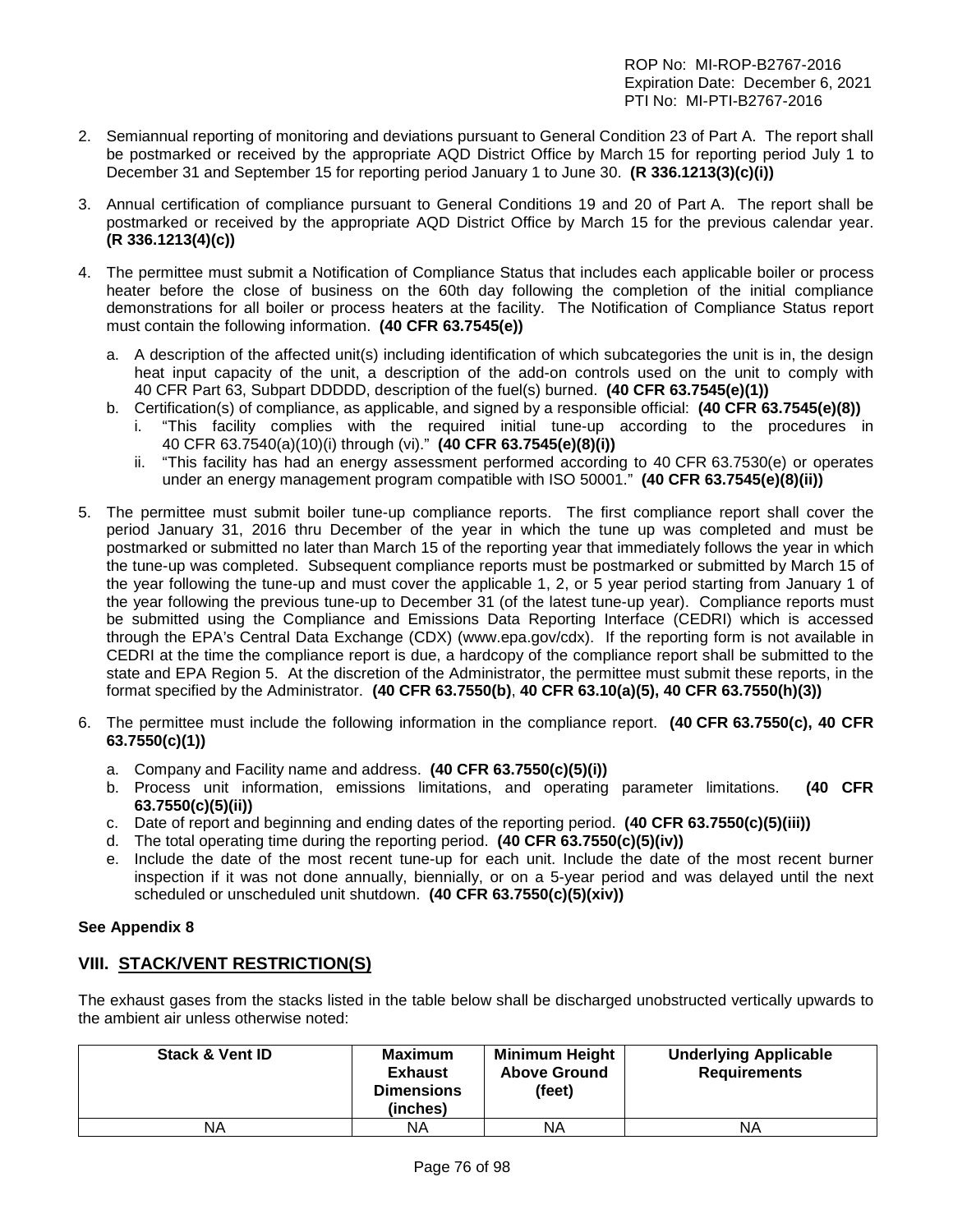## **IX. OTHER REQUIREMENT(S)**

- 1. The permittee must comply with 40 CFR Part 63, Subpart DDDDD no later than January 31, 2016, for existing boilers and process heaters, unless an extension has been granted per 40 CFR 63.6(i). **(40 CFR 63.7495(b))**
- 2. The permittee must be in compliance with the applicable work practice standards. **(40 CFR 63.7505(a))**
- 3. For affected sources (as defined in 40 CFR 63.7490) that have not operated since the previous compliance demonstration and more than one year has passed since the previous compliance demonstration, the permittee must complete a subsequent tune-up within 30 days of startup by following the procedures described in SC IX 4.a through 4.f. **(40 CFR 63.7515(g))**
- 4. The permittee must demonstrate continuous compliance with the tune-up requirement by completing the following: **(40 CFR 63.7540(a))**
	- a. Inspect the burner, and clean or replace any components of the burner as necessary (the permittee may delay the burner inspection until the next scheduled unit shutdown). At units where entry into a piece of process equipment or into a storage vessel is required to complete the tune-up inspections, inspections are required only during planned entries into the storage vessel or process equipment. **(40 CFR 63.7540(a)(10)(i))**
	- b. Inspect the flame pattern, as applicable, and adjust the burner as necessary to optimize the flame pattern. The adjustment should be consistent with the manufacturer's specifications, if available. **(40 CFR 63.7540(a)(10)(ii))**
	- c. Inspect the system controlling the air-to-fuel ratio, as applicable, and ensure that it is correctly calibrated and functioning properly (the permittee may delay the inspection until the next scheduled unit shutdown). Units that produce electricity for sale may delay the inspection until the first outage, not to exceed 36 months from the previous inspection. **(40 CFR 63.7540(a)(10)(iii))**
	- d. Optimize total emissions of CO. This optimization should be consistent with the manufacturer's specifications, if available, and with any  $NO<sub>x</sub>$  requirement to which the unit is subject. **(40 CFR 63.7540(a)(10)(iv))**
	- e. Measure the concentrations in the effluent stream of CO in parts per million, by volume, and oxygen in volume percent, before and after the adjustments are made (measurements may be either on a dry or wet basis, as long as it is the same basis before and after the adjustments are made). Measurements may be taken using a portable CO analyzer. **(40 CFR 63.7540(a)(10)(v))**
	- f. Maintain on-site and submit, if requested by the Administrator, the most recent periodic report containing the information as listed below. **(40 CFR 63.7540(a)(10)(vi))**
		- i. The concentrations of CO in the effluent stream in parts per million by volume, and oxygen in volume percent, measured at high fire or typical operating load, before and after the tune-up of the boiler or process heater. **(40 CFR 63.7540(a)(10)(vi)(A))**
		- ii. A description of any corrective actions taken as a part of the tune-up. **(40 CFR 63.7540(a)(10)(vi)(B))**
		- iii. The type and amount of fuel used over the 12 months prior to the tune-up, but only if the unit was physically and legally capable of using more than one type of fuel during that period. Units sharing a fuel meter may estimate the fuel used by each unit. **(40 CFR 63.7540(a)(10)(vi)(C))**
- 5. Concerning all Boilers and Process Heaters at this major source (FG-TEMPBOILERS, FG-BOILERS and other units [including less than 5 MMBtu/hour boiler; and equal to or greater than 5 MMBtu/hour & less than 10 MMBtu/hour boiler] which may be installed), the permittee shall comply with all applicable provisions of the National Emission Standards for Hazardous Air Pollutants, as specified in 40 CFR, Part 63, Subpart A and Subpart DDDDD (5D) for Boilers and Process Heaters at major sources of Hazardous Air Pollutants. **(40 CFR, Part 63, Subpart DDDDD—National Emission Standards for Hazardous Air Pollutants for Major Sources: Industrial, Commercial, and Institutional Boilers and Process Heaters)**

#### **Footnotes:**

<sup>&</sup>lt;sup>1</sup>This condition is state only enforceable and was established pursuant to Rule 201(1)(b).  $25h$  and  $25h$  and  $25h$  and  $25h$  and  $25h$  and  $25h$  and  $25h$  and  $25h$  and  $25h$  and  $25h$  and  $25h$  and  $25h$  and  $25h$  and

<sup>&</sup>lt;sup>2</sup>This condition is federally enforceable and was established pursuant to Rule 201(1)(a).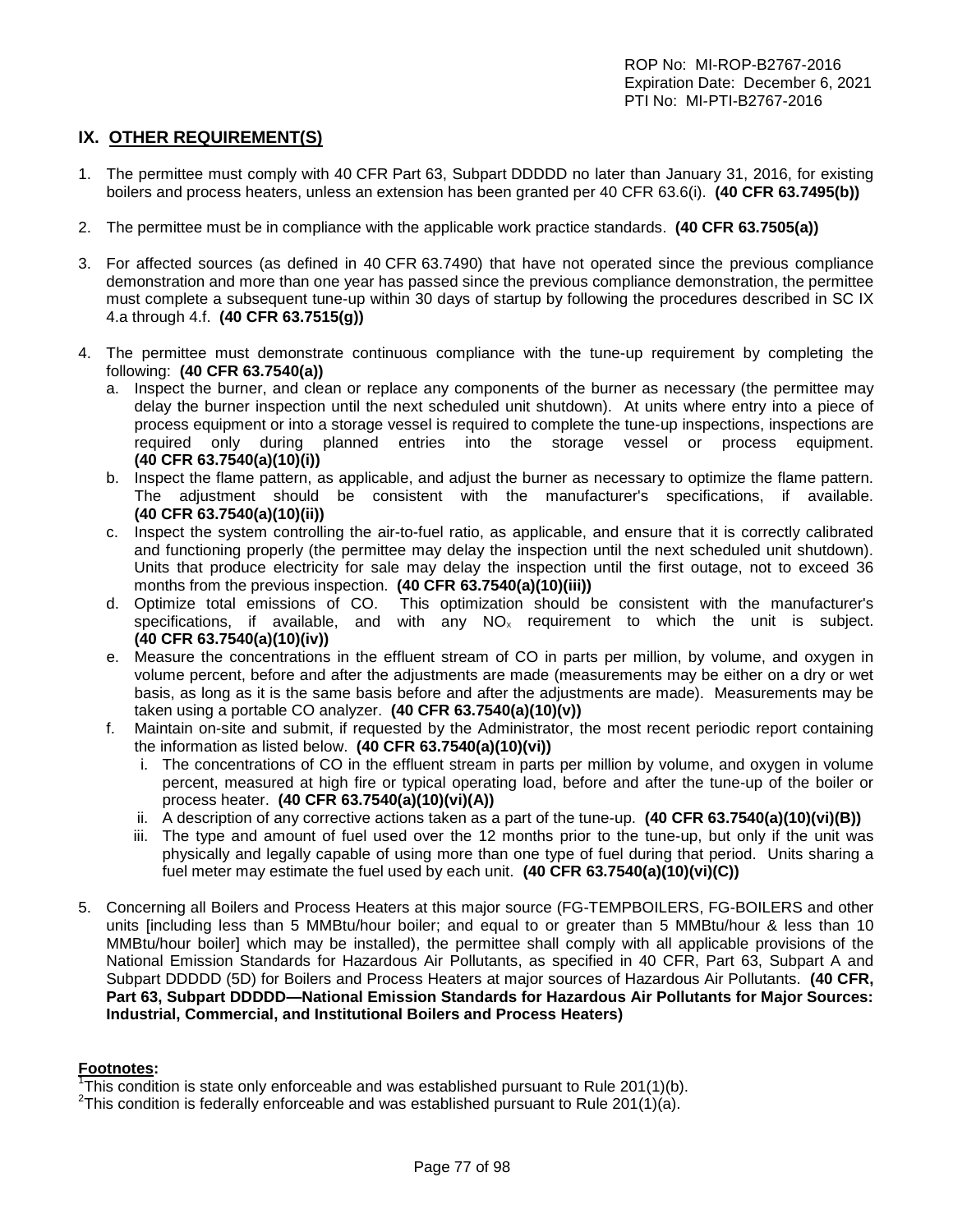## **FG-CI-RICE-MACT4Z<500HP FLEXIBLE GROUP CONDITIONS**

## **DESCRIPTION**

FG-CI-RICE-MACT4Z<500HP aka FG63-4Z-M/Ex/CI/Em/<500: Existing CI (Diesel) Engines located at a Major Source 266 HP < 500 HP, Emergency

**Emission Unit:** EU-ENG-FPH1

## **POLLUTION CONTROL EQUIPMENT**

NA

## **I. EMISSION LIMIT(S)**

| <b>Pollutant</b> | ∟imit | <b>Time Period/ Operating</b><br><b>Scenario</b> | <b>Equipment</b> | Monitorina/<br><b>Testing Method</b> | <b>Underlying</b><br>Applicable<br><b>Requirements</b> |
|------------------|-------|--------------------------------------------------|------------------|--------------------------------------|--------------------------------------------------------|
| NA               | NA    | ΝA                                               | NA               | ΝA                                   | ΝA                                                     |

## **II. MATERIAL LIMIT(S)**

| <b>Material</b> | Limit | <b>Time Period/ Operating</b><br><b>Scenario</b> | <b>Equipment</b> | Monitoring/<br><b>Testing Method</b> | Underlying<br>Applicable<br><b>Requirements</b> |
|-----------------|-------|--------------------------------------------------|------------------|--------------------------------------|-------------------------------------------------|
| <b>NA</b>       | NA.   | ΝA                                               | NA               | ΝA                                   | ΝA                                              |

## **III. PROCESS/OPERATIONAL RESTRICTION(S)**

- 1. Each engine in FG63-4Z-M/Ex/CI/Em/<500 shall be installed, maintained, and operated in a satisfactory manner. A list of recommended work practice standards as specified in 63.6602 and Table 2c, Item 1 or the permittee may petition the Administrator pursuant to the requirements of 40 CFR 63.6(g) for alternative work practices. The following are the recommended work practices specified in 40 CFR Part 63 Subpart ZZZZ Table 2c:
	- a. Change oil and filter every 500 hours of operation or annually, whichever comes first, except as allowed in SC III.2.
	- b. Inspect the air cleaner every 1,000 hours of operation or annually, whichever comes first, and replace as necessary; and
	- c. Inspect all hoses and belts every 500 hours of operation or annually, whichever comes first, and replace as necessary.

If the emergency engine is being operated during an emergency and it is not possible to shut down the engine to perform the work practice standards on the schedule required, the work practice standard can be delayed until the emergency is over. The work practice should be performed as soon as practicable after the emergency has ended or the unacceptable risk under Federal, State or local law has been abated. Sources must report any failure to perform the work practice on the schedule required and the Federal, State or local law or which the risk was deemed unacceptable. **(40 CFR 63.6602, 40 CFR Part 63 Subpart ZZZZ Table 2c, Item 6)**

2. The permittee may utilize an oil analysis program in order to extend the specified oil change requirement. The oil analysis must be performed at the same frequency specified for changing the oil in Table 2c of 40 CFR Part 63 Subpart ZZZZ. **(40 CFR 63.6625(i))**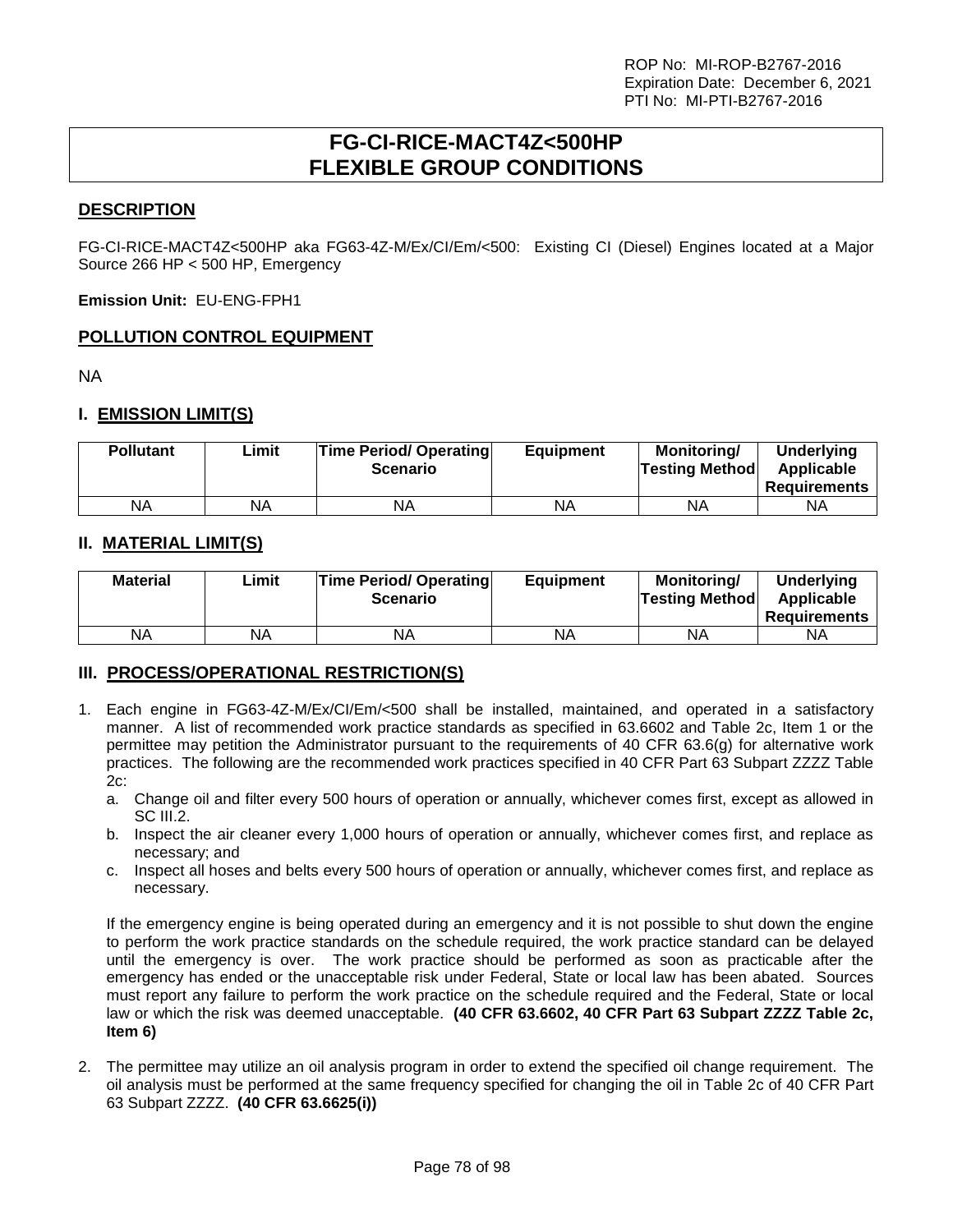- 3. The permittee shall install, maintain and operate each engine in FG63-4Z-M/Ex/CI/Em/<500 and aftertreatment control device (if any) according to the manufacturer's emission-related written instructions or develop your own maintenance plan which must provide to the extent practicable for the maintenance and operation of the engine in a manner consistent with good air pollution control practice for minimizing emissions. **(40 CFR 63.6605, 40 CFR 63.6625(e))**
- 4. The permittee shall minimize the time spent at idle during startup and minimize the startup time of each engine in FG63-4Z-M/Ex/CI/Em/<500 to a period needed for appropriate and safe loading of the engine, not to exceed 30 minutes, after which time the emission standards applicable to all times other than startup apply. **(40 CFR 63.6625(h))**
- 5. The permittee shall not allow each engine in FG63-4Z-M/Ex/CI/Em/<500 to exceed 100 hours per calendar year for maintenance checks and readiness testing and emergency demand response. The owner or operator may petition the Administrator for approval of additional hours to be used for maintenance checks and readiness testing, but a petition is not required if the owner or operator maintains records indicating that Federal, State, or local standards require maintenance and testing of emergency RICE beyond 100 hours per calendar year. **(40 CFR 63.6640(f)(2))**
- 6. The permittee may operate each engine in FG63-4Z-M/Ex/CI/Em/<500 up to 50 hours per calendar year for non-emergency situations, but those hours are to be counted towards the 100 hours per calendar year for maintenance and testing and emergency demand response, as allowed in 40 CFR 63.6640(f)(2). **40 CFR 63.6640(f)(3))**

## **IV. DESIGN/EQUIPMENT PARAMETER(S)**

1. The permittee shall install a non-resettable hour meter on each engine in FG63-4Z-M/Ex/CI/Em/<500. **(40 CFR 63.6625(f))** 

## **V. TESTING/SAMPLING**

Records shall be maintained on file for a period of five years. **(R 336.1213(3)(b)(ii))**

1. If using the oil analysis program, the permittee must at a minimum analyze the following three parameters: Total Base Number, viscosity, and percent water content. The condemning limits for these parameters are as follows: Total Base Number is less than 30 percent of the Total Base Number of the oil when new; viscosity of the oil has changed by more than 20 percent from the viscosity of the oil when new; or percent water content (by volume) is greater than 0.5. If all of these condemning limits are not exceeded, the engine owner or operator is not required to change the oil. If any of the limits are exceeded, the engine owner or operator must change the oil within two business days of receiving the results of the analysis; if the engine is not in operation when the results of the analysis are received, the engine owner or operator must change the oil within two business days or before commencing operation, whichever is later. The owner or operator must keep records of the parameters that are analyzed as part of the program, the results of the analysis, and the oil changes for the engine. The analysis program must be part of the maintenance plan for the engine. **(40 CFR 63.6625(i))**

#### **See Appendix 5**

#### **VI. MONITORING/RECORDKEEPING**

Records shall be maintained on file for a period of five years. **(R 336.1213(3)(b)(ii))**

- 1. For each engine in FG63-4Z-M/Ex/CI/Em/<500 the permittee shall keep in a satisfactory manner, records of the maintenance conducted to demonstrate that the engine and after-treatment control device (if any) were operated and maintained according to the developed maintenance plan. The permittee shall keep all records on file and make them available to the department upon request. **(40 CFR 63.6655(e), 40 CFR 63.6660)**
- 2. For each engine in FG63-4Z-M/Ex/CI/Em/<500 the permittee shall keep in a satisfactory manner, records of hours of operation recorded through the non-resettable hour meter. The permittee shall document how many hours were spent during emergency operation and how many hours were spent during non-emergency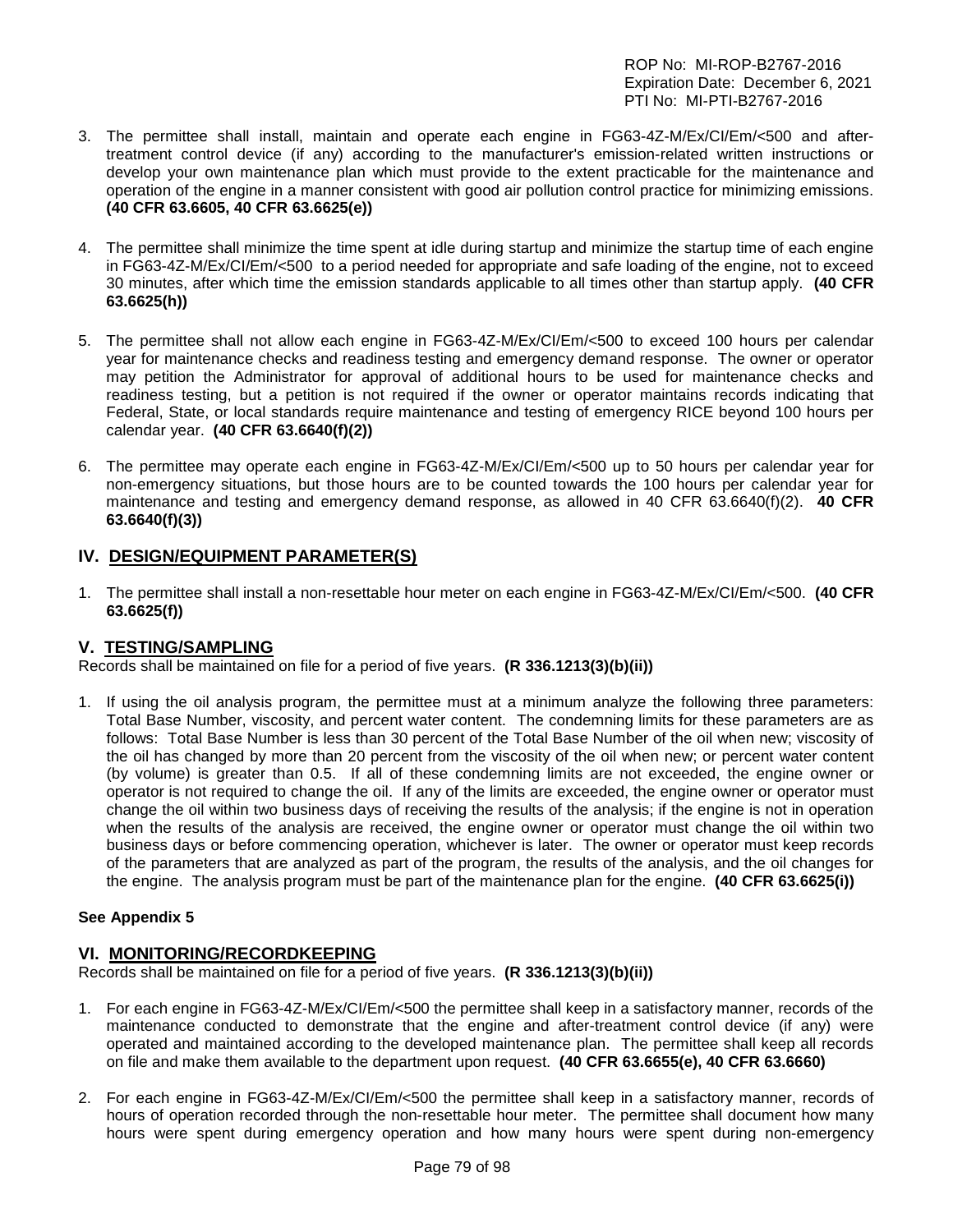operation. If the engines were used for demand response operation, the permittee shall keep records of the notification of the emergency situation and the time the engine was operated as part of demand response. The permittee shall keep all records on file and make them available to the department upon request. **(40 CFR 63.6655(f), 40 CFR 63.6660)**

## **VII. REPORTING**

- 1. Prompt reporting of deviations pursuant to General Conditions 21 and 22 of Part A. **(R 336.1213(3)(c)(ii))**
- 2. Semiannual reporting of monitoring and deviations pursuant to General Condition 23 of Part A. The report shall be postmarked or received by the appropriate AQD District Office by March 15 for reporting period July 1 to December 31 and September 15 for reporting period January 1 to June 30. **(R 336.1213(3)(c)(i))**
- 3. Annual certification of compliance pursuant to General Conditions 19 and 20 of Part A. The report shall be postmarked or received by the appropriate AQD District Office by March 15 for the previous calendar year. **(R 336.1213(4)(c))**
- 4. Each affected source that has obtained a title V operating permit pursuant to 40 CFR part 70 or 71 must report all deviations as defined in Subpart ZZZZ in the semiannual monitoring report required by 40 CFR 70.6 (a)(3)(iii)(A) or 40 CFR 71.6(a)(3)(iii)(A). If an affected source submits a Compliance report pursuant to Table 7 of Subpart ZZZZ along with, or as part of, the semiannual monitoring report required by 40 CFR 70.6(a)(3)(iii)(A) or 40 CFR 71.6(a)(3)(iii)(A), and the Compliance report includes all required information concerning deviations from any emission or operating limitation in Subpart ZZZZ, submission of the Compliance report shall be deemed to satisfy any obligation to report the same deviations in the semiannual monitoring report. However, submission of a Compliance report shall not otherwise affect any obligation the affected source may have to report deviations from permit requirements to the permit authority. **(40 CFR 63.6650(f))**

## **VIII. STACK/VENT RESTRICTION(S)**

The exhaust gases from the stacks listed in the table below shall be discharged unobstructed vertically upwards to the ambient air unless otherwise noted:

| <b>Stack &amp; Vent ID</b> | <b>Maximum</b><br><b>Exhaust</b><br><b>Dimensions</b><br>(inches) | <b>Minimum Height</b><br><b>Above Ground</b><br>(feet) | <b>Underlying Applicable</b><br><b>Requirements</b> |
|----------------------------|-------------------------------------------------------------------|--------------------------------------------------------|-----------------------------------------------------|
| ΝA                         | ΝA                                                                | NA                                                     | ΝA                                                  |

## **IX. OTHER REQUIREMENT(S)**

1. The permittee shall comply with all applicable provisions of the National Emission Standards for Hazardous Air Pollutants, as specified in 40 CFR, Part 63, Subpart A and Subpart ZZZZ, for Stationary Reciprocating Internal Combustion Engines by the initial compliance date. **(40 CFR 63.6595(a)(2), 40 CFR Part 63 Subparts A and ZZZZ**

#### **Footnotes:**

<sup>1</sup>This condition is state only enforceable and was established pursuant to Rule 201(1)(b).<br><sup>2</sup>This condition is foderally enforceable and was established pursuant to Rule 201(1)(c).

<sup>2</sup>This condition is federally enforceable and was established pursuant to Rule 201(1)(a).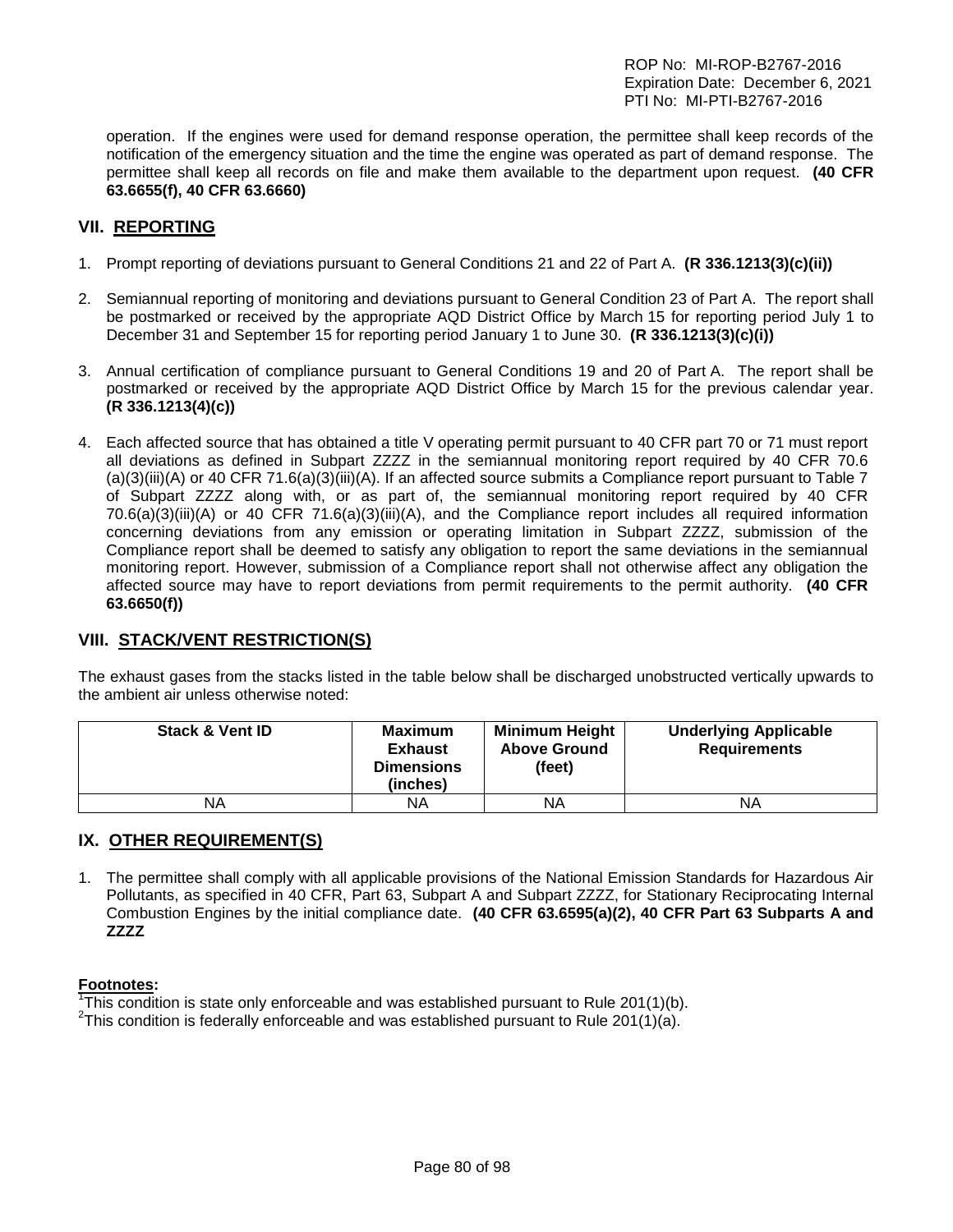## **FG-CI-RICE-MACT4Z>500HP FLEXIBLE GROUP CONDITIONS**

## **DESCRIPTION**

Existing CI Engines located at a Major Source > 500 HP, Emergency

**Emission Units:** EU-ENG-SMB1 (900 HP) and EU-ENG-SMB2 (900 HP)

## **POLLUTION CONTROL EQUIPMENT**

NA

## **I. EMISSION LIMIT(S)**

**NA**

## **II. MATERIAL LIMIT(S)**

**NA**

## **III. PROCESS/OPERATIONAL RESTRICTION(S)**

- 1. The permittee shall not allow the engine(s) to exceed 100 hours for maintenance checks and readiness testing and emergency demand response. The owner or operator may petition the Administrator for approval of additional hours to be used for maintenance checks and readiness testing, but a petition is not required if the owner or operator maintains records indicating that Federal, State, or local standards require maintenance and testing of emergency RICE beyond 100 hours per year. **(40 CFR 63.6640(f)(1)(ii))**
- 2. The permittee may operate the engines up to 50 hours per year for non-emergency situations, but those hours are to be counted towards the 100 hrs./year for maintenance and testing and emergency demand response, as allowed in 40 CFR 63.6640(f)(3). **(40 CFR 63.6640(f)(1)(iii))**

## **IV. DESIGN/EQUIPMENT PARAMETER(S)**

NA

## **V. TESTING/SAMPLING**

Records shall be maintained on file for a period of five years. **(R 336.1213(3)(b)(ii))**

NA

## **See Appendix 5**

## **VI. MONITORING/RECORDKEEPING**

Records shall be maintained on file for a period of five years. **(R 336.1213(3)(b)(ii))**

1. For each CI engine/s the permittee shall keep in satisfactory manner, records of hours of operation. The permittee shall document how many hours were spent during emergency operation and how many hours were spent during non-emergency operation. If the engines were used for demand response operation, the permittee shall keep records of the notification of the emergency situation and the time the engine was operated as part of demand response. The permittee shall keep all records on file and make them available to the department upon request. **(R 336.1213(3))**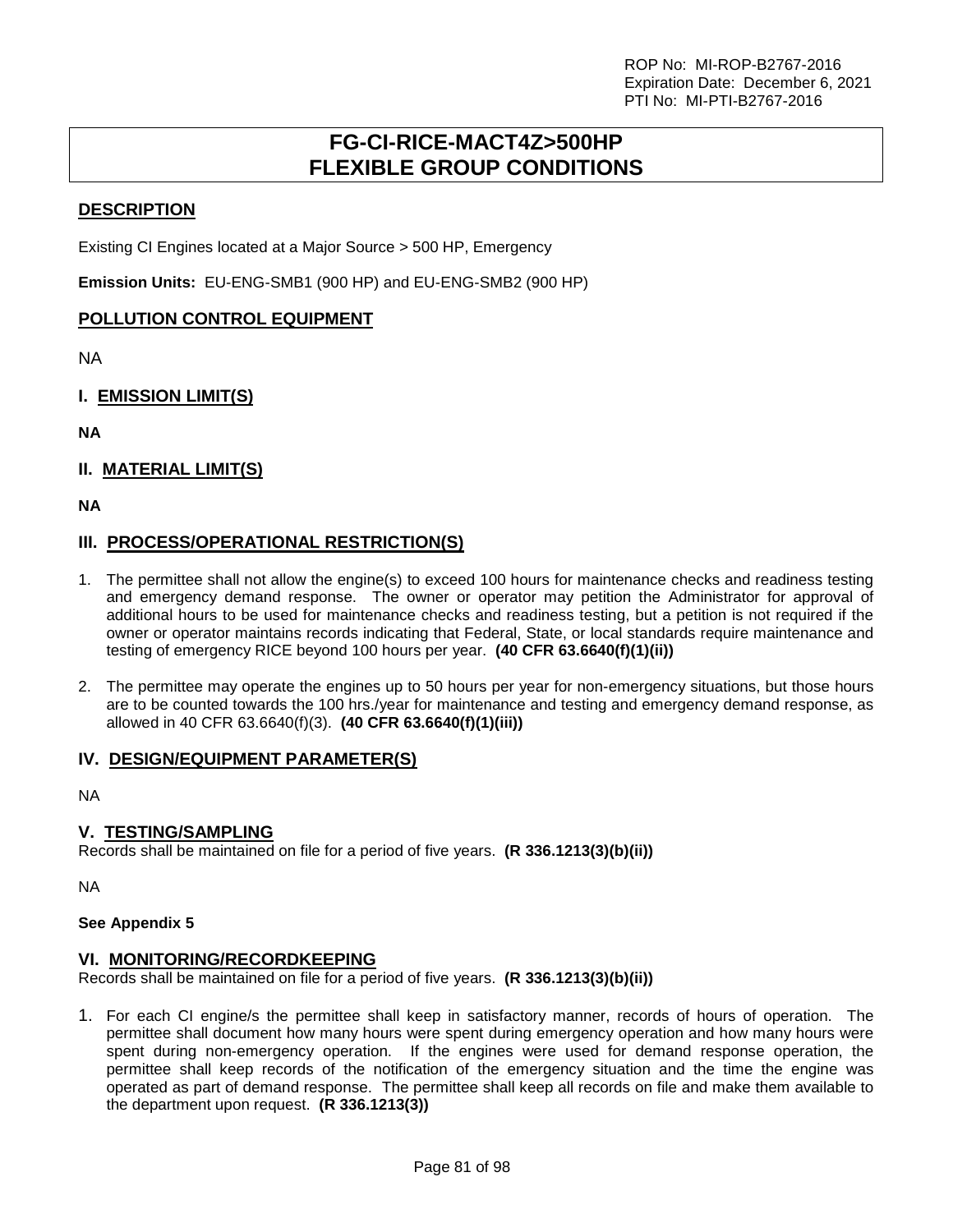## **VII. REPORTING**

- 1. Prompt reporting of deviations pursuant to General Conditions 21 and 22 of Part A. **(R 336.1213(3)(c)(ii))**
- 2. Semiannual reporting of monitoring and deviations pursuant to General Condition 23 of Part A. The report shall be postmarked or received by the appropriate AQD District Office by March 15 for reporting period July 1 to December 31 and September 15 for reporting period January 1 to June 30. **(R 336.1213(3)(c)(i))**
- 3. Annual certification of compliance pursuant to General Conditions 19 and 20 of Part A. The report shall be postmarked or received by the appropriate AQD District Office by March 15 for the previous calendar year. **(R 336.1213(4)(c))**

#### **See Appendix 8**

## **VIII. STACK/VENT RESTRICTION(S)**

**NA**

## **IX. OTHER REQUIREMENT(S)**

- 1. The permittee shall comply with all applicable provisions of the National Emission Standards for Hazardous Air Pollutants, as specified in 40 CFR, Part 63, Subpart A and Subpart ZZZZ, for Stationary Reciprocating Internal Combustion Engines by the initial compliance date. **(40 CFR 63.6595(a)(2), 40 CFR Part 63 Subparts A and ZZZZ**
- 2. There is no time limit on the use of emergency stationary RICE in emergency situations.

#### **Footnotes:**

<sup>1</sup>This condition is state only enforceable and was established pursuant to Rule 201(1)(b).<br><sup>2</sup>This condition is foderally enforceable and was established pursuant to Rule 201(1)(a).

<sup>2</sup>This condition is federally enforceable and was established pursuant to Rule 201(1)(a).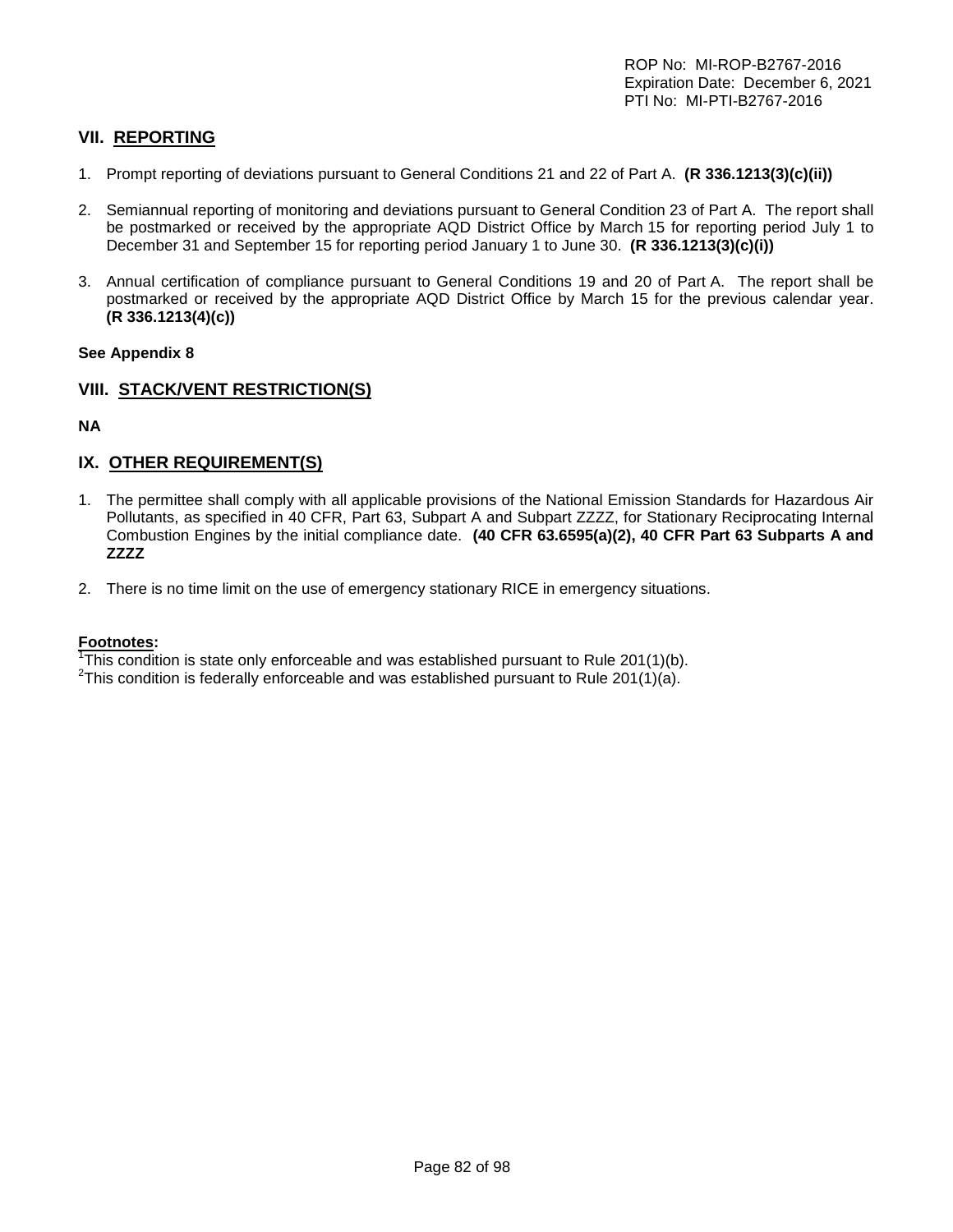# **FG**-**CI-RICE-NSPS4I<500 FLEXIBLE GROUP CONDITIONS**

## **DESCRIPTION**

This flexible group includes new emergency compression ignition (CI) Diesel fired stationary reciprocating internal combustion engines (RICE) that have a maximum site rating of greater than or equal to 100 brake horsepower (HP), but less than 500 (HP) and subject to 40 CFR 60, Subpart IIII.

**Emission Unit:** EU-ENG-FPH2 (305 HP, 1/1/2011) Fire Pump emergency engine

## **POLLUTION CONTROL EQUIPMENT**

NA

## **I. EMISSION LIMIT(S)**

| <b>Pollutant</b>                                                                                                                     | Limit                                  | Time Period /<br><b>Operating</b><br><b>Scenario</b> | <b>Equipment</b> | Testing /<br><b>Monitoring</b><br><b>Method</b> | <b>Underlying Applicable</b><br><b>Requirements</b> |  |
|--------------------------------------------------------------------------------------------------------------------------------------|----------------------------------------|------------------------------------------------------|------------------|-------------------------------------------------|-----------------------------------------------------|--|
| NHMC + NOx<br>1.                                                                                                                     | 4.0 g/KW-hr<br>or<br>$3.0$ g/HP-hr     | Test Protocol*                                       | EU-ENG-FPH2      | <b>NA</b>                                       | 40 CFR 60.4205(c)<br>Table 4                        |  |
|                                                                                                                                      | 10.5 g/KW-hr**<br>or<br>$7.8$ g/HP-hr  | Test Protocol*                                       | EU-ENG-FPH2      | NA.                                             | 40 CFR 60.4205(c)<br>Table 4                        |  |
| 2. PM                                                                                                                                | $0.2$ g/KW-hr<br>or<br>$0.15$ g/HP-hr  | Test Protocol*                                       | EU-ENG-FPH2      | NA                                              | 40 CFR 60.4205(c)<br>Table 4                        |  |
|                                                                                                                                      | 0.54 g/KW-hr**<br>or<br>$0.40$ g/HP-hr | Test Protocol*                                       | EU-ENG-FPH2      | NA.                                             | 40 CFR 60.4205(c)<br>Table 4                        |  |
| 3. CO                                                                                                                                | 3.50g/KW-hr**<br>or<br>$2.6$ g/HP-hr   | Test Protocol*                                       | EU-ENG-FPH2      | NA                                              | 40 CFR 60.4205(c)<br>Table 4                        |  |
| *Manufacturer certification demonstrates compliance with emission limits.<br>**For model years 2009-2011 with rated speed > 2650 rpm |                                        |                                                      |                  |                                                 |                                                     |  |

## **II. MATERIAL LIMIT(S)**

1. The permittee shall burn only diesel fuel, in EU-ENG-FPH2 with the maximum sulfur content of 15 ppm (0.0015 percent or 15 ppm S ULSD) by weight. **(40 CFR 60.4207, 40 CFR 80.510(b))**

## **III. PROCESS/OPERATIONAL RESTRICTION(S)**

1. The permittee may operate EU-ENG-FPH2 for no more than 100 hours per calendar year for the purpose of necessary maintenance checks and readiness testing, provided that the tests are recommended by Federal, State, or local government, the manufacturer, the vendor, or the insurance company associated with the engine. The permittee may petition the Department for approval of additional hours to be used for maintenance checks and readiness testing. A petition is not required if the owner or operator maintains records indicating that Federal, State, or local standards require maintenance and testing of emergency internal combustion engines beyond 100 hours per year. EU-ENG-FPH2 may operate up to 50 hours per year in non-emergency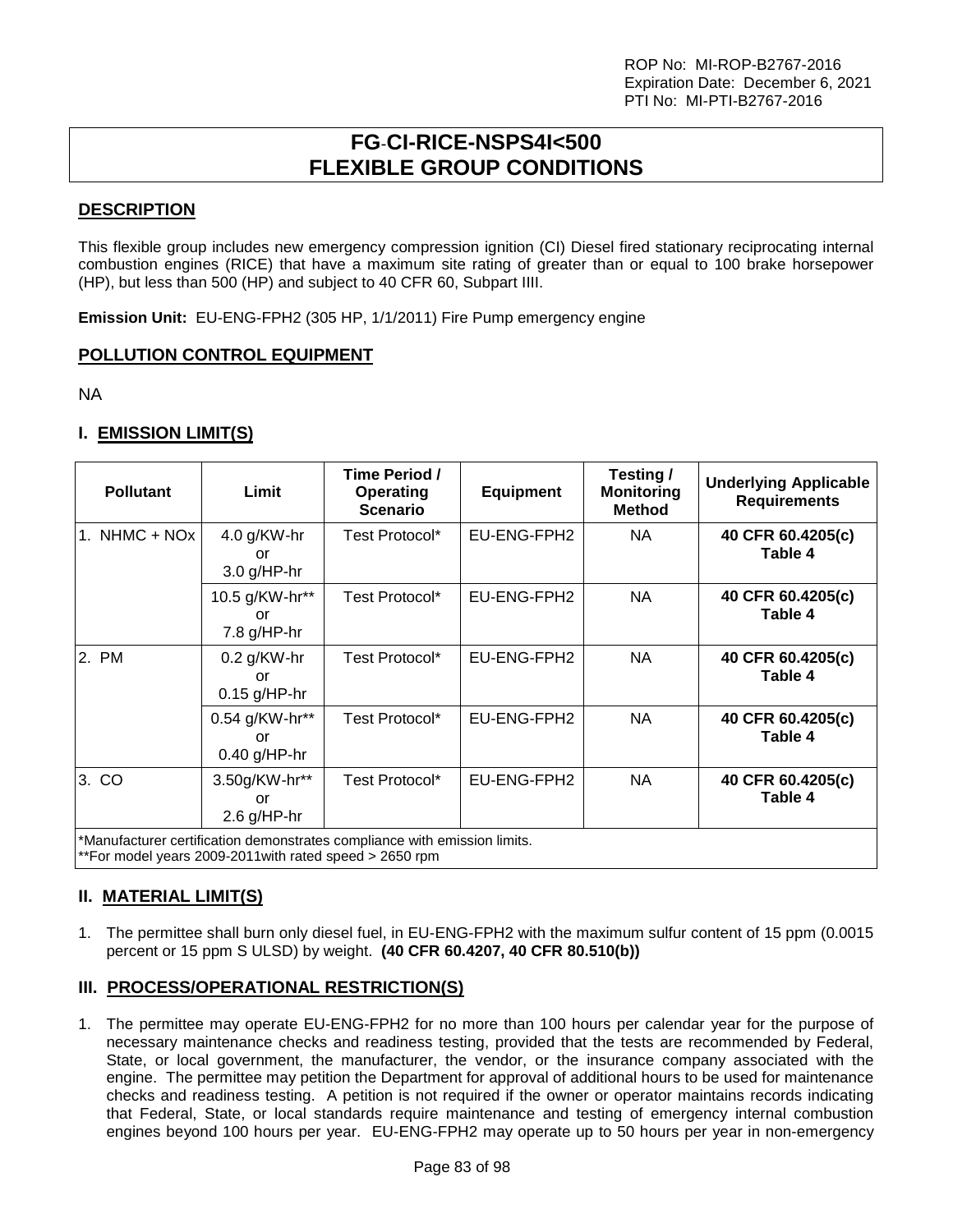situations, but those 50 hours are counted towards the 100 hours per year provided for maintenance and testing. The 50 hours per year for non-emergency situations cannot be used for peak shaving or to generate income for a facility to supply non-emergency power as part of a financial arrangement with another entity. **(40 CFR 60.4211(f))**

- 2. The permittee shall operate and maintain EU-ENG-FPH2 such that it meets the emission limits in SC I.1 -3 over the entire life of the engine. **(40 CFR 60.4206, 60.4208)**
- 3. If the permittee purchased a certified engine, according to procedures specified in 40 CFR Part 60 Subpart IIII, for the same model year, the permittee shall meet the following requirements for EU-ENG-FPH2:
	- a. Operate and maintain the certified engine and control device according to the manufacturer's emissionrelated written instructions.
	- b. Keep a maintenance plan and the permittee may only change those engine settings that are permitted by the manufacturer. If you do not operate and maintain the certified engine and control device according to the manufacturer's emission-related written instructions, the engine will be considered a non-certified engine. **(40 CFR 60.4211)**

## **IV. DESIGN/EQUIPMENT PARAMETER(S)**

1. EU-ENG-FPH2 shall be equipped with a non-resettable hour meter. **(40 CFR 60.4209)**

#### **V. TESTING/SAMPLING**

Records shall be maintained on file for a period of five years. **(R 336.1213(3)(b)(ii))**

NA

#### **VI. MONITORING/RECORDKEEPING**

Records shall be maintained on file for a period of five years. **(R 336.1213(3)(b)(ii))**

- 1. The permittee shall keep records of the hours of operation for emission unit EU-ENG-FPH2 through a nonresettable hour meter. The permittee must document how many hours are spent for emergency operation; including what classified the operation as emergency and how many hours are spent for non-emergency operation. **(40 CFR 60.4211(f))**
- 2. The permittee shall keep records of all notifications submitted to comply with this subpart and all documentation supporting any notification. **(40 CFR 60.4214)**
- 3. The permittee shall keep records of maintenance conducted to demonstrate compliance. **(40 CFR 60.4211(g))**
- 4. The permittee shall keep records of documentation from the manufacturer that the engine is certified to meet the emission standards and information as required in 40 CFR parts 90, 1048, 1054 and 1060, as applicable. **(40 CFR 60.4211(a))**

## **VII. REPORTING**

- 1. Prompt reporting of deviations pursuant to General Conditions 21 and 22 of Part A. **(R 336.1213(3)(c)(ii))**
- 2. Semiannual reporting of monitoring and deviations pursuant to General Condition 23 of Part A. The report shall be postmarked or received by the appropriate AQD District Office by March 15 for reporting period July 1 to December 31 and September 15 for reporting period January 1 to June 30. **(R 336.1213(3)(c)(i))**
- 3. Annual certification of compliance pursuant to General Conditions 19 and 20 of Part A. The report shall be postmarked or received by the appropriate AQD District Office by March 15 for the previous calendar year. **(R 336.1213(4)(c))**

#### **See Appendix 8**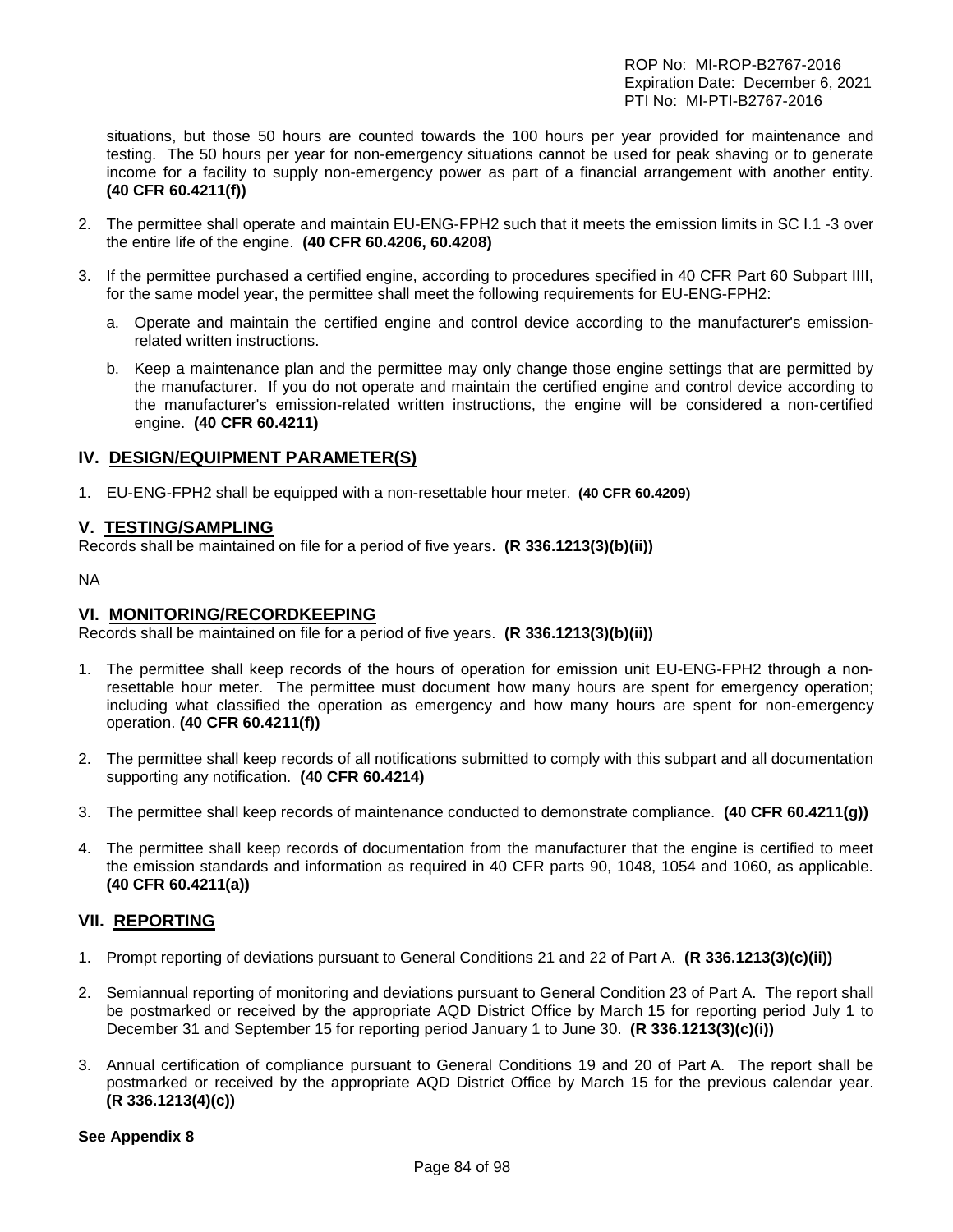## **VIII. STACK/VENT RESTRICTION(S)**

The exhaust gases from the stacks listed in the table below shall be discharged unobstructed vertically upwards to the ambient air unless otherwise noted:

| <b>Stack &amp; Vent ID</b> | <b>Maximum</b><br><b>Exhaust</b><br><b>Dimensions</b><br>(inches) | <b>Minimum Height</b><br><b>Above Ground</b><br>(feet) | <b>Underlying Applicable</b><br><b>Requirements</b> |
|----------------------------|-------------------------------------------------------------------|--------------------------------------------------------|-----------------------------------------------------|
| ΝA                         | ΝA                                                                | ΝA                                                     | ΝA                                                  |

## **IX. OTHER REQUIREMENT(S)**

1. There is no time limit on the use of emergency stationary RICE in emergency situations. . **(40 CFR 60.4211(f))**

#### **Footnotes:**

<sup>1</sup>This condition is state only enforceable and was established pursuant to Rule 201(1)(b).<br><sup>2</sup>This condition is foderally enforceable and was established pursuant to Rule 201(1)(a).

This condition is federally enforceable and was established pursuant to Rule 201(1)(a).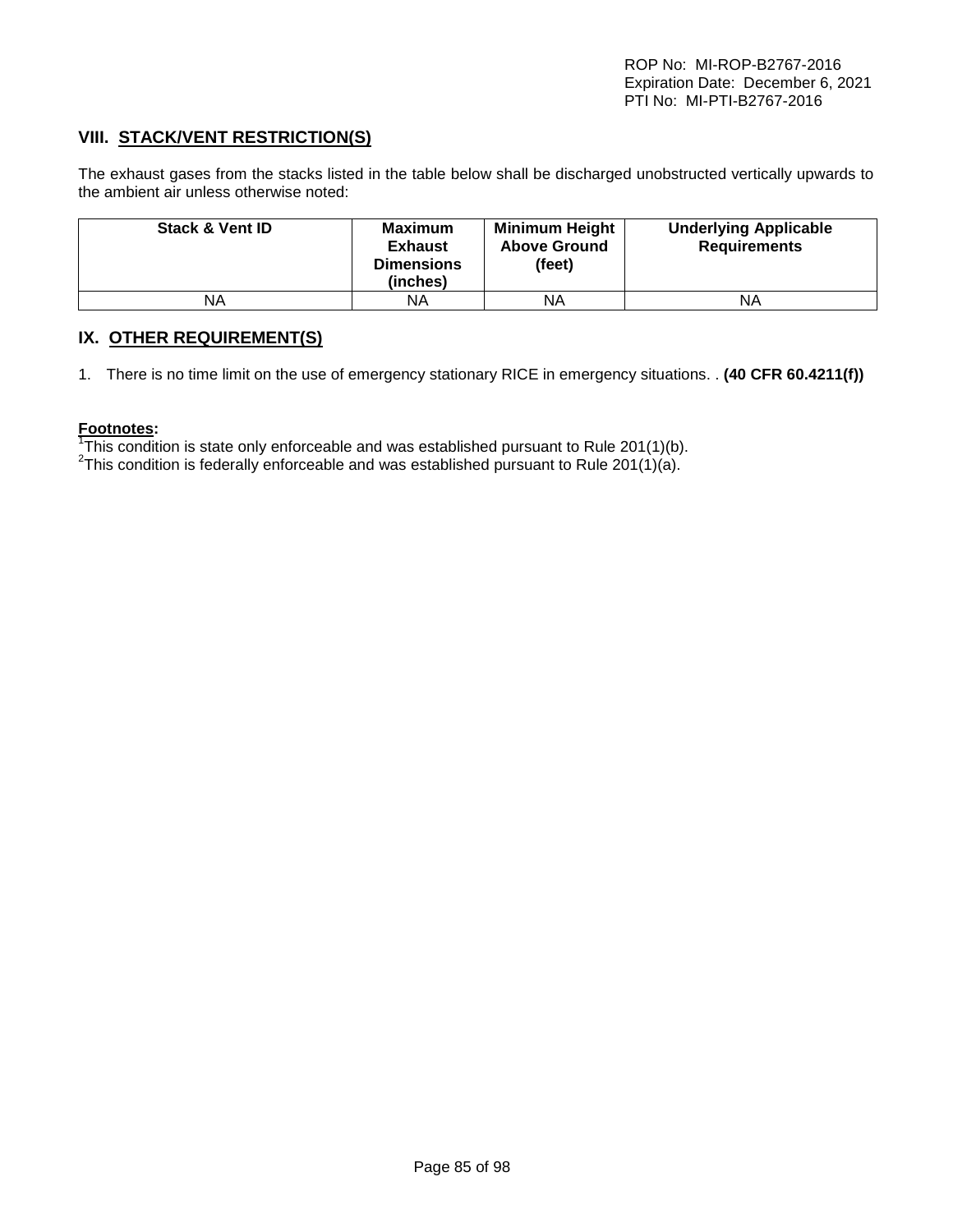## **FG-COLD-CLEANERS FLEXIBLE GROUP CONDITIONS**

## **DESCRIPTION**

Any cold cleaner that is grandfathered or exempt from Rule 201 pursuant to Rule 278 and Rule 281(h) or Rule 285(r)(iv). Existing cold cleaners were placed into operation prior to July 1, 1979. New cold cleaners were placed into operation on or after July 1, 1979.

**Emission Unit:** The permittee shall maintain an up-to-date list of cold-cleaners.

#### **POLLUTION CONTROL EQUIPMENT**

NA

## **I. EMISSION LIMIT(S)**

NA

#### **II. MATERIAL LIMIT(S)**

1. The permittee shall not use cleaning solvents containing more than five percent by weight of the following halogenated compounds: methylene chloride, perchloroethylene, trichloroethylene, 1,1,1-trichloroethane, carbon tetrachloride, chloroform, or any combination thereof. **(R 336.1213(2))**

#### **III. PROCESS/OPERATIONAL RESTRICTION(S)**

- 1. Cleaned parts shall be drained for no less than 15 seconds or until dripping ceases. **(R 336.1611(2)(b), R 336.1707(3)(b))**
- 2. The permittee shall perform routine maintenance on each cold cleaner as recommended by the manufacturer. **(R 336.1213(3))**

#### **IV. DESIGN/EQUIPMENT PARAMETER(S)**

- 1. The cold cleaner must meet one of the following design requirements:
	- a. The air/vapor interface of the cold cleaner is no more than ten square feet. **(R 336.1281(h))**
	- b. The cold cleaner is used for cleaning metal parts and the emissions are released to the general in-plant environment. **(R 336.1285(r)(iv))**
- 2. The cold cleaner shall be equipped with a device for draining cleaned parts. **(R 336.1611(2)(b), R 336.1707(3)(b))**
- 3. All new and existing cold cleaners shall be equipped with a cover and the cover shall be closed whenever parts are not being handled in the cold cleaner. **(R 336.1611(2)(a), R 336.1707(3)(a))**
- 4. The cover of a new cold cleaner shall be mechanically assisted if the Reid vapor pressure of the solvent is more than 0.3 psia or if the solvent is agitated or heated. **(R 336.1707(3)(a))**
- 5. If the Reid vapor pressure of any solvent used in a new cold cleaner is greater than 0.6 psia; or, if any solvent used in a new cold cleaner is heated above 120 degrees Fahrenheit, then the cold cleaner must comply with at least one of the following provisions: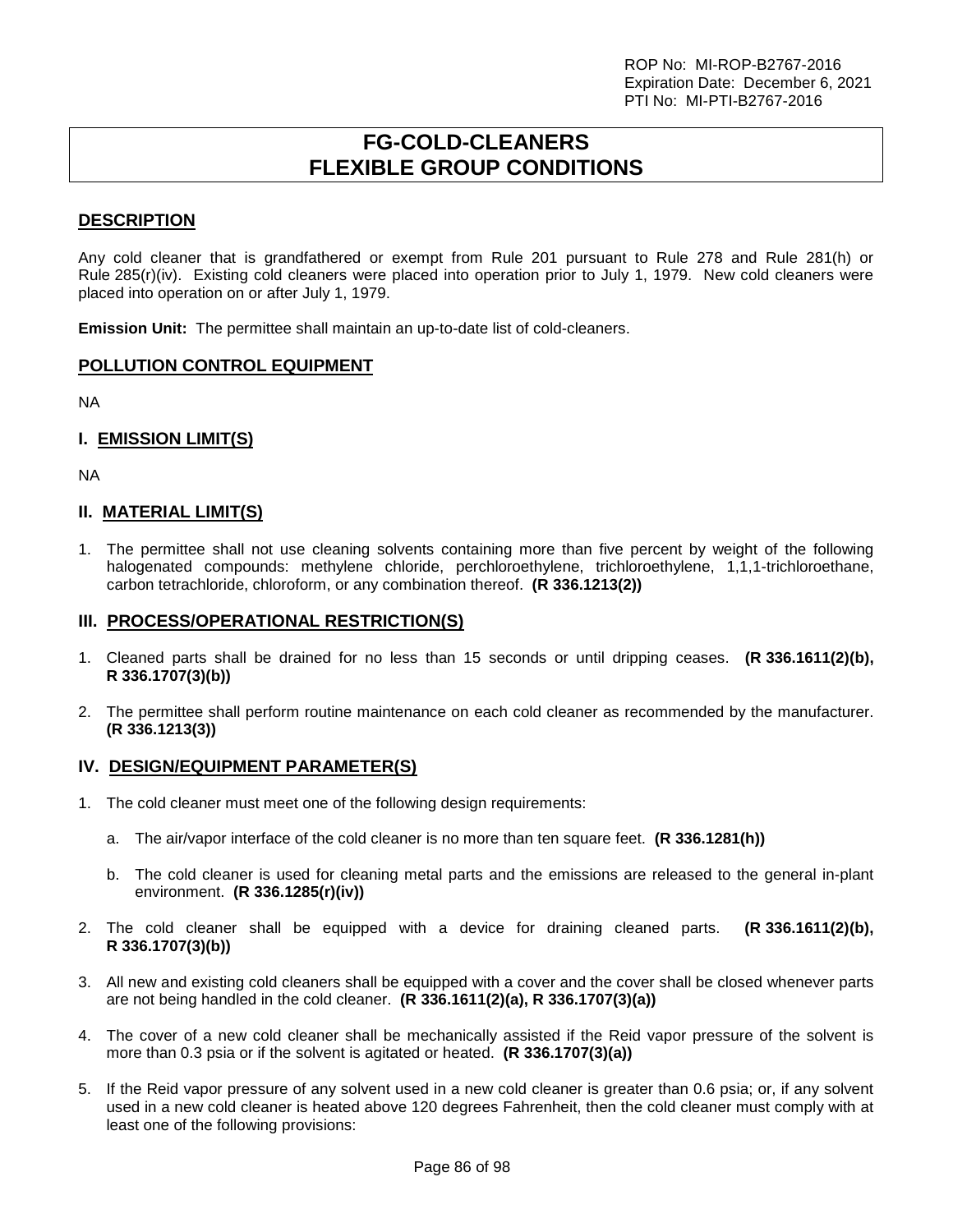- a. The cold cleaner must be designed such that the ratio of the freeboard height to the width of the cleaner is equal to or greater than 0.7. **(R 336.1707(2)(a))**
- b. The solvent bath must be covered with water if the solvent is insoluble and has a specific gravity of more than 1.0. **(R 336.1707(2)(b))**
- c. The cold cleaner must be controlled by a carbon adsorption system, condensation system, or other method of equivalent control approved by the AQD. **(R 336.1707(2)(c))**

## **V. TESTING/SAMPLING**

#### NA

## **VI. MONITORING/RECORDKEEPING**

Records shall be maintained on file for a period of five years. **(R 336.1213(3)(b)(ii))**

- 1. For each new cold cleaner in which the solvent is heated, the solvent temperature shall be monitored and recorded at least once each calendar week during routine operating conditions. **(R 336.1213(3))**
- 2. The permittee shall maintain the following information on file for each cold cleaner: **(R 336.1213(3))**
	- a. A serial number, model number, or other unique identifier for each cold cleaner.
	- b. The date the unit was installed, manufactured or that it commenced operation.
	- c. The air/vapor interface area for any unit claimed to be exempt under Rule 281(h).
	- d. The applicable Rule 201 exemption.
	- e. The Reid vapor pressure of each solvent used.
	- f. If applicable, the option chosen to comply with Rule 707(2).
- 3. The permittee shall maintain written operating procedures for each cold cleaner. These written procedures shall be posted in an accessible, conspicuous location near each cold cleaner. **(R 336.1611(3), R 336.1707(4))**
- 4. As noted in Rule 611(2)(c) and Rule 707(3)(c), if applicable, an initial demonstration that the waste solvent is a safety hazard shall be made prior to storage in non-closed containers. If the waste solvent is a safety hazard and is stored in non-closed containers, verification that the waste solvent is disposed of so that not more than 20 percent, by weight, is allowed to evaporate into the atmosphere shall be made on a monthly basis. **(R 336.1213(3), R 336.1611(2)(c), R 336.1707(3)(c))**

## **VII. REPORTING**

- 1. Prompt reporting of deviations pursuant to General Conditions 21 and 22 of Part A. **(R 336.1213(3)(c)(ii))**
- 2. Semiannual reporting of monitoring and deviations pursuant to General Condition 23 of Part A. The report shall be postmarked or received by the appropriate AQD District Office by March 15 for reporting period July 1 to December 31 and September 15 for reporting period January 1 to June 30. **(R 336.1213(3)(c)(i))**
- 3. Annual certification of compliance pursuant to General Conditions 19 and 20 of Part A. The report shall be postmarked or received by the appropriate AQD District Office by March 15 for the previous calendar year. **(R 336.1213(4)(c))**

#### **See Appendix 8**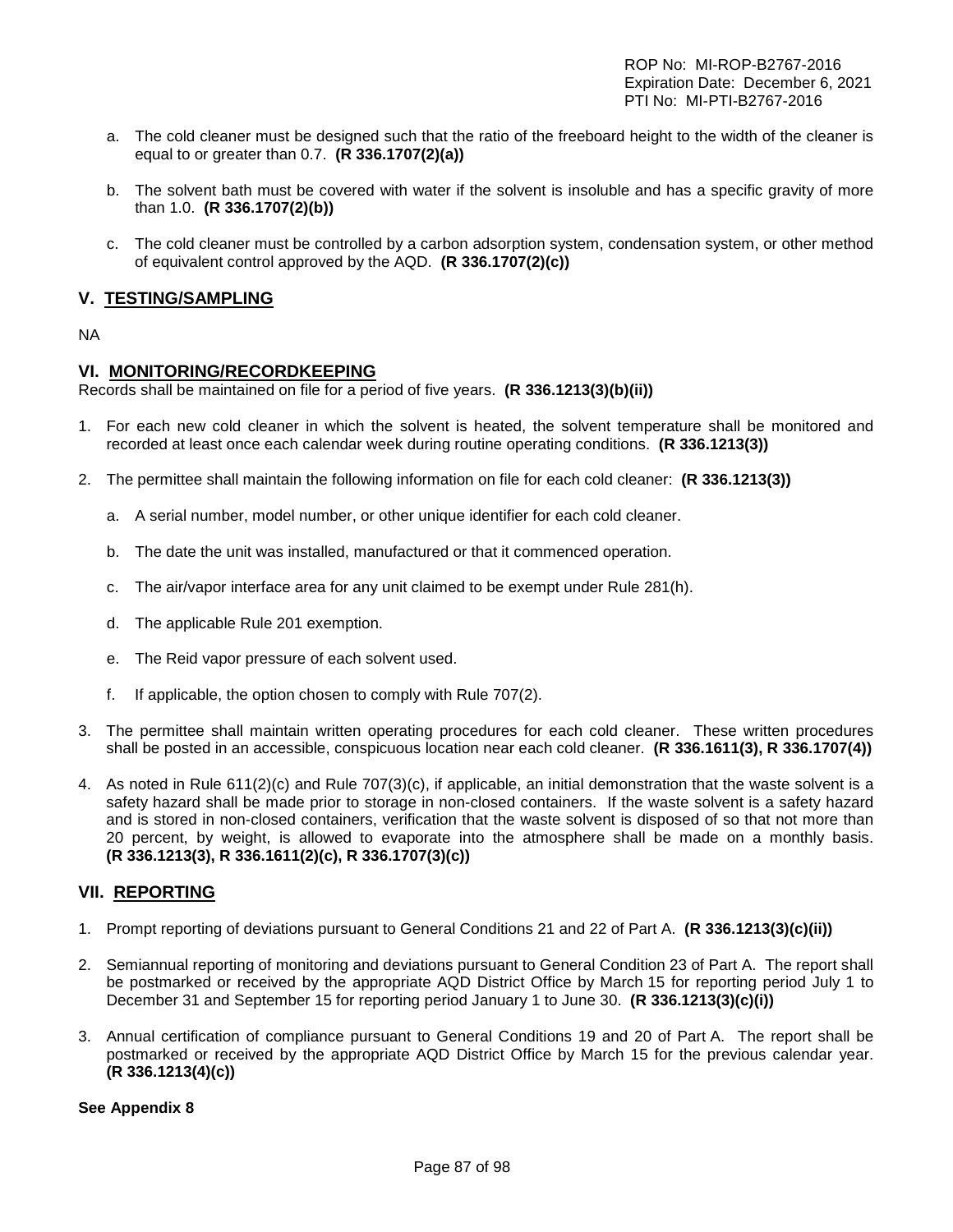## **VIII. STACK/VENT RESTRICTION(S)**

NA

## **IX. OTHER REQUIREMENT(S)**

1. The permittee shall maintain an up-to-date list of cold-cleaners. The list shall be updated at least annually.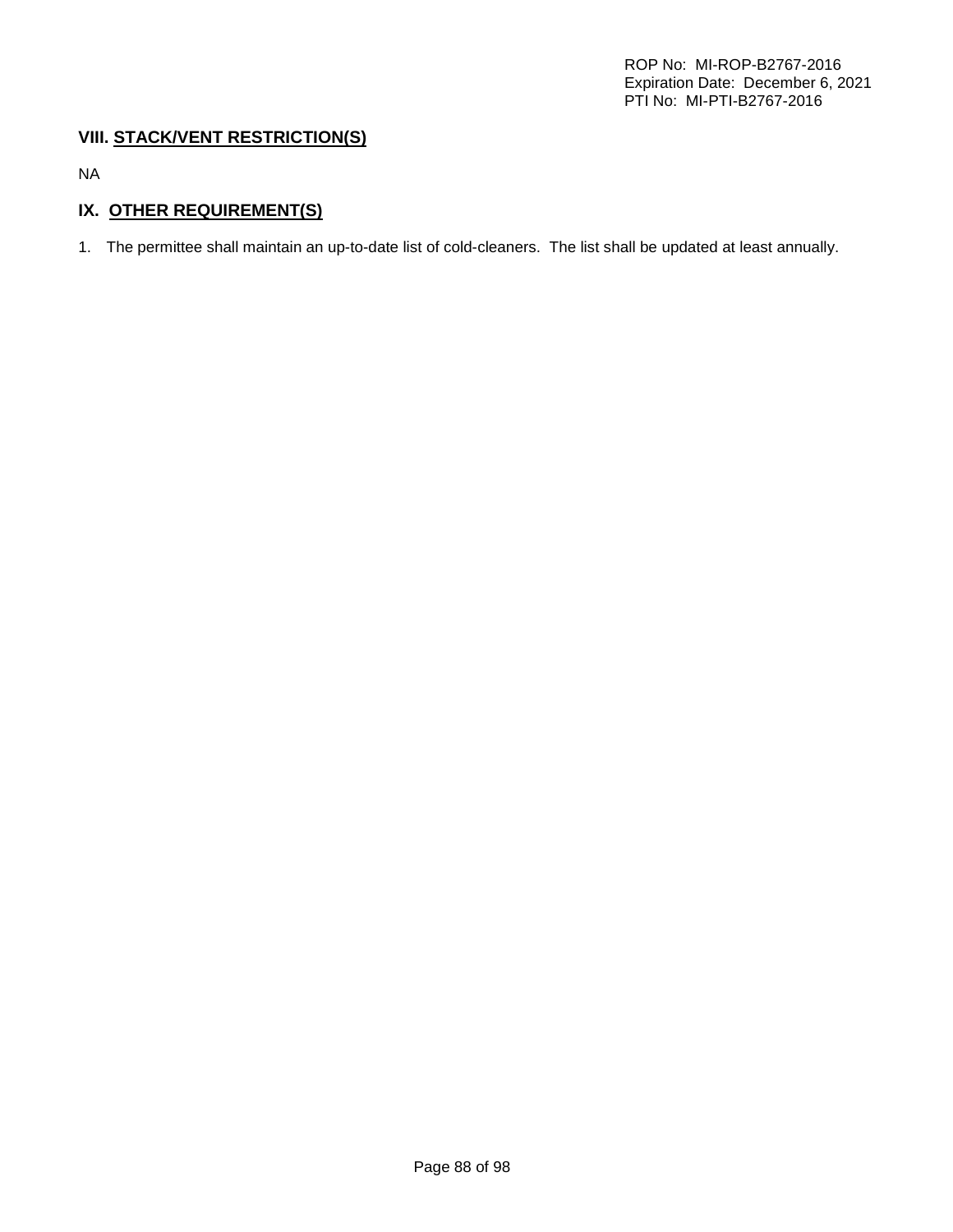# **FG-RULE-290 FLEXIBLE GROUP CONDITIONS**

## **DESCRIPTION**

Any emission unit that emits air contaminants and is exempt from the requirements of Rule 201 pursuant to Rules 278 and 290.

**Emission Unit:** The permittee shall maintain an up-to-date list of Rule 290 sources.

## **POLLUTION CONTROL EQUIPMENT**

The permittee shall maintain a description of each control equipment.

#### **I. EMISSION LIMIT(S)**

- 1. Each emission unit that emits only noncarcinogenic volatile organic compounds or noncarcinogenic materials which are listed in Rule 122(f) as not contributing appreciably to the formation of ozone if the total uncontrolled or controlled emissions of air contaminants are not more than 1,000 or 500 pounds per month, respectively. **(R 336.1290(a)(i))**
- 2. Each emission unit that the total uncontrolled or controlled emissions of air contaminants are not more than 1,000 or 500 pounds per month, respectively, and all the following criteria listed below are met: **(R 336.1290(a)(ii))**
	- a. For noncarcinogenic air contaminants, excluding noncarcinogenic volatile organic compounds and noncarcinogenic materials which are listed in Rule 122(f) as not contributing appreciably to the formation of ozone, with initial threshold screening levels greater than or equal to 2.0 micrograms per cubic meter, the uncontrolled or controlled emissions shall not exceed 1,000 or 500 pounds per month, respectively. **(R 336.1290(a)(ii)(A))**
	- b. For noncarcinogenic air contaminants, excluding noncarcinogenic volatile organic compounds and noncarcinogenic materials which are listed in Rule 122(f) as not contributing appreciably to the formation of ozone, with initial threshold screening levels greater than or equal to 0.04 microgram per cubic meter and less than 2.0 micrograms per cubic meter, the uncontrolled or controlled emissions shall not exceed 20 or 10 pounds per month, respectively. **(R 336.1290(a)(ii)(B))**
	- c. For carcinogenic air contaminants with initial risk screening levels greater than or equal to 0.04 microgram per cubic meter, the uncontrolled or controlled emissions shall not exceed 20 or 10 pounds per month, respectively. **(R 336.1290(a)(ii)(C))**
	- d. The emission unit shall not emit any air contaminants, excluding non-carcinogenic volatile organic compounds and noncarcinogenic materials which are listed in Rule 122(f) as not contributing appreciably to the formation of ozone, with an initial threshold screening level or initial risk screening level less than 0.04 microgram per cubic meter. **(R 336.1290(a)(ii)(D))**
- 3. Each emission unit that emits only noncarcinogenic particulate air contaminants and other air contaminants that are exempted under Rule 290(a)(i) and/or Rule 290(a)(ii), if all of the following provisions are met: **(R 336.1290(a)(iii))**
	- a. The particulate emissions are controlled by an appropriately designed and operated fabric filter collector or an equivalent control system which is designed to control particulate matter to a concentration of less than or equal to 0.01 pound of particulate per 1,000 pounds of exhaust gases and which does not have an exhaust gas flow rate more than 30,000 actual cubic feet per minute. **(R 336.1290(a)(iii)(A))**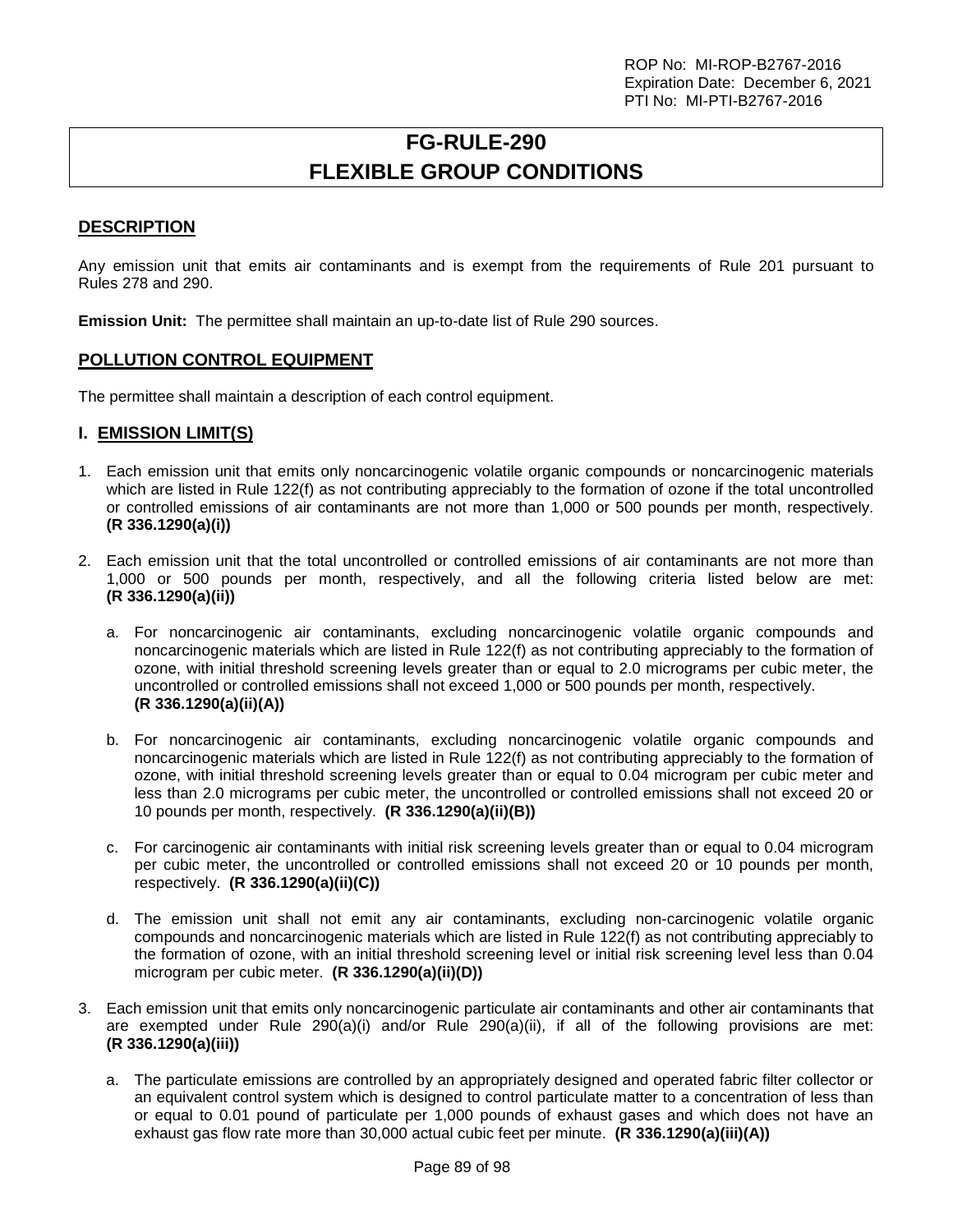- b. The visible emissions from the emission unit are not more than five percent opacity in accordance with the methods contained in Rule 303. **(R 336.1290(a)(iii)(B))**
- c. The initial threshold screening level for each particulate air contaminant, excluding nuisance particulate, is more than 2.0 micrograms per cubic meter. **(R 336.1290(a)(iii)(C))**

## **II. MATERIAL LIMIT(S)**

NA

## **III. PROCESS/OPERATIONAL RESTRICTION(S)**

1. The provisions of Rule 290 apply to each emission unit that is operating pursuant to Rule 290. **(R 336.1290)**

## **IV. DESIGN/EQUIPMENT PARAMETER(S)**

NA

## **V. TESTING/SAMPLING**

NA

#### **VI. MONITORING/RECORDKEEPING**

Records shall be maintained on file for a period of five years. **(R 336.1213(3)(b)(ii))**

- 1. The permittee shall maintain records of the following information for each emission unit for each calendar month using the methods outlined in the DEQ, AQD Rule 290, Permit to Install Exemption Record form (EQP 3558) or in a format that is acceptable to the AQD District Supervisor. **(R 336.1213(3))**
	- a. Records identifying each air contaminant that is emitted. **(R 336.1213(3))**
	- b. Records identifying if each air contaminant is controlled or uncontrolled. **(R 336.1213(3))**
	- c. Records identifying if each air contaminant is either carcinogenic or non-carcinogenic. **(R 336.1213(3))**
	- d. Records identifying the ITSL and IRSL, if established, of each air contaminant that is being emitted under the provisions of Rules 290(a)(ii) and (iii). **(R 336.1213(3))**
	- e. Material use and calculations identifying the quality, nature, and quantity of the air contaminant emissions in sufficient detail to demonstrate that the actual emissions of the emission unit meet the emission limits outlined in this table and Rule 290. **(R 336.1213(3), R 336.1290(c))**
- 2. The permittee shall maintain an inventory of each emission unit that is exempt pursuant to Rule 290. This inventory shall include the following information. **(R 336.1213(3))**
	- a. The permittee shall maintain a written description of each emission unit as it is maintained and operated throughout the life of the emission unit. **(R 336.1290(b), R 336.1213(3))**
	- b. For each emission unit that emits noncarcinogenic particulate air contaminants pursuant to Rule 290(a)(iii), the permittee shall maintain a written description of the control device, including the designed control efficiency and the designed exhaust gas flow rate**. (R 336.1213(3))**
- 3. For each emission unit that emits noncarcinogenic particulate air contaminants pursuant to Rule 290(a)(iii), the permittee shall perform a monthly visible emission observation of each stack or vent during routine operating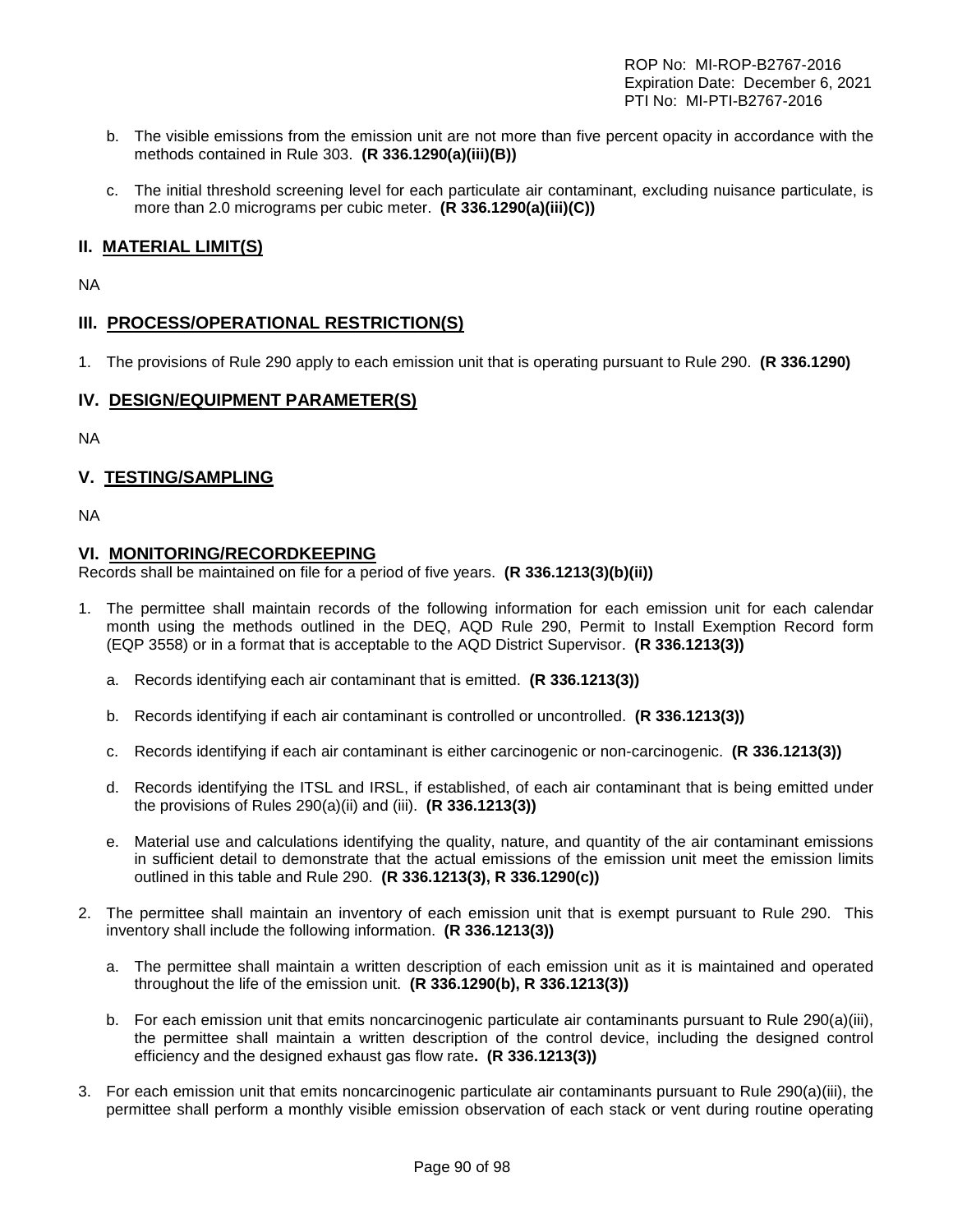conditions. This observation need not be performed using Method 9. The permittee shall keep a written record of the results of each observation. **(R 336.1213(3))**

#### **See Appendix 4**

If the permittee chooses to use record form EQP 3558 for its Rule 290 emission unit(s), the permittee has the option of placing the form in Appendix 4 of the ROP. The latest version of the form is available on the MDEQ-AQD website. The permittee is not required to include record form EQP 3558 in their ROP.

## **VII. REPORTING**

- 1. Prompt reporting of deviations pursuant to General Conditions 21 and 22 of Part A. **(R 336.1213(3)(c)(ii))**
- 2. Semiannual reporting of monitoring and deviations pursuant to General Condition 23 of Part A. The report shall be postmarked or received by the appropriate AQD District Office by March 15 for reporting period July 1 to December 31 and September 15 for reporting period January 1 to June 30. **(R 336.1213(3)(c)(i))**
- 3. Annual certification of compliance pursuant to General Conditions 19 and 20 of Part A. The report shall be postmarked or received by the appropriate AQD District Office by March 15 for the previous calendar year. **(R 336.1213(4)(c))**

#### **See Appendix 8**

## **VIII. STACK/VENT RESTRICTION(S)**

NA

## **IX. OTHER REQUIREMENT(S)**

- 1. The permittee shall maintain an up-to-date list of Rule 290 processes along with description of processes and control equipment. The list shall be updated at least annually. **(R 336.1278a)**
- 2. The permittee shall perform Rule 278 analysis. **(R 336.1278)**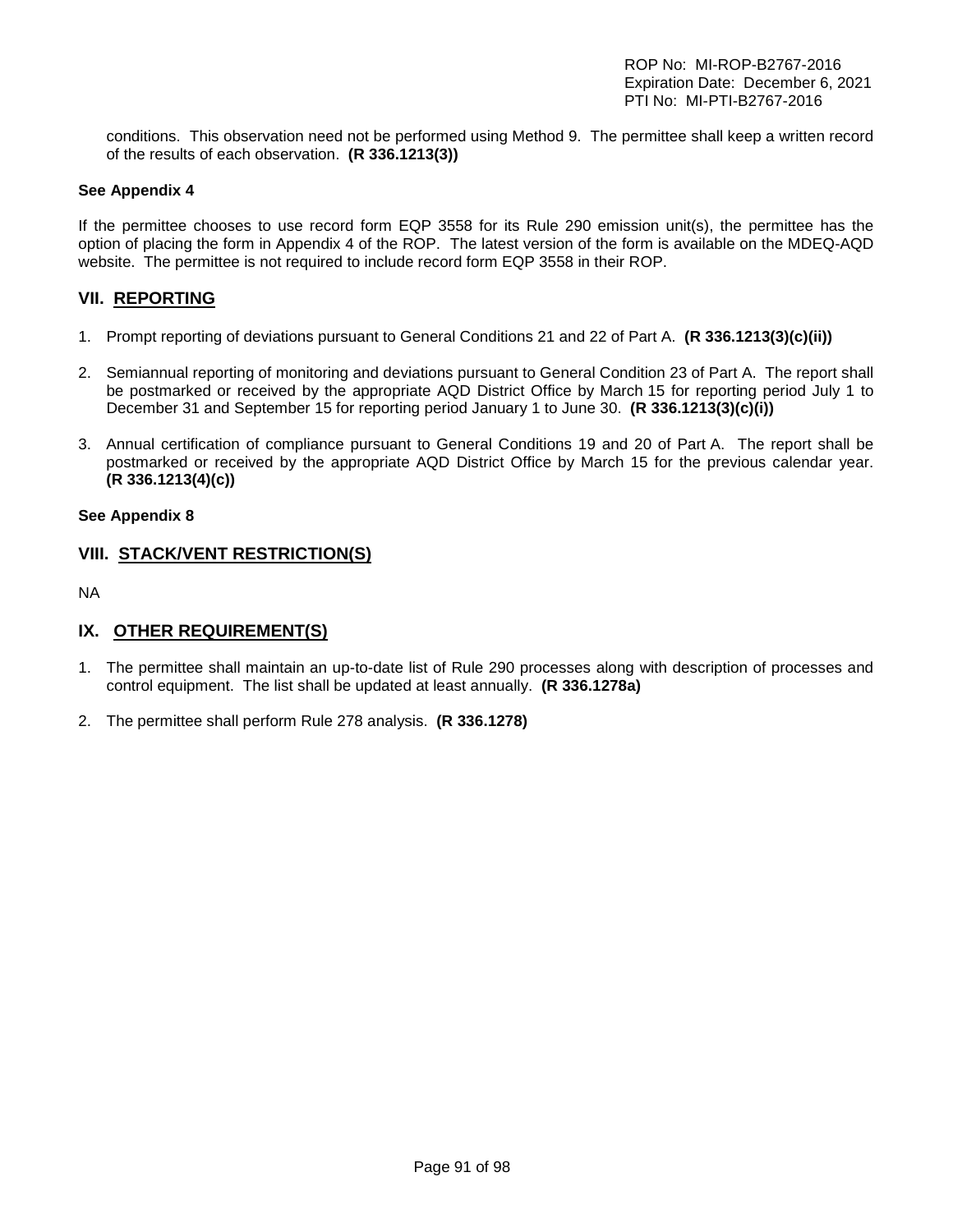# **FG-RULE-287(c) FLEXIBLE GROUP CONDITIONS**

## **DESCRIPTION**

Any emission unit that emits air contaminants and is exempt from the requirements of Rule 201 pursuant to Rules 278 and 287(c).

**Emission Unit:** The permittee shall maintain an up-to-date list of 287(c) booths.

## **POLLUTION CONTROL EQUIPMENT**

Each booth shall be equipped with a dry filter system or equivalent.

## **I. EMISSION LIMIT(S)**

NA

## **II. MATERIAL LIMIT(S)**

| <b>Material</b> | Limit              | <b>Time Period/ Operating</b><br><b>Scenario</b>    | <b>Equipment</b>          | <b>Underlying Applicable</b><br>Requirement |
|-----------------|--------------------|-----------------------------------------------------|---------------------------|---------------------------------------------|
| Coatings        | 200<br>Gallons per | Per month, as applied,<br>minus water, per emission | <b>FG-RULE-</b><br>287(c) | R 336.1287(c)(i)                            |
|                 | month              | unit                                                |                           |                                             |

## **III. PROCESS/OPERATIONAL RESTRICTION(S)**

NA

## **IV. DESIGN/EQUIPMENT PARAMETER(S)**

1. Any exhaust system that serves only coating spray equipment shall be equipped with a properly installed and operating particulate control system. **(R 336.1287(c)(ii))**

## **V. TESTING/SAMPLING**

NA

## **VI. MONITORING/RECORDKEEPING**

Records shall be maintained on file for a period of five years. **(R 336.1213(3)(b)(ii))**

- 1. The permittee shall maintain records of the following information for each emission unit for each calendar month using the methods outlined in the DEQ, AQD Rule 287(c), Permit to Install Exemption Record form (EQP 3562) or in a format acceptable to the AQD District Supervisor. **(R 336.1213(3))**
	- a. Volume of coating used, as applied, minus water, in gallons. **(R 336.1287(c)(iii))**
	- b. Documentation of any filter replacements for exhaust systems serving coating spray equipment. **(R 336.1213(3))**

#### **See Appendix 4**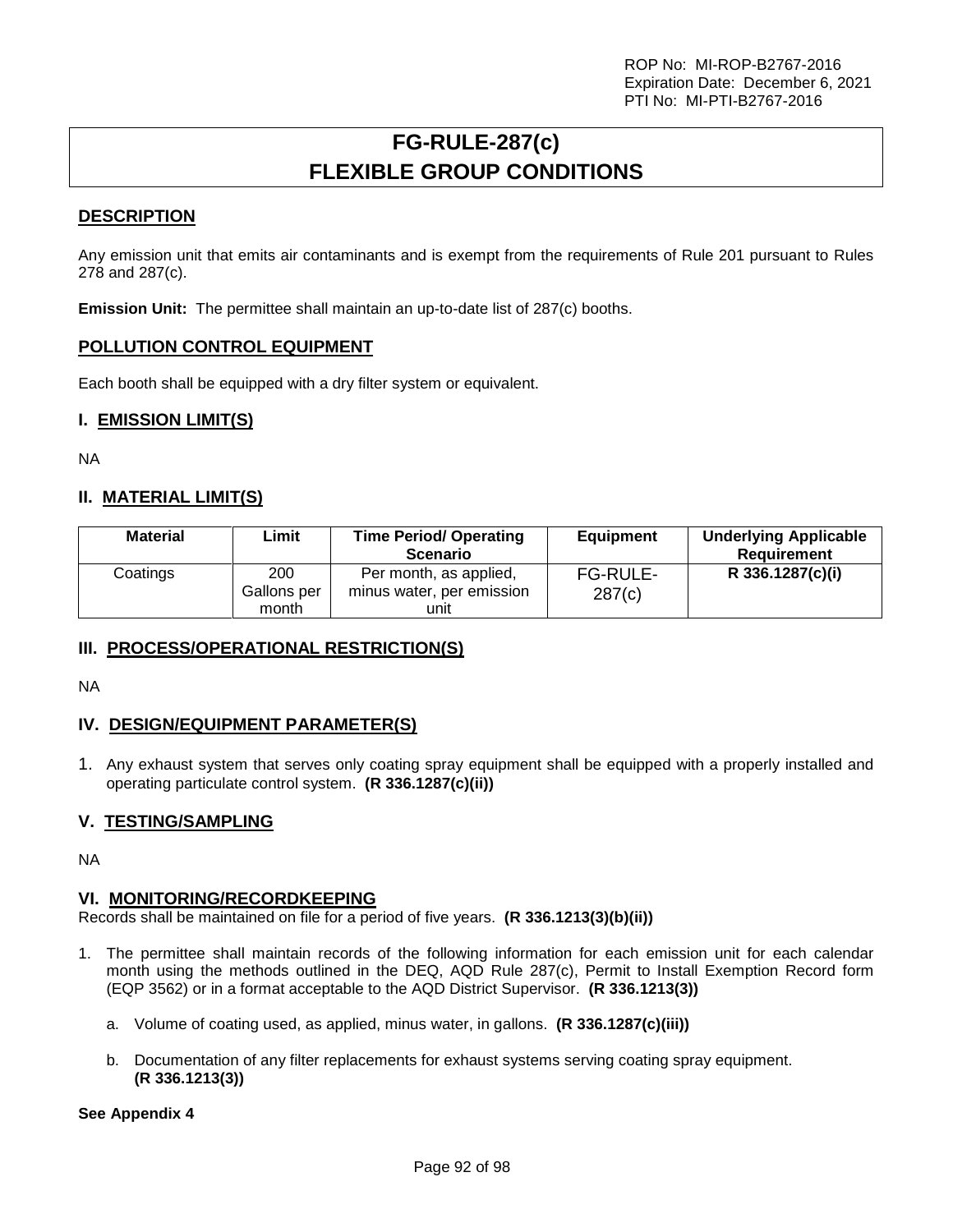If the permittee chooses to use record form EQP 3562 for its Rule 287(c) emission unit(s), the permittee has the option of placing the form in Appendix 4 of the ROP. The latest version of the form is available on the MDEQ-AQD website. The permittee is not required to include record form EQP 3562 in their ROP.

## **VII. REPORTING**

- 1. Prompt reporting of deviations pursuant to General Conditions 21 and 22 of Part A. **(R 336.1213(3)(c)(ii))**
- 2. Semiannual reporting of monitoring and deviations pursuant to General Condition 23 of Part A. The report shall be postmarked or received by the appropriate AQD District Office by March 15 for reporting period July 1 to December 31 and September 15 for reporting period January 1 to June 30. **(R 336.1213(3)(c)(i))**
- 3. Annual certification of compliance pursuant to General Conditions 19 and 20 of Part A. The report shall be postmarked or received by the appropriate AQD District Office by March 15 for the previous calendar year. **(R 336.1213(4)(c))**

## **See Appendix 8**

## **VIII. STACK/VENT RESTRICTION(S)**

NA

## **IX. OTHER REQUIREMENT(S)**

NA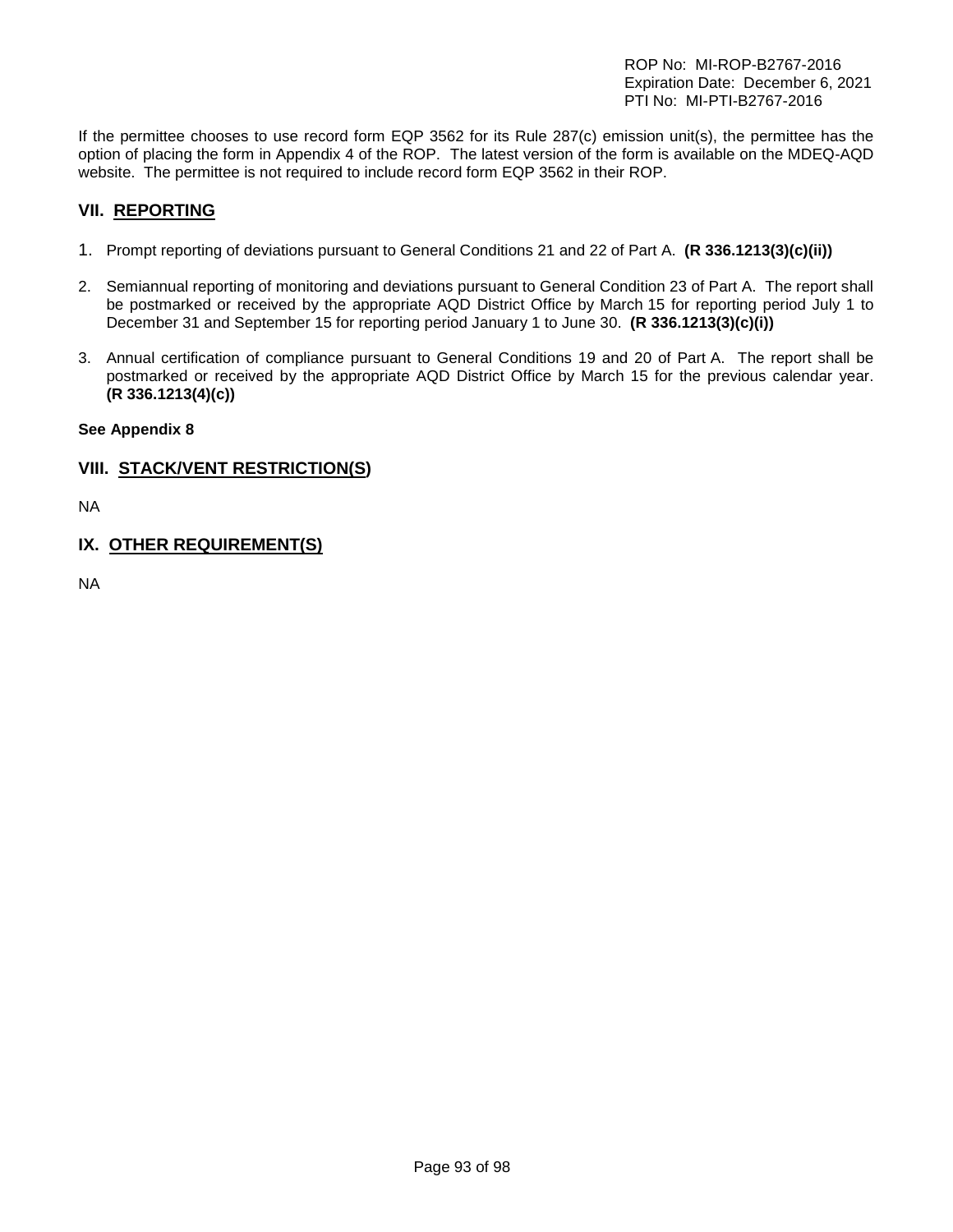# **E. NON-APPLICABLE REQUIREMENTS**

At the time of the ROP issuance, the AQD has determined that no non-applicable requirements have been identified for incorporation into the permit shield provision set forth in the General Conditions in Part A pursuant to Rule 213(6)(a)(ii).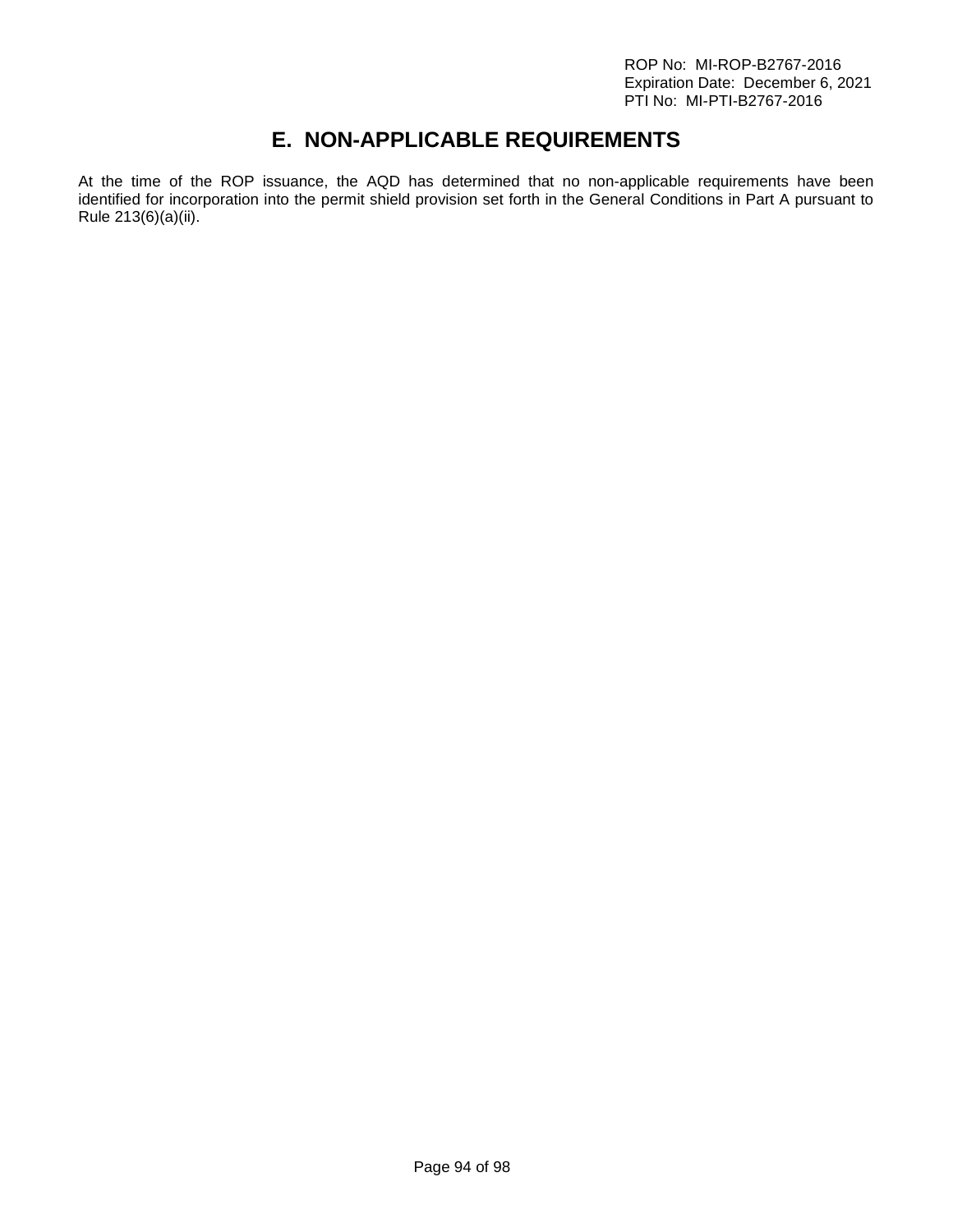# **APPENDICES**

## **Appendix 1. Acronyms and Abbreviations**

|               | <b>Common Acronyms</b>                   |                   | <b>Pollutant / Measurement Abbreviations</b> |
|---------------|------------------------------------------|-------------------|----------------------------------------------|
| <b>AQD</b>    | Air Quality Division                     | acfm              | Actual cubic feet per minute                 |
|               |                                          | <b>BTU</b>        | <b>British Thermal Unit</b>                  |
| <b>BACT</b>   | Best Available Control Technology        |                   |                                              |
| CAA           | Clean Air Act                            | $^{\circ}C$       | Degrees Celsius                              |
| CAM           | <b>Compliance Assurance Monitoring</b>   | CO                | Carbon Monoxide                              |
| <b>CEM</b>    | <b>Continuous Emission Monitoring</b>    | CO <sub>2</sub> e | Carbon Dioxide Equivalent                    |
| <b>CFR</b>    | Code of Federal Regulations              | dscf              | Dry standard cubic foot                      |
| <b>COM</b>    | <b>Continuous Opacity Monitoring</b>     | dscm              | Dry standard cubic meter                     |
| Department/   | Michigan Department of Environmental     | $\circ$ F         | Degrees Fahrenheit                           |
| department    | Quality                                  | gr                | Grains                                       |
| EU            | <b>Emission Unit</b>                     | <b>HAP</b>        | Hazardous Air Pollutant                      |
| FG            | Flexible Group                           | Hg                | Mercury                                      |
| GACS          | <b>Gallons of Applied Coating Solids</b> | hr                | Hour                                         |
| GC            | <b>General Condition</b>                 | HP                | Horsepower                                   |
| GHGs          | <b>Greenhouse Gases</b>                  | $H_2S$            | Hydrogen Sulfide                             |
| <b>HVLP</b>   | High Volume Low Pressure*                | kW                | Kilowatt                                     |
| ID            | Identification                           | Ib                | Pound                                        |
| <b>IRSL</b>   | Initial Risk Screening Level             | m                 | Meter                                        |
| <b>ITSL</b>   | Initial Threshold Screening Level        | mg                | Milligram                                    |
| LAER          | Lowest Achievable Emission Rate          | mm                | Millimeter                                   |
| <b>MACT</b>   | Maximum Achievable Control Technology    | MM                | Million                                      |
| <b>MAERS</b>  | Michigan Air Emissions Reporting System  | <b>MW</b>         | Megawatts                                    |
| <b>MAP</b>    | <b>Malfunction Abatement Plan</b>        | <b>NMOC</b>       | Non-methane Organic Compounds                |
| <b>MDEQ</b>   | Michigan Department of Environmental     | NO <sub>x</sub>   | Oxides of Nitrogen                           |
|               | Quality                                  | ng                | Nanogram                                     |
| <b>MSDS</b>   | <b>Material Safety Data Sheet</b>        | <b>PM</b>         | <b>Particulate Matter</b>                    |
| <b>NA</b>     | Not Applicable                           | <b>PM10</b>       | Particulate Matter equal to or less than 10  |
| <b>NAAQS</b>  | National Ambient Air Quality Standards   |                   | microns in diameter                          |
| <b>NESHAP</b> | National Emission Standard for Hazardous | PM2.5             | Particulate Matter equal to or less than 2.5 |
|               | Air Pollutants                           |                   | microns in diameter                          |
| <b>NSPS</b>   | New Source Performance Standards         | pph               | Pounds per hour                              |
| <b>NSR</b>    | <b>New Source Review</b>                 | ppm               | Parts per million                            |
| <b>PS</b>     | Performance Specification                | ppmy              | Parts per million by volume                  |
| <b>PSD</b>    | Prevention of Significant Deterioration  | ppmw              | Parts per million by weight                  |
| <b>PTE</b>    | <b>Permanent Total Enclosure</b>         | psia              | Pounds per square inch absolute              |
| PTI           | Permit to Install                        | psig              | Pounds per square inch gauge                 |
| RACT          | Reasonable Available Control Technology  | scf               | Standard cubic feet                          |
| <b>ROP</b>    | Renewable Operating Permit               | sec               | Seconds                                      |
| SC            | <b>Special Condition</b>                 | SO <sub>2</sub>   | <b>Sulfur Dioxide</b>                        |
| <b>SCR</b>    | Selective Catalytic Reduction            | <b>TAC</b>        | <b>Toxic Air Contaminant</b>                 |
| <b>SEMI</b>   | Southeast Michigan                       |                   |                                              |
| <b>SNCR</b>   | Selective Non-Catalytic Reduction        | Temp              | Temperature                                  |
| <b>SRN</b>    | <b>State Registration Number</b>         | <b>THC</b>        | <b>Total Hydrocarbons</b>                    |
| TEQ           | <b>Toxicity Equivalence Quotient</b>     | tpy               | Tons per year                                |
| USEPA/EPA     | United States Environmental Protection   | μg                | Microgram                                    |
|               | Agency                                   | μm                | Micrometer or Micron                         |
| VE            | Visible Emissions                        | <b>VOC</b>        | Volatile Organic Compounds                   |
|               |                                          | yr                | Year                                         |
|               |                                          |                   |                                              |

\*For HVLP applicators, the pressure measured at the gun air cap shall not exceed 10 psig.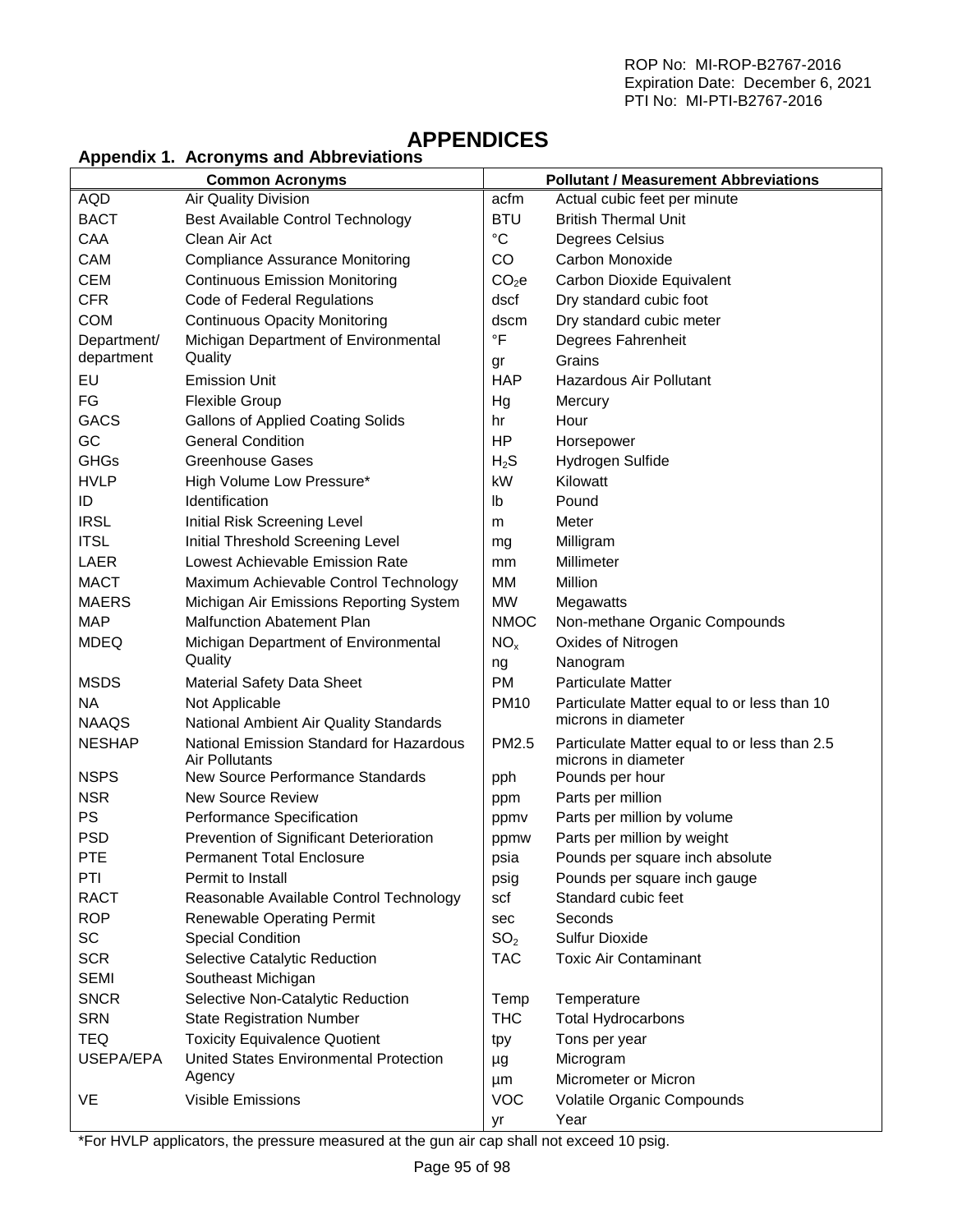## **Appendix 2. Schedule of Compliance**

The permittee certified in this ROP application that this stationary source is in compliance with all applicable requirements and the permittee shall continue to comply with all terms and conditions of this ROP. A Schedule of Compliance is not required. **(R 336.1213(4)(a), R 336.1119(a)(ii))**

#### **Appendix 3. Monitoring Requirements**

The following monitoring procedures, methods, or specifications are the details to the monitoring requirements identified and referenced in EU-Uniprime, EU-Tutone, and FG-Topcoat.

#### Elements of an O&M plan – CAM

General – Keep records of maintenance inspections which include the dates, results of the inspections and the dates and reasons for repairs if made. The following items shall be inspected for each respective control device used to demonstrate compliance with applicable VOC emissions limits.

#### **TO's**

- Validation of thermocouple accuracy or recalibration of each thermocouple a minimum of once every 12 months. The thermocouple can be replaced in lieu of validation.
- Perform a heat exchanger visual internal inspection a minimum of once every 18 months.

#### **RTO's**

- Validation of thermocouple accuracy or recalibration of each thermocouple a minimum of once every 12 months. The thermocouple can be replaced in lieu of validation.
- Perform a heat exchange/heat transfer media inspection a minimum of once every 18 months.\*
- Perform an inspection of the valve seals condition and verify valve timing/synchronization a minimum of once every 18 months.\*

#### **Rotary RTO's**

- Validation of thermocouple accuracy or recalibration of each thermocouple a minimum of once every 12 months. The thermocouple can be replaced in lieu of validation.
- Rotational monitoring to detect non rotation during operation.
- Perform a heat exchange/heat transfer media inspection a minimum of once every 18 months.\*
- Perform an inspection of the valve seals condition a minimum of once every 18 months.\*

**\****The requirement to address this issue is satisfied if a performance test (i.e., stack test) has been performed on the control device within the prior 18 month period.*

#### **Appendix 4. Recordkeeping**

Specific recordkeeping requirement formats and procedures are detailed in Part A or the appropriate Source-Wide, Emission Unit and/or Flexible Group Special Conditions. Therefore, this appendix is not applicable.

#### **Appendix 5. Testing Procedures**

There are no specific testing requirement plans or procedures for this ROP. Therefore, this appendix is not applicable.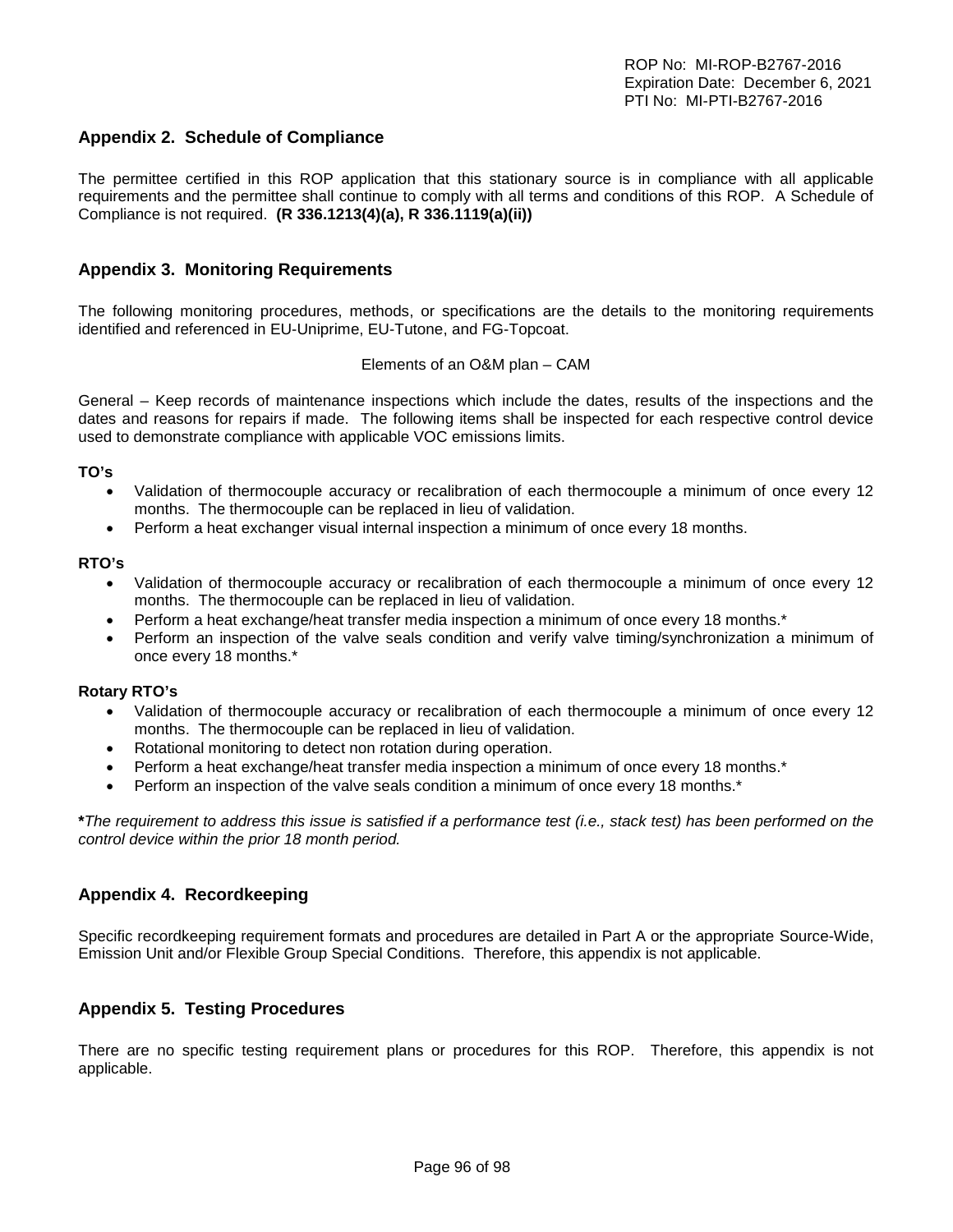## **Appendix 6. Permits to Install**

At the time of permit issuance, no Permits to Install have been issued to this facility. Therefore, this appendix is not applicable.

## **Appendix 7. Emission Calculations**

The permittee shall use the following calculations methods as guidance in conjunction with monitoring, testing or recordkeeping data to determine compliance with the applicable requirements referenced in EU-Blackout Booth, EU-MechWasher, EU-Solvent Wipe, EU-Tutone, EU-Uniprime, EU-Final Repair, EU-Fluid Fill, EU-Sealers&Adhesive, EU and FG-Topcoat. These calculations are to be used to estimate the emission rate that are utilized in the compliance demonstrations; however, not all calculated values have an underlying applicable requirement (e.g., monthly VOC emissions are utilized to calculate hourly VOC emissions though there is no limit on monthly VOC emissions). Material usage and VOC content are with water unless otherwise noted. Alternate calculation methods may be utilized where acceptable to the AQD. The AQD does not require a specific format to be used for submittal and currently used formats are considered acceptable unless notified in writing by the AQD.

## **VOC Emissions – Monthly Calculation (lbs./month) for Emission Units without Controls:**

Pounds VOC/month = total material usage (gallons/month) \* VOC content (lbs./gal)

## **VOC Emissions – Monthly Calculation (lbs./month) for Emission Units with Controls:**

Pounds VOC/month = total material usage (gal/month) \* VOC content (lbs./gal) \* [(1- capture eff.) + capture eff. \* (1- control eff.)]

## **VOC hourly Emission Calculation Averaged over a Month period (lbs./hr):**

Pounds VOC/Hour = (Pounds VOC/month) / (monthly hours of operation)

## **VOC Annual Emission Calculation based on a 12-Month rolling period (Tons/yr.):**

Tons VOC/Year =  $\sum$  (Pounds VOC/month)<sub>n</sub>/ (2000 pounds/ton)  **N=12**

## **VOC Emission Rate Pounds of VOC per Gallon of Coating Minus Water (lbs./gal (minus water)):**

The calculation procedure described in special conditions for each emission unit and R 336.2041.

## **VOC Emission Rate Pounds per gallon Applied Solids Calculation (lbs./gal applied solids):**

The calculation procedure described in EPA Protocol 453/R-08-002.